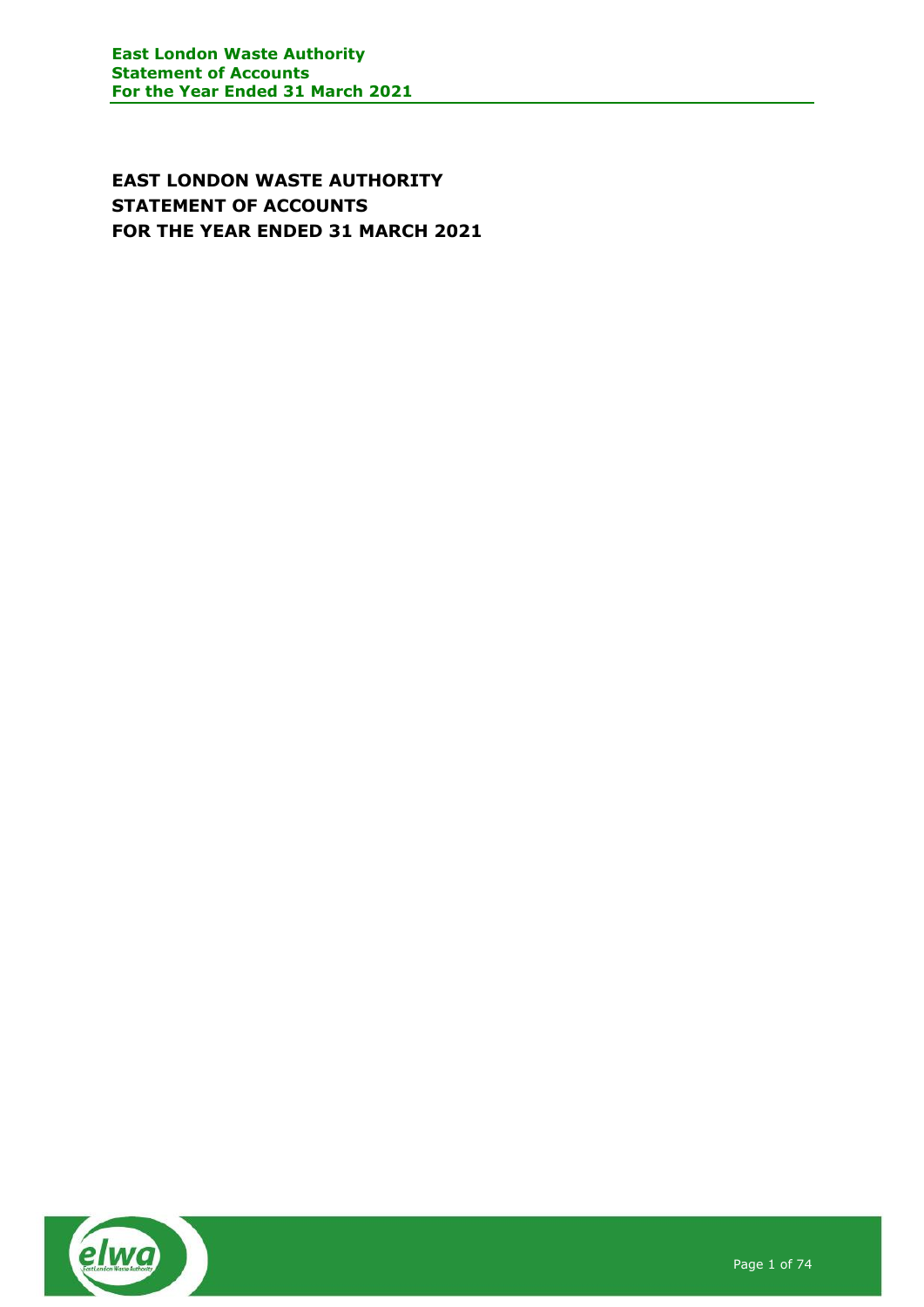# **EAST LONDON WASTE AUTHORITY STATEMENT OF ACCOUNTS FOR THE YEAR ENDED 31 MARCH 2021**

### **Contents**

| Independent auditor's report to the members of East London Waste Authority 10 |  |
|-------------------------------------------------------------------------------|--|
|                                                                               |  |
|                                                                               |  |
|                                                                               |  |
|                                                                               |  |
|                                                                               |  |
|                                                                               |  |
|                                                                               |  |
|                                                                               |  |
|                                                                               |  |

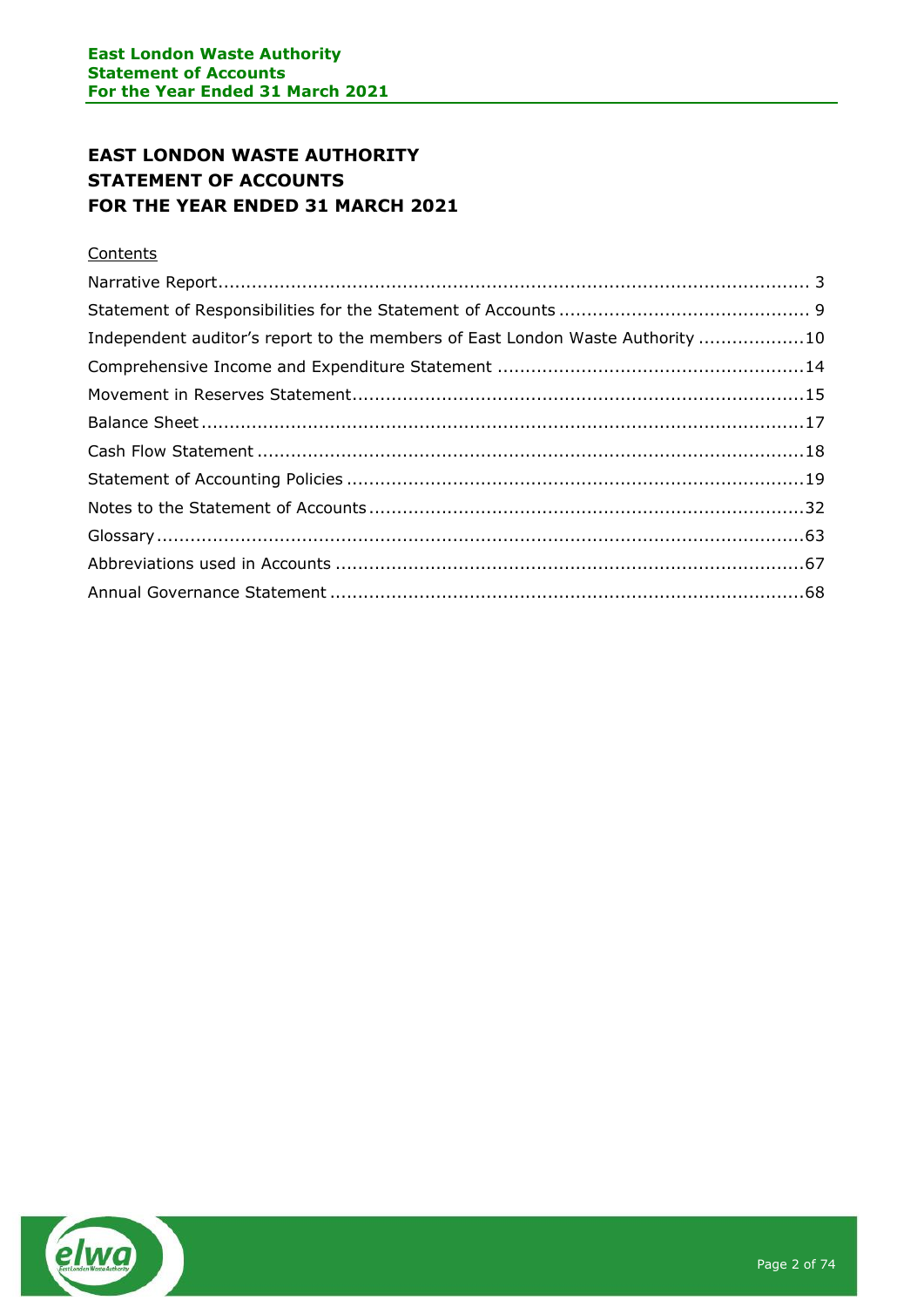### <span id="page-2-0"></span>**NARRATIVE REPORT**

#### **Preface**

The narrative report is a statement of an authority's financial performance and demonstration of value for money of the use of its resources over the previous financial year. All public authorities in England are required by the Accounts and Audit Regulations 2015 to provide a narrative report with the Statement of Accounts (Accounts).

This publication presents the Authority's Accounts for the year ended 31 March 2021. Its purpose is to give clear and concise information about the financial affairs of the Authority to both Members of the Authority and the public.

Any enquiries about the Accounts or requests for further financial information should be addressed to the Finance Department, Lynton House, 255-259 High Road, Ilford, IG1 1NN or [ELWA.finance@redbridge.gov.uk.](mailto:ELWA.finance@redbridge.gov.uk)

### **Statement of Accounts**

The Statement of Accounts for 2020/21 sets out the Authority's income and expenditure for the financial year ended 31 March 2021 along with a number of supplementary statements and disclosure notes. The financial statements have been prepared in accordance with CIPFA'S Code of Practice on Local Authority Accounting in the UK and International Financial Reporting Standards. The key financial statements and disclosure notes contained in the Statement of Accounts for 2020/21 are as follow:

- a) The Movement in Reserves Statement (MiRS) This Statement sets out the movement on the different reserves held by the Authority. It analyses the increase or decrease in the net worth of the Authority as a result of incurring expenses, gathering income and from movements in the fair value of its assets. It also analyses the movement between reserves in accordance with statutory provisions.
- b) The Comprehensive Income and Expenditure Statement (CIES) This Statement shows the accounting cost in the year of providing services in accordance with generally accepted accounting practices, rather than the amount to be funded from the levy. The Authority raises a levy to cover expenditure in accordance with statutory requirements; this may be different from the accounting cost. The levy position is shown in both the Expenditure and Funding Analysis and the Movement in Reserves Statement.
- c) The Balance Sheet This records the Authority's year-end financial position. It shows the Authority's reserves, and its long and short-term assets and liabilities.
- d) The Cash Flow Statement This summarises the flows of cash that have taken place into and out of the Authority's bank accounts over the financial year. It shows cash flow movement as a result of the Authority's operations, investing activities and financing decisions.
- e) Notes to the Financial Statements The notes provide more detail about the items contained in the key financial statements. The Expenditure and Funding Analysis note shows how annual expenditure is used and funded from resources in the Authority's Budgetary Control Report and reconciles it with the Comprehensive Income and Expenditure Statement, which shows those resources consumed or earned in accordance with generally accepted accounting practices.

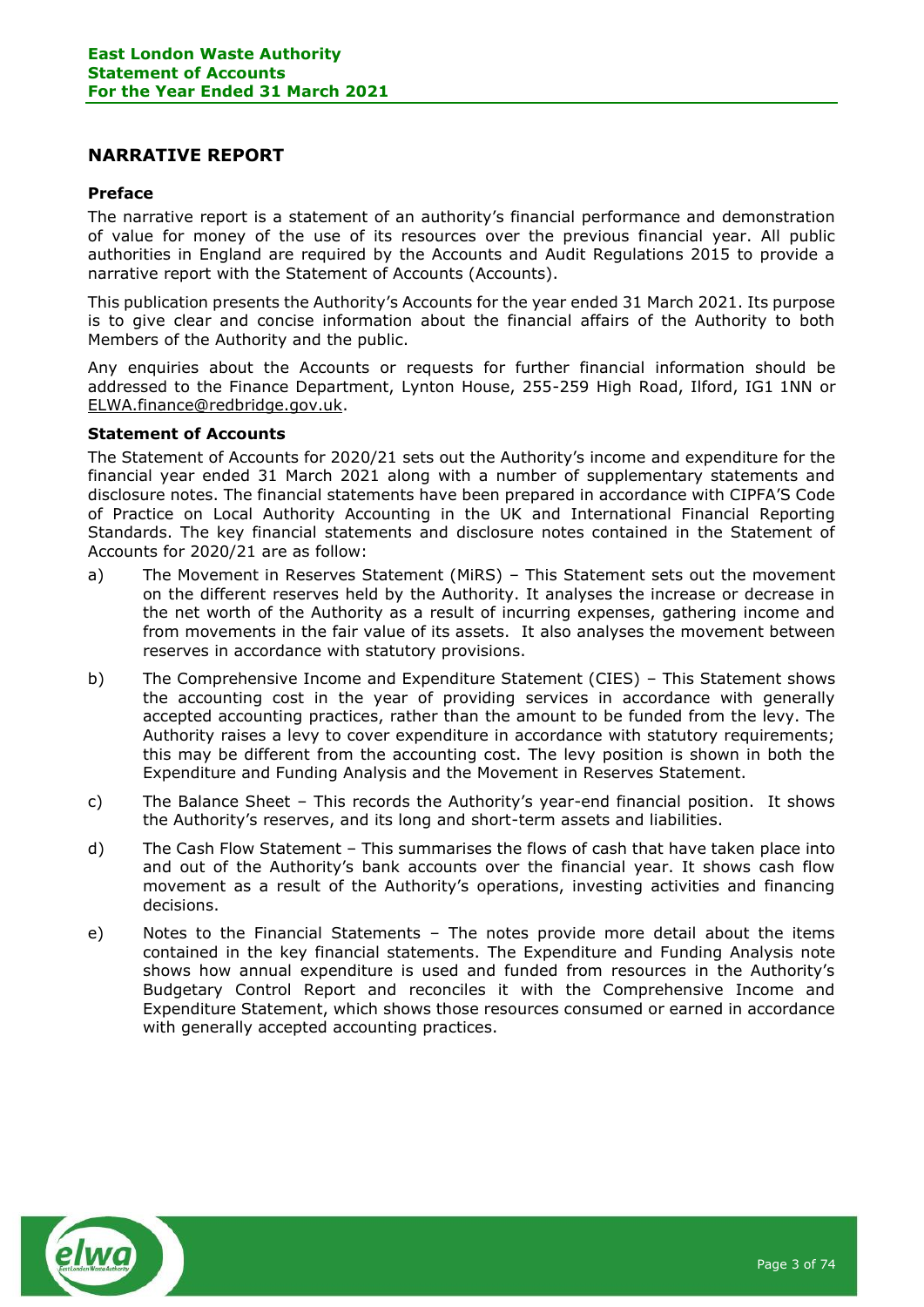### **Organisational Overview and External Environment**

The East London Waste Authority (ELWA, also referred to as the Authority) was created by regulations made under the Local Government Act 1985. From 1 April 1986, ELWA assumed responsibility for the disposal of waste arising in the area covered by the London Boroughs of Barking and Dagenham, Havering, Newham and Redbridge. The boroughs have a combined population of 1.1 million people living in over 400,000 households, and each is responsible for the collection of household waste in their areas for disposal by the Authority of over 460,000 tonnes.

The Authority's current strategy has the vision 'To provide an effective and efficient waste management service that is environmentally acceptable and delivers services that local people value', and can be found on the ELWA website at [http://eastlondonwaste.gov.uk/elwas](https://protect-eu.mimecast.com/s/QRccCv8XVh7jOYECQXalc?domain=eastlondonwaste.gov.uk/)[strategy/.](https://protect-eu.mimecast.com/s/QRccCv8XVh7jOYECQXalc?domain=eastlondonwaste.gov.uk/) To prepare for the end of the existing Integrated Waste Management Services (IWMS) Contract in 2027, the Authority is working with the Constituent Councils to develop a new East London Joint Resources and Waste Strategy that will identify how waste and resources will be managed in the future. This Joint Strategy, which is due to be consulted upon in the summer/autumn of 2021 prior to formal adoption in early 2022, sets out the aims and aspirations of the five Partner Authorities, and will provide the basis on which to develop further plans and strategies for the delivery of future collection and treatment services, including a procurement plan for ELWA for new arrangements to replace the IWMS contract in late 2027.

The Authority is also continuing to engage in and monitor the development of proposals and initiatives under the national resources and waste strategy and the London Environment Strategy. The Authority has launched a regional waste prevention programme for a two-year trial (2021-23), designed to draw together individual borough activities, add capacity to existing projects and enable new schemes and initiatives to be launched.

The Statement of Accounts sets out the Authority's financial position for the year to 31 March 2021. Further information on the nature and purposes of the Authority's expenditure is contained in the annual Revenue and Capital Budgets and the Budgetary Control monitoring reports which can be accessed on the ELWA website, [http://eastlondonwaste.gov.uk/meetings/.](http://eastlondonwaste.gov.uk/meetings/)

### **Governance**

The Annual Governance Statement accompanying the Statement of Accounts (Appendix A) covers the Authority's governance arrangements as well as internal control issues. The Managing Director has responsibility for the maintenance and development of the internal control environment. The framework for this is in the Constitution and support is provided by the regular review processes carried out by Internal Audit, External Audit and other review agencies.

#### **Performance**

The principal activity driver on ELWA's budget is the level of waste tonnage delivered from the four London Boroughs (Constituent Councils). Based on these council returns and officer analysis of historic waste patterns, potential population growth and economic activity, the 2020/21 budget and levy setting process assumed 463,000 tonnes. The actual tonnage for the year was 460,991. Waste tonnages vary due to a number of factors such as householder recycling behaviour and changes by companies in packaging their goods as well as the matters above in predicting forecasts and trends. This year, the total tonnage was only slightly lower than initially forecast, although there were significant fluctuations in the monthly profile of waste due to several COVID-19 lockdown disruptions.

The contract cost reported also includes historic excess profits totalling £0.447m incorrectly paid to the Authority by the Contractor during 2015/16 and 2016/17 which the Authority had to repay in 2020/21. The Authority also reimbursed the Operator for limited additional costs incurred as a result of COVID-19. These factors contributed to an overspend of £0.288m on the IWMS contract payments.

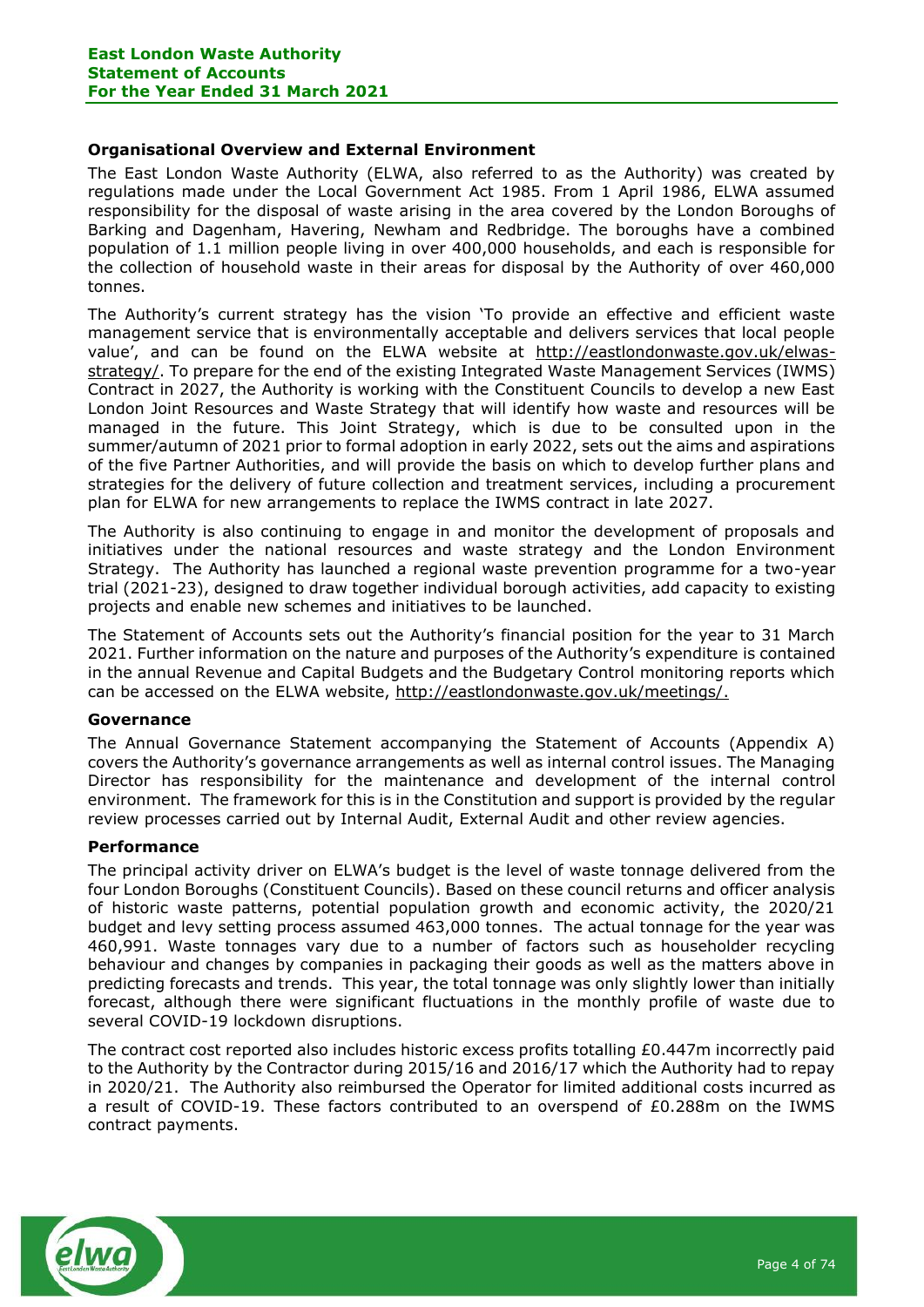COVID-19 also impacted on the Authority's income from commercial waste which was £0.344m less than budgeted as lockdowns impacted on the amount of commercial waste collected.

Recycling performance was also impacted negatively by COVID-19, particularly in April and May when services were disrupted, however despite this, recycling for the year was 32% which was an improvement compared with 2019/20 performance (28.4%). This was largely due to recycling being generated both through further separation of bulky waste and additional capture of recyclates from black bag waste.

The current diversion agreement incentivises the operator to divert from landfill as much waste as possible and thus passes the risk of diversion performance onto the Operator. Consequently, diversion performance no longer affects the cost of the contract to ELWA with cost pressures determined by tonnage levels. The rate of diversion for 2020/21 was 99.97% against a contract target of 67.00%. This was the highest annual diversion performance to date. Excluding unexpected events such as possible lasting effects of COVID-19, this level of diversion should be expected to continue through 2021/22.

### **Income and Expenditure Account**

The Authority set a balanced budget for 2020/21 in accordance with government legislation. The budget included a further contribution of £0.671m to the Strategy Reserve and maintenance of the Revenue Reserve at £3.000m. The improved financial performance of the Authority has been outlined in the previous section.

| <b>Authority Revenue Outturn</b>                                                     | <b>Budget</b> | Actual    |
|--------------------------------------------------------------------------------------|---------------|-----------|
| to 31 March 2021                                                                     | £000          | £000      |
| Net expenditure on services                                                          | 71,284        | 68,986    |
| PFI grant                                                                            | (3,991)       | (3,991)   |
| Levy raised                                                                          | (67, 488)     | (67, 488) |
| Net revenue outturn before accountancy adjustments and<br>contribution from reserves | (195)         | (2, 493)  |
| Net contribution to reserves                                                         | 195           | 2,493     |
| Net Revenue balance                                                                  | ۰             |           |

As a result of the accounting adjustments that are required to be made under International Financial Reporting Standards (IFRS), the underspend for the year as shown in the Comprehensive Income and Expenditure Statement is a surplus of £2.386m. The table on page 6 provides a reconciliation between this net surplus figure and the final surplus of  $E2.493m$ , before contributions to reserves, as shown above. Further detailed analysis can be found in the Expenditure and Funding Analysis at Notes 5 and 5a on pages 34-37.

### **Reserves Strategy**

The Authority maintains reserves to meet specific purposes. This is a vital part of its financial management arrangements that cushion the impact of uneven cash flows, avoid unnecessary temporary borrowing and minimise the impact of unexpected events or emergencies, including its approach to covering the costs arising out of the future development and planning for post 2027 waste disposal arrangements.

The Authority has agreed to set aside a minimum level of normal operational revenue balances based on an analysis of risk and its longer-term strategy. Both reserve balances and risks are regularly reviewed as part of the budget and levy setting process and Medium Term Financial Strategy.

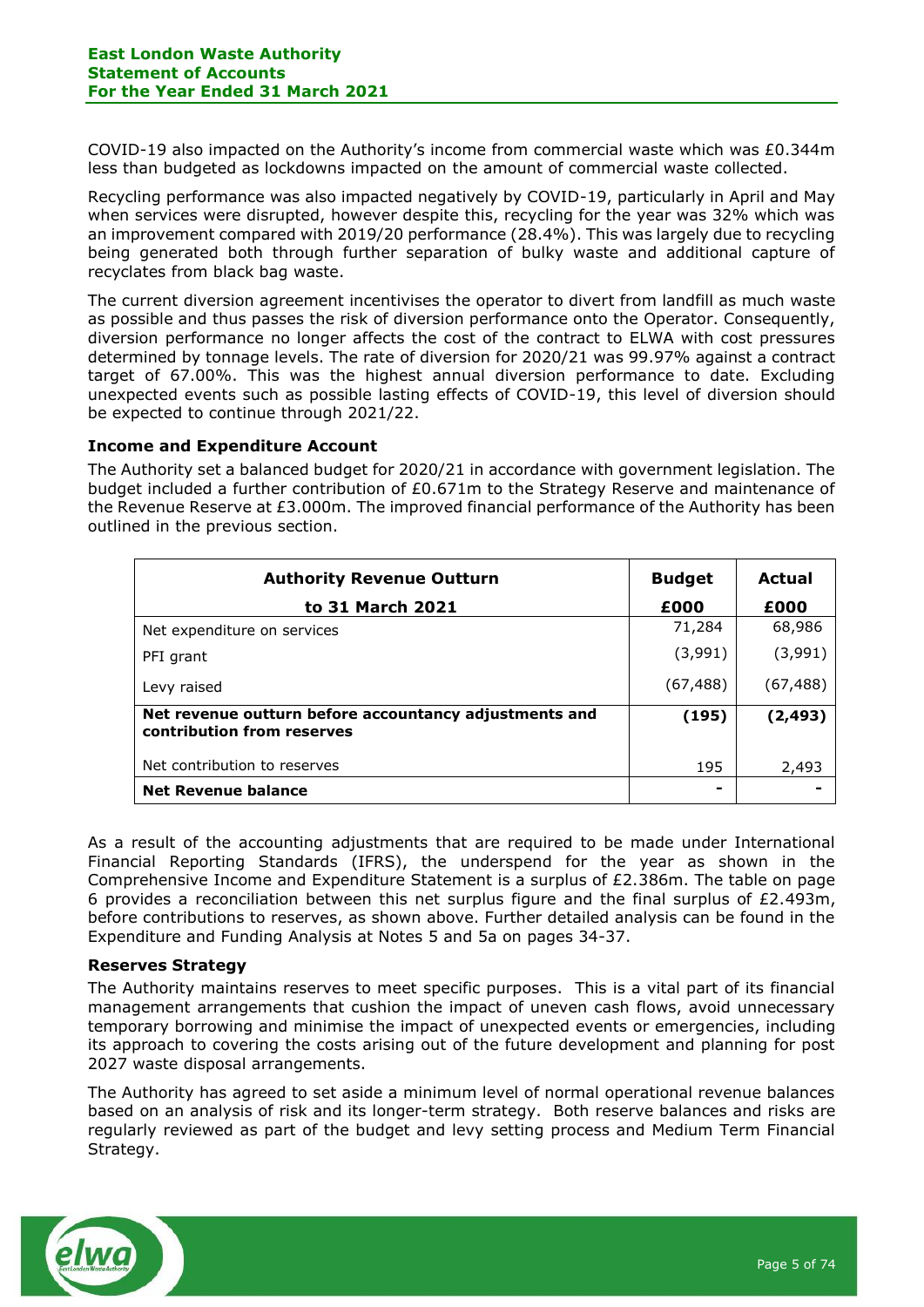Further details can be found in the 2020/21 Levy report (10 February 2020) and the 2021/22 Levy Report (8 February 2021). Both reports are available at:

### <http://eastlondonwaste.gov.uk/meetings>

The table below shows the final reserves balances as at 31 March 2021 and the anticipated levels for the next five financial years.

|                              | <b>Balance</b><br>as at 31<br>March<br>2021 | <b>Forecast</b><br><b>Balance</b><br>as at 31<br>March<br>2022 | <b>Forecast</b><br><b>Balance</b><br>as at 31<br>March<br>2023 | <b>Forecast</b><br><b>Balance</b><br>as at 31<br>March<br>2024 | <b>Forecast</b><br><b>Balance</b><br>as at 31<br>March<br>2025 | <b>Forecast</b><br><b>Balance</b><br>as at 31<br>March<br>2026 |
|------------------------------|---------------------------------------------|----------------------------------------------------------------|----------------------------------------------------------------|----------------------------------------------------------------|----------------------------------------------------------------|----------------------------------------------------------------|
|                              | £m                                          | £m                                                             | £m                                                             | £m                                                             | £m                                                             | £m                                                             |
| Strategy Reserve             | 20.758                                      | 2.230                                                          | 2.230                                                          | 2.230                                                          | 2.230                                                          | 2.230                                                          |
| Revenue Reserve              | 3.000                                       | 3.000                                                          | 3.000                                                          | 3.000                                                          | 3.000                                                          | 3.000                                                          |
| <b>Business Risk Reserve</b> | 3.000                                       | 1.000                                                          | 1.000                                                          | 1.000                                                          | 1.000                                                          | 1.000                                                          |
| Capital Reserve              | 0.100                                       | 0.100                                                          | 0.100                                                          | 0.100                                                          | 0.100                                                          | 0.100                                                          |

A net contribution of £2.493m was made to the Strategy Reserve in 2020/21, comprising a planned contribution of £0.671m, and an additional contribution of £2.021m from the underspend for the year, offset by £0.199m of expenditure relating to the future waste strategy and waste prevention activity funded from the reserve. No further contributions to the Strategy Reserve are planned; future costs arising out of the development and planning for the post 2027 waste disposal arrangements and the time limited waste prevention programme are included in future years' revenue budgets.

| Reconciliation of the Accounting Adjustments required under IFRS |               |               |
|------------------------------------------------------------------|---------------|---------------|
|                                                                  | <b>Actual</b> | <b>Actual</b> |
|                                                                  | £000          | £000          |
| <b>Balance before accountancy adjustments</b>                    |               | (2, 493)      |
| Accountancy adjustments                                          |               | 125           |
| Balance of net expenditure to be financed by reserves            |               | (2,368)       |
| PFI contract accountancy adjustments (see Note 25):              |               |               |
| Service Charge                                                   | (2, 594)      |               |
| Lifecycle Asset Addition                                         | (2, 427)      |               |
| Contingent Rent                                                  | (5,668)       |               |
| Depreciation and Impairment of PFI assets                        | 6,441         |               |
| Interest Payable on Finance Leases                               | 4,230         | (18)          |
| Surplus for the year after PFI adjustments                       |               | (2,386)       |
| Movement between Revenue Reserve and Other Reserves              |               |               |
| Transfer from Capital Adjustment Account                         | 7             |               |
| Accumulated Absences Account                                     | (22)          |               |
| Transfer to Pensions Reserve                                     | (92)          |               |
| Strategy Reserve Transfer                                        | 2,493         | 2,386         |
| <b>Net Effect on Revenue Reserve</b>                             |               |               |
| Revenue Reserve Brought Forward                                  |               | (3,000)       |
| <b>Revenue Reserve Carried Forward</b>                           |               | (3,000)       |



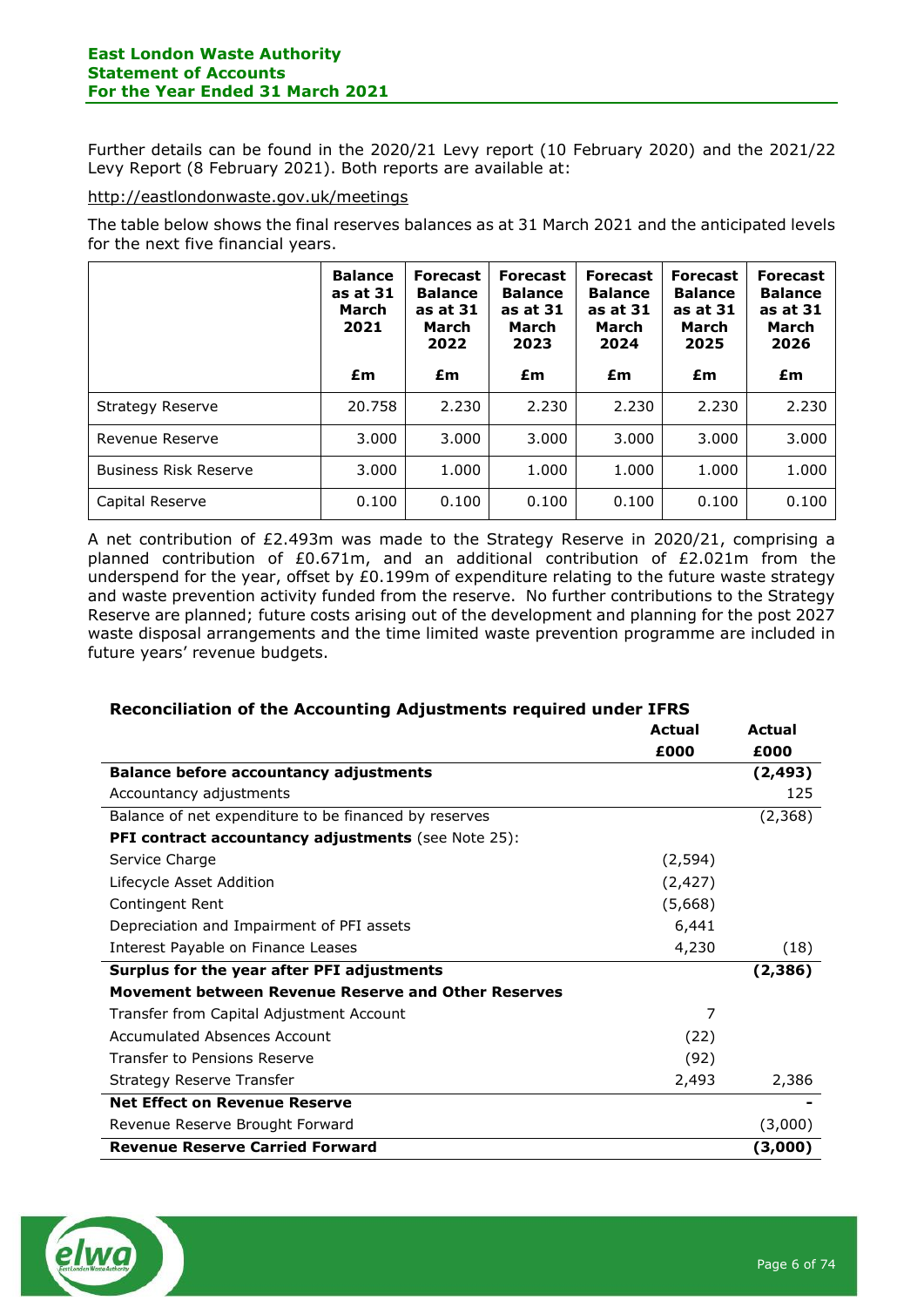The adjustments arising from IFRS compliant accounting treatment have had no impact on overall net expenditure and movements on reserves.

### **Capital Programme/Borrowing Facilities**

Since the introduction of the Prudential Code in 2004, the Authority can set its own capital spending limit as long as it is affordable, sustainable and prudent. The Local Government and Housing Act 1989 specifies that all new capital receipts generated from the sale of non-housing land, buildings and other assets are available to finance capital expenditure.

ELWA can borrow for any purpose for which it is legally entitled to incur expenditure. Loans can be raised for new capital requirements, to replace maturing debt and also to meet short-term revenue cash flow deficits. No additional borrowing was required during 2020/21.

#### **ELWA Operations**

ELWA transferred its principal operations and contracts to Renewi UK Services Ltd as part of the 25-year Integrated Waste Management Strategy (IWMS) Contract, partly backed by PFI funding, in December 2002. Since then ELWA's direct operational responsibilities have been in relation to its closed landfill sites. The Authority is responsible for three sites.

### **Local Government Pension Scheme (LGPS)**

The Authority is legally obliged to offer guaranteed pension benefits to its employees. The statutory pension fund provider for the Authority is the London Pensions Fund Authority (LPFA). The LPFA Fund is maintained at a level to eventually meet the Authority's long-term liabilities for pension benefits, with the Authority's contributions fixed accordingly.

The results of the 2019 triennial actuarial valuation were used as part of the calculations for these accounts.

As at 31 March 2021 the Authority's estimated liability for retirement benefits exceeded the value of assets by £2.004m (31 March 2020: £1.579m) when valued in accordance with the accounting standards. The increase in the liability was due to the increase in the present value of the fund's obligation being greater than the increase in the fair value of the scheme's assets.

### **Impact of the COVID-19 Pandemic**

During March 2020 the Authority instigated procedures, in conjunction with the IWMS contractor and Constituent Councils, to ensure continuity of operations. In line with government guidance and legislation, the four reuse and recycling centres were closed to the public on 24 March 2020 and reopened on 11 May 2020, following consultation with the four Constituent Councils and the Metropolitan Police, and in line with new government guidance.

The Authority agreed to a claim by the Operator for limited additional costs incurred in 2020/21 as a result of the COVID-19 pandemic. There were no other direct material costs as a result of the pandemic and no future costs are anticipated.

The Authority is funded by a levy on the four Constituent Councils and the agreements in place with the Constituent Councils stipulate payment of the levy. However, the financial impact of COVID-19 on Constituent Councils could impose constraints on future levy increases which in turn limits the Authority's capacity to increase the levy to fund its commitments.

### **Future Outlook, Risks and Opportunities**

The Authority remains confident in future years that there is a clear strategy in continuing to deliver its vision to provide an effective and efficient waste management service that is environmentally acceptable and delivers services that local people value.

The current five-year Medium Term Financial Strategy to 2025/26 considers the major influences and activity drivers outlined earlier in this report and regularly reviews the risks the Authority faces which it manages through maintaining an adequate and prudent level of reserves. The Authority's 2020/21 financial position has enabled an increase in the planned contribution to the

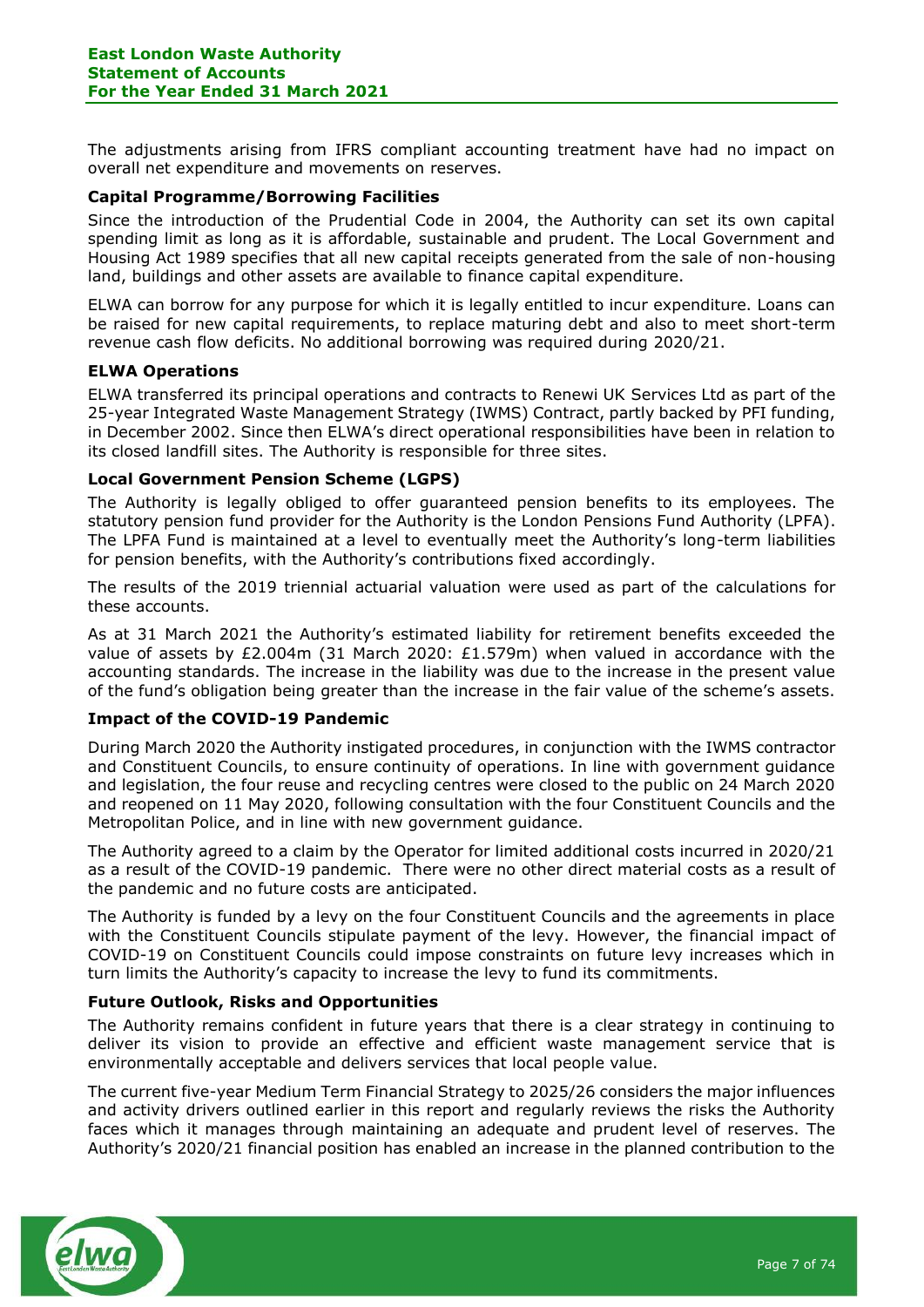Strategy Reserve, resulting in a balance as at 31 March 2021 of £20.758m. However, in February 2021 the Authority resolved to make a contribution from earmarked reserves in 2021/22 of £20.528m to enable a one-off reduction in the 2021/22 levy. No further contributions to the Strategy Reserve are planned; future costs arising out of the development and planning for the post 2027 waste disposal arrangements and the time limited waste prevention programme are included in future years' revenue budgets.

The annual percentage change in the levy in 2021/22 and 2022/23 ranges from a reduction of 29.52% in 2021/22 to an increase of 51.72% in 2022/23, both significant movements from the previous year being due to the one-off release of reserves in 2021/22. Increases over the remaining medium-term planning period range from 2.84% to 4.73%.

The Authority will continue to work with the Operator to find further ways to substantially reduce costs and with the Constituent Councils to reduce tonnages. Over the past few years, despite growth in housing and population, waste disposal tonnages have not increased but remained broadly static.

### **Conclusion**

The Statement of Accounts provides a detailed and comprehensive picture of the Authority's performance for 2020/21, as required by statute.

I would like to thank the ELWA staff, Finance staff and the relevant staff and colleagues in the four Constituent Councils who have helped to prepare this document.

A thorough understanding of the Authority's financial position is essential in the light of the financial challenges that it faces. I hope that Members of the Authority, residents of the Constituent Councils and other readers find this document useful.

Maria G Christofi, BA (Hons), FCCA, CPFA Finance Director and Section 73 Officer 18 March 2022

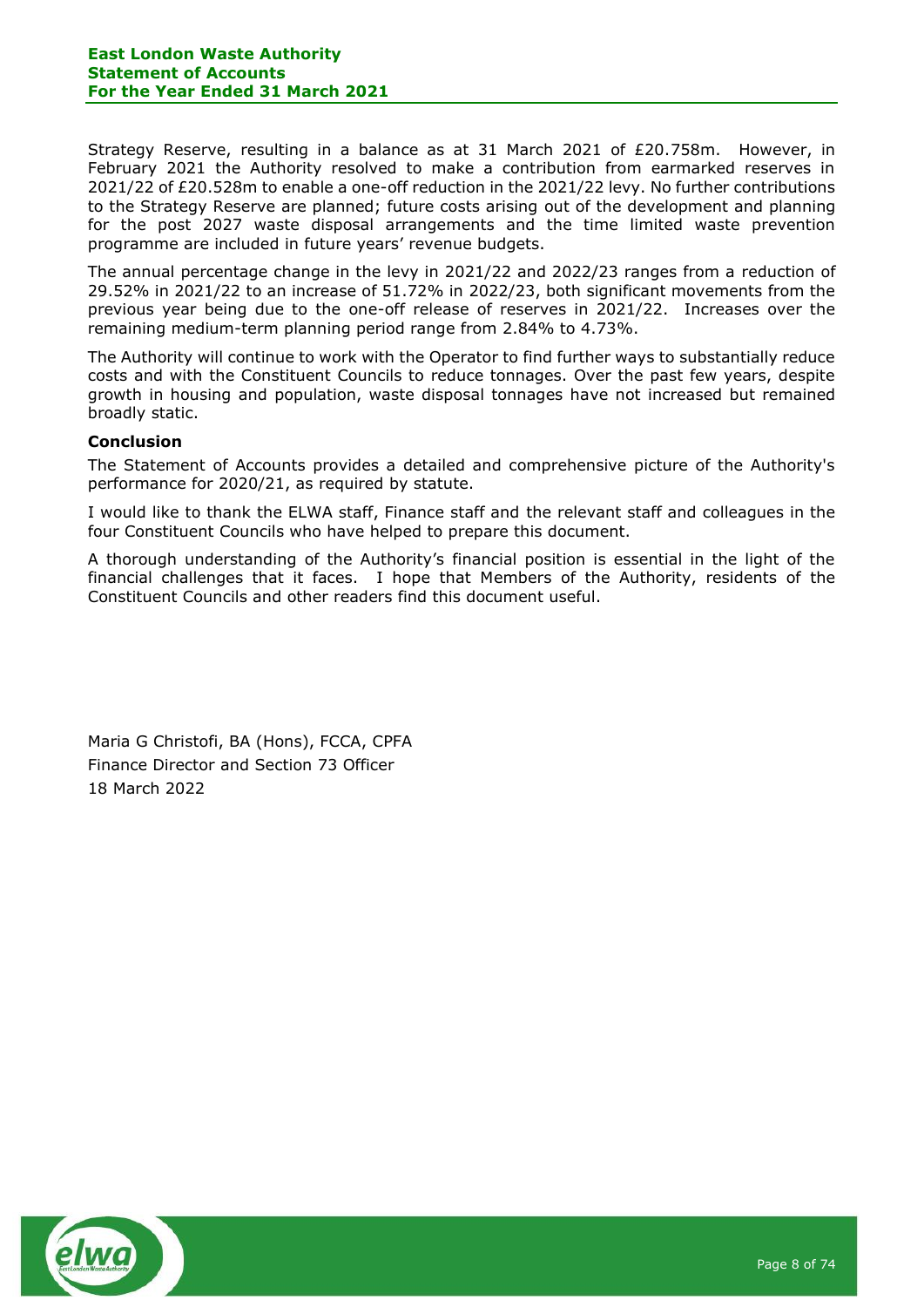## <span id="page-8-0"></span>**STATEMENT OF RESPONSIBILITIES FOR THE STATEMENT OF ACCOUNTS**

### **1. The Authority's Responsibilities**

- 1.1 The Authority is required to:
	- a) make arrangements for the proper administration of its financial affairs and to ensure that one of its officers has the responsibility for the administration of those affairs. In this Authority, that officer is the Finance Director.
	- b) manage its affairs to secure economic, efficient and effective use of resources and safeguard its assets.
	- c) approve the Statement of Accounts.

### **2. The Finance Director's Responsibilities**

- 2.1 The Finance Director is responsible for the preparation of the Authority's Statement of Accounts in accordance with proper practices as set out in the CIPFA Code of Practice on Local Authority Accounting in the United Kingdom ('the Code').
- 2.2 In preparing this Statement of Accounts, the Finance Director has:
	- a) selected suitable accounting policies and then applied them consistently;
	- b) made judgements and estimates that were reasonable and prudent;
	- c) complied with the Code.
- 2.3 The Finance Director has also:
	- a) kept proper accounting records which were up to date;
	- b) taken reasonable steps for the prevention and detection of fraud and other irregularities.

## **3. Statement of the Finance Director**

I certify that the Statement of Accounts presents a true and fair view of the Authority's financial position as at 31 March 2021 and of its income and expenditure for the year then ended.

Maria G Christofi, BA (Hons), FCCA, CPFA Finance Director and Section 73 Officer 18 March 2022

### **Approval of Accounts**

The Statement of Accounts was approved by East London Waste Authority.

Cllr. John Howard Chair of the Authority 18 March 2022

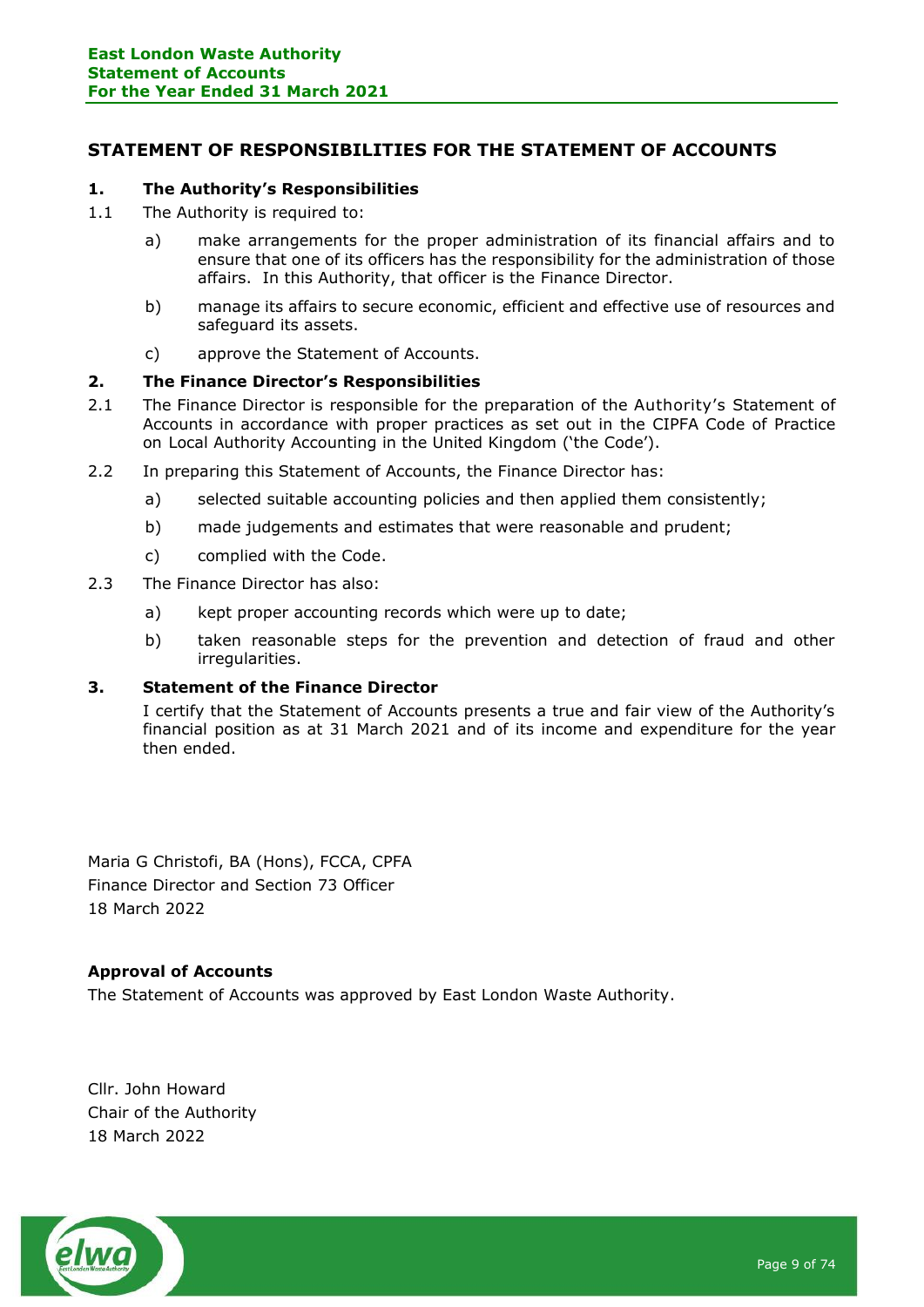### **INDEPENDENT AUDITOR'S REPORT TO THE MEMBERS OF EAST LONDON WASTE AUTHORITY**

### **Opinion**

We have audited the financial statements of East London Waste Authority for the year ended 31 March 2021 under the Local Audit and Accountability Act 2014. The financial statements comprise the:

- Comprehensive Income and Expenditure Statement,
- Movement in Reserves Statement,
- Balance Sheet,
- Cash Flow Statement,
- The related notes 1 to 30 and the Statement of Accounting Policies.

The financial reporting framework that has been applied in their preparation is applicable law and the CIPFA/LASAAC Code of Practice on Local Authority Accounting in the United Kingdom 2020/21.

In our opinion the financial statements:

- give a true and fair view of the financial position of East London Waste Authority as at 31 March 2021 and of its expenditure and income for the year then ended; and
- have been prepared properly in accordance with the CIPFA/LASAAC Code of Practice on Local Authority Accounting in the United Kingdom 2020/21.

#### **Basis for opinion**

We conducted our audit in accordance with International Standards on Auditing (UK) (ISAs (UK)) and applicable law. Our responsibilities under those standards are further described in the Auditor's responsibilities for the audit of the financial statements section of our report below. We are independent of the Authority in accordance with the ethical requirements that are relevant to our audit of the financial statements in the UK, including the FRC's Ethical Standard and the Comptroller and Auditor General's (C&AG) AGN01, and we have fulfilled our other ethical responsibilities in accordance with these requirements.

We believe that the audit evidence we have obtained is sufficient and appropriate to provide a basis for our opinion.

### **Conclusions relating to going concern**

In auditing the financial statements, we have concluded that the Finance Director's use of the going concern basis of accounting in the preparation of the financial statements is appropriate. Based on the work we have performed, we have not identified any material uncertainties relating to events or conditions that, individually or collectively, may cast significant doubt on the Authority's ability to continue as a going concern for a per for a period of at least twelve months from when the financial statements are authorised for issue.

Our responsibilities and the responsibilities of the Finance Director with respect to going concern are described in the relevant sections of the Audit Results Report. However, because not all future events or conditions can be predicted, this statement is not a guarantee as to the Authority's ability to continue as a going concern.

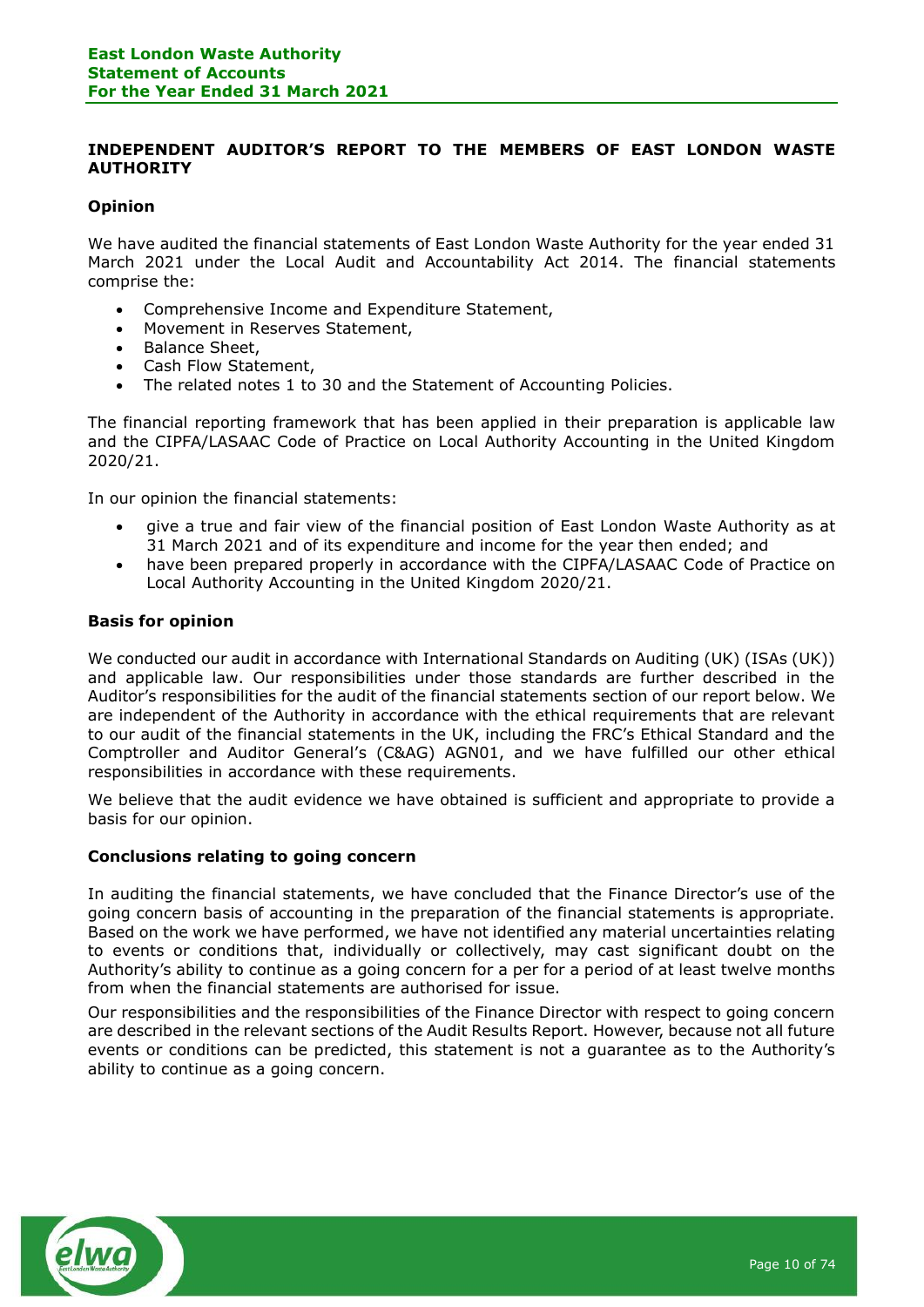#### **Other information**

The other information comprises the information included in Statement of Accounts for the year ended 31 March 2021, other than the financial statements and our auditor's report thereon. The Finance Director is responsible for the other information contained within the Statement of Accounts for the year ended 31 March 2021

Our opinion on the financial statements does not cover the other information and, except to the extent otherwise explicitly stated in this report, we do not express any form of assurance conclusion thereon.

Our responsibility is to read the other information and, in doing so, consider whether the other information is materially inconsistent with the financial statements or our knowledge obtained in the course of the audit or otherwise appears to be materially misstated. If we identify such material inconsistencies or apparent material misstatements, we are required to determine whether there is a material misstatement in the financial statements themselves. If, based on the work we have performed, we conclude that there is a material misstatement of the other information, we are required to report that fact.

We have nothing to report in this regard.

### **Matters on which we report by exception**

We report to you if:

- in our opinion the annual governance statement is misleading or inconsistent with other information forthcoming from the audit or our knowledge of the Authority;
- we issue a report in the public interest under section 24 of the Local Audit and Accountability Act 2014;
- we make written recommendations to the audited body under Section 24 of the Local Audit and Accountability Act 2014;
- we make an application to the court for a declaration that an item of account is contrary to law under Section 28 of the Local Audit and Accountability Act 2014;
- we issue an advisory notice under Section 29 of the Local Audit and Accountability Act 2014; or
- we make an application for judicial review under Section 31 of the Local Audit and Accountability Act 2014.
- we are not satisfied that the Authority has made proper arrangements for securing economy, efficiency and effectiveness in its use of resources for the year ended 31 March 2021.

We have nothing to report in these respects

### **Responsibility of the Finance Director**

As explained more fully in the Statement of the Finance Director's Responsibilities for the Statement of Accounts set out on page 9, the Finance Director is responsible for the preparation of the Statement of Accounts, which includes the financial statements, in accordance with proper practices as set out in the CIPFA/LASAAC Code of Practice on Local Authority Accounting in the United Kingdom 2020/21, and for being satisfied that they give a true and fair view and for such internal control as the directors determine is necessary to enable to enable the preparation of financial statements that are free from material misstatement, whether due to fraud or error. In preparing the financial statements, the Finance Director is responsible for assessing the Authority's ability to continue as a going concern, disclosing, as applicable, matters related to going concern and using the going concern basis of accounting unless the Authority either intends to cease operations, or has no realistic alternative but to do so. The Authority is

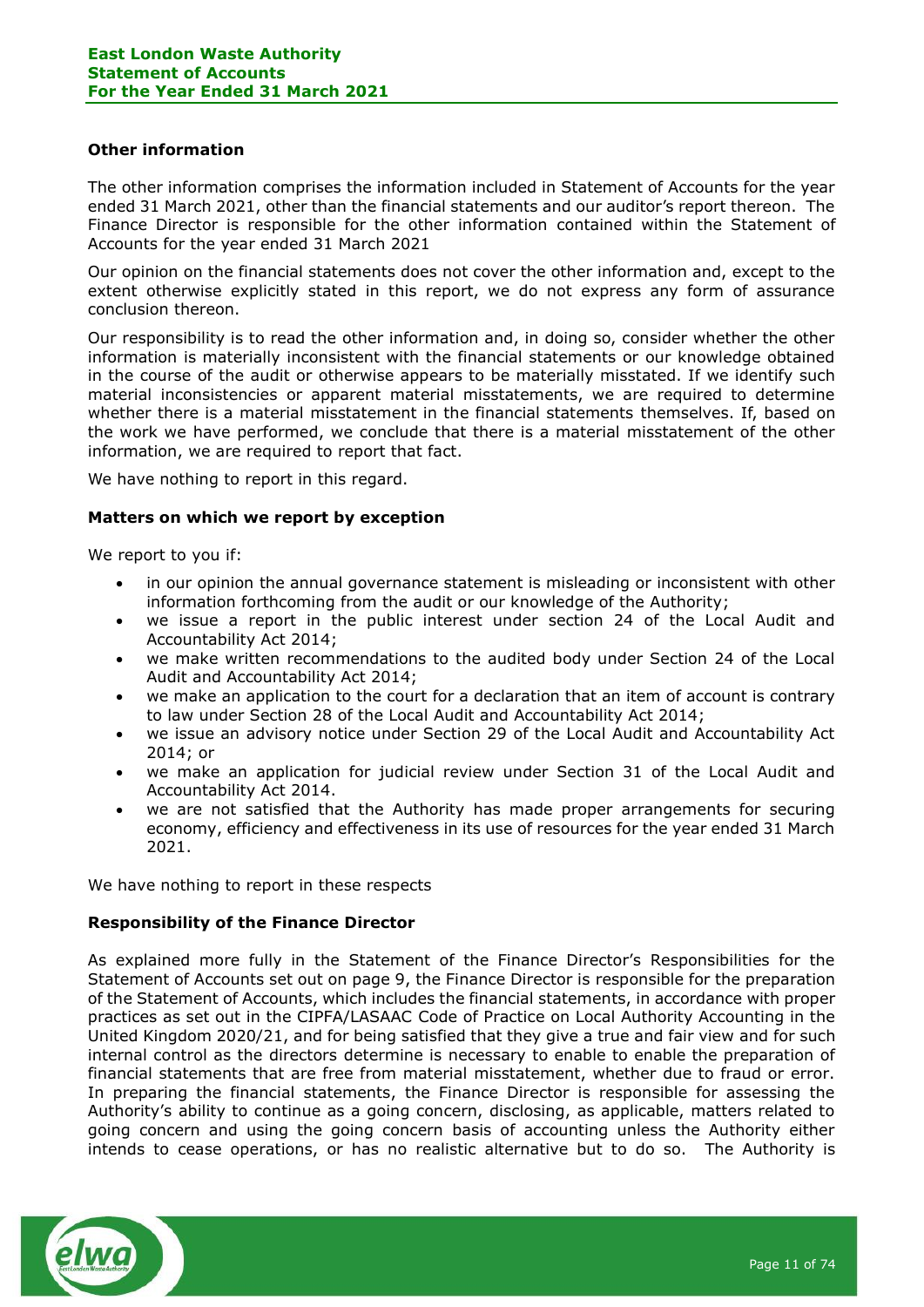responsible for putting in place proper arrangements to secure economy, efficiency and effectiveness in its use of resources, to ensure proper stewardship and governance, and to review regularly the adequacy and effectiveness of these arrangements.

### **Auditor's responsibilities for the audit of the financial statements**

Our objectives are to obtain reasonable assurance about whether the financial statements as a whole are free from material misstatement, whether due to fraud or error, and to issue an auditor's report that includes our opinion. Reasonable assurance is a high level of assurance, but is not a guarantee that an audit conducted in accordance with ISAs (UK) will always detect a material misstatement when it exists. Misstatements can arise from fraud or error and are considered material if, individually or in the aggregate, they could reasonably be expected to influence the economic decisions of users taken on the basis of these financial statements.

Irregularities, including fraud, are instances of non-compliance with laws and regulations. We design procedures in line with our responsibilities, outlines above, to detect irregularities, including fraud. The risk of not detecting a material misstatement due to fraud is higher than the risk of not detecting one resulting from error, as fraud may involve deliberate concealment by, for example, forgery or intentional misrepresentations, or through collusion. The extent to which our procedures are capable of detecting irregularities, including fraud, is detailed below. However, the primary responsibility for the prevention and detection of fraud rests with both those charged with governance of the Authority and management.

- We obtained an understanding of the legal and regulatory frameworks that are applicable to the Authority and determined that the most significant are:
	- o Local Government Act 1985,
	- o Local Government Act 2003,
	- o The Local Authorities (Capital Finance and Accounting) (England) Regulations 2003 as amended in 2018 and 2020,
	- o Waste and Emissions Trading Act 2003,
	- o The Local Audit and Accountability Act 2014, and
	- o The Accounts and Audit Regulations 2015

In addition, the Authority has to comply with laws and regulations in the areas of anti-bribery and corruption, data protection, employment legislation, tax legislation, general power of competence, procurement and health and safety.

We understood how East London Waste Authority is complying with those frameworks by understanding the incentive, opportunities and motives for non-compliance, including inquiring of management, the head of internal audit and those charged with governance and obtaining and reading documentation relating to the procedures in place to identify, evaluate and comply with laws and regulations, and whether they are aware of instances of non-compliance. We corroborated this through our reading of the Authority's minutes. Based on this understanding we designed our audit procedures to identify non-compliance with such laws and regulations. Our procedures had a focus on compliance with the accounting framework through obtaining sufficient audit evidence in line with the level of risk identified and with relevant legislation.

We assessed the susceptibility of the East London Waste Authority's financial statements to material misstatement, including how fraud might occur by understanding the potential incentives and pressures for management to manipulate the financial statements, and performed procedures to understand the areas in which this would most likely arise. Based on our risk assessment procedures, we identified the management override of controls to be our fraud risk.

To address our fraud risk of management override of controls, we tested the appropriateness of journal entries recorded in the general ledger and other adjustments made in the preparation of

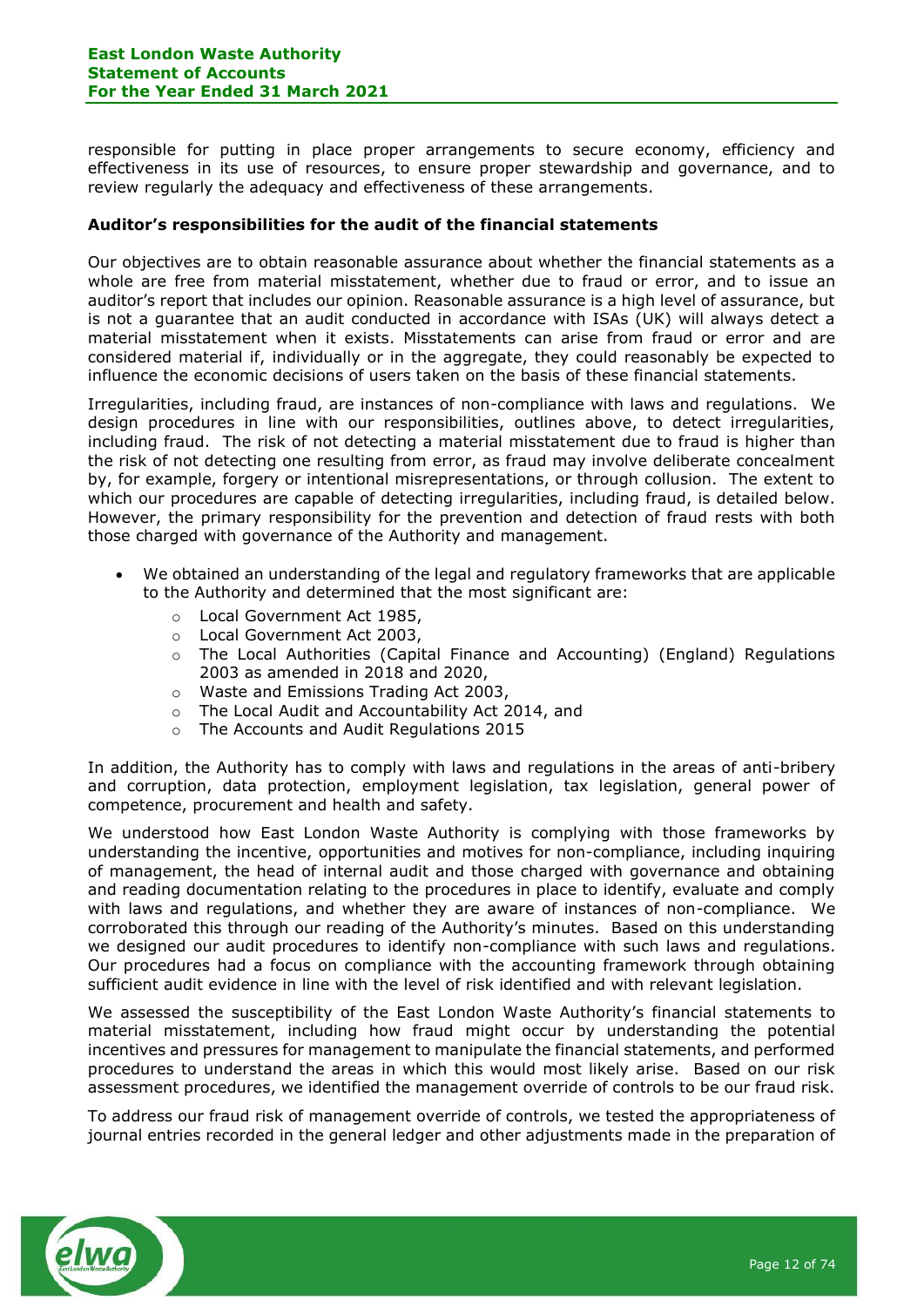the financial statements; assessed accounting estimates for evidence of management bias; and evaluated the business rationale for significant unusual transactions.

A further description of our responsibilities for the audit of the financial statements is located on the Financial Reporting Council's website at [https://www.frc.org.uk/auditors responsibilities.](https://www.frc.org.uk/auditors%20responsibilities) This description forms part of our auditor's report.

### **Scope of the review of arrangements for securing economy, efficiency and effectiveness in the use of resources**

We have undertaken our review in accordance with the Code of Audit Practice, having regard to the guidance on the specified criterion issued by the Comptroller and Auditor General (C&AG) in April 2021, as to whether East London Waste Authority had proper arrangements for financial sustainability, governance and improving economy, efficiency and effectiveness. The Comptroller and Auditor General determined these criteria as that necessary for us to consider under the Code of Audit Practice in satisfying ourselves whether East London Waste Authority put in place proper arrangements for securing economy, efficiency and effectiveness in its use of resources for the year ended 31 March 2021.

We planned our work in accordance with the Code of Audit Practice. Based on our risk assessment, we undertook such work as we considered necessary to form a view on whether, in all significant respects, East London Waste Authority had put in place proper arrangements to secure economy, efficiency and effectiveness in its use of resources.

We are required under Section  $20(1)(c)$  of the Local Audit and Accountability Act 2014 to satisfy ourselves that the Authority has made proper arrangements for securing economy, efficiency and effectiveness in its use of resources.

We are not required to consider, nor have we considered, whether all aspects of the Authority's arrangements for securing economy, efficiency and effectiveness in its use of resources are operating effectively.

### **Delay in certification of completion of the audit**

We cannot formally conclude the audit and issue and audit certificate until we have completed the work necessary to issue our assurance statement in respect of the Authority's Whole of Government Accounts consolidation pack. We are satisfied that this work does not have a material effect on the financial statements or our work on value for money arrangements.

### **Use of our report**

This report is made solely to the members of East London Waste Authority, as a body, in accordance with Part 5 of the Local Audit and Accountability Act 2014 and for no other purpose, as set out in paragraph 43 of the Statement of Responsibilities of Auditors and Audited Bodies published by Public Sector Audit Appointments Limited. To the fullest extent permitted by law, we do not accept or assume responsibility to anyone other than the Authority and the Authority's members as a body, for our audit work, for this report, or for the opinions we have formed.

Debbre Hum

 $Cmsk + \gamma ansllp$ 

Debbie Hanson (Key Audit Partner) Ernst & Young LLP (Local Auditor) Luton

### <span id="page-12-0"></span>**18 MARCH 2022**

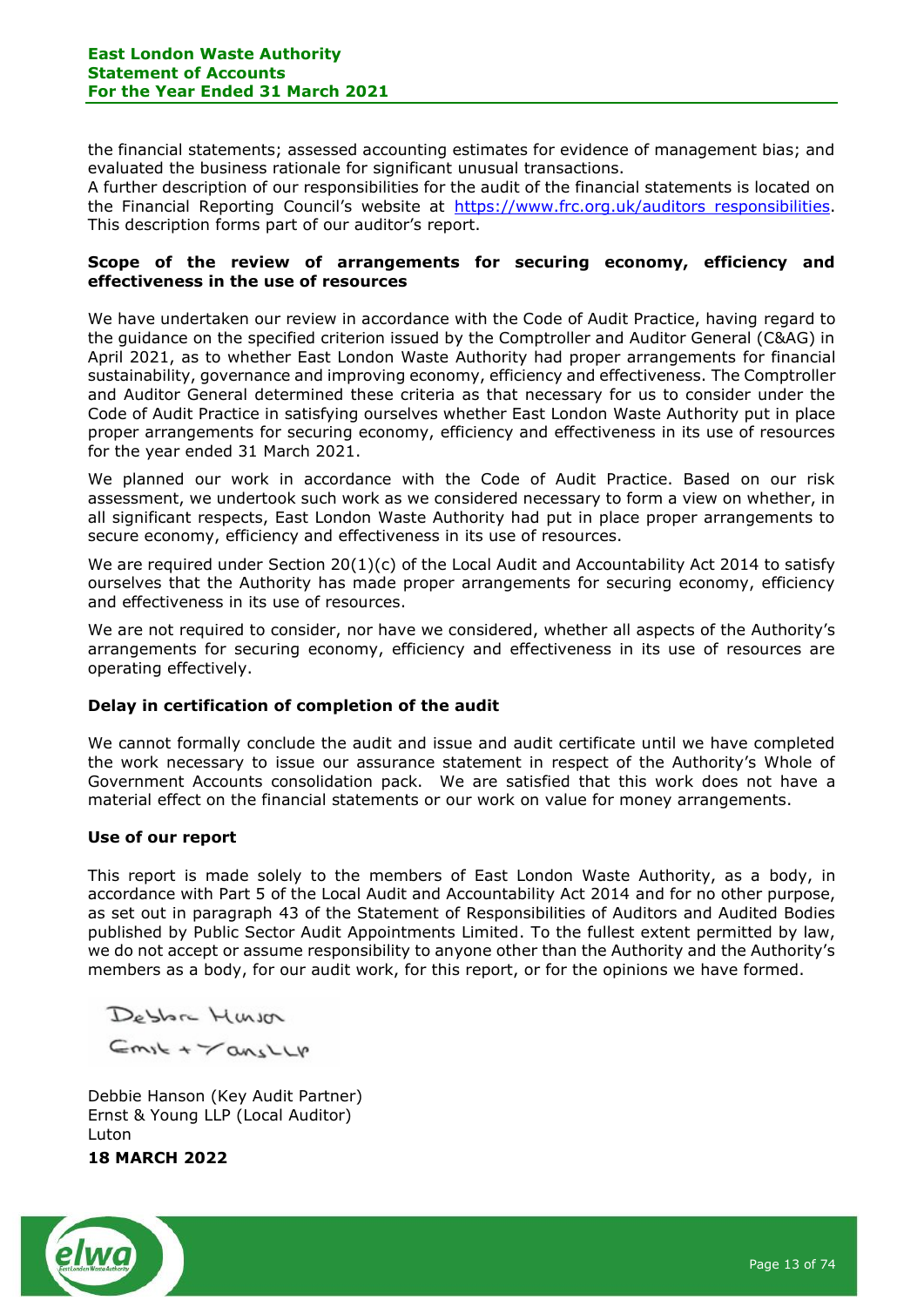# **COMPREHENSIVE INCOME AND EXPENDITURE STATEMENT**

This statement shows the accounting cost in the year of providing services in accordance with generally accepted accounting practices, rather than the amount to be funded from the levy. The Authority raises a levy to cover expenditure in accordance with statutory requirements; this may be different from the accounting cost. The levy position is shown in both the Expenditure and Funding Analysis and the Movement in Reserves Statement.

|                             | 2019/20<br><b>Restated</b>    |                                             |                                                                                |                                    | 2020/21                       |                                             |
|-----------------------------|-------------------------------|---------------------------------------------|--------------------------------------------------------------------------------|------------------------------------|-------------------------------|---------------------------------------------|
| Gross<br><b>Expenditure</b> | <b>Gross</b><br><b>Income</b> | <b>Net</b><br><b>Expenditure</b><br>/Income |                                                                                | <b>Gross</b><br><b>Expenditure</b> | <b>Gross</b><br><b>Income</b> | <b>Net</b><br><b>Expenditure</b><br>/Income |
| £000                        | £000                          | £000                                        |                                                                                | £000                               | £000                          | £000                                        |
| 1,761                       | $\overline{\phantom{0}}$      | 1,761                                       | Supplies and Services                                                          | 2,587                              |                               | 2,587                                       |
| 46,282                      |                               | 46,282                                      | Service Charges (Note 25)                                                      | 49,165                             |                               | 49,165                                      |
| 671                         |                               | 671                                         | <b>Employee Costs</b>                                                          | 686                                |                               | 686                                         |
| 145                         |                               | 145                                         | Premises Related Expenditure                                                   | 141                                |                               | 141                                         |
| 5,299                       |                               | 5,299                                       | Depreciation and Impairment of<br>Fixed Assets (Note 9)                        | 6,562                              |                               | 6,562                                       |
| 3,092                       |                               | 3,092                                       | Third Party Payments & Support<br><b>Services</b>                              | 3,139                              |                               | 3,139                                       |
|                             | 3,202                         | (3,202)                                     | Commercial Waste Charges                                                       |                                    | 2,681                         | (2,681)                                     |
|                             | 3,991                         | (3,991)                                     | PFI and other Grants (Note 21)                                                 |                                    | 3,991                         | (3,991)                                     |
|                             | 446                           | (446)                                       | Other Income                                                                   |                                    | 363                           | (363)                                       |
| 57,250                      | 7,639                         | 49,611                                      | <b>Cost of Services</b>                                                        | 62,280                             | 7,035                         | 55,245                                      |
|                             |                               |                                             |                                                                                |                                    |                               |                                             |
| 12,247                      | 229                           | 12,018                                      | Financing and Investment Income<br>and Expenditure (Note 8)                    | 10,059                             | 141                           | 9,918                                       |
| $\overline{a}$              | 67,488                        | (67, 488)                                   | Income from Levy                                                               |                                    | 67,488                        | (67, 488)                                   |
|                             | 295                           | (295)                                       | PFI Deferred Income released (Note<br>25)                                      |                                    | 295                           | (295)                                       |
| 456                         |                               | 456                                         | Programmed PFI Lifecycle excess<br>(Note 25)                                   | 234                                |                               | 234                                         |
| 69,953                      | 75,651                        | (5,698)                                     | <b>Surplus on Provision of Services</b>                                        | 72,573                             | 74,959                        | (2,386)                                     |
|                             |                               | (1, 815)                                    | Surplus) on revaluation of Property,<br>Plant and Equipment assets<br>(Note 9) |                                    |                               | 3,608                                       |
| 24                          |                               | 24                                          | Actuarial losses on pension<br>assets/liabilities (Note 26)                    | 333                                |                               | 333                                         |
|                             |                               | (1,791)                                     | <b>Other Comprehensive Income</b><br>and Expenditure                           |                                    |                               | 3,941                                       |
|                             |                               | (7, 489)                                    | <b>Total Comprehensive Income and</b><br><b>Expenditure</b>                    |                                    |                               | 1,555                                       |

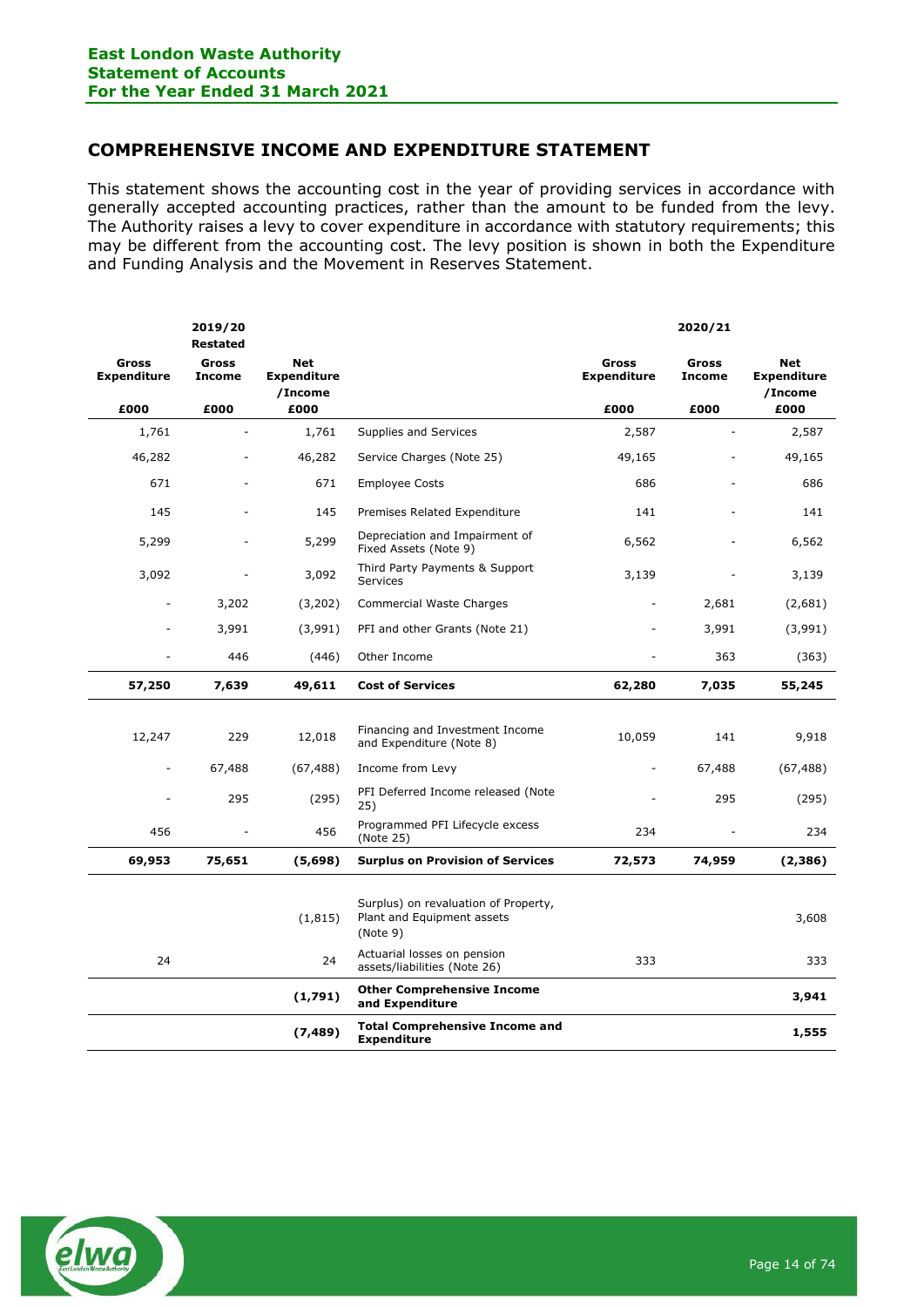# <span id="page-14-0"></span>**MOVEMENT IN RESERVES STATEMENT**

### **2020/21 Movement**

This statement shows the movement in the year on the different reserves held by the Authority, analysed into 'usable reserves' (i.e. those that can be applied to fund expenditure or reduce the levy) and 'other reserves'.

|                                                                                                 | Revenue Reserve Balance | Strategy Reserve                                  | Business Risk Reserve | Capital Reserve (Revenue<br>Contributions) | Total Usable Reserves | Capital Adjustment Account | Revaluation Reserve | Pension Reserve | Accumulated Absences Account | <b>Unusable Reserves</b> | <b>Total Authority Reserves</b> |
|-------------------------------------------------------------------------------------------------|-------------------------|---------------------------------------------------|-----------------------|--------------------------------------------|-----------------------|----------------------------|---------------------|-----------------|------------------------------|--------------------------|---------------------------------|
|                                                                                                 | £000                    | £000                                              | £000                  | £000                                       | £000                  | £000                       | £000                | £000            | £000                         | £000                     | £000                            |
| <b>Balance at 31</b><br><b>March 2020</b>                                                       |                         | $(3,000)$ $(18,265)$ $(3,000)$ $(100)$ $(24,365)$ |                       |                                            |                       | (3,970)                    | (35,083)            | 1,579           | з                            | (37, 471)                | (61, 836)                       |
| <b>Movement in</b><br><b>Reserves during</b><br>2020/21                                         |                         |                                                   |                       |                                            |                       |                            |                     |                 |                              |                          |                                 |
| Total<br>Comprehensive<br>Income and<br>Expenditure                                             | (2,386)                 |                                                   | -                     | $\overline{\phantom{a}}$                   | (2,386)               | ٠                          | 3,608               | 333             | $\overline{\phantom{a}}$     | 3,941                    | 1,555                           |
| Adjustment<br>between<br>accounting basis<br>and funding basis<br>under regulations<br>(Note 6) | 2,386                   | (2, 493)                                          |                       |                                            | (107)                 | (928)                      | 921                 | 92              | 22                           | 107                      |                                 |
| (Increase)/<br>Decrease in<br>2020/21                                                           |                         | $-$ (2,493)                                       | $\blacksquare$        | $\qquad \qquad \blacksquare$               | (2, 493)              | (928)                      | 4,529               | 425             | 22                           | 4,048                    | 1,555                           |
| <b>Balance at 31</b><br><b>March 2021</b>                                                       |                         | $(3,000)$ $(20,758)$ $(3,000)$ $(100)$ $(26,858)$ |                       |                                            |                       | (4,898)                    | (30, 554)           | 2,004           | 25                           | (33, 423)                | (60, 281)                       |

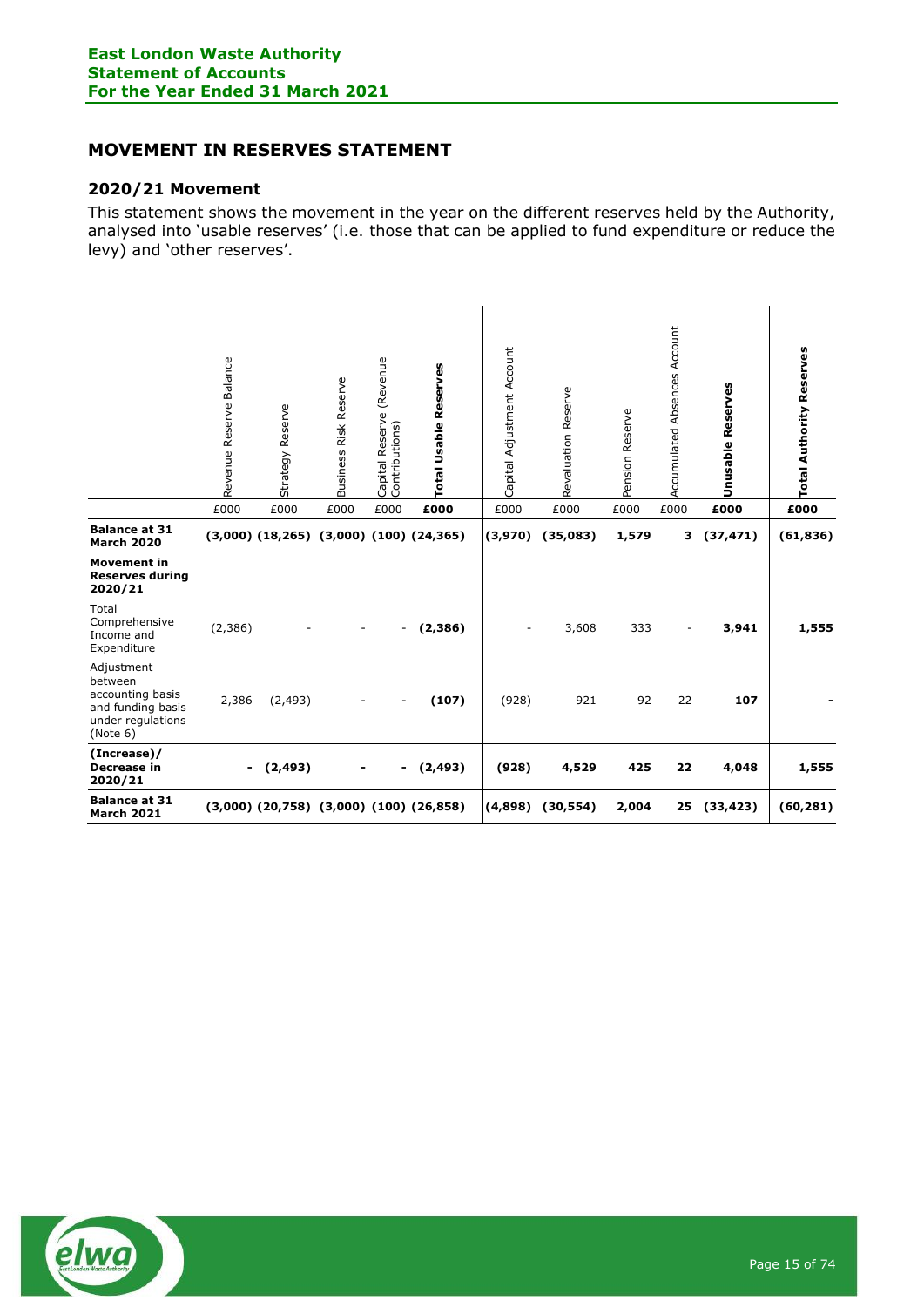# **2019/20 Movement (Restated)**

|                                                                                                 | Revenue Reserve Balance | Strategy Reserve               | Capital Reserve (Revenue<br>Contributions) | Capital Receipts Reserve | Total Usable Reserves | Capital Adjustment Account | Revaluation Reserve  | Pension Reserve | Absences Account<br>Accumulated | Reserves<br><b>Unusable</b> | <b>Total Authority Reserves</b> |
|-------------------------------------------------------------------------------------------------|-------------------------|--------------------------------|--------------------------------------------|--------------------------|-----------------------|----------------------------|----------------------|-----------------|---------------------------------|-----------------------------|---------------------------------|
|                                                                                                 | £000                    | £000                           | £000                                       | £000                     | £000                  | £000                       | £000                 | £000            | £000                            | £000                        | £000                            |
| <b>Balance at 31</b><br><b>March 2019</b>                                                       |                         | $(3,000)$ $(11,109)$ $(3,000)$ |                                            |                          | $(100)$ $(17,209)$    | (2, 448)                   | (34, 377)            | 1,458           | 5                               | (35, 362)                   | (52, 571)                       |
| <b>Movement in</b><br><b>Reserves during</b><br>2019/20                                         |                         |                                |                                            |                          |                       |                            |                      |                 |                                 |                             |                                 |
| Total<br>Comprehensive<br>Income and<br>Expenditure                                             | (5,698)                 |                                |                                            | $\overline{\phantom{a}}$ | (5,698)               | (1,776)                    | (1, 815)             | 24              |                                 | (3, 567)                    | (9, 265)                        |
| Adjustment<br>between<br>accounting basis<br>and funding basis<br>under regulations<br>(Note 6) | 5,698                   | (7, 156)                       |                                            | $\sim$                   | (1, 458)              | 254                        | 1,109                | 97              | (2)                             | 1,458                       |                                 |
| (Increase)/<br>Decrease in<br>2019/20                                                           |                         | (7, 156)                       |                                            | $\blacksquare$           | (7, 156)              | (1, 522)                   | (706)                | 121             | (2)                             | (2, 109)                    | (9, 265)                        |
| <b>Balance at 31</b><br><b>March 2020</b>                                                       |                         | $(3,000)$ $(18,265)$ $(3,000)$ |                                            |                          | $(100)$ $(24,365)$    |                            | $(3,970)$ $(35,083)$ | 1,579           | 3                               | (37, 471)                   | (61, 836)                       |

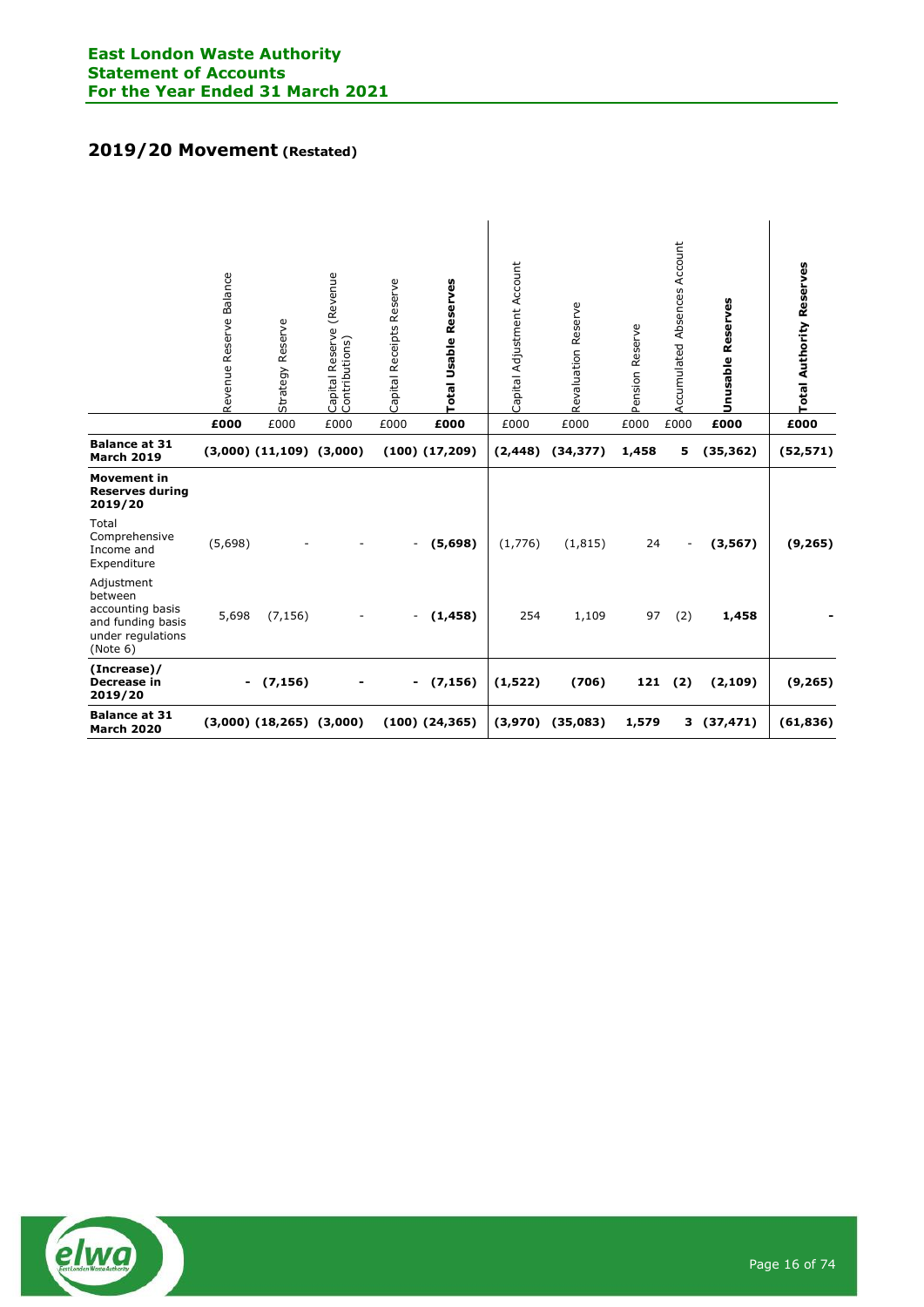## <span id="page-16-0"></span>**BALANCE SHEET**

The Balance Sheet shows the value as at 31 March 2021 of the assets and liabilities recognised by the Authority. The net assets of the Authority (assets less liabilities) are matched by the reserves held by the Authority. Reserves are reported in two categories. The first category of reserves are usable reserves, i.e. those reserves that the Authority may use to provide services, subject to the need to maintain a prudent level of reserves and any statutory limitations on their use (for example the Capital Reserve that may only be used to fund capital and repay debt). The second category of reserves is those that the Authority is not able to use to provide services. This category of reserves includes reserves that hold unrealised gains and losses (for example the Revaluation Reserve), where amounts would only become available to provide services if the assets are sold, and reserves that hold timing differences shown in the Movement in Reserves Statement line 'Adjustments between accounting basis and funding basis under regulations'.

|                               | <b>Notes</b> | 31 March<br>2021 | 31 March<br>2020<br><b>Restated</b> | 1 April<br>2019<br><b>Restated</b> |
|-------------------------------|--------------|------------------|-------------------------------------|------------------------------------|
|                               |              | £000             | £000                                | £000                               |
| Property, Plant & Equipment   | 9            | 83,009           | 90,751                              | 93,061                             |
| <b>Non-current Assets</b>     |              | 83,009           | 90,751                              | 93,061                             |
| <b>Short Term Investments</b> | 28           | 30,456           | 26,576                              | 20,924                             |
| Short Term Debtors            | 11           | 6,583            | 5,580                               | 2,415                              |
| Cash and Cash Equivalents     | 12           | 1,292            | 34                                  | 9                                  |
| <b>Current Assets</b>         |              | 38,331           | 32,190                              | 23,348                             |
| Short Term Borrowing          | 28           | (26)             | (476)                               | (26)                               |
| <b>Short Term Creditors</b>   | 13           | (11, 594)        | (7, 288)                            | (5,655)                            |
| <b>Current Liabilities</b>    |              | (11,620)         | (7,764)                             | (5,681)                            |
| Long Term Borrowing           | 28           | (800)            | (800)                               | (1,250)                            |
| PFI Finance Lease Liability   | 25           | (44, 499)        | (48, 531)                           | (52, 723)                          |
| Pension Liability             | 26           | (2,004)          | (1, 579)                            | (1, 458)                           |
| PFI Deferred Income           | 25           | (2, 136)         | (2, 431)                            | (2,726)                            |
| <b>Long Term Liabilities</b>  |              | (49, 439)        | (53, 341)                           | (58, 157)                          |
| <b>Net Assets</b>             |              | 60,281           | 61,836                              | 52,571                             |
| Usable Reserves               | 14/MIRS      | (26, 858)        | (24, 365)                           | (17, 209)                          |
| Unusable Reserves             | 15           | (33, 423)        | (37, 471)                           | (35, 362)                          |
| <b>Total Reserves</b>         |              | (60, 281)        | (61, 836)                           | (52, 571)                          |

Maria G Christofi, BA (Hons), FCCA, CPFA Finance Director and Section 73 Officer 18 March 2022

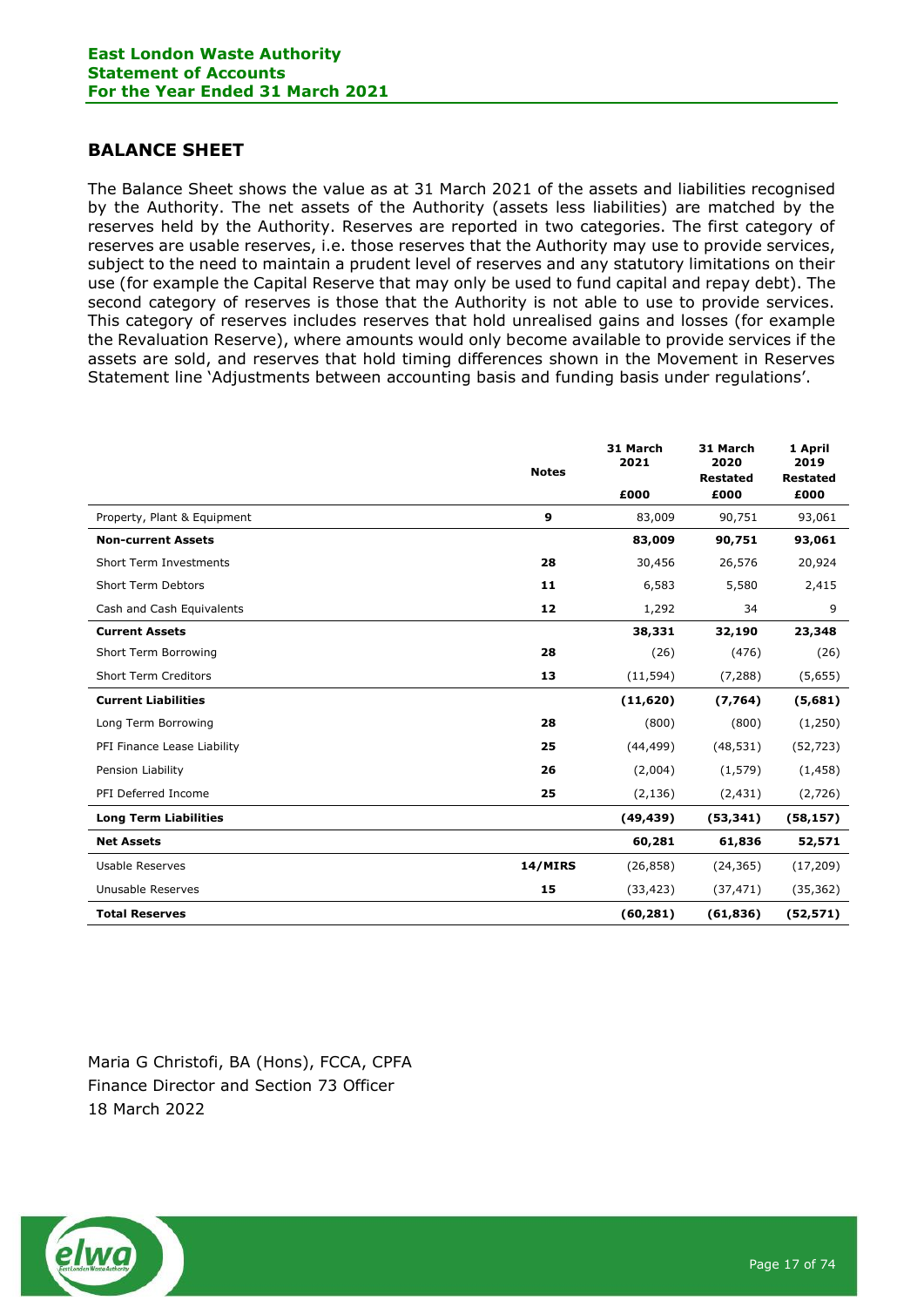# <span id="page-17-0"></span>**CASH FLOW STATEMENT**

The Cash Flow Statement shows the changes in cash and cash equivalents of the Authority during the reporting period. The Statement shows how the Authority generates and uses cash and cash equivalents by classifying cash flows as operating, investing and financing activities. The amount of net cash flows arising from operating activities is a key indicator of the extent to which the operations of the Authority are funded by way of levy and grant income or from the recipients of services provided by the Authority. Investing activities represent the extent to which cash outflows have been made for resources which are intended to contribute to the Authority's future service delivery. Cash flows arising from financing activities are useful in predicting claims on future cash flows by providers of capital (i.e. borrowing) to the Authority.

|                                                                                | 2020/21  | 2019/20<br><b>Restated</b> |
|--------------------------------------------------------------------------------|----------|----------------------------|
|                                                                                | £000     | £000                       |
| Surplus on the provision of services                                           | 2,386    | 5,698                      |
| Adjustments to net surplus on the provision of services for non-cash movements | 9,662    | 5,345                      |
| <b>Net cash flows from Operating Activities (Note 16)</b>                      | 12,048   | 11,043                     |
| Investing Activities (Note 17)                                                 | (6,308)  | (6,826)                    |
| Financing Activities (Note 18)                                                 | (4, 482) | (4, 192)                   |
| Net increase in cash and cash equivalents                                      | 1,258    | 25                         |
| Cash and cash equivalents at the beginning of the reporting period             | 34       | 9                          |
| <b>Cash and cash equivalents at the end of the reporting period (Note 12)</b>  | 1,292    | 34                         |

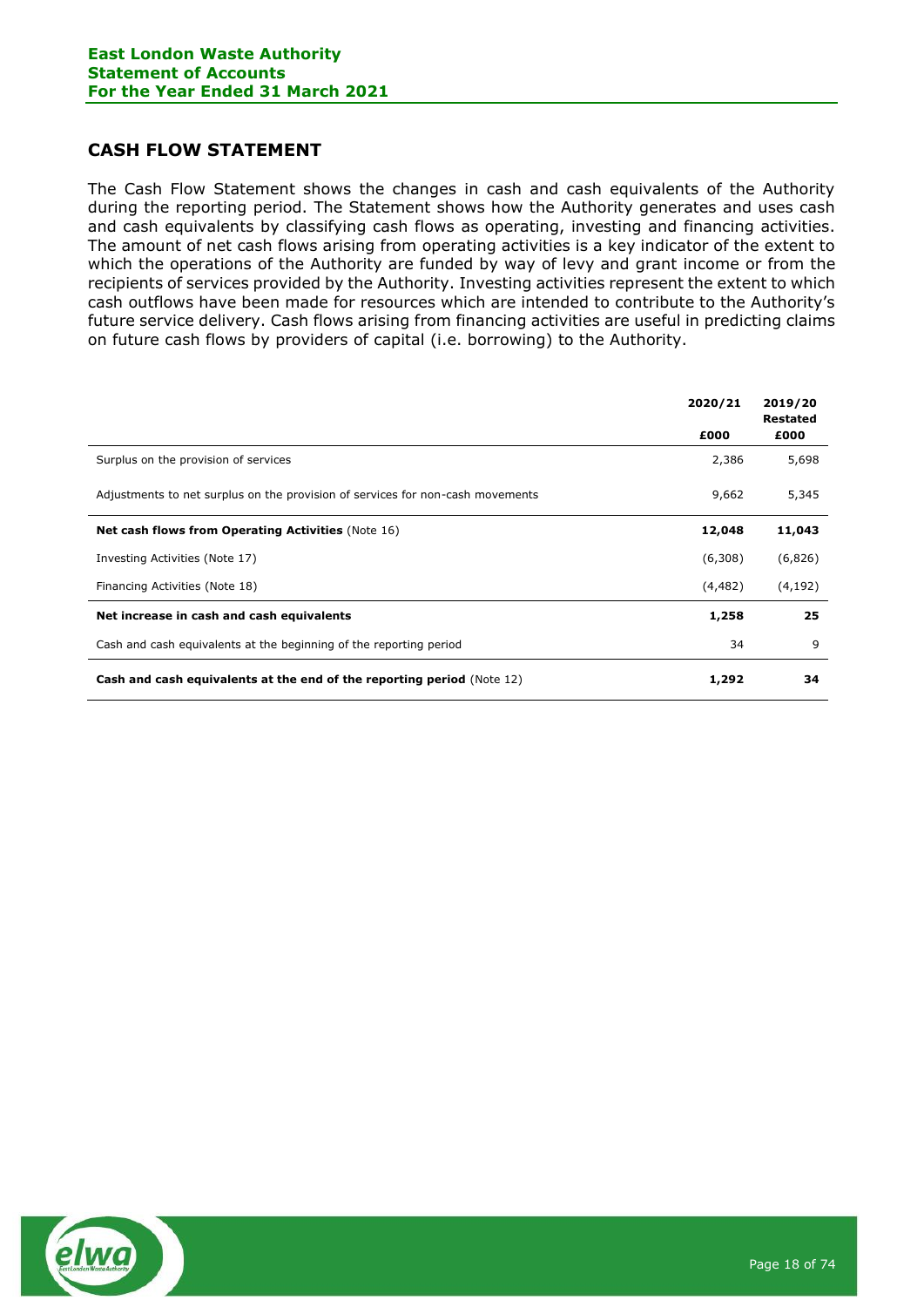# <span id="page-18-0"></span>**STATEMENT OF ACCOUNTING POLICIES**

### **1. General Principles**

The Statement of Accounts summarises the Authority's transactions for the 2020/21 financial year and its financial position as at 31 March 2021. The Authority is required to prepare an annual Statement of Accounts by the Accounts and Audit (England) Regulations 2015, which those Regulations require to be prepared in accordance with proper accounting practices. These practices primarily comprise the *Code of Practice on Local Authority Accounting in the United Kingdom 2020/21* supported by International Financial Reporting Standards (IFRS). The accounting convention adopted in the Statement of Accounts is principally historical cost, modified by the revaluation of certain categories of non-current assets and financial instruments.

### **2. Going Concern**

The concept of a going concern assumes that an authority's functions and services will continue in operational existence for the foreseeable future. The provisions in the Code of Practice on Local Authority Accounting in the United Kingdom 2020/21 (the Code) in respect of going concern reporting requirements reflect the economic and statutory environment in which local authorities operate. These provisions confirm that, as authorities cannot be created or dissolved without statutory prescription, they must prepare their financial statements on a going concern basis of accounting.

The accounts have been prepared in accordance with the Code of Practice on Local Authority Accounting in the United Kingdom 2020/21 (the Code), which is based upon International Financial Reporting Standards (IFRS), as amended for the UK public sector. The accounts have been prepared on the going concern basis. In carrying out its assessment that this basis is appropriate, made for the going concern period to 31 March 2023, management of the Authority have undertaken forecasting of both income and expenditure, the expected impact on reserves, and cashflow forecasting.

East London Waste Authority carries out functions essential to the local community and is funded by a levy on the four Constituent Councils in accordance with The Joint Waste Disposal Authorities (Levies) (England) Regulations 2006. The agreements in place with the Constituent Councils stipulate payment of the levy and, consequently, it would not be appropriate for the Authority's financial statements to be provided on anything other than a going concern basis. The 2020/21 accounts therefore assume that the Authority's services will continue to operate for the foreseeable future.

In response to the restrictions put in place within the United Kingdom as a result of COVID-19 the Authority, in conjunction with the IWMS contractor and Constituent Councils, instigated temporary operational changes which had some financial implications for the contractor. Claims were received during 2020/21 for losses incurred by the contractor and the Authority agreed to reimburse certain of these costs; the value of the claims was not material to the Authority.

In the event that further expenditure is incurred in 2021/22, the Authority has a contingency of £0.500m available within its approved budget in addition to a General Reserve and other earmarked reserves.

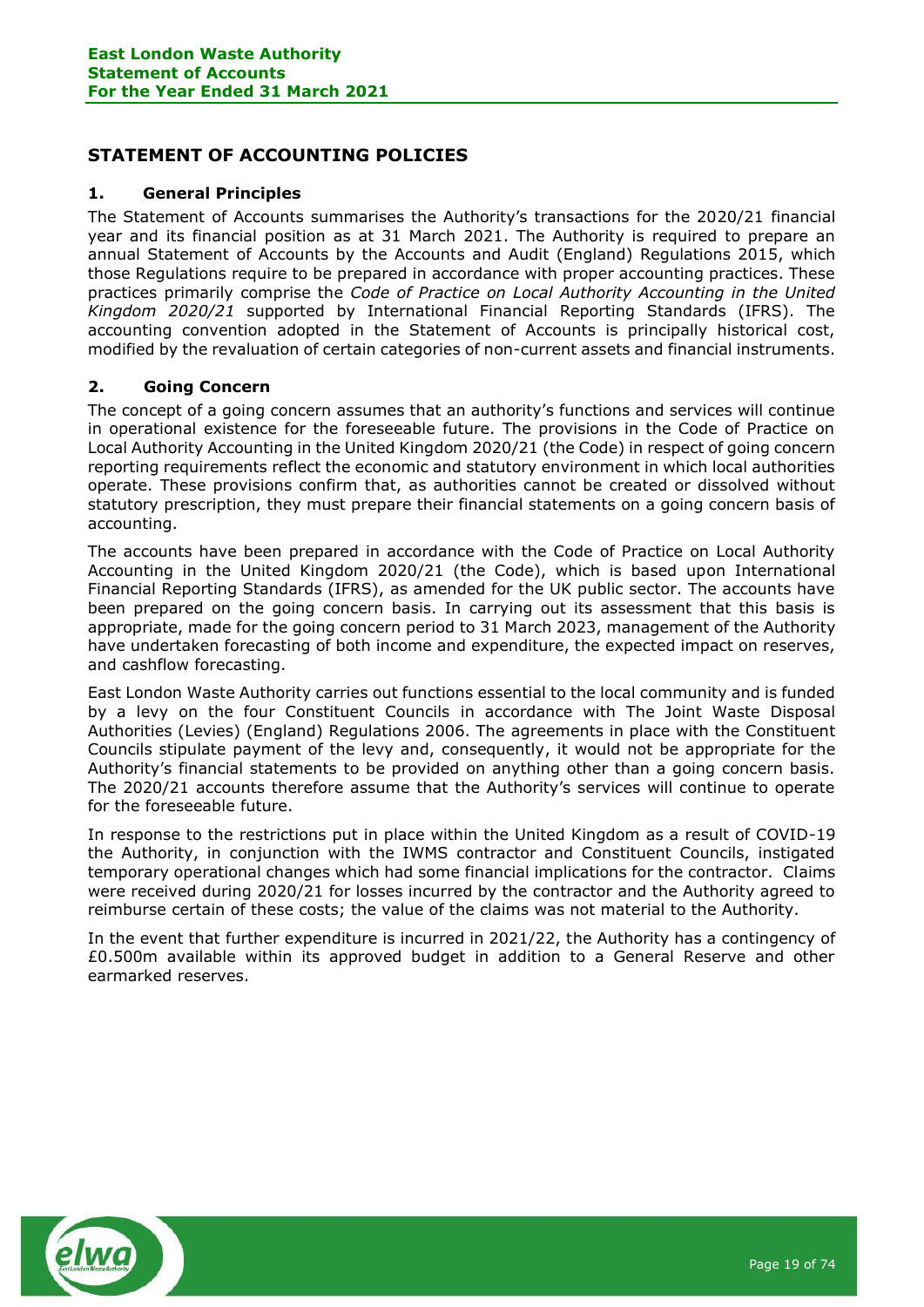|                                 | <b>Balance</b><br>31 March<br>2021<br>Em | Purpose                                                                                                                                                                                       |
|---------------------------------|------------------------------------------|-----------------------------------------------------------------------------------------------------------------------------------------------------------------------------------------------|
| Revenue Reserve                 | 3.000                                    | The Revenue Reserve is the general reserve held by the<br>Authority to enable it to manage risk and cope with unforeseen<br>events.                                                           |
| <b>Business Risk</b><br>Reserve | 3.000                                    | The Business Risk Reserve was created to cover any risks such<br>as those set out in the annual budget and levy setting reports<br>whilst maintaining the Revenue Reserve balance at £3.000m. |
| <b>Strategy Reserve</b>         | 20.758                                   | The Strategy Reserve was originally established to cover costs<br>arising from the need to put in place post 2027 waste disposal<br>arrangements.                                             |
| Capital Reserve                 | 0.100                                    | General capital reserve                                                                                                                                                                       |
|                                 | 26.858                                   |                                                                                                                                                                                               |

The Authority has been in a surplus position for each of the past three financial years and has had no cause to call on its reserves.

As at 31 March 2021, ELWA held £1.292m as cash and cash equivalents, £30.456m as shortterm investments and had total long term and short term borrowing of £0.826m. The Authority's cash flow projections demonstrate a positive cash and cash equivalents balance ranging from £10.000m to £31.000m between June 2021 and March 2023.

As set out above, the Authority holds reserves of £26.858m at 31 March 2021 which are cashbacked by short term investments of £30.456m. Of these investments, £1.950m is in overnight money market funds and £28.500m is in investments maturing within a year. Having reassessed the likely costs of the waste disposal arrangements following the end of the PFI contract in 2027 and its approach to funding these costs, the Authority in February 2021 agreed a one-off release of reserves totalling £20.528m to enable a reduction in the levy on Constituent Councils in 2021/22. Constituent Councils are aware that, should the expenditure on these future arrangements in any year exceed the budgetary provision available, the Authority will need to draw on its remaining reserves which will need to be replenished to be maintained in the following year

Total reserves are forecast to be £6.330m as at 31 March 2023, reducing from £26.858m at the start of the going concern period as a result of the one-off release of reserves in 2021/22. These reserves can be drawn down at short notice over the going concern period to support the cash position if needed. The cashflow projections demonstrate that the Authority has no liquidity problems for the next 12 months and no requirement to resort to any borrowing for cash management purposes. The Authority has not yet seen any other direct impacts nor incurred any direct material costs as a result of COVID-19.

The Authority reviews its finances regularly throughout the year, but particularly when it sets the budget and levy each February so that, if there are any unforeseen pressures, the Authority can adjust its future position (revenue and/or reserves) through the levy each time.

East London Waste Authority is in a strong and stable financial position with healthy levels of reserves. It sets a prudent budget and will continue to work with the operator to find further ways to substantially reduce costs and with the Constituent Councils to reduce tonnages. Throughout the period to 31 March 2023, the revenue reserve is not forecast to drop below £3.000m, which is the minimum required level as assessed by the Section 73 Officer.

The Authority remains satisfied, therefore, that it continues to be a going concern for 12 months from the date of the audit report and that it is appropriate that its financial statements are prepared on that basis.

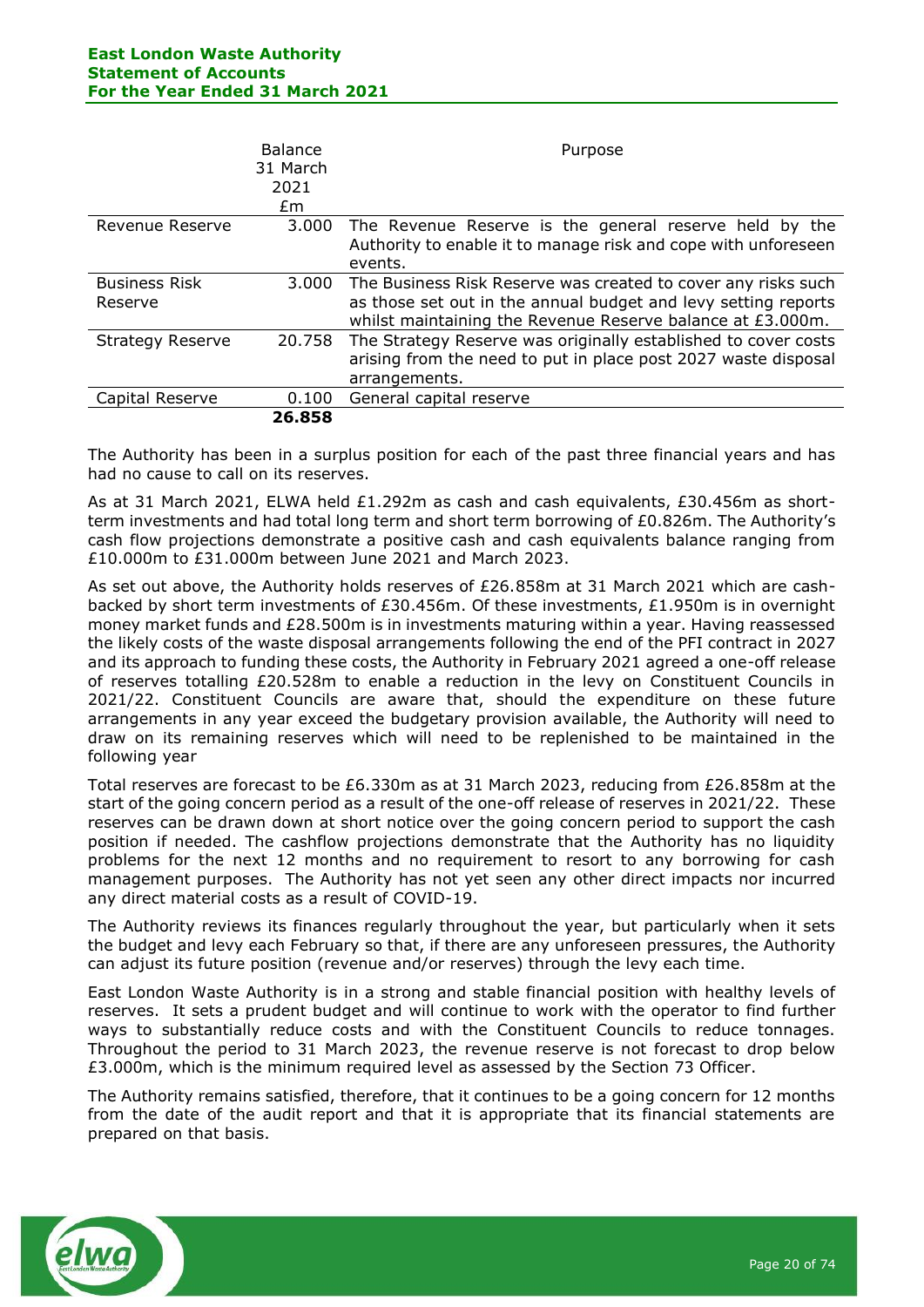### **3. Accruals of Income and Expenditure**

The accounts have been prepared on the normal accruals basis whereby activity is accounted for in the year that it takes place, not when cash payments are made or received. Debtors and creditors are included in the Balance Sheet in respect of goods supplied and services rendered but not yet paid for at 31 March 2021.

When debts may not be settled, the balance of the debtor is written down and a charge made to revenue for the income that might not be recovered.

### **4. Cash and Cash Equivalents**

Cash is represented by cash in hand and deposits with financial institutions repayable without penalty on notice of not more than 24 hours.

Cash equivalents are highly liquid investments that having originally been invested for no longer than three months are repayable on demand or readily convertible to known amounts of cash with insignificant risk of change in value. In the Cash Flow Statement, cash and cash equivalents are shown net of bank overdrafts that are repayable on demand and form an integral part of the Authority's cash management.

### **5. Prior Period Adjustments, Changes in Accounting Policies and Estimates and Errors**

Prior period adjustments may arise as a result of a change in accounting policies or to correct a material error.

Changes in accounting estimates are accounted for prospectively, i.e. in the current and future years affected by the change and do not give rise to a prior period adjustment.

Changes in accounting policies are only made when required by proper accounting practices or the change provides more reliable or relevant information about the effect of transactions, other events and conditions on the Authority's financial position or financial performance.

Where a change is made, it is applied retrospectively (unless stated otherwise) by adjusting opening balances and comparative amounts for the prior period as if the new policy had always been applied. Material errors discovered in prior period figures are corrected retrospectively by amending opening balances and comparative amounts for the prior period.

### **6. Charges to Revenue for Non-current Assets**

The Authority's accounts are charged with the following amounts to record the cost of holding non-current assets during the year:

- a) depreciation attributable to the assets used by the service;
- b) revaluation and impairment losses on assets used by the service where there are no accumulated gains in the Revaluation Reserve against which the losses can be written off;
- c) amortisation of intangible assets attributable to the service.

The Authority is not required to raise a levy to fund depreciation, revaluation and impairment losses or amortisation. However, it is required to make an annual contribution from revenue towards the reduction in its overall borrowing requirement. This is equal to an amount calculated on a prudent basis determined by the Authority in accordance with statutory guidance.

Depreciation, revaluation and impairment losses and amortisation are therefore replaced by a contribution in the Revenue Reserve called the Minimum Revenue Provision (MRP), by way of an adjusting transaction with the Capital Adjustment Account in the Movement in Reserves Statement.

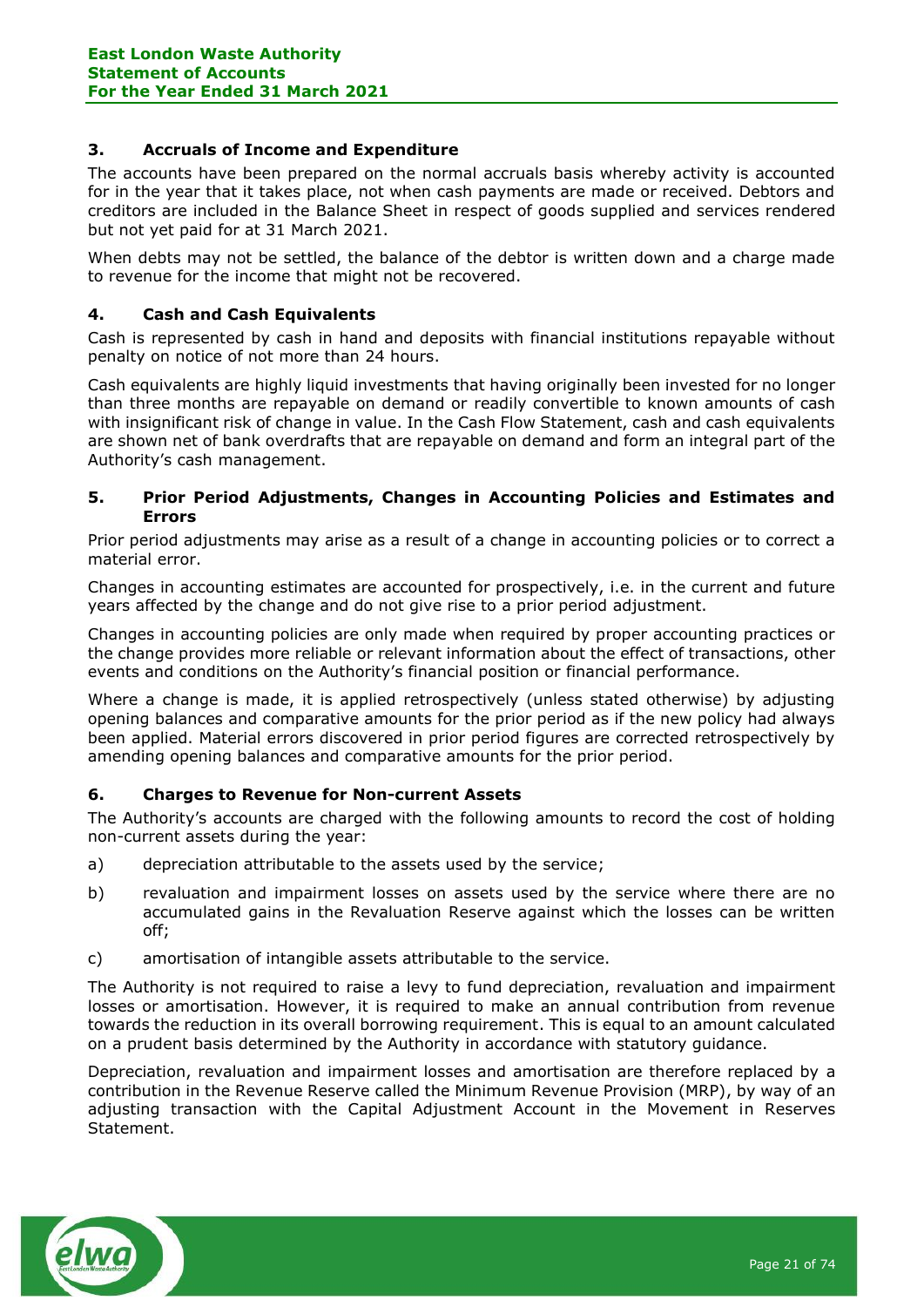### **7. Employee Benefits**

### Benefits Payable during Employment

Short-term employee benefits are those due to be settled within 12 months of the year-end. They include benefits such as wages and salaries, paid annual leave and paid sick leave, bonuses and non-monetary benefits for current employees and are recognised as an expense for services in the year in which employees render service to the Authority. An accrual is made for the cost of holiday entitlements (or any form of leave, e.g. time off in lieu) earned by employees but not taken before the year-end which employees can carry forward into the next financial year. The accrual is made at the wage and salary rates applicable in the following accounting year, being the period in which the employee takes the benefit. The accrual is charged to the Surplus or Deficit on the Provision of Services, but then reversed out through the Movement in Reserves Statement so that holiday benefits are charged to revenue in the financial year in which the holiday absence occurs.

### Termination Benefits

Termination benefits are amounts payable as a result of a decision by the Authority to terminate an officer's employment before the normal retirement date or an officer's decision to accept voluntary redundancy. The benefits are charged on an accruals basis to the Comprehensive Income and Expenditure Statement when the Authority is demonstrably committed to the termination of the employment of an officer or group of officers and can no longer withdraw the offer or when the Authority recognises costs for restructuring.

Where termination benefits involve the enhancement of pensions, statutory provisions require the Comprehensive Income and Expenditure Statement to be charged with the amount payable by the Authority to the Pension Fund or pensioner in the year, not the amount calculated according to the relevant accounting standards. In the Movement in Reserves Statement, appropriations are required to and from the Pensions Reserve to remove the notional debits and credits for pension enhancement termination benefits and replace them with debits for the cash paid to the Pension Fund and pensioners and any such amounts payable but unpaid at the yearend.

### **8. Pension Provision**

As part of the terms and conditions of employment of its officers, the Authority makes contributions towards the cost of post-employment benefits. Although these benefits will not actually be payable until employees retire, the Authority has a commitment to make the payments that need to be disclosed at the time that employees earn their future entitlement.

The Authority participates in the Local Government Pension Scheme (LGPS) administered by the London Pensions Fund Authority (LPFA). This is a funded defined benefit scheme.

Employees' and employers' contributions are paid into the LGPS. Employers' contribution rates are advised by the LPFA Fund's Actuary, Barnett Waddingham LLP, with the intention of balancing the pension liabilities with investment assets over time. Additional pension liabilities resulting from early retirements are met by the Authority's Comprehensive Income and Expenditure Statement and not by the Pension Fund. The Authority is required to account for pension costs in accordance with IAS 19 and to recognise in the accounts accrued benefits payments at the time that the employees earn their future benefit entitlements.

This has the following effect on the results of the current and prior period:

- a) The overall amount to be met from the levy has remained unchanged, but the costs disclosed for services after the replacement of actual employer's contributions with current service costs are £0.053m higher (£0.060m higher in 2019/20).
- b) Pension costs have increased to £0.039m.

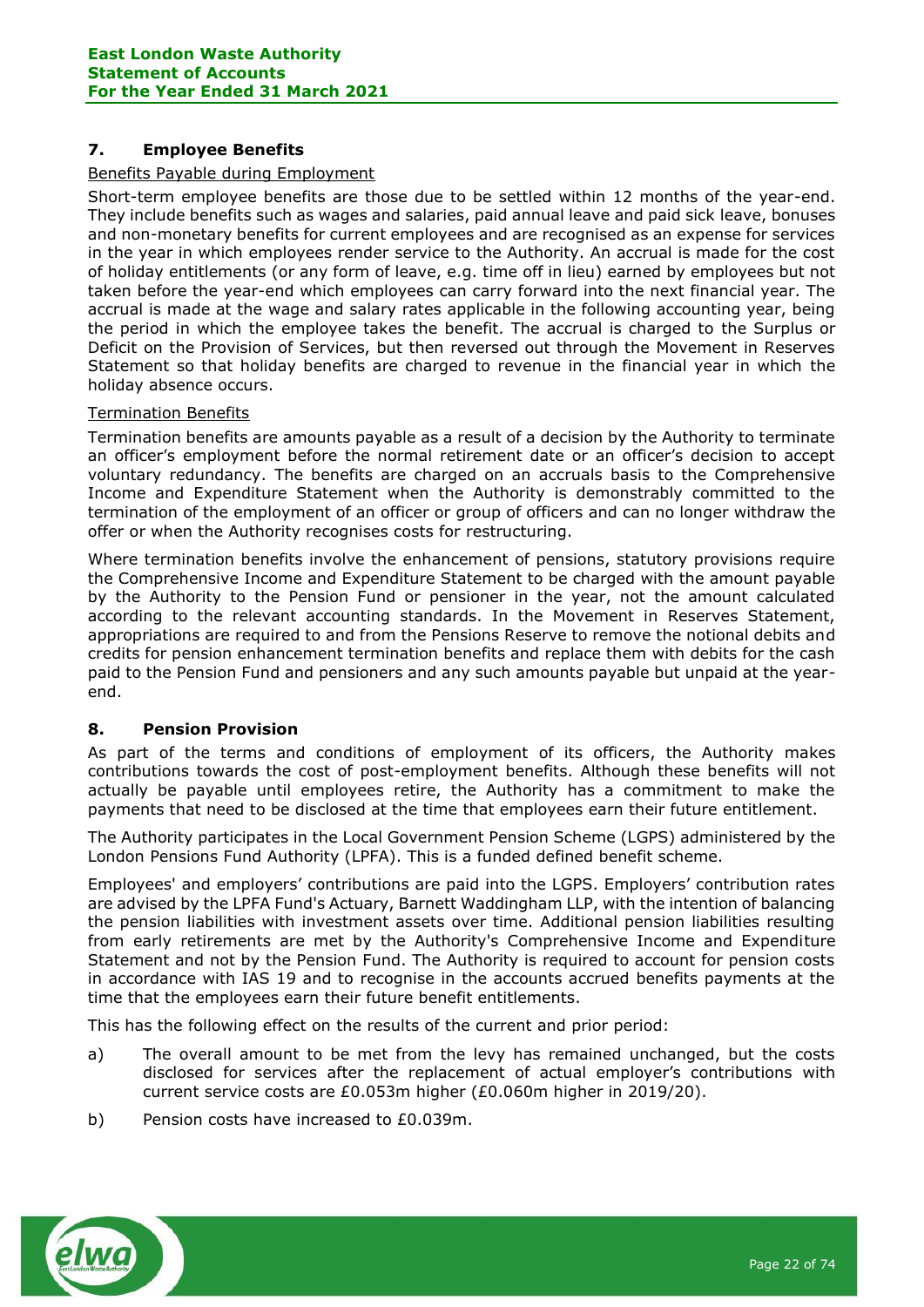- c) The liability in the Balance Sheet has increased and is now £2,004m (£1,579m in 2019/20).
- d) An actuarial loss of £0.333m (£0.024m loss in 2019/20) is recorded in the Comprehensive Income and Expenditure Statement and reflected in the Balance Sheet liability. Actuarial gains and losses arise from changes to assumptions and the differences between expected and actual returns. Further details are shown in Note 26.

### **9. Discretionary Benefits**

The Authority also has restricted powers to make discretionary awards of retirement benefits in the event of early retirements. Any liabilities estimated to arise as a result of an award to any member of staff are accrued in the year of the decision to make the award and accounted for using the same policies as are applied to the Local Government Pension Scheme.

### **10. Financial Instruments**

Financial instruments represent transactions, with a contract, which result in a financial asset for one entity and a financial liability for another. Financial instruments cover both financial liabilities and assets.

#### Financial Liabilities

Financial liabilities are recognised in the Balance Sheet when the Authority becomes a party to the contractual provisions of a financial instrument and are initially measured at fair value and are carried at their amortised cost. Annual charges to the Financing and Investment Income and Expenditure line in the Comprehensive Income and Expenditure Statement for interest payable are based on the carrying amount of the liability, multiplied by the effective rate of interest for the instrument. The effective interest rate is the rate that exactly discounts estimated future cash payments over the life of the instrument to the amount at which it was originally recognised.

For most of the borrowings that the Authority has, this means that the amount presented in the Balance Sheet is the outstanding principal repayable (plus accrued interest) and interest charged to the Comprehensive Income and Expenditure Statement is the amount payable for the year according to the loan agreement.

Where premiums and discounts have been charged to the Comprehensive Income and Expenditure Statement, regulations allow the impact on the Revenue Reserve balance to be spread over future years. The Authority has a policy of spreading the gain or loss over the term that was remaining on the loan against which the premium was payable or discount receivable when it was repaid. The reconciliation of amounts charged to the Comprehensive Income and Expenditure Statement to the net charge required against the Revenue Reserve balance is managed by a transfer to or from the Financial Instruments Adjustment Account in the Movement in Reserves Statement.

#### Financial Assets

Financial assets are classified based on a classification and measurement approach that reflects the business model for holding the financial assets and their cashflow characteristics. There are two main classes of financial assets measured at:

- a) amortised cost.
- b) fair value through profit or loss (FVPL).

The Authority's business model is to hold investments to collect contractual cash flows. Financial assets are therefore classified as amortised cost, except for those whose contractual payments are not solely payment of principal and interest (i.e. where the cash flows do not take the form of a basic debt instrument).

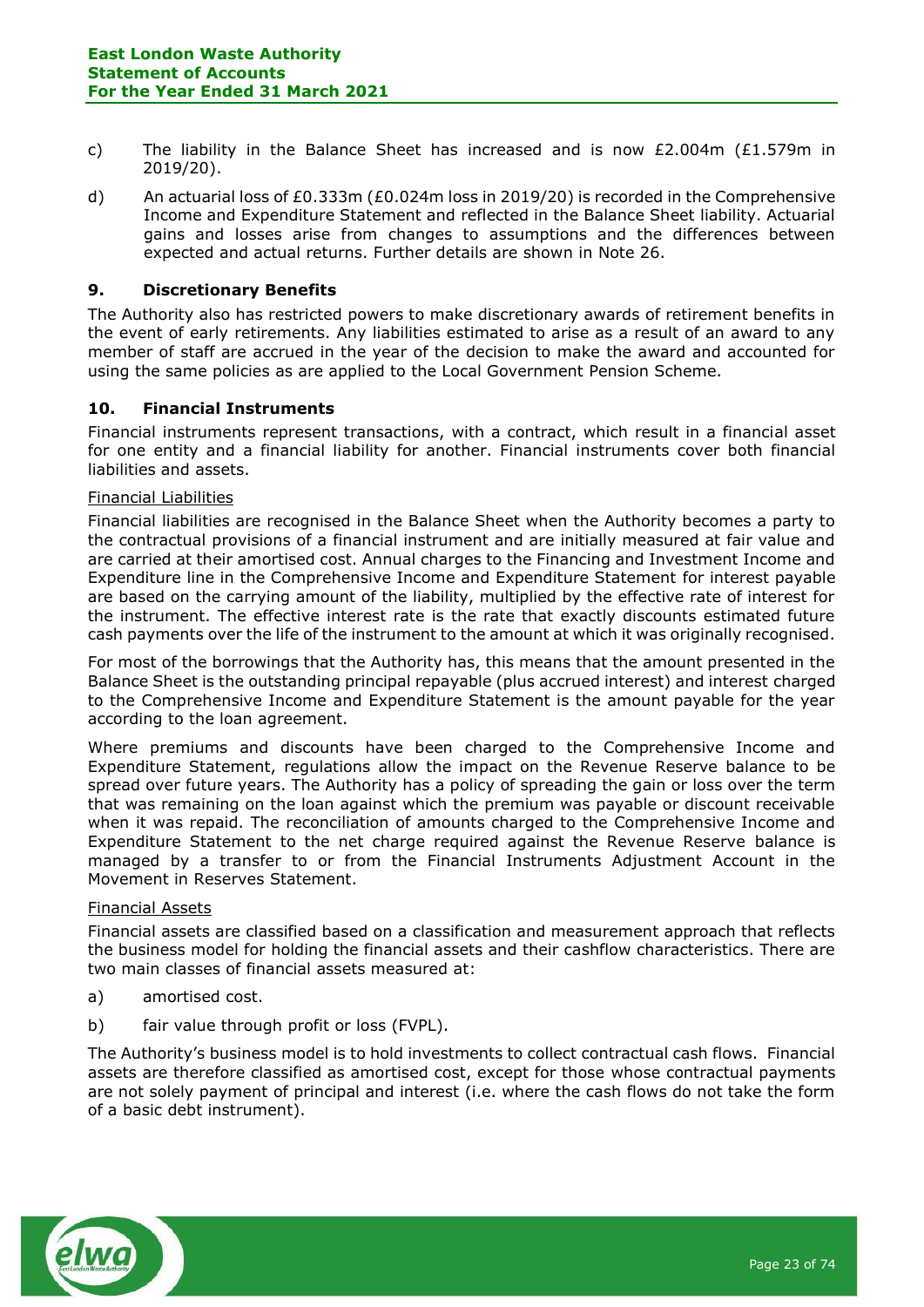### Financial Assets Measured at Amortised Cost

Financial assets measured at amortised cost are recognised in the Balance Sheet when the Authority becomes a party to the contractual provisions of a financial instrument and are initially measured at fair value. They are subsequently measured at their amortised cost. Annual credits to the Financing and Investment Income and Expenditure line in the Comprehensive Income and Expenditure Statement (CIES) for interest receivable are based on the carrying amount of the asset multiplied by the effective rate of interest for the instrument. For most of the financial assets held by the Authority, this means that the amount presented in the Balance Sheet is the outstanding principal receivable (plus accrued interest) and interest credited to the CIES is the amount receivable for the year in the loan agreement.

Any gains and losses that arise on the derecognition of an asset are credited or debited to the Financing and Investment Income and Expenditure line in the CIES.

The Authority currently holds no investments longer than one year.

### Expected Credit Loss Model

The Authority recognises expected credit losses on all of its financial assets held at amortised cost, either on a 12 month or lifetime basis. The Code requires that all local authorities shall not recognise a loss allowance for expected credit losses on a financial asset where the other party is central government or a local authority for which relevant statutory provisions prevent default.

The expected credit loss model also applies to lease receivables and contract assets and trade receivables (debtors) held by the Authority. The Authority adopts the simplified approach to impairment, in accordance with the Code, and measures the loss allowance at an amount equal to lifetime expected credit losses.

Impairment losses are calculated to reflect the expectation that the future cash flows might not take place because the borrower could default on their obligations. Credit risk plays a crucial part in assessing losses. Where risk has increased substantially since an instrument was initially recognised, losses are assessed on a lifetime basis. Where risk has not increased substantially or remains low, losses are assessed on the basis of 12 month expected losses.

Financial assets are amalgamated into the following groups to assess risk and associated loss allowances, also using a simplified approach contained in regulations for the latter category.

- a) Group 1 Investments in line with treasury management policy including counterparties that have external credit ratings of B or better. Loss allowances will be assessed based on default risk;
- b) Group 2 Other assets, expected loss is based on provision matrix or default risk.

### Financial Assets Measured at Fair Value through Profit or Loss

Financial assets that are measured at FVPL are recognised on the Balance Sheet when the Authority becomes a party to the contractual provisions of a financial instrument and are initially measured and carried at fair value. Fair value gains and losses are recognised as they arrive in the Surplus or Deficit on the Provision of Services.

The fair value measurements of the financial assets are based on the following techniques:

- a) instruments with quoted market prices the market price
- b) other instruments with fixed and determinable payments discounted cash flow analysis.

The inputs to the measurement techniques are categorised in accordance with the following three levels:

a) Level 1 inputs – quoted prices (unadjusted) in active markets for identical assets that the Authority can access at the measurement date.

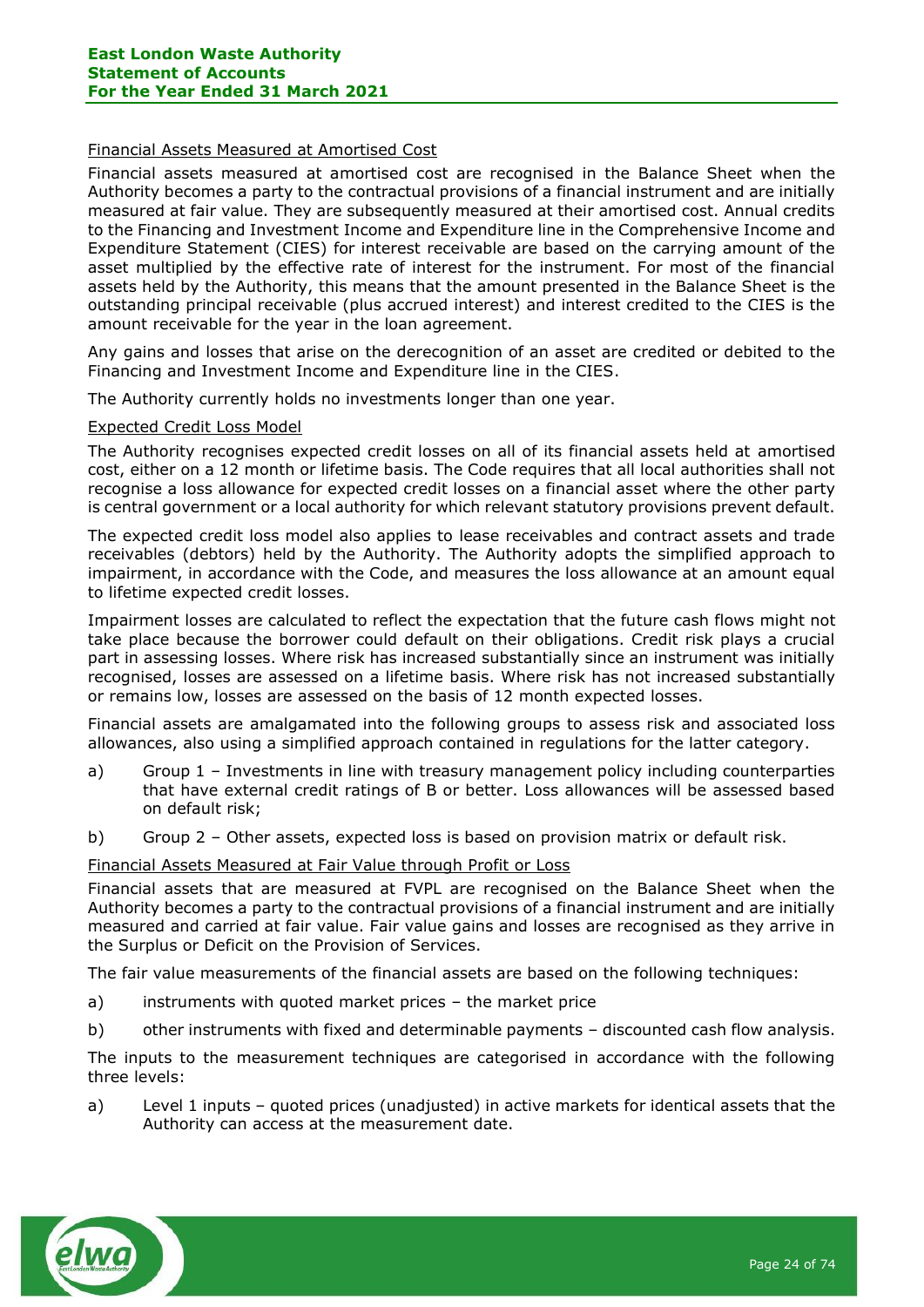- b) Level 2 inputs inputs other than quoted prices included within Level 1 that are observable for the asset, either directly or indirectly.
- c) Level 3 inputs unobservable inputs for the asset.

Any gains and losses that arise on the derecognition of the asset are credited or debited to the Financing and Investment Income and Expenditure line in the Comprehensive Income and Expenditure Statement.

### **11. Government Grants and Contributions**

Whether paid on account, by instalments or in arrears, Government grants and third party contributions and donations are recognised as due to the Authority when there is reasonable assurance that:

- a) The Authority will comply with the conditions attached to the payments, and
- b) The grants or contributions will be received.

Amounts recognised as due to the Authority are not credited to the Comprehensive Income and Expenditure Statement until conditions attached to the grant or contribution have been satisfied. Conditions are stipulations that specify that the future economic benefits or service potential embodied in the asset in the form of the grant or contribution are required to be consumed by the recipient as specified, or future economic benefits or service potential must be returned to the transferor.

Monies advanced as grants and contributions for which conditions have not been satisfied are carried in the Balance Sheet as creditors. When conditions are satisfied, the grant or contribution is credited to the Comprehensive Income and Expenditure Statement.

### **12. Interests in Companies and Other Entities**

The Authority annually reviews the extent to which other entities (in which the Authority has a material interest) need to be consolidated into Group Accounts. In consolidating the accounts, all transactions and balances between the Authority and the subsidiary would be eliminated in full.

In accordance with IAS 24 local authorities are required to prepare a full set of group Statement of Accounts where they have material interests in subsidiaries, associates and joint ventures. This also includes consideration of interests in other statutory bodies. The Authority does have a financial relationship with some bodies and this is explained in Note 22 to the Accounts.

### **13. Leases**

Leases are classified as finance leases where the terms of the lease transfer substantially all the risks and rewards incidental to ownership of the property, plant or equipment from the lessor to the lessee. All other leases are classified as operating leases. Where a lease covers both land and buildings, the land and buildings elements are considered separately for classification. Arrangements that do not have the legal status of a lease but convey a right to use an asset in return for payment are accounted for under this policy where fulfilment of the arrangement is dependent on the use of specific assets.

### The Authority as Lessee

### Finance Leases

Property, plant and equipment held under finance leases is recognised on the Balance Sheet at the commencement of the lease at its fair value measured at the lease's inception (or the present value of the minimum lease payments, if lower). The asset recognised is matched by a liability for the obligation to pay the lessor. Initial direct costs to the Authority are added to the carrying amount of the asset. Premiums paid on entry into a lease are applied to writing down the lease liability. Contingent rents are charged as expenses in the periods in which they are incurred.

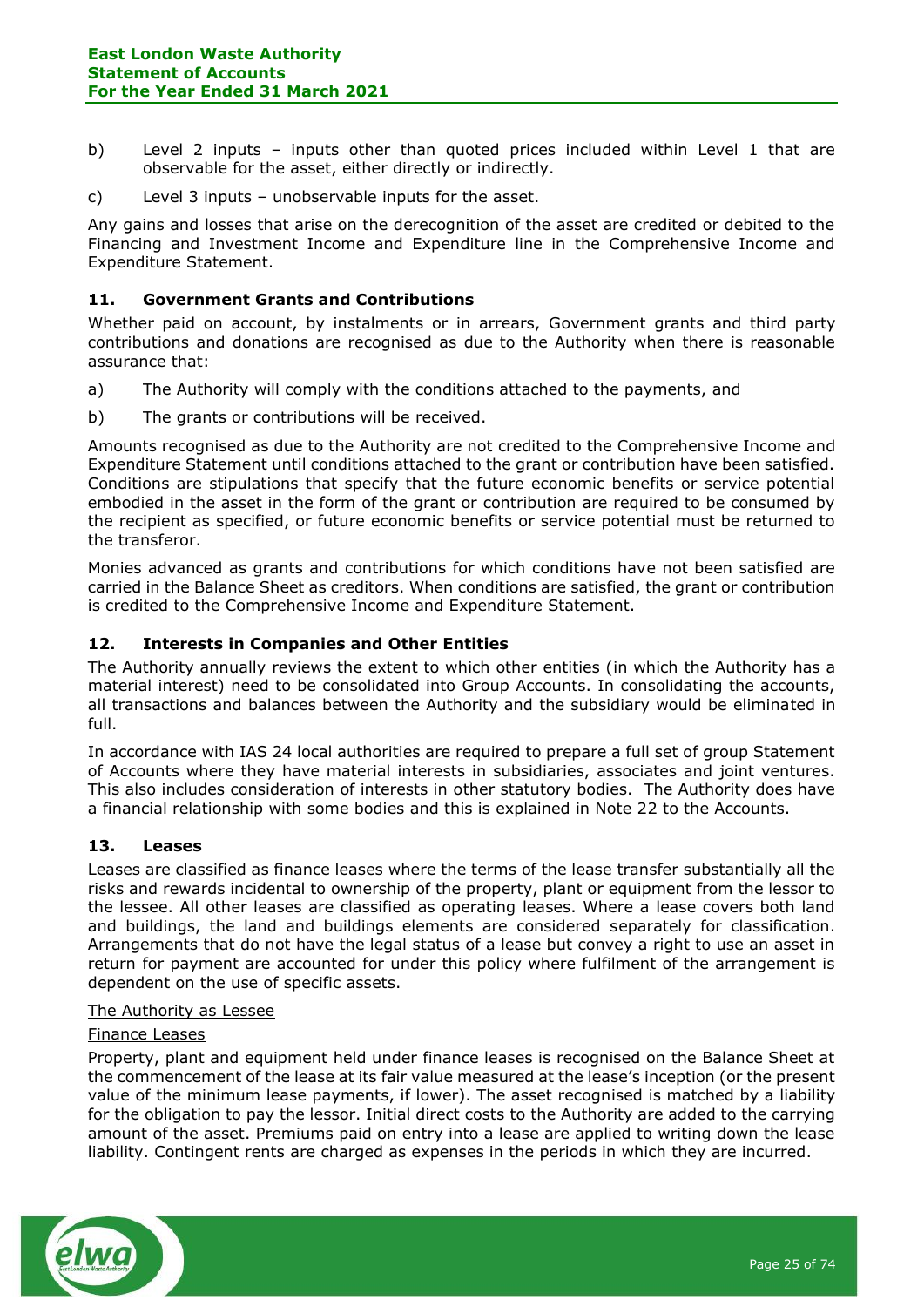Lease payments are apportioned between:

- a) A charge for the acquisition of the interest in the Property, Plant or Equipment applied to write down the lease liability, and
- b) A finance charge (debited to the Financing and Investment Income and Expenditure line in the Comprehensive Income and Expenditure Statement).

Property, Plant and Equipment recognised under finance leases is accounted for using the policies applied generally to such assets, subject to depreciation being charged over the lease term if this is shorter than the asset's estimated useful life (where ownership of the asset does not transfer to the Authority at the end of the lease period).

A prudent annual contribution is made from revenue funds towards the deemed capital investment in accordance with statutory requirements. Depreciation and revaluation and impairment losses are therefore substituted by a revenue contribution in the Revenue Reserve Balance, by way of an adjusting transaction with the Capital Adjustment Account in the Movement in Reserves Statement for the difference between the two.

### Operating Leases

Rentals paid under operating leases are charged to the Comprehensive Income and Expenditure Statement as an expense of the services benefitting from use of the leased property, plant or equipment. Charges are made on a straight-line basis over the life of the lease, unless another systematic basis is more representative of the benefits received by the Authority.

### The Authority as Lessor

### Finance Leases

Where the Authority grants a finance lease over a property or an item of plant or equipment, the relevant asset is written out of the Balance Sheet as a disposal. At the commencement of the lease, the carrying amount of the asset in the Balance Sheet (whether Property, Plant and Equipment or Assets Held for Sale) is written off to Net Operating Expenditure in the Comprehensive Income and Expenditure Statement as part of the gain or loss on disposal. A gain, representing the Authority's net investment in the lease, is credited to the same line in the Comprehensive Income and Expenditure Statement also as part of the gain or loss on disposal (i.e. netted off against the carrying value of the asset at the time of disposal), matched by a lease (long-term debtor) asset in the Balance Sheet.

Lease rentals receivable are apportioned between:

- a) A charge for the acquisition of the interest in the property applied to write down the lease debtor (together with any premiums received), and
- b) Finance income (credited to the Financing and Investment Income and Expenditure line in the Comprehensive Income and Expenditure Statement).

The gain credited to the Comprehensive Income and Expenditure Statement on disposal is not permitted by statute to increase the Revenue Reserve balance and is required to be treated as a capital receipt. Where a premium has been received, this is posted out of the Revenue Reserve balance to the Capital Receipts Reserve in the Movement in Reserves Statement. Where the amount due in relation to the lease asset is to be settled by the payment of rentals in future financial years, this is posted out of the Revenue Reserve balance to the Deferred Capital Receipts Reserve in the Movement in Reserves Statement. When the future rentals are received, the element for the capital receipt for the disposal of the asset is used to write down the lease debtor. At this point, the deferred capital receipts are transferred to the Capital Receipts Reserve.

The written-off value of disposals is not a charge against the levy, as the cost of non-current assets is fully provided for under separate arrangements for capital financing. Amounts are therefore appropriated to the Capital Adjustment Account from the Revenue Reserve in the Movement in Reserves Statement.

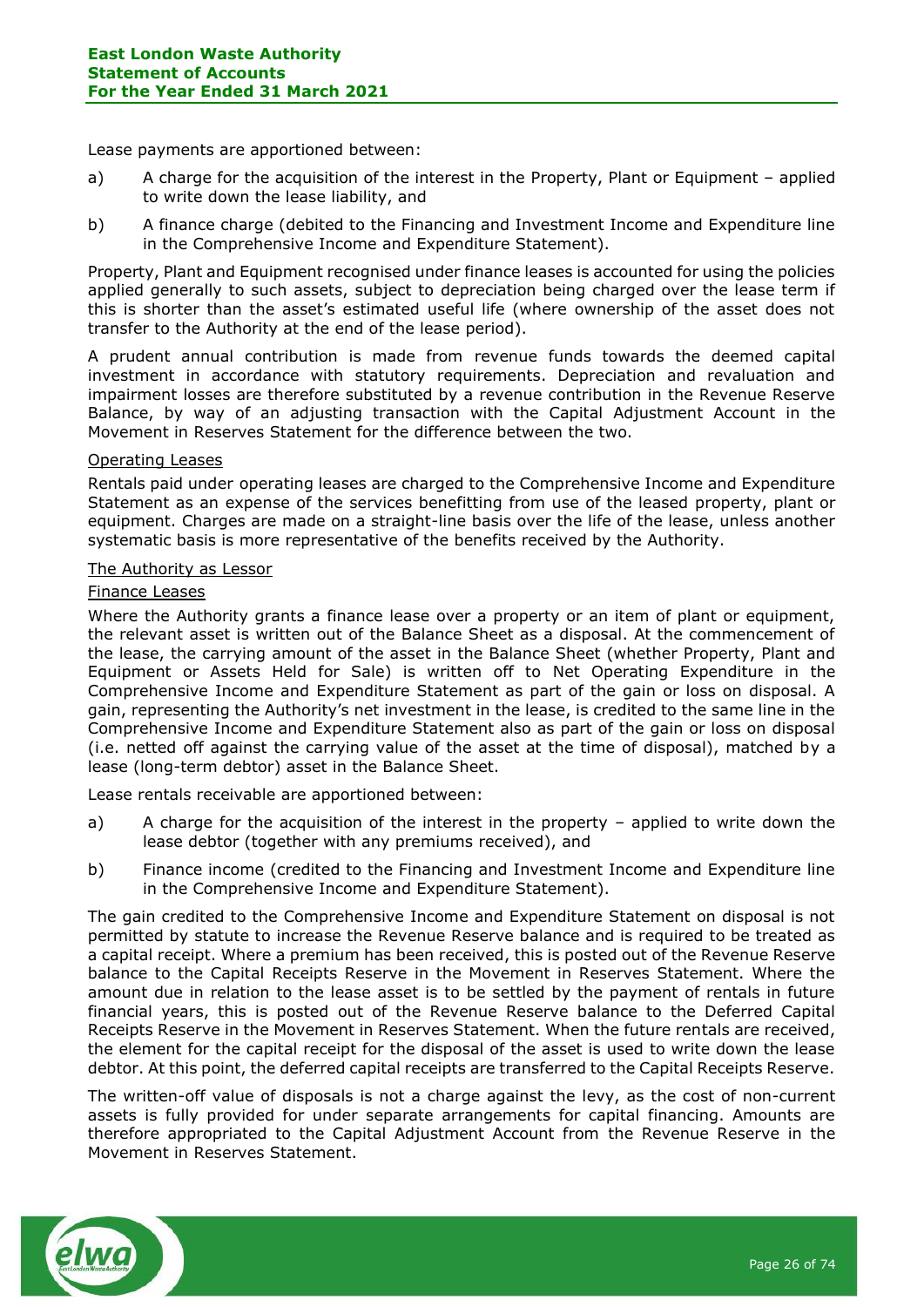### Operating Leases

Where the Authority grants an operating lease over a property or an item of plant or equipment, the asset is retained in the Balance Sheet. Rental income is credited to Other Operating Expenditure in the Comprehensive Income and Expenditure Statement. Credits are made on a straight-line basis over the life of the lease, even if this does not match the pattern of payments (e.g. there is a premium paid at the commencement of the lease). Initial direct costs incurred in negotiating and arranging the lease are added to the carrying amount of the relevant asset and charged as an expense over the lease term on the same basis as rental income.

### **14. Property, Plant and Equipment**

Assets that have physical substance and are held for use in the production or supply of goods or services, for rental to others, or for administrative purposes and that are expected to be used during more than one financial year are classified as Property, Plant and Equipment.

### Recognition

Expenditure on the acquisition, creation or enhancement of Property, Plant and Equipment is capitalised on an accruals basis, provided that it is probable that the future economic benefits or service potential associated with the item will flow to the Authority and the cost of the item can be measured reliably. Expenditure that maintains but does not add to an asset's potential to deliver future economic benefits or service potential (ie repairs and maintenance) is charged as an expense when it is incurred to the Comprehensive Income and Expenditure Statement.

Under the adaptation to International Financial Reporting Interpretations Committee (IFRIC) 12, a PFI asset should initially be recorded as both an asset and liability at the present value of the minimum lease payments, which is equal to the cost of the assets constructed in a PFI scheme.

### Measurement

The last full revaluation of the PFI Scheme fixed assets was on 31 March 2021 by Wilks Head & Eve LLP, Chartered Surveyors, who are independent external RICS registered valuers. The valuation was prepared in accordance with the Red Book UK Appendix 5, Valuation of Local Authority Assets. Due to the specialised nature of the asset, the revaluation was carried out using both the Depreciated Replacement Cost and Existing Use Value methodologies in order to determine the fair value. Fixed assets are classified into the groupings required by the 2020/21 Code of Practice on Local Authority Accounting and are included in the Balance Sheet at fair value.

Non-current assets are revalued sufficiently regularly to ensure that their carrying value is not materially different from fair value but as a minimum are revalued every five years.

Properties regarded by the Authority as non-operational have been valued on the basis of surplus assets – which is fair value estimated at highest and best use from a market participant's perspective i.e. open market value.

Any surpluses arising from movements in the general level of prices will be credited to the Revaluation Reserve. Any deficit will be debited to the Revaluation Reserve where a credit balance exists for that specific asset, otherwise the debit will be reflected in the Comprehensive Income and Expenditure Statement.

The Revaluation Reserve contains revaluation gains recognised since 1 April 2007 only, the date of its formal implementation. Gains arising before that date have been consolidated into the Capital Adjustment Account.

### Impairment

Assets are assessed at each financial year-end as to whether there is any indication that an asset may be impaired. Where indications exist and any possible differences are estimated to be material, the recoverable amount of the asset is estimated and, where this is less than the

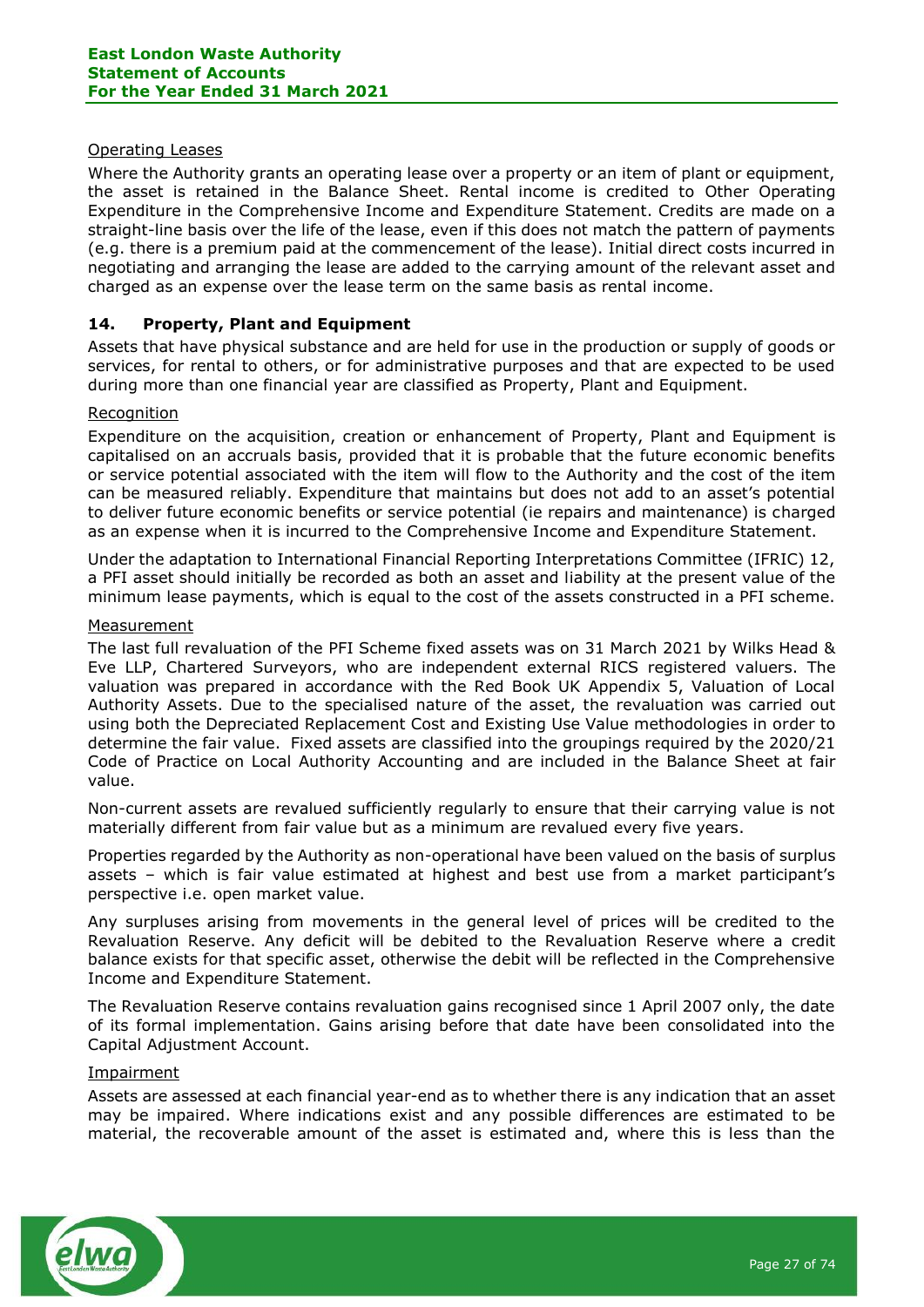carrying amount of the asset, an impairment loss is recognised for the shortfall. Where impairment losses are identified, they are accounted for as follows:

- a) Where there is a balance of revaluation gains for the asset in the Revaluation Reserve, the carrying amount of the asset is written down against that balance (up to the amount of the accumulated gains)
- b) Where there is no balance in the Revaluation Reserve or an insufficient balance, the carrying amount of the asset is written down against the relevant service line(s) in the Comprehensive Income and Expenditure Statement.
- c) Where an impairment loss is reversed subsequently, the reversal is credited to the Comprehensive Income and Expenditure Statement, up to the amount of the original loss, adjusted for depreciation that would have been charged if the loss had not been recognised.

### **15. Depreciation**

Depreciation is provided for on all Property, Plant and Equipment assets by the systematic allocation of their depreciable amounts over their useful lives. An exception is made for assets without a determinable finite useful life (i.e. freehold land and certain community assets) and assets that are not yet available for use (i.e. assets under construction).

Operational assets are depreciated on a straight-line basis over the useful life of the asset as estimated by the valuer.

Where an item of Property, Plant and Equipment has major components whose cost is significant in relation to the total cost of the item, the components are depreciated separately.

Revaluation gains are also depreciated, with an amount equal to the difference between current depreciation charged on assets and the depreciation that would have been chargeable based on their historical cost being transferred each year from the Revaluation Reserve to the Capital Adjustment Account.

### **16. Component Accounting**

The Code requires that each part of an item of Property, Plant and Equipment with a cost that is significant in relation to the total asset cost is depreciated separately. A significant part of an item of Property, Plant and Equipment may have a useful life and a depreciation method that are the same as the useful life and the depreciation method of another significant part of that same item. Such parts may be grouped in determining the depreciation charge.

The following asset classes will not be considered for componentisation:

- a) Equipment as considered immaterial;
- b) Infrastructure;
- c) Asset classes that are not depreciated such as land, investment property, surplus assets, community assets and assets held for sale.

The principal asset that the Authority holds on its balance sheet relates to its PFI asset. This can be broken down into six individual sites.

For component depreciation the Authority will only consider sites:

- a) with a cost or fair value above 3.5% of the total PFI asset;
- b) and then will only separate components with a cost or fair value of more than 20% of the individual asset;

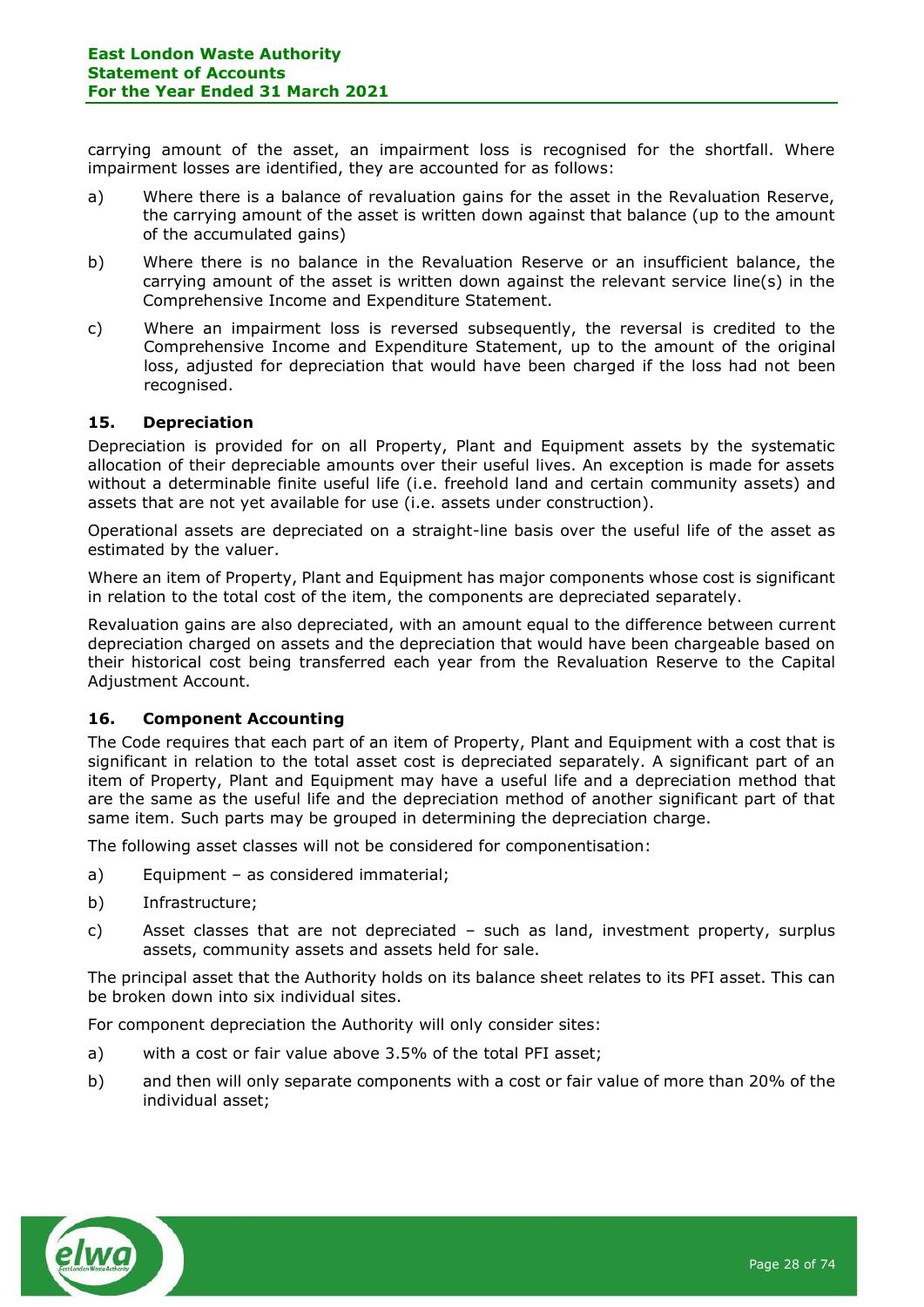The six sites that make up the PFI are:

- a) Jenkins Lane Bio Mrf, Mrf and RRC Site (Beckton)
- b) Frog Island Bio Mrf and Mrf (Rainham)
- c) Frizlands Lane RRC Site (Dagenham)
- d) Gerpins Lane RRC Site (Havering)
- e) Chigwell Road RRC Site (Woodford)
- f) Ilford Recycling Centre (Ilford)

### **17. Private Finance Initiative (PFI) and Similar Contracts**

PFI and similar contracts are agreements to receive services, where the responsibility for making available the Property, Plant and Equipment needed to provide the services passes to the PFI contractor. As the Authority is deemed to control the services that are provided under its PFI schemes, and as ownership of the Property, Plant and Equipment will pass to the Authority at the end of the contracts for no additional charge, the Authority carries the assets used under the contracts on its Balance Sheet as part of Property, Plant and Equipment.

In December 2002, the Authority entered into a PFI contract.

In accordance with IFRIC 12, all PFI arrangements have been reflected on the Authority's balance sheet. The financial liability has been recognised in accordance with the finance lease principles under International Accounting Standard (IAS) 17.

The non-current assets associated with the contract have been recognised in the Authority's Balance Sheet at fair value, and the assets will be revalued and depreciated in line with the Authority's policies for accounting for Property, Plant and Equipment.

The annual amounts payable to the PFI operator are analysed into five elements:

- a) The fair value of services received during the year, which is charged to the Comprehensive Income and Expenditure Statement.
- b) An interest charge of 5.99% reflecting the implicit rate of interest on the finance lease on the outstanding balance sheet liability, which is charged to the Comprehensive Income and Expenditure Statement.
- c) Contingent rent, which relates to any increase in the amount to be paid for property arising during the contract. This is debited to the Financing and Investment Income and Expenditure line in the Comprehensive Income and Expenditure Statement.
- d) The payment towards the liability, which writes down the liability towards the PFI operator in the Balance Sheet (calculated using the same principles as for a finance lease).
- e) Lifecycle replacement costs. When appropriate, a proportion of the amounts payable is posted to the Balance Sheet as a prepayment and then recognised as additions to Property, Plant and Equipment when the relevant works are eventually carried out.

### **18. Reserves**

The Authority sets aside specific amounts as reserves for future purposes or to cover contingencies. Reserves are created by appropriating amounts out of the Revenue Reserve Balance in the Movement in Reserves Statement. When expenditure to be financed from a reserve is incurred, it is charged to the appropriate category in that year to score against the Surplus or Deficit on the Provision of Services in the Comprehensive Income and Expenditure Statement. The reserve is then transferred back into the Revenue Reserve balance in the Movement in Reserves Statement so that there is no net charge against the levy for the expenditure.

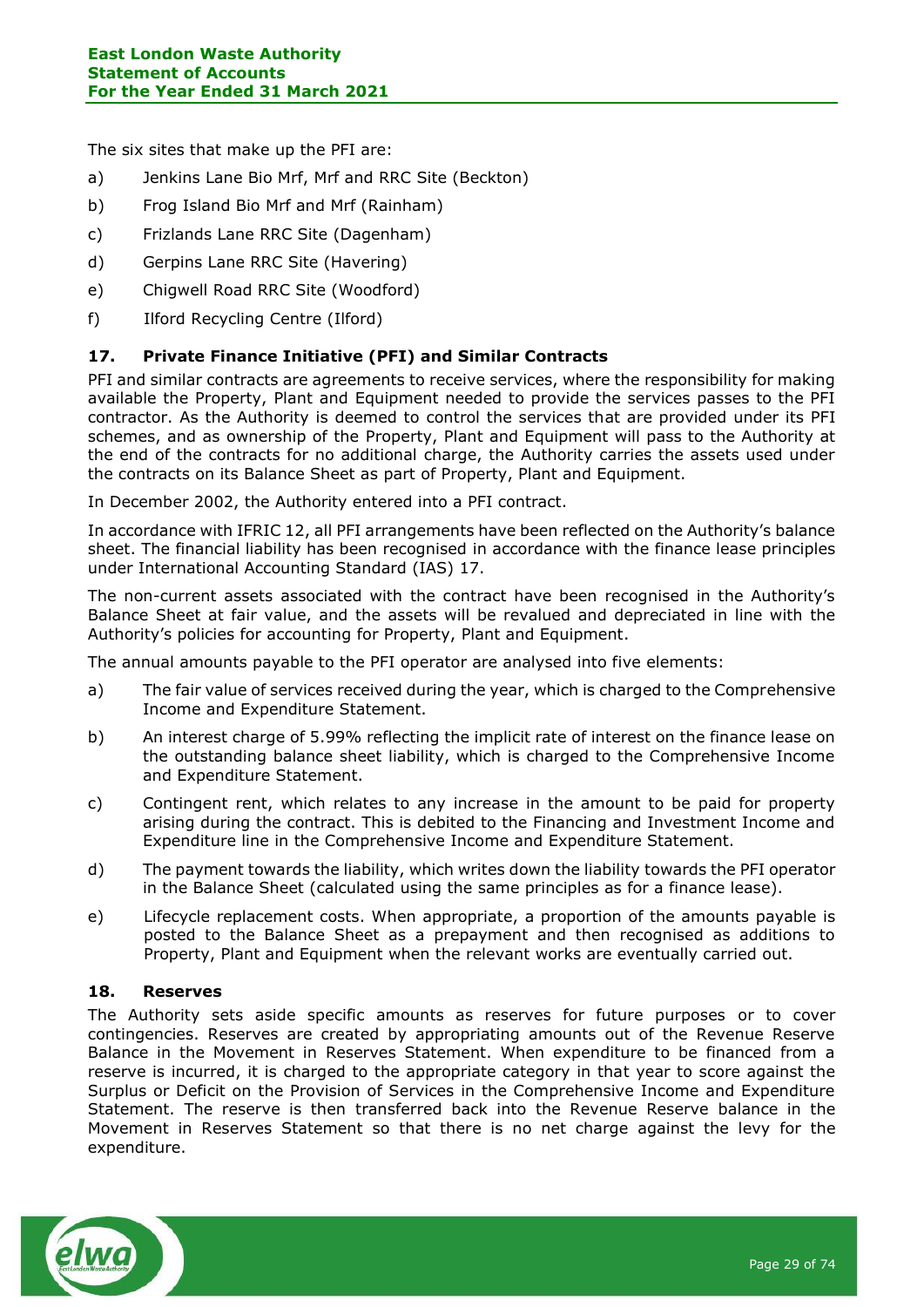The Revenue Reserve is the statutory fund into which all the receipts of an Authority are required to be paid and from which all liabilities of the Authority are to be met, except to the extent that statutory rules might provide otherwise.

The Strategy Reserve was set up to meet the costs arising out of the post 2027 waste disposal arrangements. It is used for revenue costs including feasibility works relating to site options and appraisals, pre-planning work and elements of the planning approval process e.g. procurement of design, build and operate contract.

The Business Risk Reserve has been set up to cover potential business risk.

A Capital Reserve (revenue contribution) exists primarily to enable expenditure to be financed without the need to borrow or use capital receipts.

The Capital Receipts Reserve holds the proceeds from the disposal of land or other assets, which are restricted by statute from being used other than to fund new capital expenditure or to be set aside to finance historical capital expenditure. The balance on the reserve shows the resources that have yet to be applied for these purposes at the year-end.

The Pensions Reserve has been set up as part of the requirement to comply with IAS 19, Accounting for Pension Costs. It represents the actuarially calculated deficit between the value of all pension liabilities and the assets held by the London Pensions Fund Authority (LPFA) as at 31 March 2021. The deficit also includes the difference between the cost of statutorily required payments to the LPFA and the IAS 19 accounting cost charged to the Net Cost of Services in the Comprehensive Income and Expenditure Statement. Further information relating to the Net Pension Liability is shown in Note 26 to the Accounts.

The Capital Adjustment Account is a non-cash backed reserve, which represents amounts set aside from revenue resources and capital receipts to finance expenditure on fixed assets and also for the repayment of external loans and certain other capital financing transactions.

From 1 April 2007, the Authority is required to record unrealised revaluation gains and losses arising from holding fixed assets in a designated Revaluation Reserve. The reserve is matched by fixed assets within the Balance Sheet and therefore not available to finance expenditure.

The Accumulated Absences Account reflects untaken leave balances outstanding as at 31 March 2021.

### **19. Value Added Tax**

All expenditure and income figures in the accounts are stated exclusive of Value Added Tax.

### **20. Fair Value Measurement**

The Authority measures some of its non-financial assets such as surplus assets and some of its financial instruments such as equity at fair value at each reporting date. Fair value is the price that would be received to sell an asset or paid to transfer a liability in an orderly transaction between market participants at the measurement date. The fair value measurement assumes that the transaction to sell the asset or transfer the liability takes place either:

- a) in the principal market for the asset or liability, or
- b) in the absence of a principal market, in the most advantageous market for the asset or liability.

The Authority measures the fair value of an asset or liability using the assumptions that market participants would use when pricing the asset or liability, assuming that market participants act in their economic best interest.

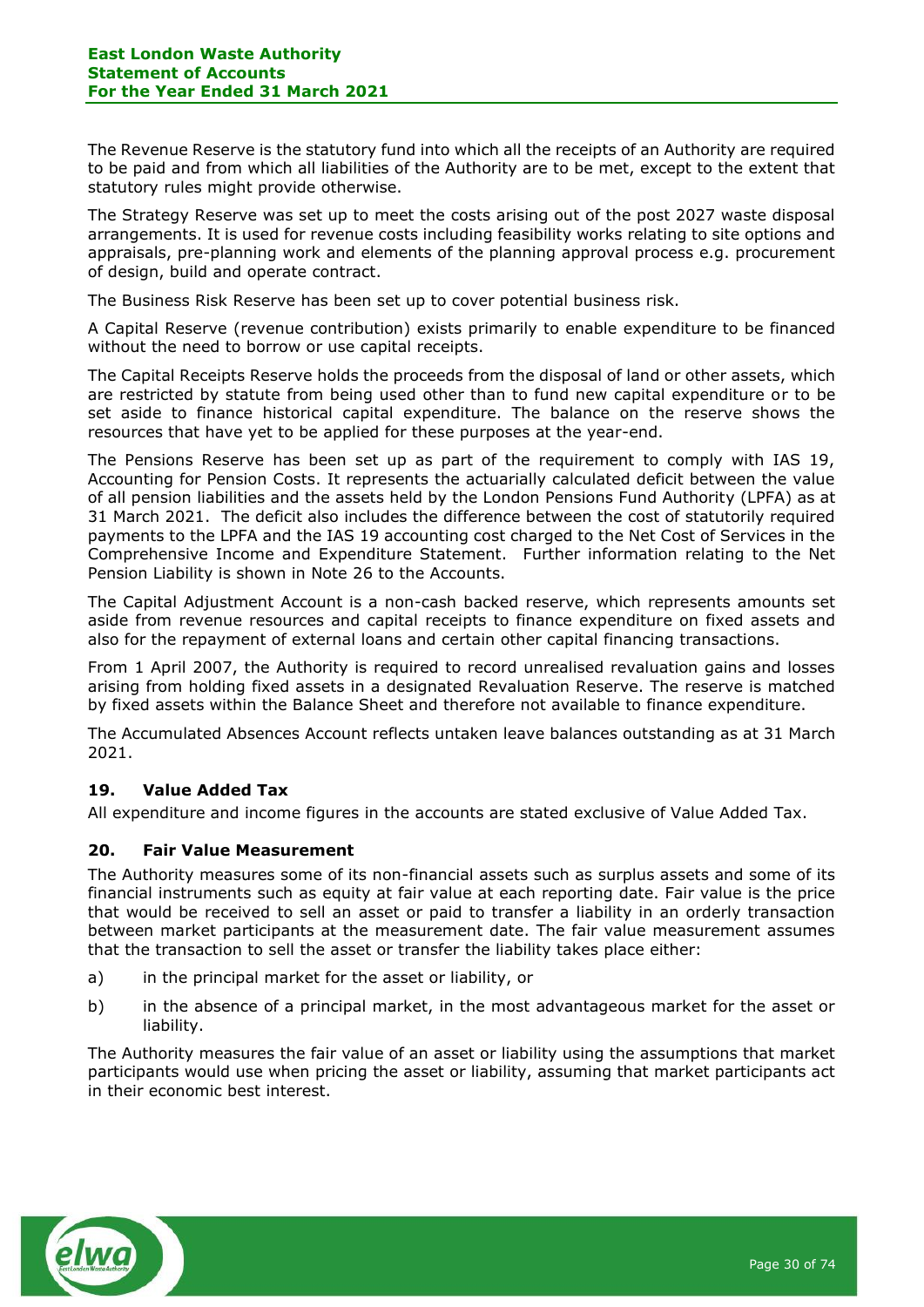When measuring the fair value of a non-financial asset, the Authority takes into account a market participant's ability to generate economic benefits by using the asset in its highest and best use or by selling it to another market participant that would use the asset in its highest and best use.

The Authority uses valuation techniques that are appropriate in the circumstances and for which sufficient data is available, maximising the use of relevant observable inputs and minimising the use of unobservable inputs.

Inputs to the valuation techniques in respect of assets and liabilities for which fair value is measured or disclosed in the Authority's financial statements are categorised within the fair value hierarchy, as follows:

- c) Level 1 quoted prices (unadjusted) in active markets for identical assets or liabilities that the Authority can access at the measurement date
- d) Level 2 inputs other than quoted prices included within Level 1 that are observable for the asset or liability, either directly or indirectly
- e) Level 3 unobservable inputs for the asset or liability.

### **21. Financial Relationship between the Authority and Constituent Councils**

Many of the Authority's day to day administrative and support functions during the year were run on an agency basis utilising resources from the London Boroughs of Barking and Dagenham, Havering, Newham and Redbridge.

### **22. Provisions and Contingent Liabilities**

### Provisions

Provisions are made where an event has taken place that gives the Authority a legal or constructive obligation that probably requires settlement by a transfer of economic benefits or service potential, and a reliable estimate can be made of the amount of the obligation. For instance, the Authority may be involved in a court case that could eventually result in the making of a settlement or the payment of compensation.

Provisions are charged as an expense to the Comprehensive Income and Expenditure Statement in the year that the Authority becomes aware of the obligation, and are measured at the best estimate at the Balance Sheet date of the expenditure required to settle the obligation, taking into account relevant risks and uncertainties.

When payments are eventually made, they are charged to the provision carried in the Balance Sheet. Estimated settlements are reviewed at the end of each financial year. Where it becomes less than probable that a transfer of economic benefits will now be required (or a lower settlement than anticipated is made), the provision is reversed and credited back to the Comprehensive Income and Expenditure Statement.

Where some or all of the payment required to settle a provision is expected to be recovered from another party (e.g. from an insurance claim), this is only recognised as income if it is virtually certain that reimbursement will be received if the Authority settles the obligation.

### Contingent Liabilities

A contingent liability arises where an event has taken place that gives the Authority a possible obligation whose existence will only be confirmed by the occurrence or otherwise of uncertain future events not wholly within the control of the Authority. Contingent liabilities also arise in circumstances where a provision would otherwise be made but either it is not probable that an outflow of resources will be required or the amount of the obligation cannot be measured reliably.

Contingent liabilities are not recognised in the Balance Sheet but disclosed in a note to the accounts.

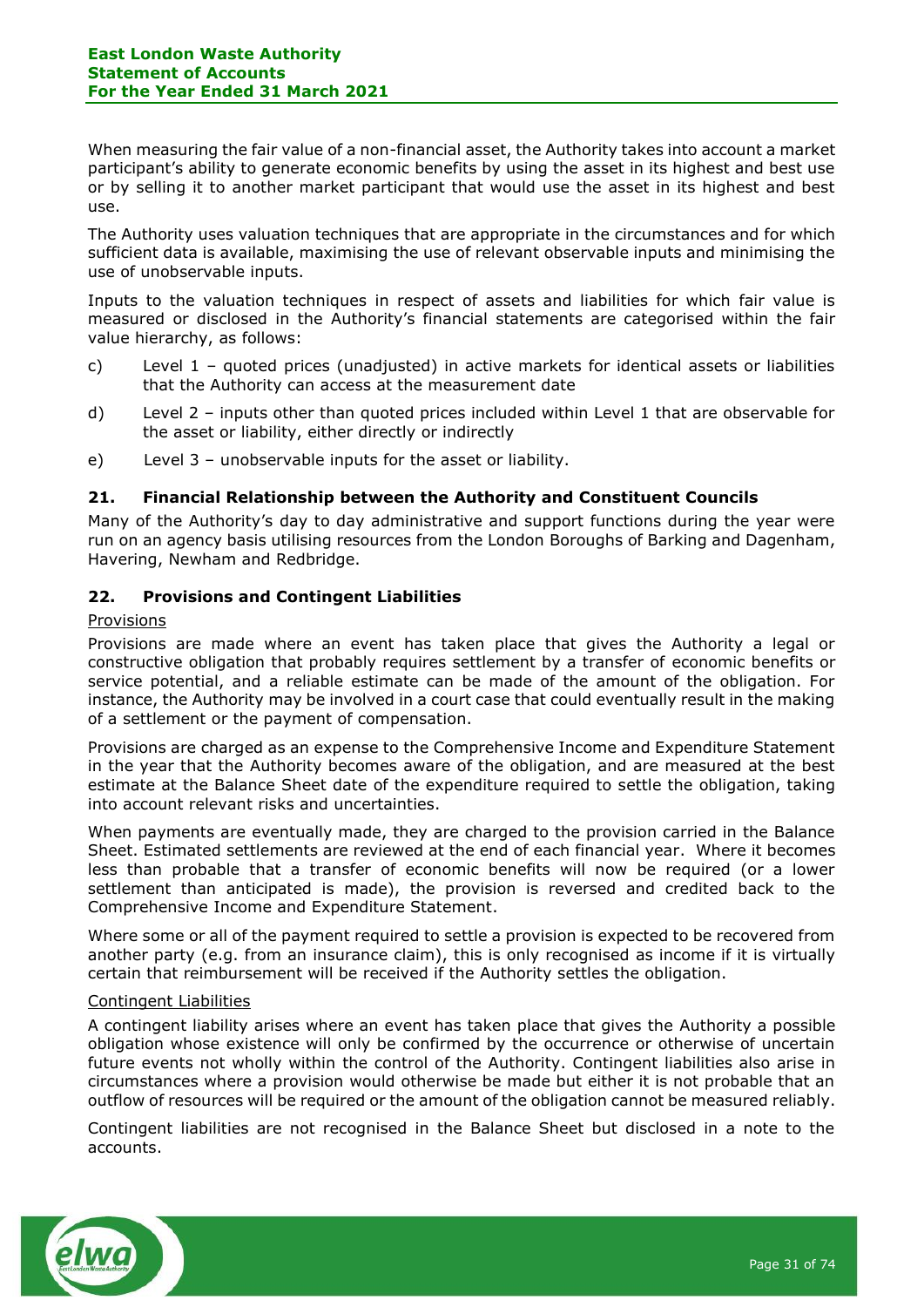# <span id="page-31-0"></span>**NOTES TO THE STATEMENT OF ACCOUNTS**

### **1. Adoption of Accounting Standards that have been issued but not yet been Adopted**

Under the Code of Practice on Local Authority Accounting in the United Kingdom 2020/21 (the Code) the Authority is required to disclose information relating to the expected impact of an accounting changes that will be required by a new accounting standard that has been issued but not yet adopted by the Code.

This applies to the adoption of the following new or amended standards within the 2021/22 Code:

- a) Definition of a Business: Amendments to IFRS 3 Business Combinations
- b) Interest Rate Benchmark Reform: Amendments to IFRS 9, IAS 39 and IFRS 7
- c) Interest Rate Benchmark Reform Phase2: Amendments to IFRS 9, IAS 39, IFRS 7, IFRS 4 and IFRS 16.

These accounting policy changes come into effect from 1 April 2021 and are not expected to have a material impact on the Authority's financial statements.

### **2. Critical Judgements in applying Accounting Policies**

In applying the accounting policies set out in the Statement of Accounting Policies section of the Statement of Accounts, the Authority has had to make certain judgments about complex transactions or those involving uncertainty about future events. The only critical judgement made in the Statement of Accounts is as follows:

There is a high degree of uncertainty about future levels of Government funding for local government. The Authority is funded by a levy on the four Constituent Councils. The agreements in place with the Constituent Councils stipulate payment of the levy. However, the Constituent Councils are subject to pressures that will impose constraints on future levy increases. This in turn limits the Authority's capacity to increase the levy to fund its commitments.

### **3. Assumptions made about the future and other major sources of estimation uncertainty**

The Statement of Accounts contains estimated figures that are based on assumptions made by the Authority about the future or that are otherwise uncertain. Estimates are made taking into account historical experience, current trends and other relevant factors. However, because balances cannot be determined with certainty, actual results could be materially different from the assumptions and estimates.

The items in the Authority's Balance Sheet at 31 March 2021 for which there is significant risk of material adjustment in the forthcoming financial year are as follows:

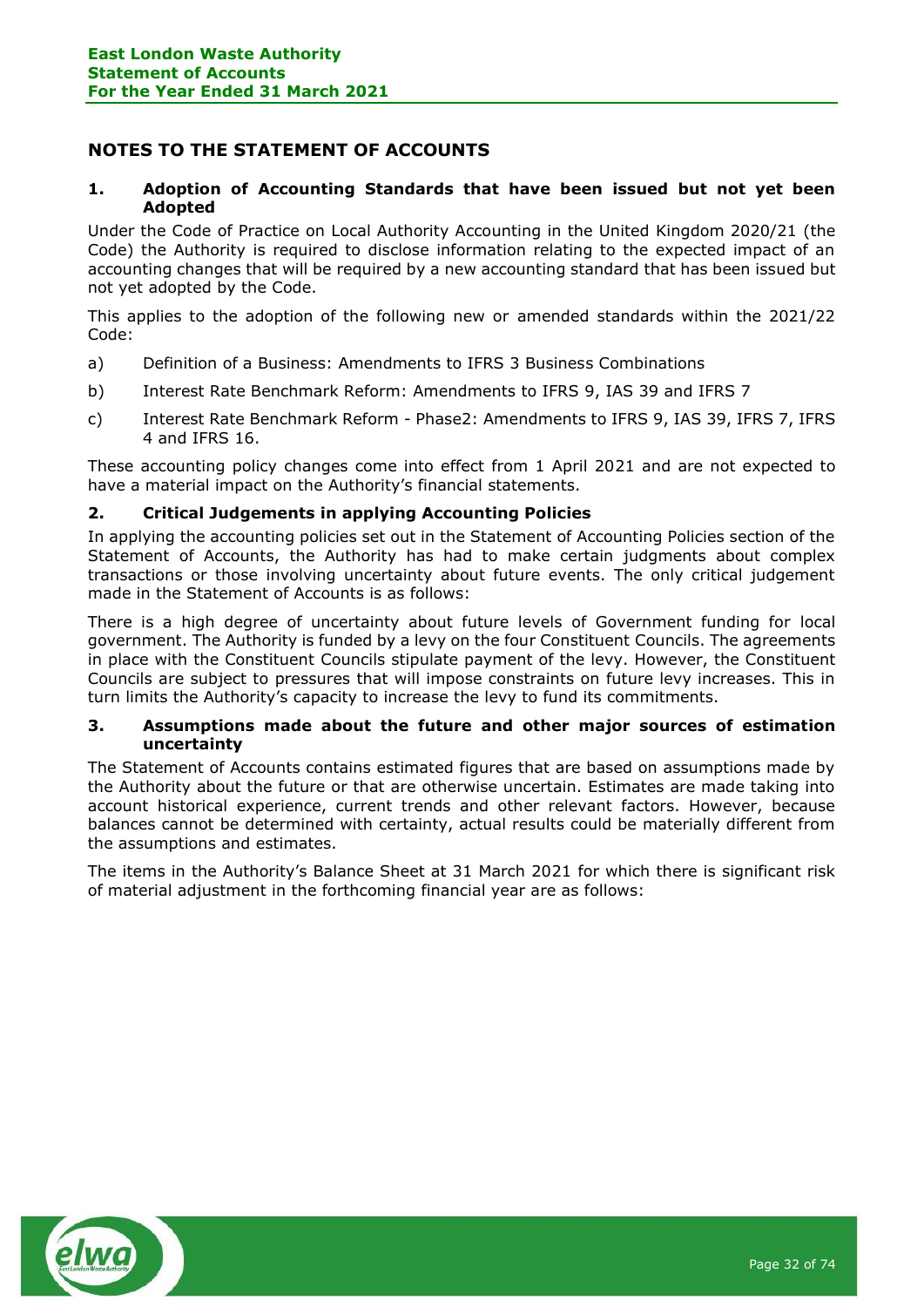| <b>Item</b>                         | <b>Uncertainties</b>                                                                                                                                                                                                                                                                                                                                                                                                        | <b>Effect if actual results differ from</b><br>assumptions                                                                                                                                                                                                                                                                                                                                                                                                                                           |  |  |  |
|-------------------------------------|-----------------------------------------------------------------------------------------------------------------------------------------------------------------------------------------------------------------------------------------------------------------------------------------------------------------------------------------------------------------------------------------------------------------------------|------------------------------------------------------------------------------------------------------------------------------------------------------------------------------------------------------------------------------------------------------------------------------------------------------------------------------------------------------------------------------------------------------------------------------------------------------------------------------------------------------|--|--|--|
| Private<br>Finance<br>Initiative    | The PFI contract costs are based on<br>estimation over a period of 25 years.<br>The assumptions made at the<br>beginning of the contract will be<br>subject to unknown future change.                                                                                                                                                                                                                                       | The write down of the PFI liability in<br>the balance sheet is based upon a<br>capital model calculated at the start of<br>the contract and is not affected by<br>annual fluctuation. Therefore, any<br>increase or decrease in the actual cost<br>of the service for each year will impact<br>on the comprehensive income and<br>expenditure account and revenue<br>reserve.                                                                                                                        |  |  |  |
| Pensions                            | Estimation of the net liability to pay<br>pensions depends on a number of<br>complex judgements relating to the<br>discount rate used, the rate at which<br>salaries are projected to increase,<br>changes in retirement ages, mortality<br>rates and expected returns on pension<br>fund assets. A consulting actuary is<br>engaged to provide the Authority with<br>expert advice about the assumptions<br>to be applied. | The effects on the present value of the<br>pension total obligation can be<br>measured. For instance, a 0.1%<br>decrease in the discount rate<br>assumption would result in the total<br>obligation increasing by £0.083m.<br>However, the assumptions interact in<br>complex ways. The Authority's actuary<br>uses their experience to make the<br>necessary adjustments accordingly.                                                                                                               |  |  |  |
| Property,<br>Plant and<br>Equipment | Independent professional property<br>valuations take place by surveyors<br>appointed by the Authority. The<br>valuations are undertaken in<br>accordance with RICS and CIPFA rules<br>and require the use of a variety of<br>information and the judgement of<br>surveyors in relation to market<br>conditions, components and lifecycles.                                                                                  | Actual results only become apparent<br>on the disposal of property. However,<br>the balance on the revaluation reserve<br>in note 15 provides an indication of<br>the level of notional gain resulting<br>from valuations. For prudence where<br>there are notional losses, these are<br>immediately recognised in the income<br>and expenditure statement. The<br>review considers the condition of the<br>asset, its utility and usage, the market<br>conditions, the lifespan and<br>materiality. |  |  |  |
|                                     | Assets are depreciated over useful<br>lives that are dependent on<br>assumptions about the level of repairs<br>and maintenance that will be incurred<br>in relation to individual assets.                                                                                                                                                                                                                                   | If the useful life of assets is reduced,<br>depreciation increases and the<br>carrying amount of the assets falls.<br>For example, based upon current<br>depreciation a one year's reduction in<br>useful life would result in an increased<br>depreciation of £0.525m per year.                                                                                                                                                                                                                     |  |  |  |

# **4. Events after the Balance Sheet date**

The Statement of Accounts was authorised for issue by the Finance Director on 17 June 2021. Events taking place after this date are not reflected in the Statement of Accounts or notes. Where events taking place before this date provide information about conditions existing at 31 March

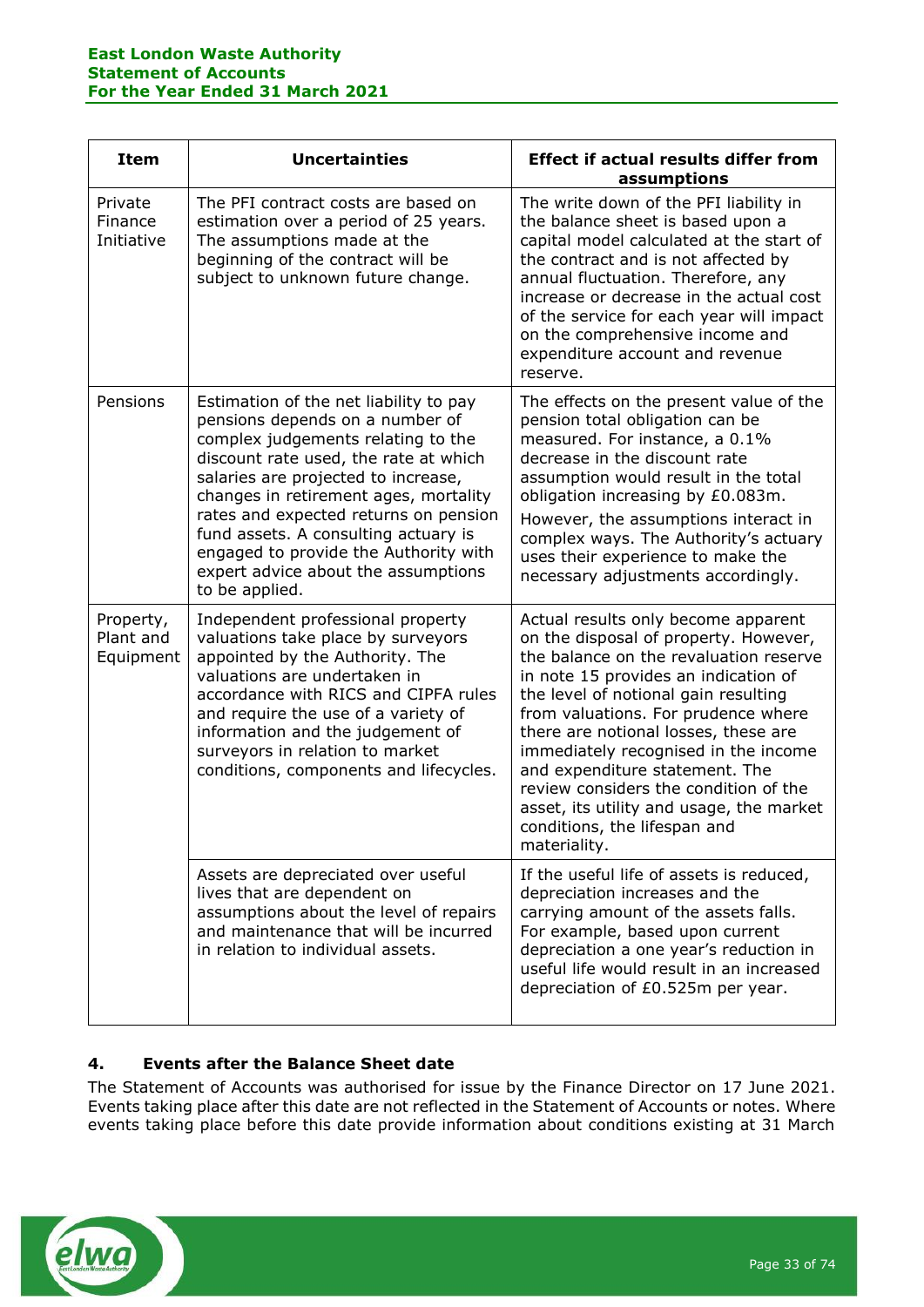2021, the figures in the Statement of Accounts and notes have been adjusted in all material respects to reflect the impact of this information.

There are no events after the balance sheet date that require an adjustment to be made to the Statement of Accounts or are expected to have a material impact on the Authority's financial position.

### **5. Expenditure and Funding Analysis**

The Expenditure and Funding Analysis shows how annual expenditure is used and funded from resources (government grant and the levy) by the Authority in comparison with those resources consumed or earned by the Authority in accordance with generally accepted accounting practices. It also shows how this expenditure is allocated for decision making purposes. Income and expenditure accounted for under generally accepted accounting practices is presented more fully in the Comprehensive Income and Expenditure Statement.

|                                                                                | 2019/20<br><b>Restated</b>                                       |                                                                                                                            |                                                                |                                                                         | 2020/21                                                          |                                                                                                                            |
|--------------------------------------------------------------------------------|------------------------------------------------------------------|----------------------------------------------------------------------------------------------------------------------------|----------------------------------------------------------------|-------------------------------------------------------------------------|------------------------------------------------------------------|----------------------------------------------------------------------------------------------------------------------------|
| Net<br><b>Expenditure</b><br>chargeable<br>to the<br>Revenue<br><b>Reserve</b> | Adjustments<br>between the<br>funding and<br>accounting<br>basis | Net<br><b>Expenditure in</b><br>the<br><b>Comprehensive</b><br><b>Income and</b><br><b>Expenditure</b><br><b>Statement</b> |                                                                | Net<br><b>Expenditure</b><br>chargeable<br>to the<br>Revenue<br>Reserve | Adjustments<br>between the<br>funding and<br>accounting<br>basis | Net<br><b>Expenditure in</b><br>the<br><b>Comprehensive</b><br><b>Income and</b><br><b>Expenditure</b><br><b>Statement</b> |
| £000                                                                           | £000                                                             | £000                                                                                                                       |                                                                | £000                                                                    | £000                                                             | £000                                                                                                                       |
| 195                                                                            | 1,566                                                            | 1,761                                                                                                                      | Supplies and Services                                          | 535                                                                     | 2,052                                                            | 2,587                                                                                                                      |
| 63,981                                                                         | (17, 699)                                                        | 46,282                                                                                                                     | Contractor / Service<br>Charge (Note 25)                       | 67,574                                                                  | (18, 409)                                                        | 49,165                                                                                                                     |
| 613                                                                            | 58                                                               | 671                                                                                                                        | <b>Employee Costs</b>                                          | 611                                                                     | 75                                                               | 686                                                                                                                        |
| 145                                                                            |                                                                  | 145                                                                                                                        | Transport & Premises<br><b>Related Expenditure</b>             | 141                                                                     |                                                                  | 141                                                                                                                        |
|                                                                                | 5,299                                                            | 5,299                                                                                                                      | Depreciation and<br>Impairment of Fixed<br>Assets (Note 9)     |                                                                         | 6,562                                                            | 6,562                                                                                                                      |
| 3,092                                                                          |                                                                  | 3,092                                                                                                                      | Third Party Payments &<br><b>Support Services</b>              | 3,139                                                                   |                                                                  | 3,139                                                                                                                      |
| (3,202)                                                                        |                                                                  | (3,202)                                                                                                                    | <b>Commercial Waste</b><br>Charges                             | (2,681)                                                                 |                                                                  | (2,681)                                                                                                                    |
| (3,991)                                                                        |                                                                  | (3,991)                                                                                                                    | PFI and other Grants<br>(Note 21)                              | (3,991)                                                                 |                                                                  | (3,991)                                                                                                                    |
| (446)                                                                          |                                                                  | (446)                                                                                                                      | Other Income                                                   | (363)                                                                   |                                                                  | (363)                                                                                                                      |
| 60,387                                                                         | (10, 776)                                                        | 49,611                                                                                                                     | <b>Cost of Services</b>                                        | 64,965                                                                  | (9,720)                                                          | 55,245                                                                                                                     |
| 174                                                                            | (174)                                                            |                                                                                                                            | <b>Capital Financing Costs</b>                                 | 171                                                                     | (171)                                                            |                                                                                                                            |
| (229)                                                                          | 229                                                              |                                                                                                                            | <b>Bank Interest</b><br>Receivable                             | (141)                                                                   | 141                                                              |                                                                                                                            |
|                                                                                | 12,018                                                           | 12,018                                                                                                                     | Financing and<br>Investment Income and<br>Expenditure (Note 8) |                                                                         | 9,918                                                            | 9,918                                                                                                                      |
| (67, 488)                                                                      |                                                                  | (67, 488)                                                                                                                  | Income from Levy                                               | (67, 488)                                                               |                                                                  | (67, 488)                                                                                                                  |
|                                                                                | (295)                                                            | (295)                                                                                                                      | PFI Deferred Income<br>released (Note 25)                      |                                                                         | (295)                                                            | (295)                                                                                                                      |
|                                                                                | 456                                                              | 456                                                                                                                        | Programmed PFI<br>Lifecycle excess (Note<br>25)                |                                                                         | 234                                                              | 234                                                                                                                        |
| (7, 156)                                                                       | 1,458                                                            | (5, 698)                                                                                                                   | <b>Surplus on Provision</b><br>of Services                     | (2, 493)                                                                | 107                                                              | (2, 386)                                                                                                                   |

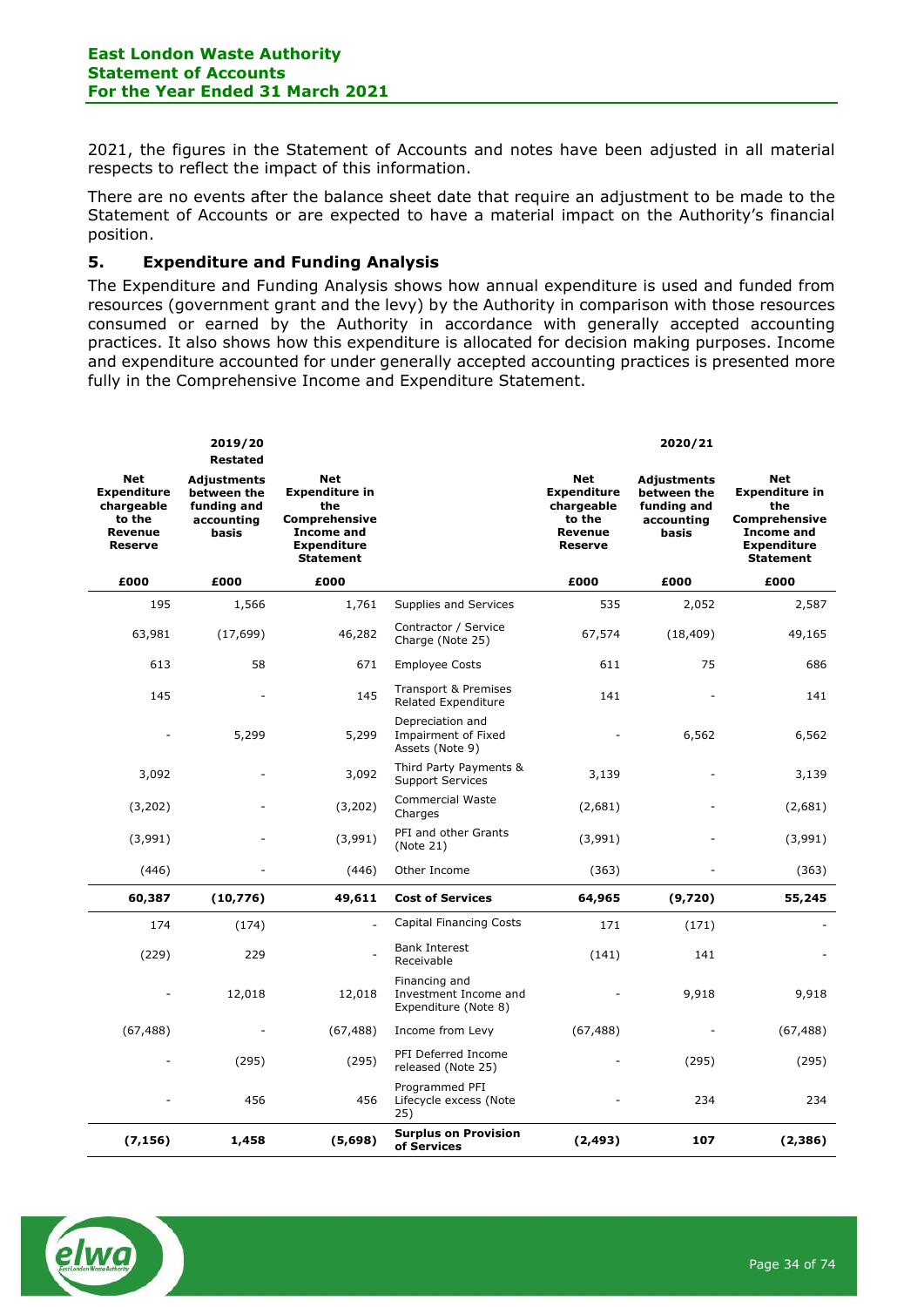|                                                                                       | 2019/20<br><b>Restated</b>                                              |                                                                                                              |                                                            |                                                                                       | 2020/21                                                          |                                                                                                                            |
|---------------------------------------------------------------------------------------|-------------------------------------------------------------------------|--------------------------------------------------------------------------------------------------------------|------------------------------------------------------------|---------------------------------------------------------------------------------------|------------------------------------------------------------------|----------------------------------------------------------------------------------------------------------------------------|
| <b>Net</b><br><b>Expenditure</b><br>chargeable<br>to the<br>Revenue<br><b>Reserve</b> | <b>Adjustments</b><br>between the<br>funding and<br>accounting<br>basis | Net<br><b>Expenditure in</b><br>the<br>Comprehensive<br>Income and<br><b>Expenditure</b><br><b>Statement</b> |                                                            | <b>Net</b><br><b>Expenditure</b><br>chargeable<br>to the<br>Revenue<br><b>Reserve</b> | Adjustments<br>between the<br>funding and<br>accounting<br>basis | <b>Net</b><br><b>Expenditure in</b><br>the<br>Comprehensive<br><b>Income and</b><br><b>Expenditure</b><br><b>Statement</b> |
| £000                                                                                  | £000                                                                    | £000                                                                                                         |                                                            | £000                                                                                  | £000                                                             | £000                                                                                                                       |
| (7, 156)                                                                              | 1,458                                                                   | (5,698)                                                                                                      | <b>Surplus on Provision</b><br>of Services                 | (2, 493)                                                                              | 107                                                              | (2,386)                                                                                                                    |
| (7, 156)                                                                              | 1,458                                                                   | (5,698)                                                                                                      | <b>Net Expenditure</b><br>chargeable to<br><b>Reserves</b> | (2, 493)                                                                              | 107                                                              | (2,386)                                                                                                                    |
| (17, 209)                                                                             |                                                                         |                                                                                                              | <b>Opening Usable</b><br><b>Reserve Balance</b>            | (24, 365)                                                                             |                                                                  |                                                                                                                            |
| (7, 156)                                                                              |                                                                         |                                                                                                              | Plus Surplus on Revenue<br>Reserve in Year                 | (2, 493)                                                                              |                                                                  |                                                                                                                            |
| (24, 365)                                                                             |                                                                         |                                                                                                              | <b>Usable Reserve</b><br><b>Balance C/Fwd</b>              | (26, 858)                                                                             |                                                                  |                                                                                                                            |

### **5a. Note to the Expenditure and Funding Analysis**

This note provides a reconciliation of the main adjustments to Net Expenditure Chargeable to the Revenue Reserve Balance to arrive at the amounts in the Comprehensive Income and Expenditure Statement.

The relevant transfers between reserves are explained in the Movement in Reserves Statement.

### **2020/21**

**Adjustments Between Funding and Accounting Basis**

| Adjustments from Revenue Reserve to arrive at the<br><b>Comprehensive Income and Expenditure</b><br><b>Statement amounts</b>                                                          | <b>Adjustments</b><br>for Capital<br><b>Purposes</b> | Net change for<br>the Pensions<br>Adjustments | Other<br><b>Adjustments</b> | <b>Total</b><br>Adjustments |
|---------------------------------------------------------------------------------------------------------------------------------------------------------------------------------------|------------------------------------------------------|-----------------------------------------------|-----------------------------|-----------------------------|
|                                                                                                                                                                                       | £000                                                 | £000                                          | £000                        | £000                        |
| Supplies and Services                                                                                                                                                                 |                                                      |                                               | 2,052                       | 2,052                       |
| Contractor Service Charge                                                                                                                                                             | (16, 357)                                            |                                               | (2,052)                     | (18, 409)                   |
| <b>Employee Costs</b>                                                                                                                                                                 |                                                      | 75                                            |                             | 75                          |
| Depreciation and Impairment of Fixed Assets                                                                                                                                           | 6,562                                                |                                               |                             | 6,562                       |
| <b>Cost of Services</b>                                                                                                                                                               | (9,795)                                              | 75                                            |                             | (9,720)                     |
| <b>Capital Financing Costs</b>                                                                                                                                                        | (171)                                                |                                               |                             | (171)                       |
| Bank Interest Receivable                                                                                                                                                              |                                                      |                                               | 141                         | 141                         |
| Financing and Investment Income and Expenditure                                                                                                                                       | 10,020                                               | 39                                            | (141)                       | 9,918                       |
| PFI Deferred Income Released                                                                                                                                                          | (295)                                                | ۰                                             |                             | (295)                       |
| Programmed Lifecycle Excess                                                                                                                                                           | 234                                                  |                                               |                             | 234                         |
| <b>Deficit on Provision of Services</b>                                                                                                                                               | (7)                                                  | 114                                           |                             | 107                         |
| Difference between Usable Reserve Surplus or<br><b>Deficit and Comprehensive Income and</b><br><b>Expenditure Statement Surplus or Deficit on the</b><br><b>Provision of Services</b> | (7)                                                  | 114                                           |                             | 107                         |

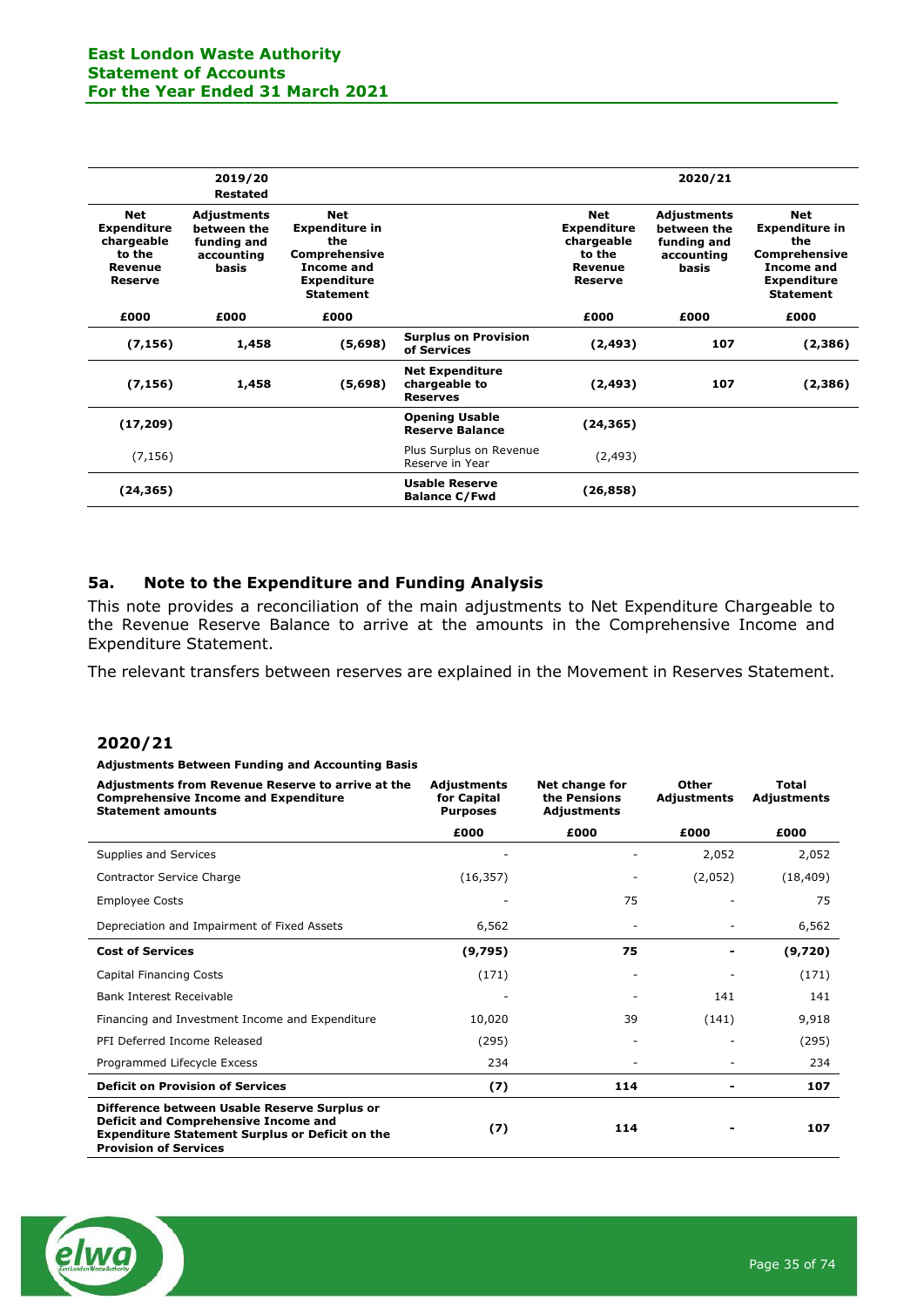#### **2019/20 (Restated)**

**Adjustments Between Funding and Accounting Basis**

| Adjustments from Revenue Reserve to arrive at the<br><b>Comprehensive Income and Expenditure Statement</b><br>amounts                                                          | <b>Adjustments</b><br>for Capital<br><b>Purposes</b> | Net change for<br>the Pensions<br><b>Adjustments</b> | Other<br><b>Adjustments</b> | <b>Total</b><br><b>Adjustments</b> |
|--------------------------------------------------------------------------------------------------------------------------------------------------------------------------------|------------------------------------------------------|------------------------------------------------------|-----------------------------|------------------------------------|
|                                                                                                                                                                                | £000                                                 | £000                                                 | £000                        | £000                               |
| Supplies and Services including Contingency Expenditure                                                                                                                        |                                                      |                                                      | 1,566                       | 1,566                              |
| Contractor Service Charge                                                                                                                                                      | (16, 133)                                            |                                                      | (1, 566)                    | (17, 699)                          |
| <b>Employee Costs</b>                                                                                                                                                          |                                                      | 58                                                   |                             | 58                                 |
| Depreciation and Impairment of Fixed Assets                                                                                                                                    | 5,299                                                |                                                      |                             | 5,299                              |
| <b>Cost of Services</b>                                                                                                                                                        | (10, 834)                                            | 58                                                   |                             | (10,776)                           |
| <b>Capital Financing Costs</b>                                                                                                                                                 | (174)                                                | ۰                                                    |                             | (174)                              |
| Bank Interest Receivable                                                                                                                                                       |                                                      |                                                      | 229                         | 229                                |
| Financing and investment income and Expenditure                                                                                                                                | 12,210                                               | 37                                                   | (229)                       | 12,018                             |
| PFI Deferred Income released                                                                                                                                                   | (295)                                                |                                                      |                             | (295)                              |
| Programmed Lifecycle Excess                                                                                                                                                    | 456                                                  |                                                      |                             | 456                                |
| <b>Deficit on Provision of Services</b>                                                                                                                                        | 1,363                                                | 95                                                   |                             | 1,458                              |
| Difference between Usable Reserve Surplus or<br>Deficit and Comprehensive Income and Expenditure<br><b>Statement Surplus or Deficit on the Provision of</b><br><b>Services</b> | 1,363                                                | 95                                                   |                             | 1.458                              |

#### Adjustments for Capital Purposes

This column includes PFI adjustments for contingent rent, interest, capital and lifecycle costs (see Note 25) as well as depreciation and impairment, and for:

- a) Capital disposals with a transfer of income on disposal of assets and the amounts written off for those assets.
- b) Financing and investment income and expenditure the statutory charges for capital financing i.e. Minimum Revenue Provision and other revenue contributions are deducted from other income and expenditure as these are not chargeable under generally accepted accounting practices.
- c) Capital receipts used to fund capital expenditure and deferred income released relating to the use of PFI contractor leased assets.

### Net Change for the Pensions Adjustments

Net change for the removal of pension contributions and the addition of IAS 19 Employee Benefits pension related expenditure and income:

- d) For services this represents the removal of the employer pension contributions made by the Authority as allowed by statute and the replacement with current service costs and past service costs.
- e) For financing and investment income and expenditure the net interest on the defined benefit liability is charged to the CIES.

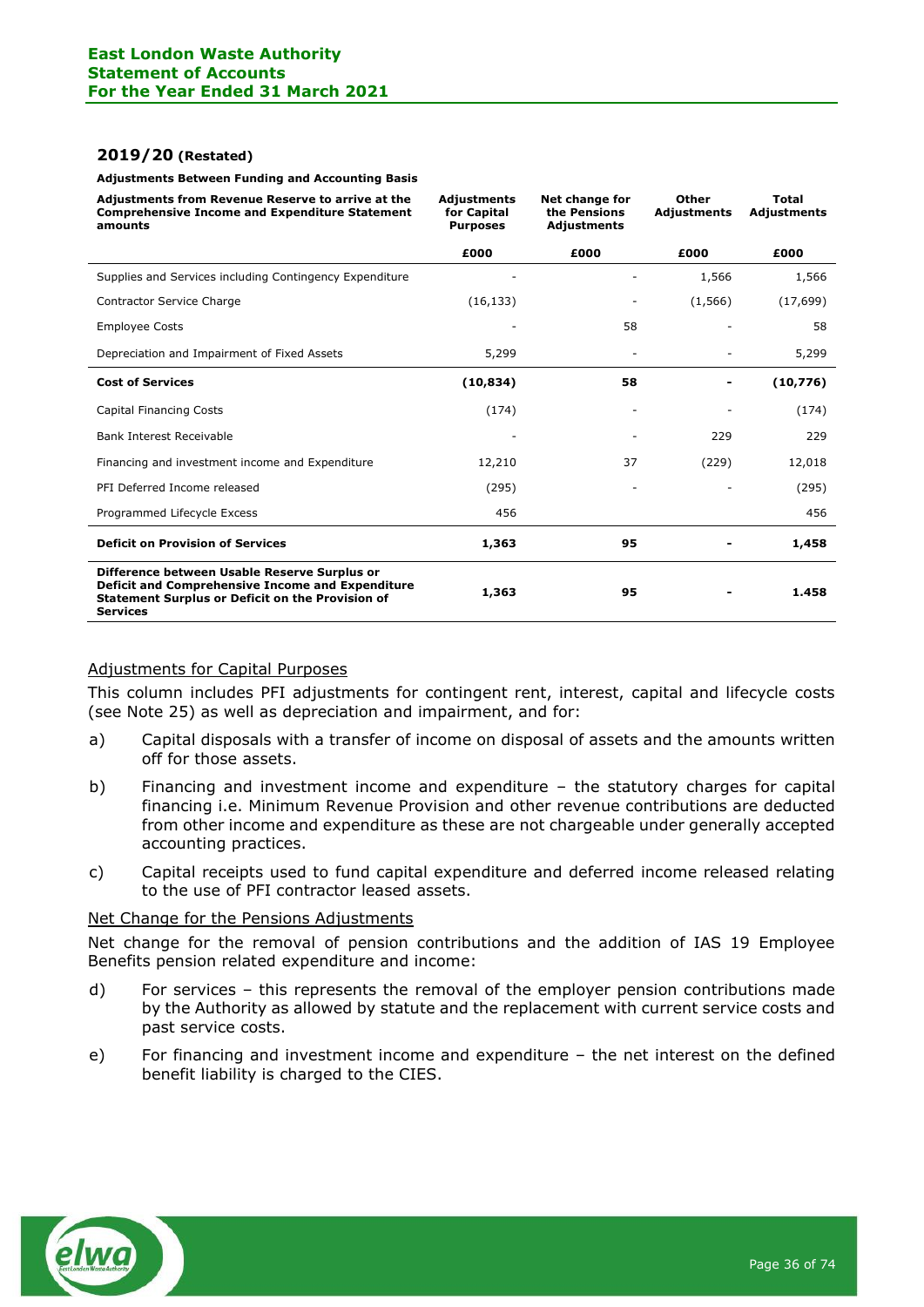# Other Adjustments

Other adjustments represent amounts debited/credited to the Comprehensive Income and Expenditure Statement and amounts payable/receivable to be recognised under statute:

- f) Accumulated absences adjustments.
- g) Timing differences in funding.
- h) Internal movements of non PFI grant to grant income and contractor insurance to supplies and services.
- i) For financing and investment income and expenditure internal movement relating to bank interest receivable.

# **6. Adjustment between the accounting basis and funding basis under regulations**

This note details the adjustments that are made to the total comprehensive income and expenditure recognised by the Authority in the year in accordance with proper accounting practices in order to calculate the resources that are specified by statutory provisions as being available to the Authority to meet future capital and revenue expenditure.

For descriptions of the reserves refer to accounting policy 18 on pages 29-30.

# **2020/21**

|                                                                                                                                                                                                            | <b>Revenue</b><br><b>Reserve</b><br><b>Balance</b> | <b>Strategy</b><br><b>Reserve</b> | <b>Movement</b><br>in Unusable<br><b>Reserves</b> |
|------------------------------------------------------------------------------------------------------------------------------------------------------------------------------------------------------------|----------------------------------------------------|-----------------------------------|---------------------------------------------------|
| <b>Adjustments to Revenue Resources:</b>                                                                                                                                                                   | £000                                               | £000                              | £000                                              |
| Amounts by which income and expenditure included in the Comprehensive<br>Income and Expenditure Statement are different from revenue for the year<br>calculated in accordance with statutory requirements: |                                                    |                                   |                                                   |
| Pensions costs transferred to (or from) the Pensions Reserve (see Note 26)                                                                                                                                 | (92)                                               |                                   | 92                                                |
| Holiday pay - transferred to the Accumulated Absences Account                                                                                                                                              | (25)                                               |                                   | 25                                                |
| <b>Total adjustments to Revenue Resources</b>                                                                                                                                                              | (117)                                              |                                   | 117                                               |
| <b>Adjustments between Revenue and Capital Resources:</b>                                                                                                                                                  |                                                    |                                   |                                                   |
| Statutory provision for the repayment of debt (transfer from the Capital Adjustment<br>Account)                                                                                                            | 49                                                 |                                   | (49)                                              |
| Reversal of charges for depreciation and impairment of PFI non-current assets<br>(transfer to/from the Capital Adjustment Account)                                                                         | (6, 562)                                           |                                   | 6,562                                             |
| Statutory provision for the financing of PFI capital investment<br>(transfer to/from the Capital Adjustment Account)                                                                                       | 6,225                                              |                                   | (6, 225)                                          |
| Reversal of PFI deferred income credit (transfer to/from Capital Adjustment Account)                                                                                                                       | 295                                                |                                   | (295)                                             |
| <b>Total adjustments between Revenue and Capital Resources</b>                                                                                                                                             | 7                                                  |                                   | (7)                                               |
| <b>Other adjustments between Reserves:</b>                                                                                                                                                                 |                                                    |                                   |                                                   |
| Contribution to Strategy Reserve                                                                                                                                                                           | 2,493                                              | (2, 493)                          |                                                   |
| Reversal of previous year's accumulated absence                                                                                                                                                            | 3                                                  |                                   | (3)                                               |
| <b>Total adjustments between Reserves</b>                                                                                                                                                                  | 2,496                                              | (2, 493)                          | (3)                                               |
| Total Adjustments as shown in Movement in Reserves Statement                                                                                                                                               | 2,386                                              | (2, 493)                          | 107                                               |

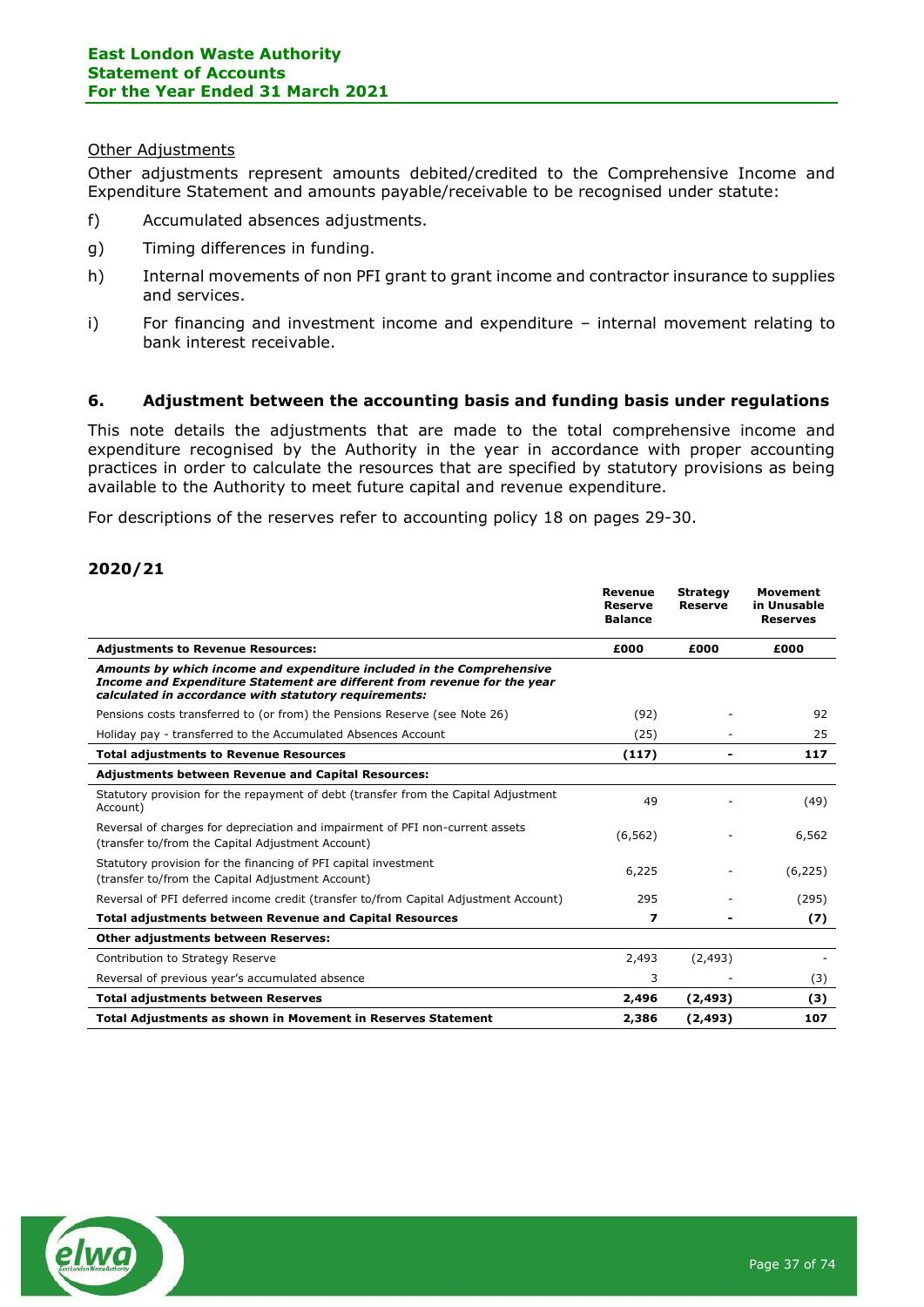# **2019/20 (Restated)**

|                                                                                                                                                                                                            | <b>Revenue</b><br><b>Reserve</b><br><b>Balance</b> | <b>Strategy</b><br><b>Reserve</b> | <b>Movement</b><br>in Unusable<br><b>Reserves</b> |
|------------------------------------------------------------------------------------------------------------------------------------------------------------------------------------------------------------|----------------------------------------------------|-----------------------------------|---------------------------------------------------|
| <b>Adiustments to Revenue Resources:</b>                                                                                                                                                                   | £000                                               | £000                              | £000                                              |
| Amounts by which income and expenditure included in the Comprehensive<br>Income and Expenditure Statement are different from revenue for the year<br>calculated in accordance with statutory requirements: |                                                    |                                   |                                                   |
| Pensions costs transferred to (or from) the Pensions Reserve (see Note 26)                                                                                                                                 | (97)                                               |                                   | 97                                                |
| Holiday pay - transferred to the Accumulated Absences Account                                                                                                                                              | (3)                                                |                                   | 3                                                 |
| <b>Total adjustments to Revenue Resources</b>                                                                                                                                                              | (100)                                              |                                   | 100                                               |
| <b>Adjustments between Revenue and Capital Resources:</b>                                                                                                                                                  |                                                    |                                   |                                                   |
| Statutory provision for the repayment of debt (transfer from the Capital Adjustment<br>Account)                                                                                                            | 51                                                 |                                   | (51)                                              |
| Reversal of charges for depreciation and impairment of PFI non-current assets<br>(transfer to/from the Capital Adjustment Account)                                                                         | (5,299)                                            |                                   | 5,299                                             |
| Statutory provision for the financing of PFI capital investment<br>(transfer to/from the Capital Adjustment Account)                                                                                       | 5,366                                              |                                   | (5,366)                                           |
| Prior year adjustments to PFI unitary charge                                                                                                                                                               | (1,776)                                            |                                   | 1,776                                             |
| Reversal of PFI deferred income credit (transfer to/from Capital Adjustment Account)                                                                                                                       | 295                                                |                                   | (295)                                             |
| <b>Total adjustments between Revenue and Capital Resources</b>                                                                                                                                             | (1, 363)                                           |                                   | 1,363                                             |
| Other adjustments between Reserves:                                                                                                                                                                        |                                                    |                                   |                                                   |
| Contribution to Strategy Reserve                                                                                                                                                                           | 7,156                                              | (7, 156)                          |                                                   |
| Reversal of previous year's accumulated absence                                                                                                                                                            | 5                                                  |                                   | (5)                                               |
| <b>Total adjustments between Reserves</b>                                                                                                                                                                  | 7,161                                              | (7, 156)                          | (5)                                               |
| <b>Total Adjustments as shown in Movement in Reserves Statement</b>                                                                                                                                        | 5,698                                              | (7, 156)                          | 1,458                                             |

# **7. Movements in Earmarked Reserves**

This note sets out the amounts set aside from the Revenue Reserve balances in earmarked reserves to provide financing for future expenditure plans and the amounts posted back from earmarked reserves to meet Revenue Reserve expenditure in 2020/21.

|                              | <b>Balance at 1</b><br><b>April 2019</b><br>£000 | <b>Transfers in</b><br>2019/20<br>£000 | <b>Balance at 31</b><br><b>March 2020</b><br>£000 | <b>Transfers in</b><br>2020/21<br>£000 | <b>Balance at 31</b><br><b>March 2021</b><br>£000 |
|------------------------------|--------------------------------------------------|----------------------------------------|---------------------------------------------------|----------------------------------------|---------------------------------------------------|
| <b>Revenue Reserve:</b>      |                                                  |                                        |                                                   |                                        |                                                   |
| <b>Strategy Reserve</b>      | (11, 109)                                        | (7,156)                                | (18, 265)                                         | (2, 493)                               | (20, 758)                                         |
| <b>Business Risk Reserve</b> | (3,000)                                          | ۰                                      | (3,000)                                           | -                                      | (3,000)                                           |
| Capital Reserve (RCCO)       | (100)                                            |                                        | (100)                                             | -                                      | (100)                                             |
| <b>Total</b>                 | (14, 209)                                        | (7,156)                                | (21,365)                                          | (2, 493)                               | (23, 858)                                         |

# **8. Financing and Investment Income and Expenditure**

|                                        | 2020/21<br>£000 | 2019/20<br>£000 |
|----------------------------------------|-----------------|-----------------|
| Interest payable and similar charges   | 4,352           | 5,748           |
| Net pensions interest cost             | 39              | 37              |
| Contingent Rent                        | 5,668           | 6,462           |
| Interest receivable and similar income | (141)           | (229)           |
| <b>Total</b>                           | 9,918           | 12,018          |

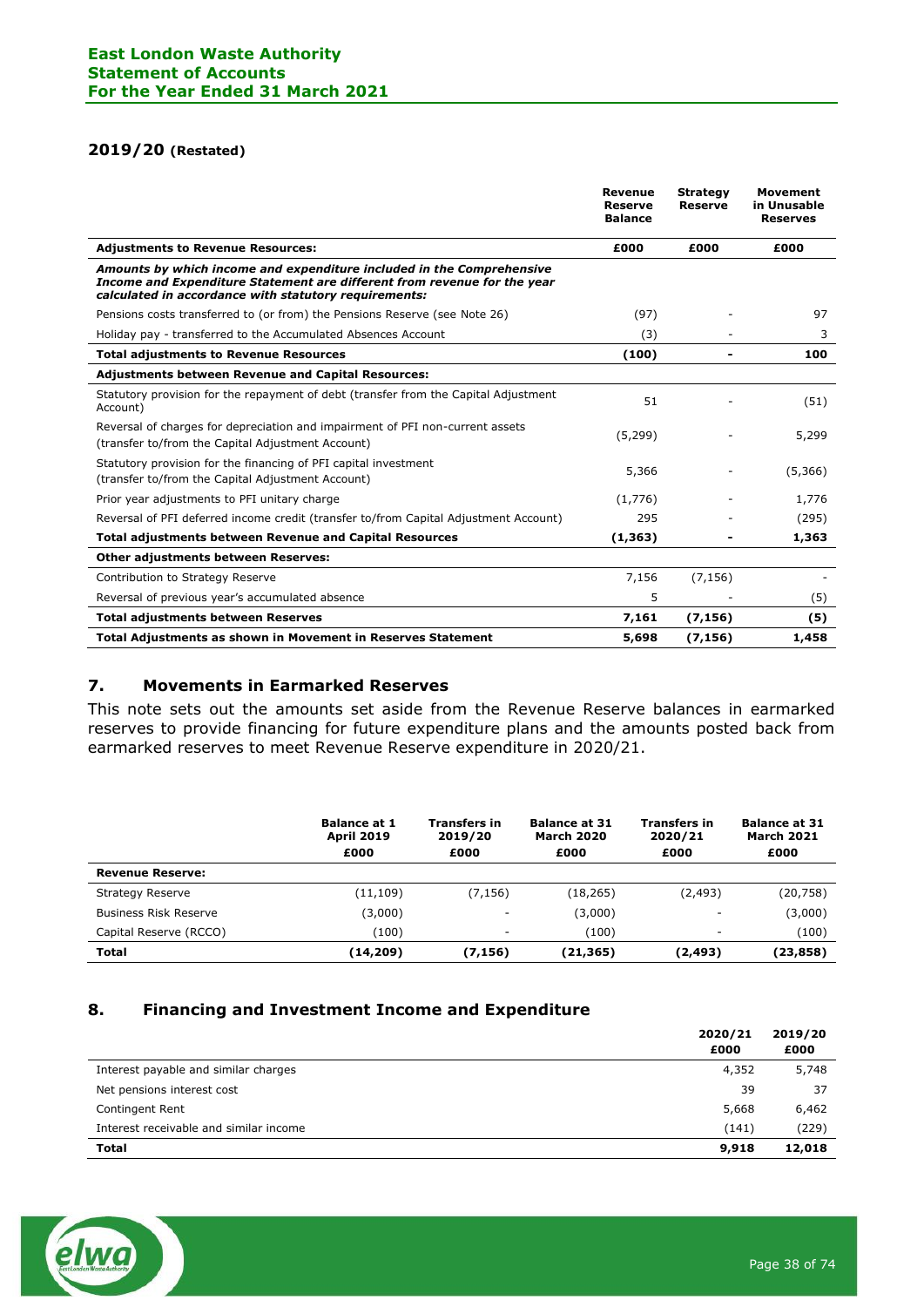# **9. Property, Plant and Equipment**

# Movement of Balances in 2020/21

|                                                                                              | <b>Total</b><br>Property,<br><b>Plant and</b><br>Equipment | <b>PFI Assets</b><br>included in<br>Property,<br><b>Plant and</b><br><b>Equipment</b> |
|----------------------------------------------------------------------------------------------|------------------------------------------------------------|---------------------------------------------------------------------------------------|
|                                                                                              | £000                                                       | £000                                                                                  |
| <b>Cost or Valuation</b>                                                                     |                                                            |                                                                                       |
| At 1 April 2020                                                                              | 91,620                                                     | 90,799                                                                                |
| Additions - lifecycle costs                                                                  | 2,193                                                      | 2,193                                                                                 |
| Assets under construction                                                                    | 235                                                        |                                                                                       |
| Revaluation decreases recognised in the Revaluation Reserve                                  | (9,802)                                                    | (9,802)                                                                               |
| Revaluation decrease recognised in the Surplus on the Provision of Services                  | (119)                                                      | (119)                                                                                 |
| At 31 March 2021                                                                             | 84,127                                                     | 83,071                                                                                |
| <b>Accumulated Depreciation and Impairment</b>                                               |                                                            |                                                                                       |
| At 1 April 2020                                                                              | 869                                                        | 859                                                                                   |
| Depreciation charge                                                                          | 6,444                                                      | 6,441                                                                                 |
| Depreciation and impairment reversal written out to the Revaluation Reserve upon revaluation | (6, 194)                                                   | (6, 194)                                                                              |
| Impairment reversals recognised in the Surplus on the Provision of Services                  | (1)                                                        | $\left(1\right)$                                                                      |
| At 31 March 2021                                                                             | 1,118                                                      | 1,105                                                                                 |
| <b>Net Book Value</b>                                                                        |                                                            |                                                                                       |
| At 31 March 2020                                                                             | 90,751                                                     | 89,940                                                                                |
| At 31 March 2021                                                                             | 83,009                                                     | 81,966                                                                                |

# Comparative Movements in 2019/20 (Restated)

|                                                                                              | <b>Total</b><br>Property,<br><b>Plant and</b><br>Equipment | <b>PFI Assets</b><br>included in<br>Property,<br><b>Plant and</b><br>Equipment |
|----------------------------------------------------------------------------------------------|------------------------------------------------------------|--------------------------------------------------------------------------------|
|                                                                                              | £000                                                       | £000                                                                           |
| <b>Cost or Valuation</b>                                                                     |                                                            |                                                                                |
| At 1 April 2019                                                                              | 93,681                                                     | 92,860                                                                         |
| Additions - lifecycle costs                                                                  | 1,174                                                      | 1,174                                                                          |
| Revaluation decreases recognised in the Revaluation Reserve                                  | (3,873)                                                    | (3,873)                                                                        |
| Revaluation increases recognised in the Surplus on the Provision of Services                 | 638                                                        | 638                                                                            |
| At 31 March 2020                                                                             | 91,620                                                     | 90,799                                                                         |
| <b>Accumulated Depreciation and Impairment</b>                                               |                                                            |                                                                                |
| At 1 April 2019                                                                              | 620                                                        | 613                                                                            |
| Depreciation charge                                                                          | 6,083                                                      | 6,080                                                                          |
| Depreciation and impairment reversal written out to the Revaluation Reserve upon revaluation | (5,688)                                                    | (5,688)                                                                        |
| Impairment reversals recognised in the Surplus on the Provision of Services                  | (146)                                                      | (146)                                                                          |
| At 31 March 2020                                                                             | 869                                                        | 859                                                                            |
| <b>Net Book Value</b>                                                                        |                                                            |                                                                                |
| At 31 March 2019                                                                             | 93,061                                                     | 92,247                                                                         |
| At 31 March 2020                                                                             | 90,751                                                     | 89,940                                                                         |

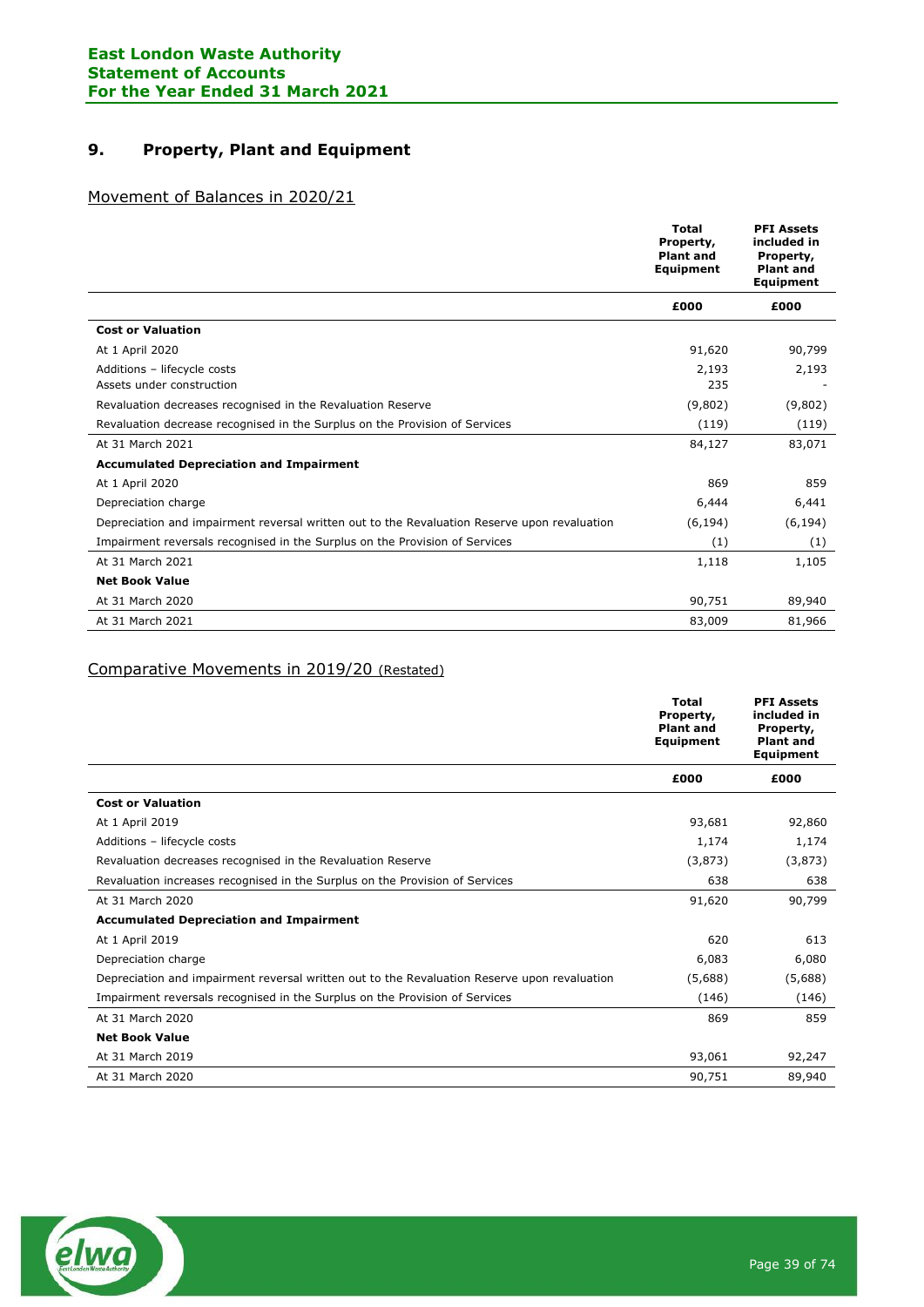#### Comparative Movements in 2018/19 (Restated)

|                                                                                              | <b>Total</b><br>Property,<br><b>Plant and</b><br>Equipment | <b>PFI Assets</b><br>included in<br>Property,<br><b>Plant and</b><br>Equipment |
|----------------------------------------------------------------------------------------------|------------------------------------------------------------|--------------------------------------------------------------------------------|
|                                                                                              | £000                                                       | £000                                                                           |
| <b>Cost or Valuation</b>                                                                     |                                                            |                                                                                |
| At 1 April 2018                                                                              | 114,539                                                    | 113,717                                                                        |
| Additions - lifecycle costs                                                                  | 1,640                                                      | 1,640                                                                          |
| Disposals                                                                                    | (115)                                                      | (115)                                                                          |
| Revaluation increases / (decreases) recognised in the Revaluation Reserve                    | (19, 806)                                                  | (19, 805)                                                                      |
| Revaluation decreases recognised in the Surplus on the Provision of Services                 | (2, 577)                                                   | (2, 577)                                                                       |
| At 31 March 2019                                                                             | 93,681                                                     | 92,860                                                                         |
| <b>Accumulated Depreciation and Impairment</b>                                               |                                                            |                                                                                |
| At 1 April 2018                                                                              | 17,591                                                     | 17,588                                                                         |
| Depreciation charge                                                                          | 6,212                                                      | 6,208                                                                          |
| Depreciation and impairment reversal written out to the Revaluation Reserve upon revaluation | (23, 183)                                                  | (23, 183)                                                                      |
| At 31 March 2019                                                                             | 620                                                        | 613                                                                            |
| <b>Net Book Value</b>                                                                        |                                                            |                                                                                |
| At 31 March 2018                                                                             | 96,948                                                     | 96,129                                                                         |
| At 31 March 2019                                                                             | 93,061                                                     | 92,247                                                                         |

# Additions and Revaluations

Additions relate to PFI lifecycle costs and PFI assets leased for no additional cost for the duration of the contract (See Note 25).

Equipment required to be measured at fair value is revalued sufficiently regularly and at least every five years. All valuations are carried out by qualified external valuers. In estimating fair value, regard has been had to the nature of the asset and its use, location and size.

The PFI asset was revalued in 2020/21 as at 31 March 2021. Due to the specialised nature of the asset, the revaluation was carried out using both the Depreciated Replacement Cost and Existing Use Value methodologies in order to determine the fair value.

# Depreciation

Depreciation has been calculated on a straight-line basis based on a remaining useful life.

From 1 April 2015, the Authority's assets are assessed as per the Authority's component accounting policy (see page 28).

Non-operational Property, Plant and Equipment (Surplus Assets)

The Authority does not have material surplus assets.

In 2016/17, the Authority purchased a flare for the Aveley Landfill site for £0.052m.

The total fair value of the landfill sites as at 31 March 2021 is £0.770m. The next valuation is due in 2022.

# Capital commitments

As at 31 March 2021 the Authority was in the process of entering into a contract for capital works at Jenkins Lane for the enhancement or construction of property, plant and equipment. The total cost is expected to be within the budget allocated and the project is expected to be completed in 2021/22. There were no capital commitments at 31 March 2020.

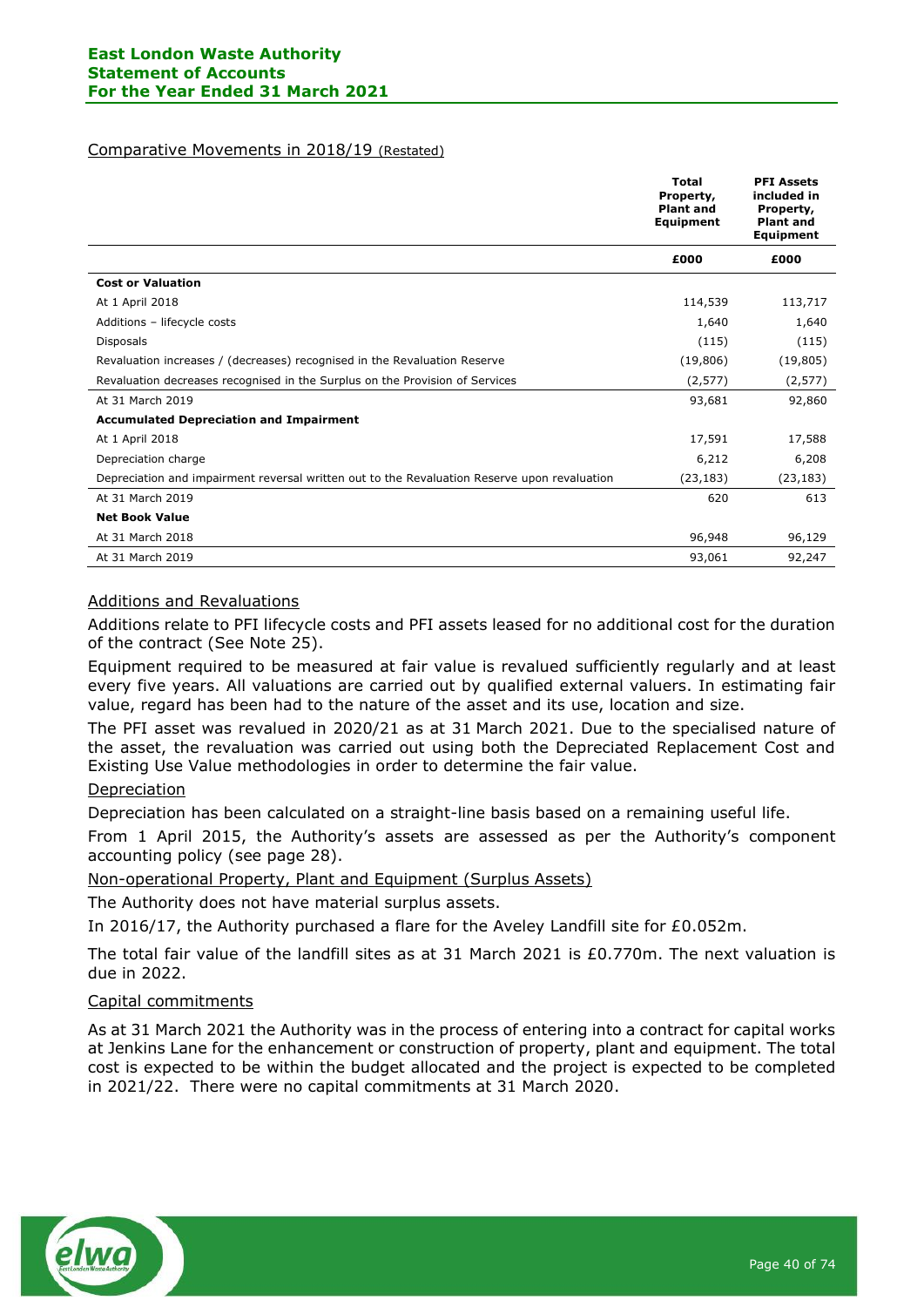# **10. Investments**

The Authority previously owned 100% of the share capital of ELWA Limited, its Local Authority Waste Disposal Company (LAWDC). On 23 December 2002, as part of the IWMS/PFI Contract, the Authority transferred all of its equity shareholding to Shanks Waste Management Limited through their holding company ELWA Holdings Limited.

Following the transfer, the Authority owns 19 Class 'A' non-equity, voting shares in ELWA Limited with a nominal value of £0.01p each. ELWA Limited commenced trading on 24 December 2002 and its principal activity is the operation of waste disposal services for ELWA. The net assets of ELWA Limited as at 31 March 2021 were £17.576m (31 March 2020: £17.415m). The profit after taxation for the year ended 31 March 2021 was  $£2.093m$  (2019/20:  $£1.322m$ ).

During 2010/11, Shanks Waste Management Limited sold 80% of its equity shareholding in ELWA Holdings Limited to the John Laing Group.

On 28 February 2017 Shanks Group plc merged with Van Gansewinkel Groep BV to form Renewi plc.

Copies of the Statement of Accounts of ELWA Limited can be obtained from Renewi plc, Dunedin House, Auckland Park, Mount Farm, Milton Keynes MK1 1BU.

In the opinion of the Directors, the investment in ELWA Limited is not of material interest for the purposes of Group Accounts as defined in the Code and therefore, there is no requirement to produce Group Accounts.

Cash investments are managed by the London Borough of Redbridge and held in cash deposits on behalf of the Authority in accordance with the Authority's Treasury Management Strategy. Note 29 shows further details.

# **11. Short Term Debtors**

|                                | 31 March<br>2021<br>£000 | 31 March<br>2020<br>£000 |
|--------------------------------|--------------------------|--------------------------|
| <b>Trade Receivables</b>       |                          |                          |
| Other local authorities        | 2,126                    | 1,380                    |
| Prepayments                    |                          |                          |
| Other entities and individuals | 1,880                    | 1,482                    |
| Other Receivable Amounts       |                          |                          |
| Central government bodies      | 2,577                    | 2,718                    |
| Total                          | 6,583                    | 5,580                    |

# **12. Cash and Cash Equivalents**

The balance of Cash and Cash Equivalents is made up of the following elements:

|                                 | 31 March<br>2021 | 31 March<br>2020 |
|---------------------------------|------------------|------------------|
|                                 | £000             | £000             |
| Short term deposits             | 1,292            | 34               |
| Total Cash and Cash Equivalents | 1,292            | 34               |

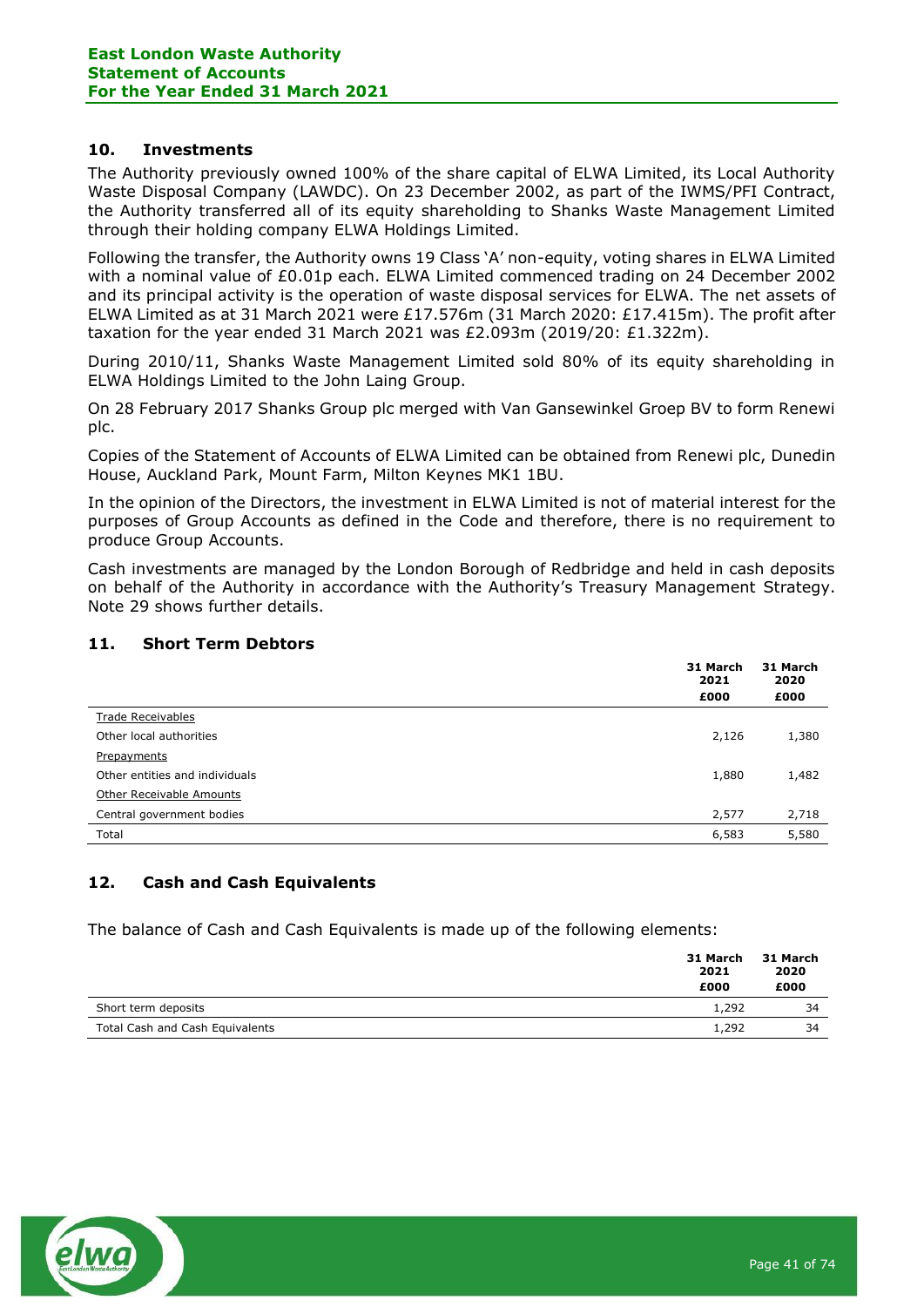# **13. Short Term Creditors**

|                                | 31 March<br>2021 | 31 March<br>2020 |
|--------------------------------|------------------|------------------|
|                                | £000             | £000             |
| <b>Trade Payables</b>          |                  |                  |
| Other local authorities        | (3, 105)         | (1, 536)         |
| Other entities and individuals | (8, 267)         | (5,710)          |
| Other Payables                 |                  |                  |
| Central government bodies      | -                | (2)              |
| Other entities and individuals | (222)            | (40)             |
| Total                          | (11, 594)        | (7, 288)         |

# **14. Usable Reserves**

Movements in the Authority's usable reserves are detailed in the Movement in Reserves Statement, with further analysis in Notes 6 and 7.

## **15. Unusable Reserves**

|                                | 31 March<br>2021 | 31 March<br>2020        | 31 March<br>2019        |
|--------------------------------|------------------|-------------------------|-------------------------|
|                                | £000             | <b>Restated</b><br>£000 | <b>Restated</b><br>£000 |
| <b>Revaluation Reserve</b>     | (30, 554)        | (35,083)                | (34, 377)               |
| Capital Adjustment Account     | (4,898)          | (3,970)                 | (2, 448)                |
| Pensions Reserve               | 2,004            | 1,579                   | 1,458                   |
| Accumulated Absences Account   | 25               | 3                       | 5                       |
| <b>Total Unusable Reserves</b> | (33, 423)        | (37, 471)               | (35, 362)               |

## Revaluation Reserve

The Revaluation Reserve contains the gains made by the Authority arising from increases in the value of its Property, Plant and Equipment. The balance is reduced when assets with accumulated gains are:

- Revalued downwards or impaired and the gains are lost;
- Used in the provision of services and the gains are consumed through depreciation, or
- Disposed of and the gains are realised.

The Reserve was created in 2009/10 and contains revaluation gains accumulated since 1 April 2007. Accumulated gains arising before that date are consolidated into the balance on the Capital Adjustment Account.

|                                                                                                                          | 2020/21                  | 2019/20<br><b>Restated</b> | 2018/19<br>Restated |
|--------------------------------------------------------------------------------------------------------------------------|--------------------------|----------------------------|---------------------|
|                                                                                                                          | £000                     | £000                       | £000                |
| Balance at 1 April                                                                                                       | (35,083)                 | (34,377)                   | (32,004)            |
| Upward revaluation of non-current assets not posted to the Provision of Services                                         | $\overline{\phantom{a}}$ | (1, 815)                   | (3,378)             |
| Downward revaluation of non-current assets not posted to the Provision of Services                                       | 3,608                    |                            |                     |
| Difference between fair value depreciation and historical cost depreciation written off to Capital<br>Adjustment Account | 921                      | 1,109                      | 1,005               |
| Balance at 31 March                                                                                                      | (30,554)                 | (35,083)                   | (34,377)            |

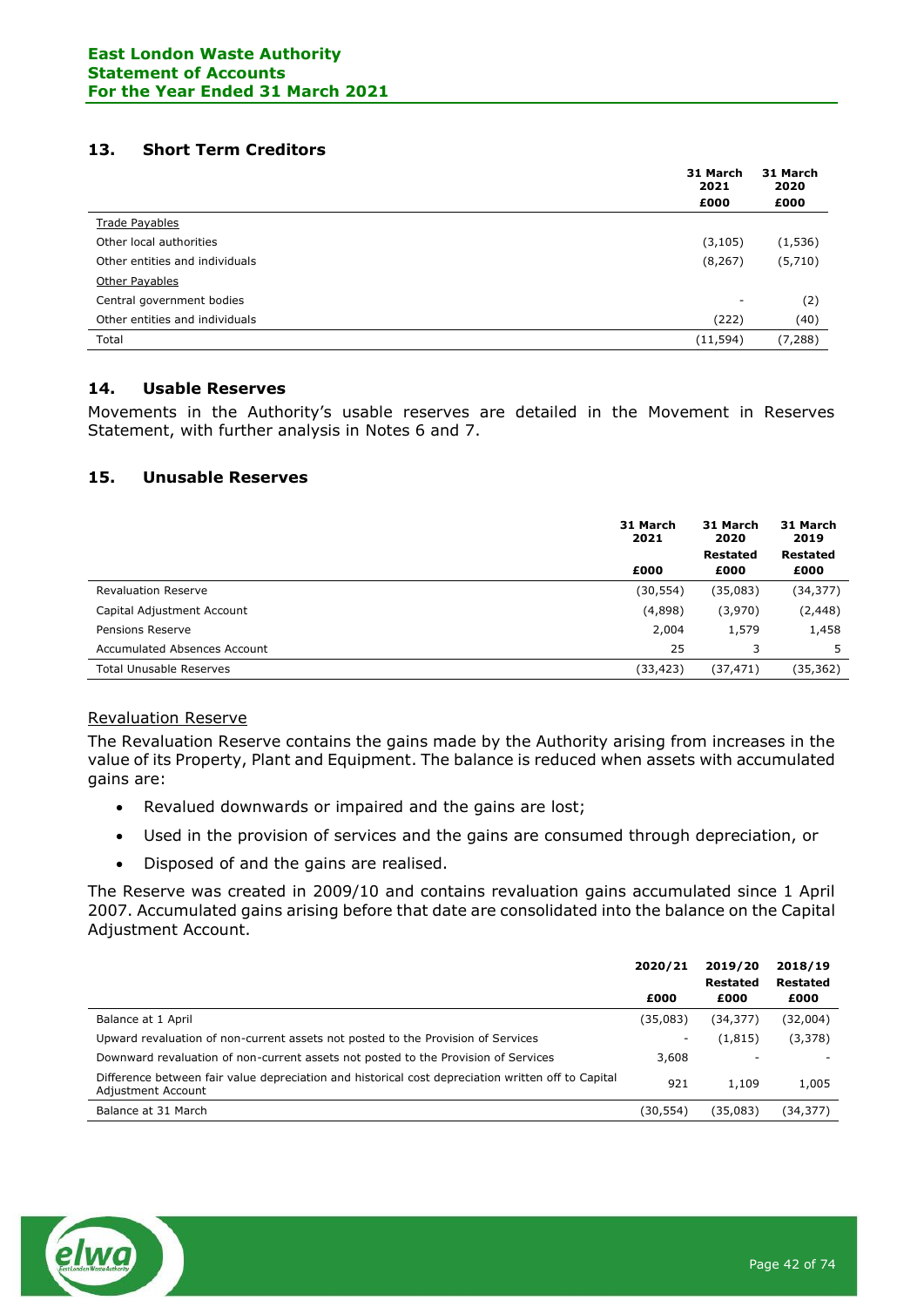#### Capital Adjustment Account

The Capital Adjustment Account absorbs the timing difference arising from the different arrangements for accounting for the consumption of non-current assets and for financing the acquisitions, construction or additions to those assets under statutory provisions. The account is debited with the cost of acquisition, construction or subsequent costs as depreciation. Impairment losses and amortisations are charged to the Comprehensive Income and Expenditure Statement (with reconciling postings from the Revaluation Reserve to convert fair value figures to a historical cost basis). The account is credited with the amounts set aside by the Authority as finance for the costs of acquisition, construction and subsequent costs. In the early years of the PFI, the capital element of the Unitary Charge, which dictates the MRP charge, was less than the depreciation on the assets. This will even out over the life of the PFI.

|                                                                                                                              | 2020/21 | 2019/20<br>Restated | 2018/19<br><b>Restated</b> |
|------------------------------------------------------------------------------------------------------------------------------|---------|---------------------|----------------------------|
|                                                                                                                              | £000    | £000                | £000                       |
| Balance at 1 April                                                                                                           | (3,970) | (2, 448)            | 6,682                      |
| Reversal of charges for depreciation and impairment of non-current assets                                                    | 6,562   | 5,299               | 8,790                      |
| Statutory provision for the financing of PFI capital investment                                                              | (6,225) | (5,366)             | (6,894)                    |
| Statutory provision for the repayment of debt                                                                                | (49)    | (51)                | (54)                       |
| Adjustment to statutory provision for the financing of PFI capital investment                                                |         |                     | (9,672)                    |
| Difference between fair value depreciation and historical cost depreciation written out of the<br><b>Revaluation Reserve</b> | (921)   | (1, 109)            | (1,005)                    |
| PFI Leased Asset deferred credit released to Comprehensive Income and Expenditure<br>Statement                               | (295)   | (295)               | (295)                      |
| Balance at 31 March                                                                                                          | (4,898) | (3,970)             | (2, 448)                   |

#### Pensions Reserve

The Pensions Reserve absorbs the timing differences arising from the different arrangements for accounting for post-employment benefits and for funding benefits in accordance with statutory provisions. The Authority accounts for post-employment benefits in the Comprehensive Income and Expenditure Statement as the benefits are earned by employees accruing years of service, updating the liabilities recognised to reflect inflation, changing assumptions and investment returns on any resources set aside to meet the costs. However, statutory arrangements require benefits earned to be financed as the Authority makes employer's contributions to the pension fund or eventually pays any pensions for which it is directly responsible. The debit balance on the Pensions Reserve therefore shows a substantial shortfall in the benefits earned by past and current employees and the resources the Authority has set aside to meet them. The statutory arrangements will ensure that funding will have been set aside by the time the benefits come to be paid.

|                                                                          | 2020/21<br>£000 | 2019/20<br>£000 |
|--------------------------------------------------------------------------|-----------------|-----------------|
| Balance at 1 April                                                       | 1,579           | 1,458           |
| Actuarial losses on pension assets and liabilities                       | 333             | 24              |
| Employer's pension contributions and direct payments payable in the year | 92              | 97              |
| Balance at 31 March                                                      | 2,004           | 1,579           |

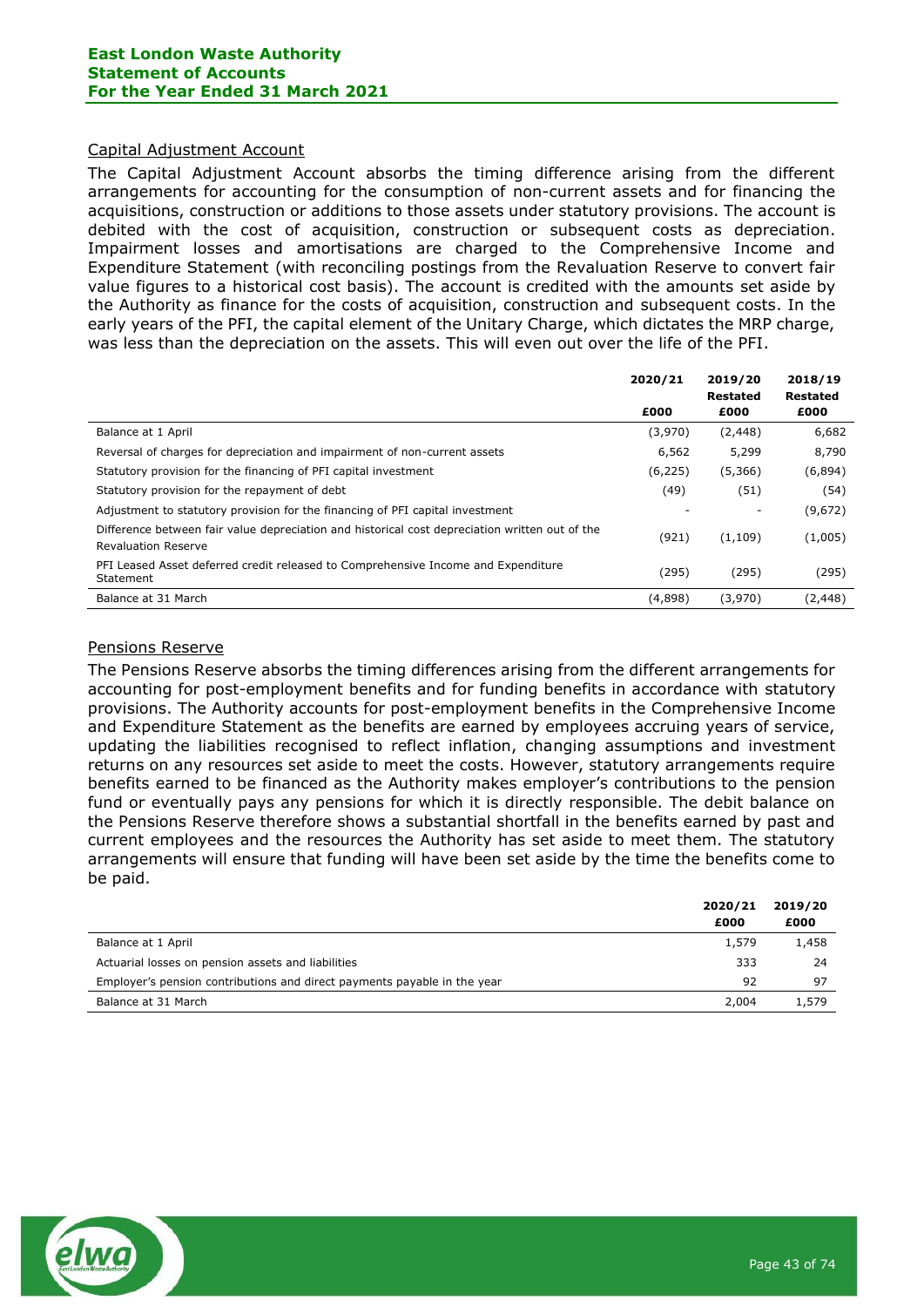# Accumulated Absences Account

The Accumulated Absences Account absorbs the differences that would otherwise arise in the Revenue Reserve Balance from accruing for compensated absence earned but not taken in the year, e.g. annual leave entitlement carried forward at 31 March. Statutory arrangements require that the impact on the Revenue Reserve Balance is neutralised by transfers to or from the Account.

|                                                                                                                                                                                                                                                                       | 2020/21 | 2019/20 |
|-----------------------------------------------------------------------------------------------------------------------------------------------------------------------------------------------------------------------------------------------------------------------|---------|---------|
|                                                                                                                                                                                                                                                                       | £000    | £000    |
| Balance at 1 April                                                                                                                                                                                                                                                    |         |         |
| Settlement or cancellation of previous year accrual                                                                                                                                                                                                                   | (3)     | (5)     |
| Amounts accrued at the end of the current year by which officer remuneration charged to the<br>Comprehensive Income and Expenditure Statement on an accruals basis is different from remuneration<br>chargeable in the year in accordance with statutory requirements | 25      |         |
| Balance at 31 March                                                                                                                                                                                                                                                   | 25      |         |

# **16. Cash Flow Statement – Operating Activities**

The cash flows for operating activities include the following items:

|                          | 2020/21<br>£000 | 2019/20<br>£000 |
|--------------------------|-----------------|-----------------|
| <b>Interest Received</b> | 141             | 229             |
| Interest Paid            | (4, 352)        | (5,748)         |
| Net Interest             | (4, 211)        | (5, 519)        |
|                          |                 |                 |

#### Cash Flow for Operating Activities:

|                                                                                                            | 2020/21 | 2019/20<br><b>Restated</b> |
|------------------------------------------------------------------------------------------------------------|---------|----------------------------|
|                                                                                                            | £000    | £000                       |
| Net Surplus on the Provision of Services                                                                   | 2,386   | 5,698                      |
| Adjustments to net surplus or deficit on the provision of services for the following non-cash<br>movements |         |                            |
| Depreciation and impairment                                                                                | 6,562   | 5,299                      |
| Increase in creditors and provisions                                                                       | 4,306   | 1,633                      |
| Decrease / (increase) in debtors and payments in advance                                                   | (1,003) | (3, 165)                   |
| Actuarial adjustments on pension assets/liabilities                                                        | 92      | 97                         |
| Prior year adjustments to PFI unitary charge                                                               | -       | 1,776                      |
| Other non-cash adjustments                                                                                 | (295)   | (295)                      |
|                                                                                                            | 9,662   | 5,345                      |
| Net cash flows from operating activities                                                                   | 12,048  | 11,043                     |

# **17. Cash Flow Statement – Investing Activities**

|                                           | 2020/21 | 2019/20  |
|-------------------------------------------|---------|----------|
|                                           | £000    | £000     |
| Purchase of Property, Plant and Equipment | (2.428) | (1, 174) |
| Net movement in short-term investments    | (3.880) | (5,652)  |
| Net cash flows from investing activities  | (6,308) | (6,826)  |

## **18. Cash Flow Statement – Financing Activities**

|                                                                                                          | 2020/21  | 2019/20  |
|----------------------------------------------------------------------------------------------------------|----------|----------|
|                                                                                                          | £000     | £000     |
| Cash payments for the reduction of the outstanding liabilities relating to the finance leases on balance |          |          |
| sheet PFI contracts                                                                                      | (4,032)  | (4,192)  |
| Repayment of long term borrowing                                                                         | (450)    |          |
| Net cash flows from financing activities                                                                 | (4, 482) | (4, 192) |

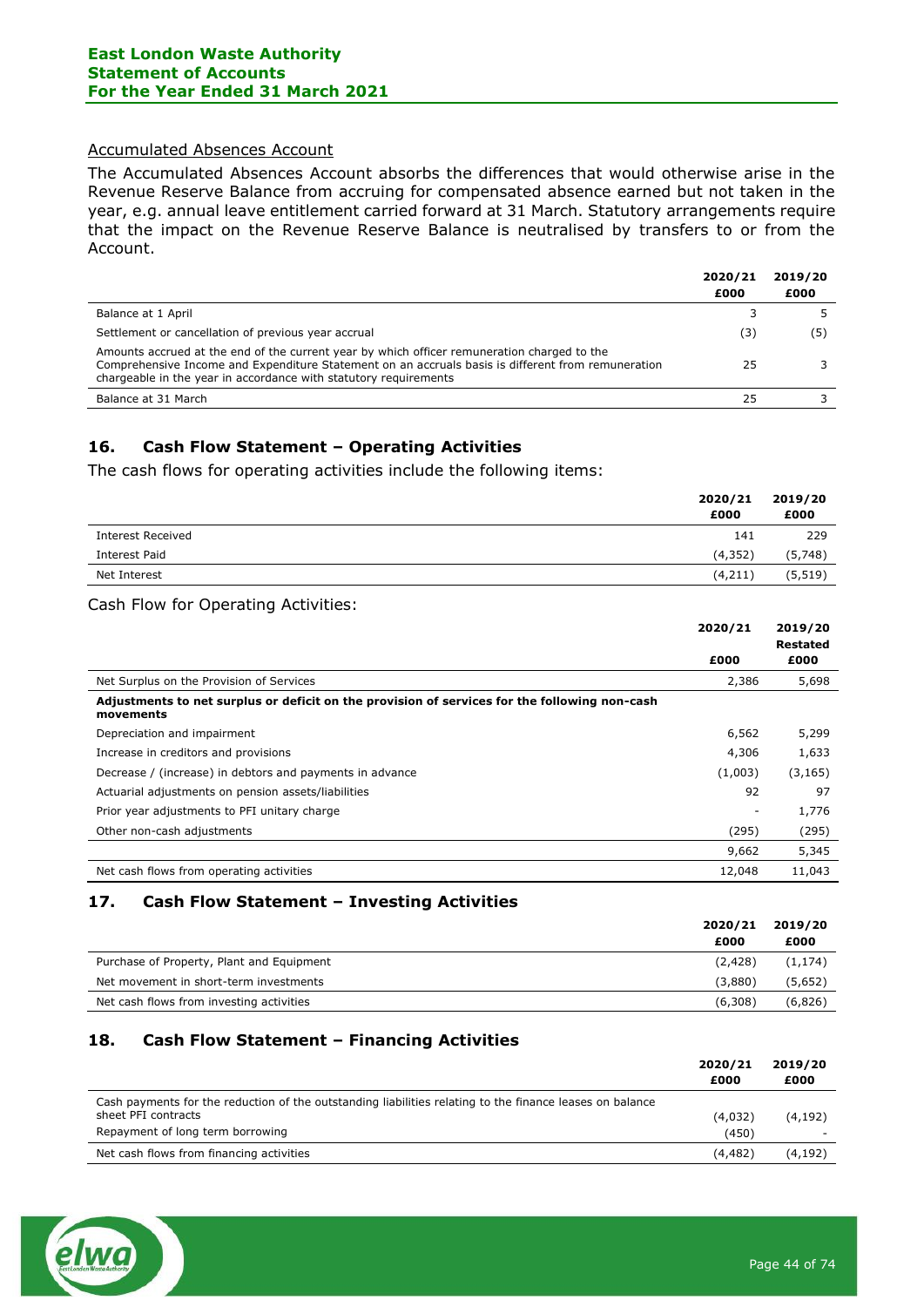# **19. Officers' Remuneration**

The remuneration paid to the Authority's senior employees is as follows:

2020/21

|                   | Remuneration | Pension<br><b>Contribution</b> | <b>Total</b> |
|-------------------|--------------|--------------------------------|--------------|
| Managing Director | £<br>117,300 | 15,132                         | 132,432      |
| 2019/20           |              |                                |              |

|                   |          | Remuneration | Pension<br><b>Contribution</b> | Total   |
|-------------------|----------|--------------|--------------------------------|---------|
|                   | $\alpha$ |              |                                |         |
| Managing Director |          | 117,300      | 16,187                         | 133,487 |

The Authority does not directly employ the Finance Director, who is employed by the London Borough of Redbridge. During 2020/21 the Finance Director received an honorarium of £10,275 (2019/20: £10,000) for services provided.

In addition to the employee's and employer's pension contributions deducted in respect of each pensionable ELWA employee, the London Pensions Fund Authority (LPFA) levies a further charge on the Authority based on their valuation of the pension fund. This additional charge of £39,120 for 2020/21 (2019/20: £37,589) cannot be attributed to any particular officer and is declared here for reasons of transparency.

The number of employees excluding senior officers whose remuneration, excluding employer's pension contributions, was £50,000 or more was:

| <b>Remuneration Band</b> | 2020/21<br>Number of<br>employees | 2019/20<br>Number of<br>employees |
|--------------------------|-----------------------------------|-----------------------------------|
| £55,000 - £59,999        | -                                 |                                   |
| £60,000 - £64,999        |                                   |                                   |
| £70,000 - £74,999        |                                   |                                   |
|                          |                                   |                                   |

In 2020/21 there were no compulsory redundancies and no other departures (2019/20: one departure at a total cost of £13,728).

## **20. External Audit Costs**

The Authority has incurred the following costs in relation to the audit of the Statement of Accounts provided by the Authority's external auditors:

|                                                                                                                  | 2020/21<br>£000 | 2019/20<br>£000 |
|------------------------------------------------------------------------------------------------------------------|-----------------|-----------------|
| Fees payable to EY with regard to external audit services carried out by the appointed auditor for the<br>year * | 14              | 14              |
| Proposed scale fee variation *                                                                                   | 32              |                 |
| Additional fee in respect of the previous financial year *                                                       | 44              | 14              |
| Total                                                                                                            | 90              | 28              |

\* The proposed fee for 2020/21 and proposed additional fees for 2019/20 have not yet been agreed.

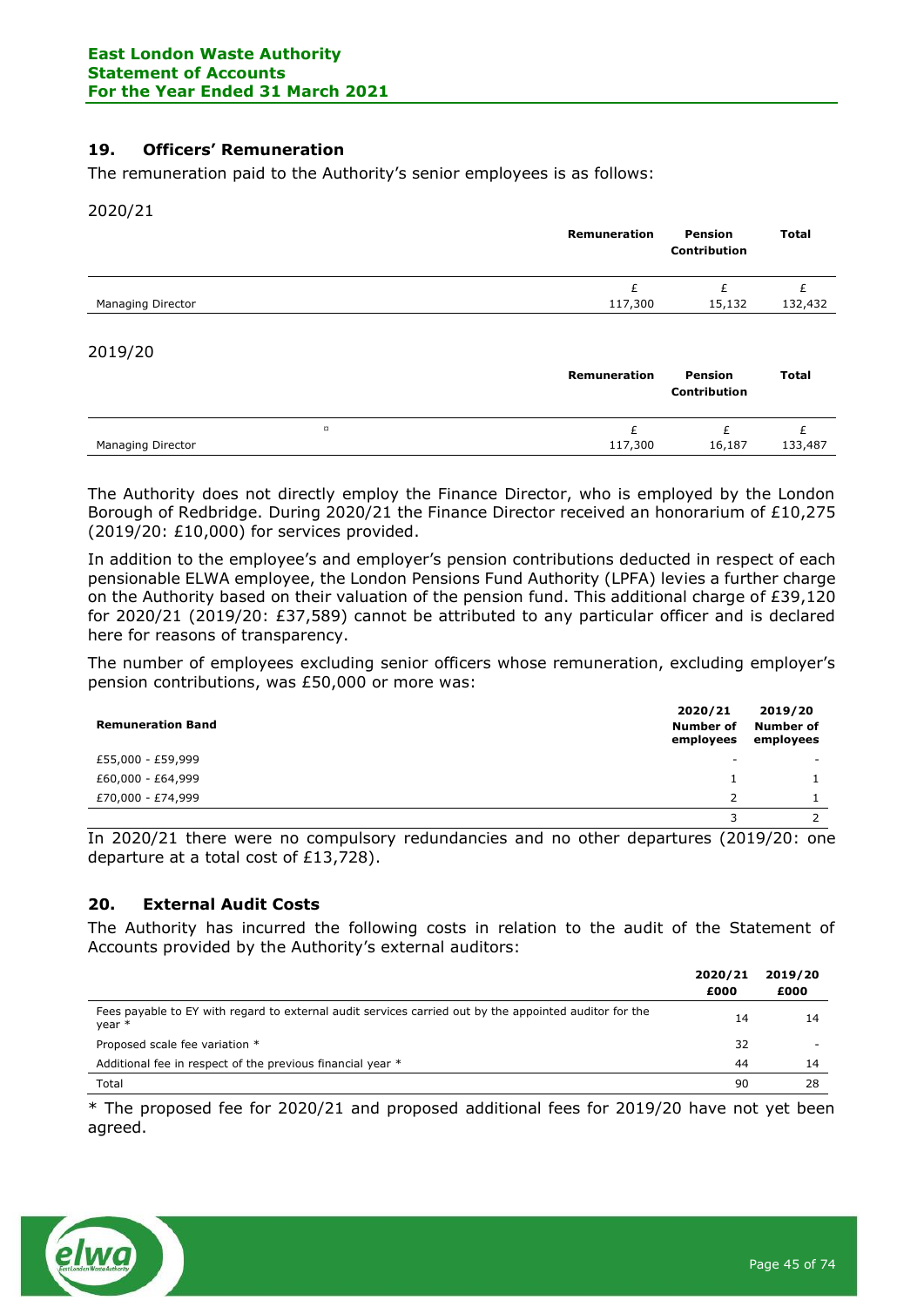# **21. Grant Income**

The Authority credited the following grants to the Comprehensive Income and Expenditure Statement:

|                                               | 2020/21<br>£000 | 2019/20<br>£000 |
|-----------------------------------------------|-----------------|-----------------|
| PFI/Waste Infrastructure Capital Grant (WICG) | 3,991           | 3,991           |
| Total                                         | 3,991           | 3,991           |

For PFI/WICG grant details refer to Notes 22 and 25.

# **22. Related Party Transactions**

Since 1 April 1986, ELWA has assumed the statutory responsibility for the disposal of waste arising in the area covered by the London Boroughs of Barking and Dagenham, Havering, Newham and Redbridge and has an interest in ELWA Limited. The Members of the Authority have official appointments within their respective Constituent Councils.

The Department for Environment, Food and Rural Affairs award the PFI Grant which is also known as the Waste Infrastructure Capital Grant. Further details are in Note 25.

The Code requires the disclosure of interests between the Authority and its related parties which are not disclosed elsewhere in the Statement of Accounts.

The material expenditure and income transactions with these related parties are as follows: **2020/21 2019/20**

|                     | <b>Expenditure</b><br>£000 | Income<br>£000 | <b>Expenditure</b><br>£000 | Income<br>£000 |
|---------------------|----------------------------|----------------|----------------------------|----------------|
| Barking & Dagenham  | 832                        | (13, 321)      | 810                        | (13, 366)      |
| Havering            | 975                        | (16, 564)      | 963                        | (17, 523)      |
| Newham              | 877                        | (21, 055)      | 866                        | (20, 915)      |
| Redbridge           | 468                        | (19, 230)      | 464                        | (18, 886)      |
| <b>ELWA Limited</b> | 67,574                     | (324)          | 64,926                     | (407)          |

Income received from the Constituent Councils relates mainly to the levy raised and charges for commercial waste disposal. Expenditure is for tonne mileage costs, recycling initiatives, rent payable for property leases and service level agreements for administrative and financial services provided. Further details can be found in the Authority's budget monitoring report which forms part of the agenda at the Authority's statutory meetings.

## Members of the Authority and Chief Officers

The following Members and Officers have made declarations of their interests in the following organisations, which arise from official Authority Appointments.

#### Membership of Other Organisations

Councillor Dorothy Akwaboah: Director of ELWA Limited (resigned 17 June 2020)

## **23. Leases**

#### Authority as Lessee

#### Operating Leases

The Authority has acquired its civic amenity and recycling sites by entering into operating leases with the four Constituent Councils. Each lease is to the year 2032 with rent reviews taking place

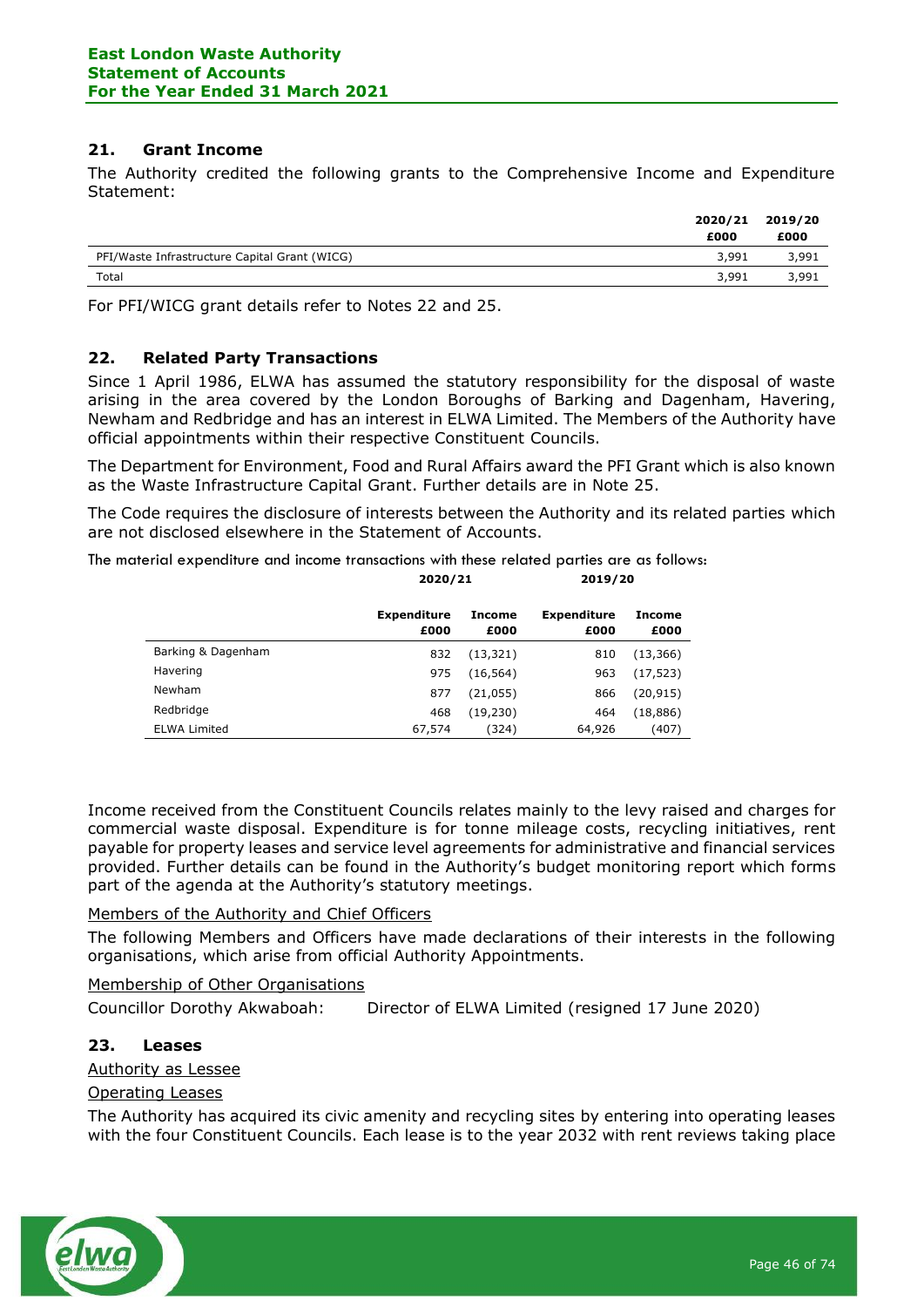every five years. The last rent review was during 2018/19 with effect from 1 January 2018. Based upon current figures, the minimum lease payments due in future years are:

|                           | 2020/21<br>£000 | 2019/20<br>£000 |
|---------------------------|-----------------|-----------------|
| Up to one year            | 358             | 358             |
| Two to five years         | 1,430           | 1,430           |
| Six years to end of lease | 2,502           | 2,860           |
|                           | 4,290           | 4,648           |

The expenditure charged to the Third Party Payments line in the Comprehensive Income and Expenditure Statement during the year in relation to these leases was £0.357m (2019/20: £0.357m).

#### Authority as Lessor

#### Operating Leases

The Authority leases out land and property under operating leases for community service and economic development purposes.

#### Subleases

The civic amenity and recycling sites have subsequently been sublet to ELWA Ltd as part of the PFI contract at nil value.

#### Other leases

Other leases totalled £0.039m for 2020/21 (2019/20: £0.038m).

# **24. Capital Expenditure and Capital Financing**

Capital expenditure additions of £2.193m relate to PFI Lifecycle costs as referred to in Note 25. This was financed by revenue through the unitary payment.

The total amount of capital expenditure incurred in the year is shown in the table below (including the value of assets acquired under finance leases and PFI contracts), together with the resources that have been used to finance it.

Where capital expenditure is to be financed in future years by charges to revenue as assets are used by the Authority, the expenditure results in an increase in the Capital Financing Requirement (CFR), a measure of the capital expenditure incurred historically by the Authority that has yet to be financed.

|                                                                          | 2020/21  | 2019/20  |
|--------------------------------------------------------------------------|----------|----------|
|                                                                          | £000     | £000     |
| Opening Capital Financing Requirement                                    | 51,647   | 56,184   |
| <b>Capital Investment:</b>                                               |          |          |
| Property, Plant and Equipment                                            | 2,428    | 1,174    |
| <b>Sources of Finance:</b>                                               |          |          |
| Direct Revenue Contributions                                             | (2, 193) | (1, 174) |
| Minimum Revenue Provision/the Statutory Repayment of Loans Fund Advances | (4,376)  | (4, 537) |
| Closing Capital Financing Requirement                                    | 47,506   | 51,647   |
| <b>Explanation of movements in year:</b>                                 |          |          |
| Assets acquired under PFI Contract                                       | 2,428    | 1,174    |
| Decrease in underlying need for borrowing                                | (6, 569) | (5,711)  |
| Decrease in Capital Financing Requirement                                | (4, 141) | (4, 537) |

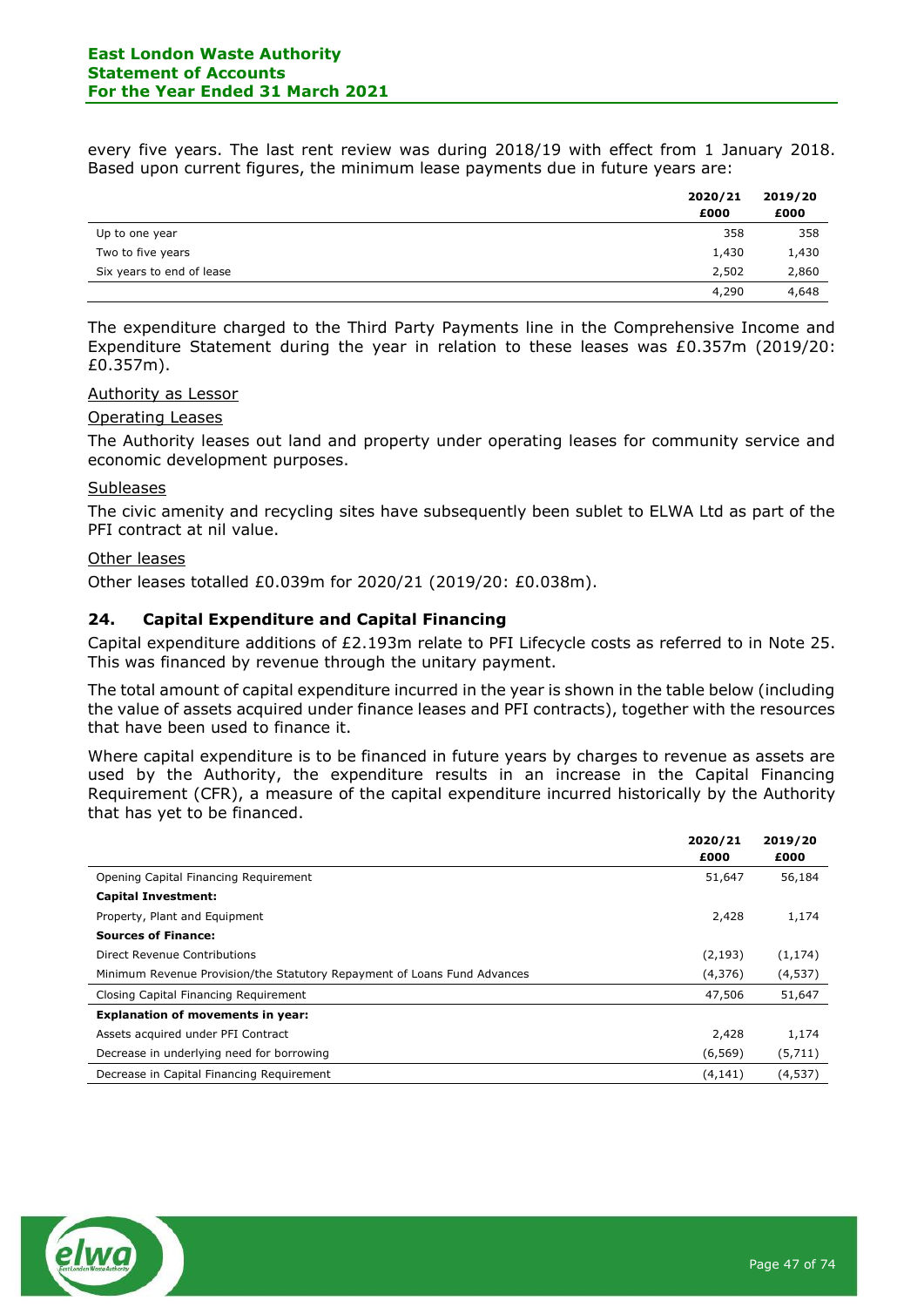# **25. Private Finance Initiatives and Similar Contracts**

The IWMS/PFI Contract, which commenced on 24 December 2002, is for 25 years. ELWA Limited is implementing a capital investment programme of more than £100m in new waste management facilities over the life of the contract. The design, building, alteration, financing and operation of the waste management facilities required for provision of the IWMS, together with any associated risks, will be the responsibility of ELWA Limited.

The assets used to provide the service are recognised on the Authority's Balance Sheet. Movements in their value over the year are detailed in the analysis of the movement on the Property, Plant and Equipment balance in Note 9.

The Government provides PFI grant funding based upon a Notional Credit Approval of £47m, equivalent to approximately £85m over 25 years. In 2010/11 the Government changed the annual PFI grant funding from a declining balance basis to an annuity basis with a final payment to be made in 2026/27. This did not affect the overall total grant in cash terms which has remained the same.

The Code requires that PFI schemes are accounted for in a manner that is consistent with the adaptation of IFRIC 12 'Service Concession Arrangements' contained in the Government's Financial Reporting Manual (FreM). The contract complies with these criteria, and the relevant accounting guidance has been applied as outlined in the Authority's Accounting Policies, detailed on page 29.

## Future Contractual Obligations

The Authority makes an agreed payment each year which is increased each year by inflation and can be reduced if the contractor fails to meet availability and performance standards in any year but which is otherwise fixed. Payments remaining to be made under the PFI contract at 31 March 2021 (excluding any estimation of inflation and availability / performance deductions) are as follows:

|                              | Payment<br>for<br><b>Services</b> | Reimbursement<br>of Capital<br><b>Expenditure</b> | <b>Interest</b> | <b>Total</b> |
|------------------------------|-----------------------------------|---------------------------------------------------|-----------------|--------------|
|                              | £000                              | £000                                              | £000            | £000         |
| Payable in 2021/22           | 16,706                            | 4,239                                             | 3,870           | 24,815       |
| Payable within 2 to 5 years  | 66,822                            | 24,020                                            | 10,994          | 101,836      |
| Payable within 6 to 10 years | 33,411                            | 16,240                                            | 1,877           | 51,528       |
| Total                        | 116,939                           | 44,499                                            | 16,741          | 178,179      |

Although the payments made to the contractor are described as unitary payments, they have been calculated to compensate the contractor for the fair value of the services they provide, the capital expenditure incurred and interest payable whilst the capital expenditure remains to be reimbursed. The liability outstanding to pay the liability to the contractor for capital expenditure incurred is as follows.

#### PFI Finance Liability

|                                          | 2020/21 | 2019/20 |
|------------------------------------------|---------|---------|
|                                          | £000    | £000    |
| Balance outstanding at start of the year | 48,531  | 52,723  |
| Payments during the year                 | (4.032) | (4,192) |
| Balance outstanding at year end          | 44,499  | 48,531  |

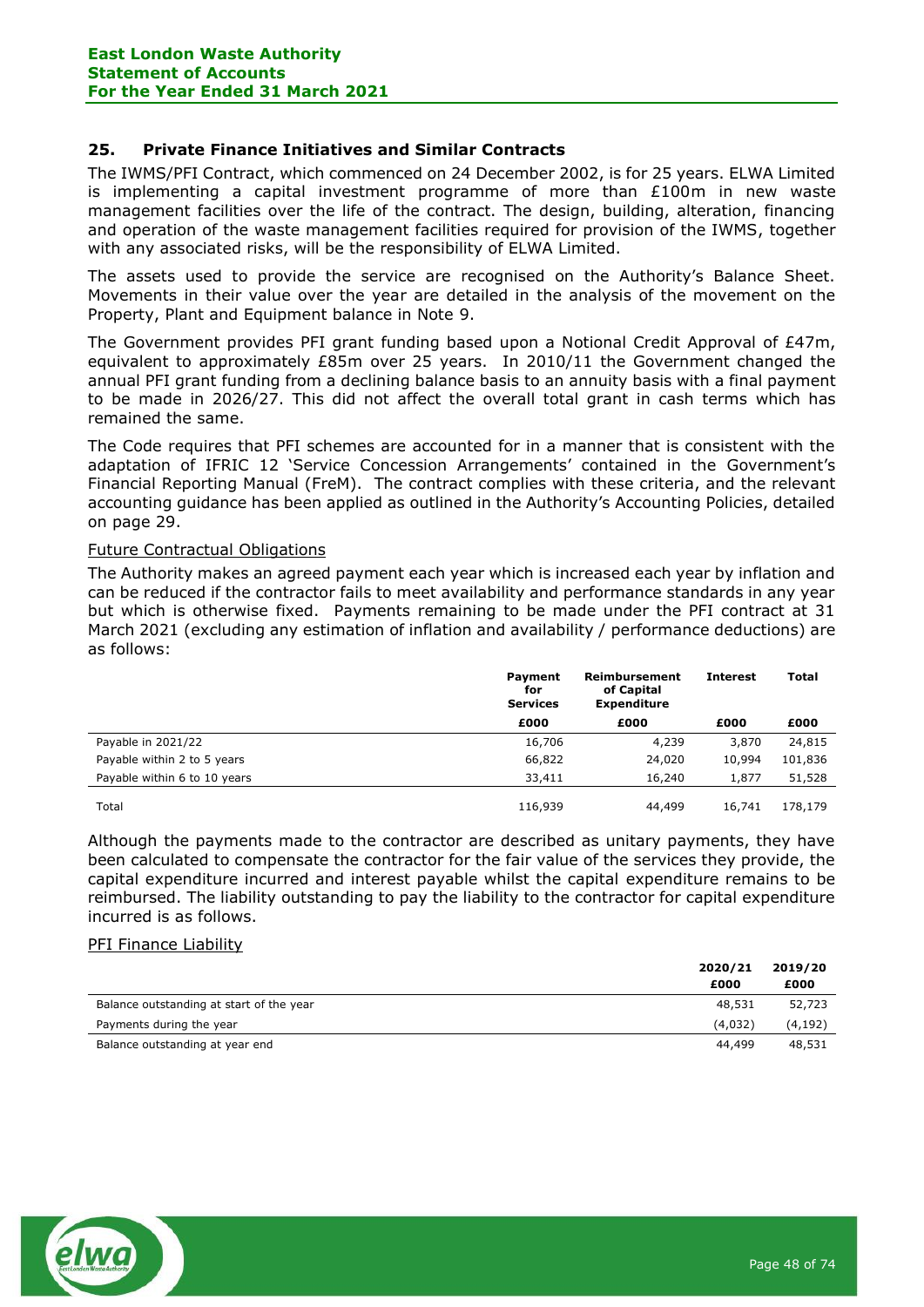## Unitary Charge

In accordance with accounting requirements for PFI schemes, the Unitary Charge payment to the contractor has to reflect all the charges relating to the PFI contract for that year. The accounting standard requires that the service, interest, capital, lifecycle and contingent rent elements of the Unitary Charge are separated as shown in the table below, with the service, interest, rent and lifecycle elements being charged to the Comprehensive Income and Expenditure Statement.

|                                              | 2020/21<br>£000 | 2019/20<br>£000 |
|----------------------------------------------|-----------------|-----------------|
| Payments to Renewi                           | 65,522          | 62,414          |
| Capital Repayment                            | (4,032)         | (4, 192)        |
| Prior year adjustments to PFI unitary charge |                 | 1,776           |
| Interest Payable                             | (4,230)         | (5,626)         |
| Programmed Lifecycle Costs                   | (2, 427)        | (1,628)         |
| Contingent Rent                              | (5,668)         | (6, 462)        |
| <b>Service Charges</b>                       | 49,165          | 46,282          |

The 2020/21 programmed lifecycle cost of £2.427m has been charged to the Unitary Payment. The actual lifecycle cost incurred by the PFI contractor totalled £2.193m. The excess between programmed and actual lifecycle costs has been charged to the Comprehensive Income and Expenditure Statement.

During 2016/17 the contractor provided assets to the value of £2.700m for no additional cost for the duration of the contract. These leased assets with a contra liability have been added to the Balance Sheet. As their benefit is consumed, the related deferred income is released to the Comprehensive Income and Expenditure account.

## PFI Deferred Income

|                                                                            | 2020/21 | 2019/20 |
|----------------------------------------------------------------------------|---------|---------|
|                                                                            | £000    | £000    |
| Balance B/fwd                                                              | 2,431   | 2,726   |
| Deferred income released to Comprehensive Income and Expenditure Statement | (295)   | (295)   |
| <b>Balance C/fwd</b>                                                       | 2,136   | 2,431   |

## **26. Defined Benefit Pension Schemes**

#### Participation in Pension Schemes

As part of the terms and conditions of employment of its officers, the Authority makes contributions towards the cost of post-employment benefits. Although these benefits will not actually be payable until employees retire, the Authority has a commitment to make the payments (for those benefits) and to disclose them at the time that employees earn their future entitlement.

## Transactions Relating to Post-Employment Benefits

The Authority recognises the cost of retirement benefits in the reported cost of services when they are earned by employees, rather than when the benefits are eventually paid as pensions. However, the charge that is required to be made against the levy is based on the cash payable in the year, so the real cost of post-employment/retirement benefits is reversed out of the Revenue Reserve via the Movement in Reserves Statement.

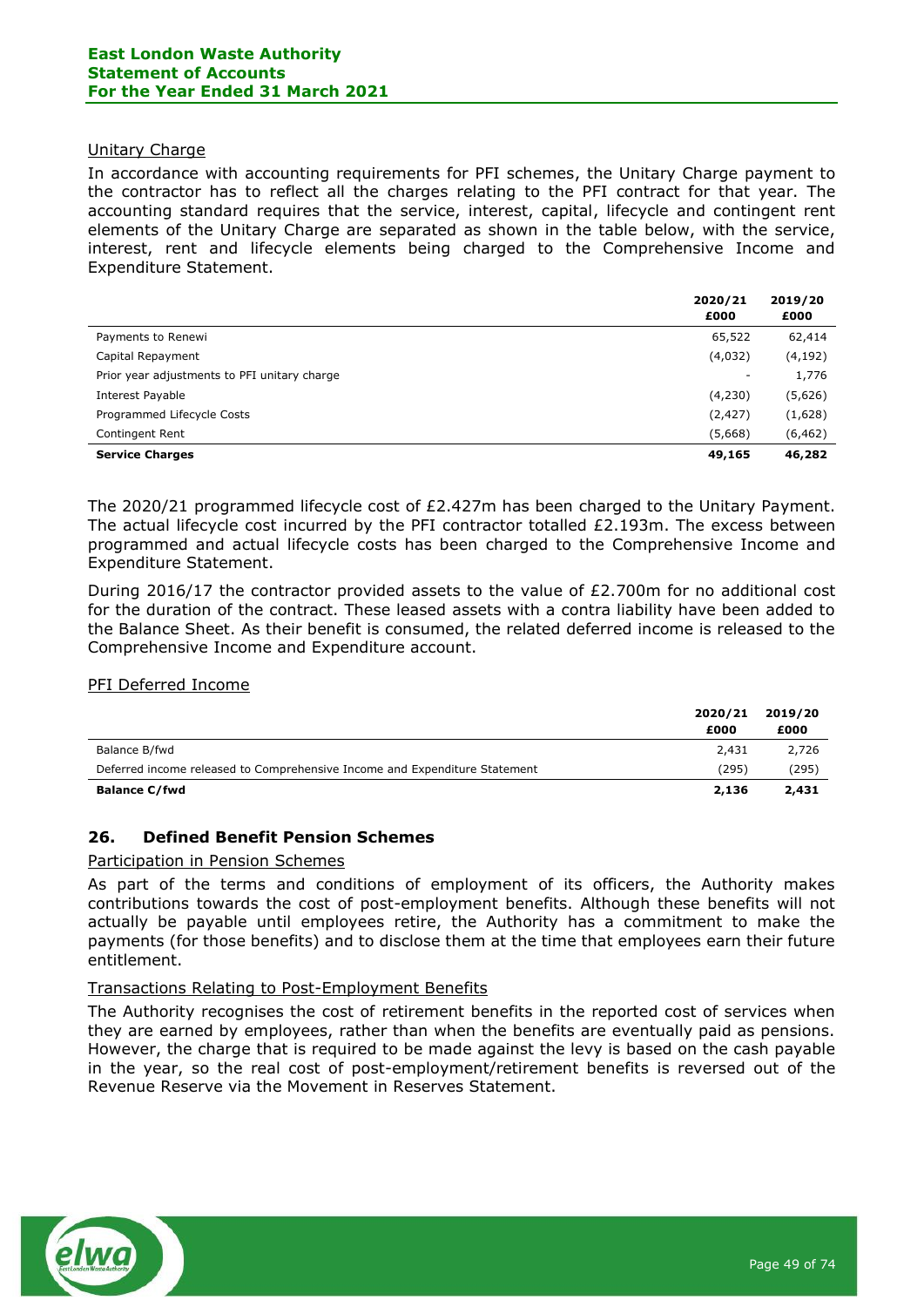## **East London Waste Authority Statement of Accounts For the Year Ended 31 March 2021**

The following transactions have been made in the Comprehensive Income and Expenditure Statement and the Revenue Reserve balance via the movement in Reserves Statement during the year:

|                                                                                                                                                 | 2020/21<br>£000 | 2019/20<br>£000 |
|-------------------------------------------------------------------------------------------------------------------------------------------------|-----------------|-----------------|
| <b>Comprehensive Income and Expenditure Statement</b>                                                                                           |                 |                 |
| Cost of Services, Employee and Support Services:                                                                                                |                 |                 |
| <b>Current Service Cost</b>                                                                                                                     | 137             | 154             |
| Past Service Costs                                                                                                                              | 13              |                 |
| Financing and Investment Income and Expenditure:                                                                                                |                 |                 |
| Net Interest Expense                                                                                                                            | 36              | 33              |
| <b>Administration Expenses</b>                                                                                                                  | 3               | 4               |
| Total Post Employment Benefit charged to the Surplus or Deficit on the Provision of Services                                                    | 189             | 191             |
| Other Post Employment Benefit charged to the Comprehensive Income and Expenditure Statement                                                     |                 |                 |
| Re-measurement of the net defined benefit liability comprising:                                                                                 |                 |                 |
| Return on plan assets                                                                                                                           | (381)           | 127             |
| Other actuarial losses on assets                                                                                                                |                 | 95              |
| Change in financial assumptions                                                                                                                 | 822             | (302)           |
| Change in demographic assumptions                                                                                                               | (43)            | 59              |
| Experience (gains)/losses on defined benefit obligation                                                                                         | (65)            | 45              |
| <b>Total Re-measurements</b>                                                                                                                    | 333             | 24              |
| Total Post Employment Benefit charged to the Comprehensive Income and Expenditure<br><b>Statement</b>                                           | 522             | 215             |
| <b>Movement in Reserve Statement</b>                                                                                                            |                 |                 |
| Reversal of net charges made to the Surplus or Deficit on the Provision of Services for post-employment<br>benefits in accordance with the Code | (333)           | (24)            |
| Actual amount charged against the Revenue Reserve Balance for pensions in the year                                                              | (92)            | (97)            |
| <b>Employer's contributions payable to scheme</b>                                                                                               | 97              | 94              |

The underlying assets and liabilities attributable to the Authority with the London Pensions Fund Authority (LPFA) as at 31 March 2021 are as follows:

#### Reconciliation of present value of the scheme liabilities (defined benefit obligation):

|                                                                    | <b>Funded Liabilities</b><br><b>Local Government Pension</b><br><b>Scheme</b> |                 |
|--------------------------------------------------------------------|-------------------------------------------------------------------------------|-----------------|
|                                                                    | 2020/21<br>£000                                                               | 2019/20<br>£000 |
| Opening balance at 1 April                                         | 4,053                                                                         | 4,289           |
| Current service cost                                               | 137                                                                           | 154             |
| Past service costs                                                 | 13                                                                            |                 |
| Interest cost                                                      | 94                                                                            | 99              |
| Contributions by scheme participants                               | 40                                                                            | 36              |
| Actuarial (gains) / losses from changes in demographic assumptions | (43)                                                                          | 59              |
| Actuarial losses / (gains) from changes in financial assumptions   | 820                                                                           | (302)           |
| Experience (gain) / loss on defined benefit obligation             | (65)                                                                          | 45              |
| Benefits paid net of transfers in                                  | (152)                                                                         | (327)           |
| <b>Closing balance at 31 March</b>                                 | 4,897                                                                         | 4,053           |

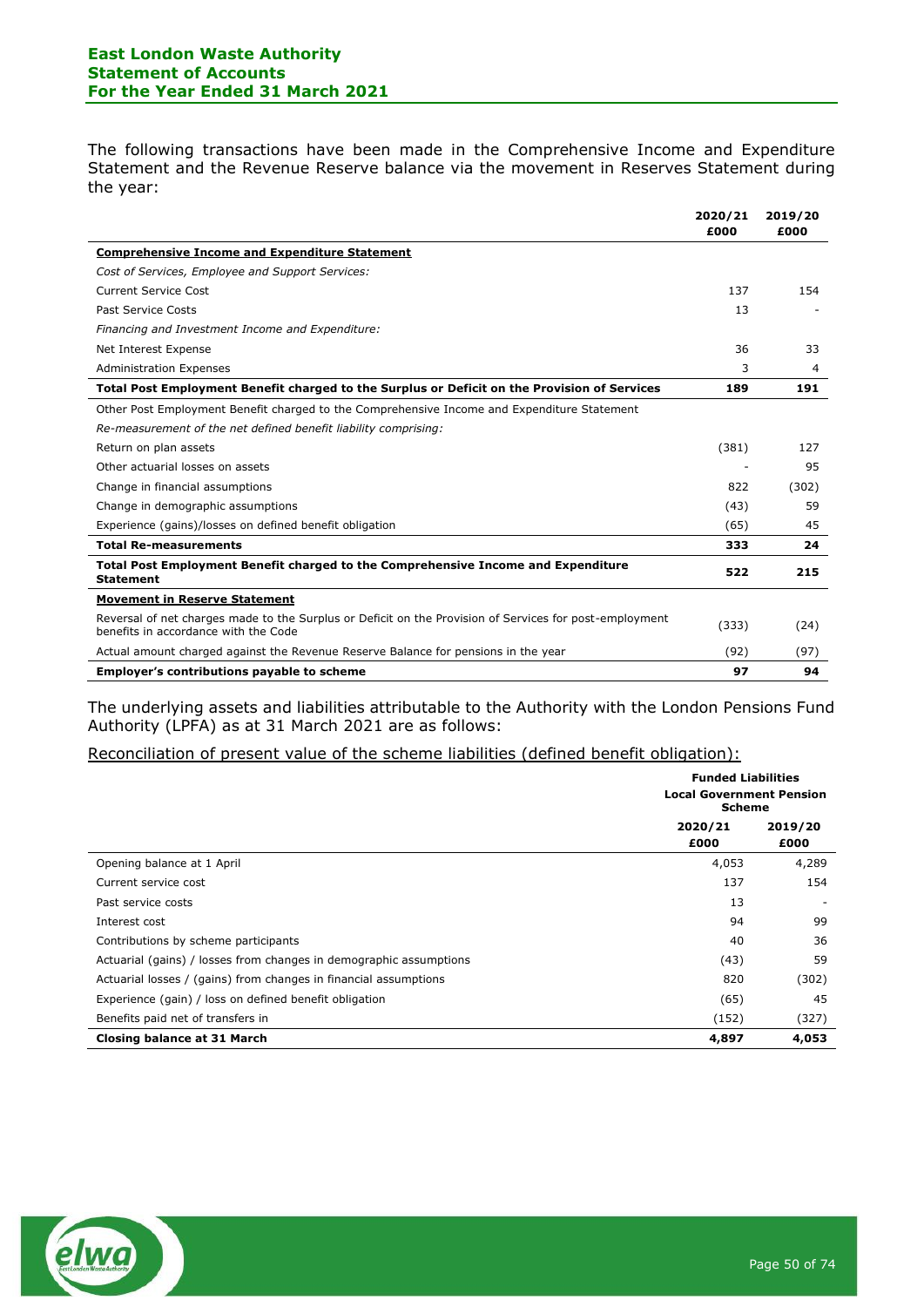|  | Reconciliation of the movements in the fair value of scheme (plan) assets: |  |  |  |
|--|----------------------------------------------------------------------------|--|--|--|
|  |                                                                            |  |  |  |

|                                                 |                 | <b>Funded Assets</b><br><b>Local Government Pension</b><br><b>Scheme</b> |  |
|-------------------------------------------------|-----------------|--------------------------------------------------------------------------|--|
|                                                 | 2020/21<br>£000 | 2019/20<br>£000                                                          |  |
| Opening fair value of scheme assets             | 2,474           | 2,831                                                                    |  |
| Interest income                                 | 58              | 66                                                                       |  |
| Return on plan assets less interest             | 379             | (127)                                                                    |  |
| Other actuarial losses                          | -               | (95)                                                                     |  |
| Administration expenses                         | (3)             | (4)                                                                      |  |
| Employer contributions                          | 97              | 94                                                                       |  |
| Contributions by scheme participants            | 40              | 36                                                                       |  |
| Benefits paid plus unfunded net of transfers in | (152)           | (327)                                                                    |  |
| Closing fair value of scheme assets             | 2,893           | 2,474                                                                    |  |

The expected return on scheme assets is determined by considering the expected returns available on the assets underlying the current investment policy. Expected yields on fixed interest investments are based on gross redemption yields as at the Balance Sheet date.

The LPFA Fund's assets consist of the following categories at fair value, by proportion of the total assets held:

| <b>Assets</b>           | 2020/21<br>% | 2020/21<br>£000 | 2019/20<br>% | 2019/20<br>£000 |
|-------------------------|--------------|-----------------|--------------|-----------------|
| Equities                | 54           | 1,572           | 54           | 1,339           |
| Target Return Portfolio | 24           | 681             | 25           | 603             |
| Infrastructure          | 8            | 245             | 7            | 173             |
| Property                | 9            | 263             | 9            | 226             |
| Cash                    | 5            | 132             | 5            | 131             |
|                         |              |                 |              |                 |
| <b>Total</b>            | 100          | 2,893           | 100          | 2,472           |

Expected returns on equity investments reflect long-term real rates of return experienced in the respective markets.

The total return on the fund assets for the year to 31 March 2021 is £0.439m (2019/20: £(0.061m).

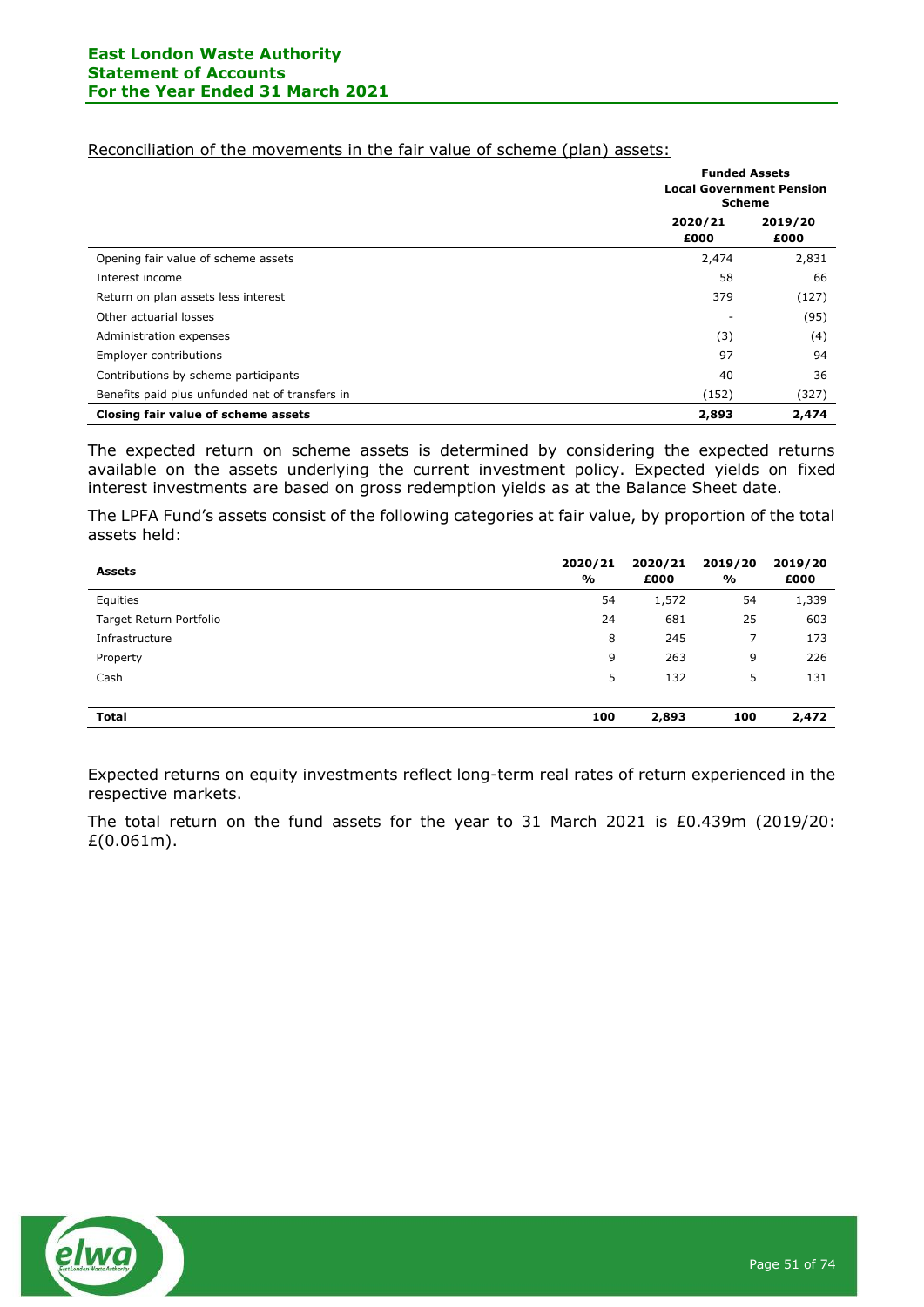#### The asset share as at 31 January 2021 is as follows:

| <b>Employer Asset Share - Bid Value</b> |                                        | <b>31 January 2021</b> |            |
|-----------------------------------------|----------------------------------------|------------------------|------------|
|                                         |                                        | % Quoted               | % Unquoted |
| <b>Equities</b>                         |                                        |                        |            |
| Segregated                              | <b>Real Estate</b>                     | 0.9                    |            |
|                                         | Consumer, Discretionary                | 4.2                    |            |
|                                         | Consumer, Staples                      | 6.2                    |            |
|                                         | Energy                                 | 0.2                    |            |
|                                         | Financials                             | 5.0                    |            |
|                                         | <b>Health Care</b>                     | 3.3                    |            |
|                                         | Industrials                            | 5.1                    |            |
|                                         | <b>Information Technology</b>          | 9.2                    |            |
|                                         | Materials                              | 1.3                    |            |
|                                         | Communication services                 | 2.6                    |            |
|                                         | Utilities                              | 0.9                    |            |
| Unsegregated:                           | Trade Cash/Pending                     | 1.9                    |            |
|                                         | Synthetic Equity (Futures)             | 1.2                    |            |
| <b>Private Equity</b>                   |                                        |                        | 8.5        |
| <b>Fixed Income</b>                     |                                        | 4.2                    |            |
| <b>Total Return</b>                     | Investment/Hedge Funds and unit trusts | 11.1                   |            |
| <b>Credit</b>                           |                                        |                        | 8.1        |
| <b>Infrastructure</b>                   |                                        |                        | 8.3        |
| <b>Real Estate</b>                      |                                        |                        | 9.1        |
| Cash                                    | Cash                                   | 1.4                    |            |
|                                         | LDI                                    | 6.3                    |            |
|                                         | Currency Hedge (Forward Contracts)     |                        | 1.0        |
| <b>Total</b>                            |                                        | 65.0%                  | 35.0%      |

## Pension Assets and Liabilities Recognised in the Balance Sheet

The amount in the Balance Sheet arising from the Authority's obligation in respect of its defined benefit plans is as follows:

|                                                       |                          | <b>Funded Liabilities</b><br><b>Local Government Pension</b><br><b>Scheme</b> |
|-------------------------------------------------------|--------------------------|-------------------------------------------------------------------------------|
|                                                       | 31 March<br>2021<br>£000 | 31 March<br>2020<br>£000                                                      |
| Present value of the defined benefit obligation       | 4,897                    | 4,053                                                                         |
| Fair value of plan assets                             | (2,893)                  | (2, 474)                                                                      |
| Net liability arising from defined benefit obligation | 2,004                    | 1,579                                                                         |

The liabilities show the underlying commitments that the Authority has in the long run to pay post-employment (retirement) benefits. The net pension liability of £2.004m (2019/20: £1.579m) has a substantial impact on the net worth of the Authority as recorded in the Balance Sheet. However, statutory arrangements for funding the deficit mean that there is no material direct impact on the financial position of the Authority. The deficit in respect of LPFA Fund liabilities will be made good by increased contributions to the LPFA Fund over the remaining working life of the employees (i.e. before payments fall due), as assessed by the scheme actuary.

The projected employer contributions for the year to 31 March 2022 are £0.099m.

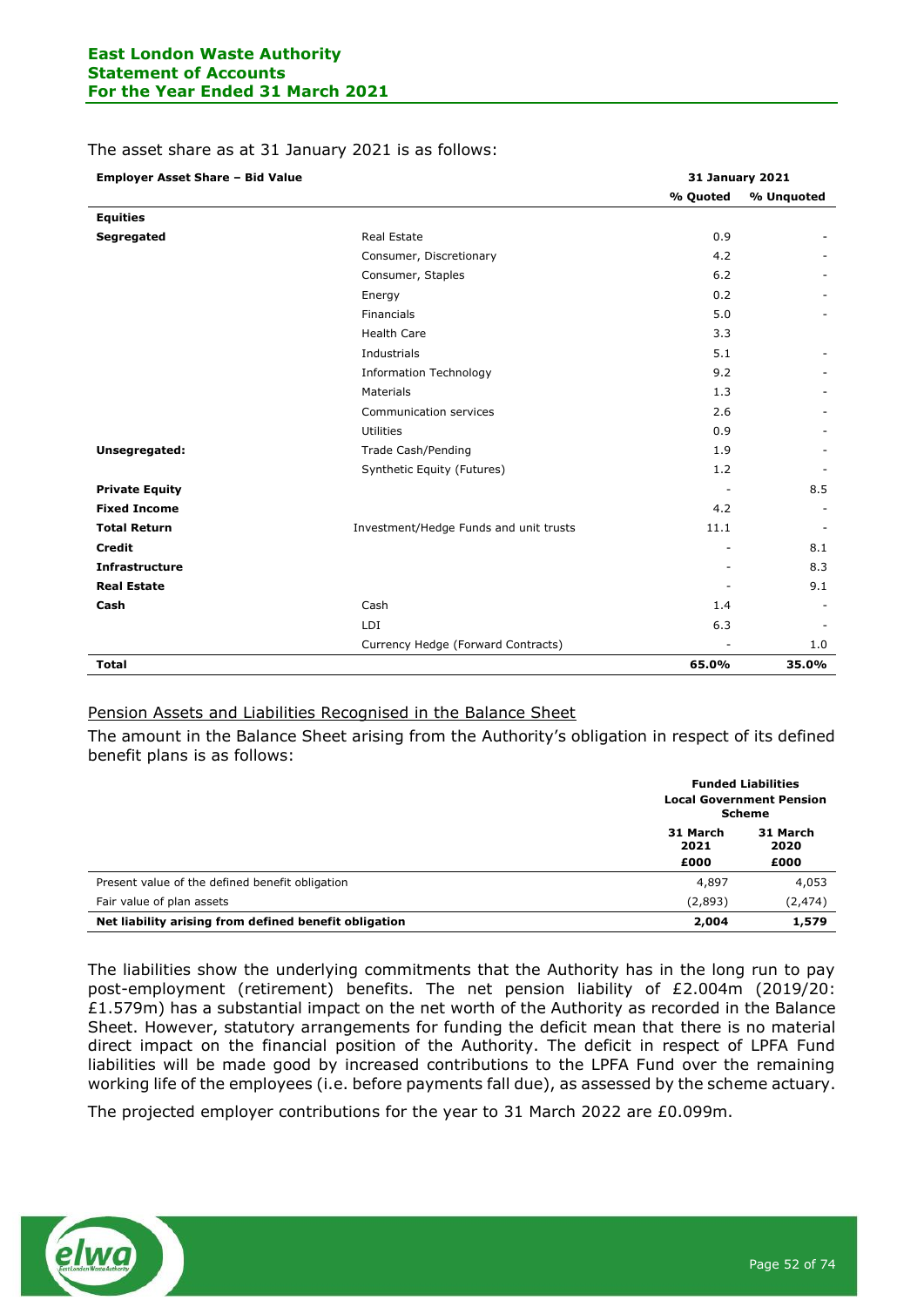#### Basis for Estimating Assets and Liabilities

Liabilities have been assessed on an actuarial basis using the projected unit method, an estimate of the pensions that will be payable in future years dependent on assumptions about mortality rates, salary levels, etc. Liabilities have been assessed by Barnett Waddingham LLP, an independent firm of actuaries, who use a roll forward approach, based on the results of the last full valuation of the LPFA Fund as at 31 March 2019, adjusting for known membership and scheme changes where applicable.

The principal assumptions used by the LPFA actuary have been:

|                                                                                                                  | 2020/21                           | 2020/21                           | 2019/20                  |
|------------------------------------------------------------------------------------------------------------------|-----------------------------------|-----------------------------------|--------------------------|
|                                                                                                                  | <b>Weighted by</b><br>liability * | <b>Weighted by</b><br>liability # | Weighted<br>by liability |
| <b>Mortality assumptions</b>                                                                                     |                                   |                                   |                          |
| Longevity at 65 for current pensioners:                                                                          |                                   |                                   |                          |
| Men                                                                                                              | 22.6                              | 22.9                              | 22.9                     |
| Women                                                                                                            | 24.6                              | 24.8                              | 24.7                     |
| Longevity at 65 for future pensioners:                                                                           |                                   |                                   |                          |
| Men                                                                                                              | 23.6                              | 24.1                              | 24.0                     |
| Women                                                                                                            | 26.1                              | 26.2                              | 26.2                     |
| * Based on the latest version of the Continuous Mortality Investigation's model, CMI_2020 released in March 2021 |                                   |                                   |                          |
| # Before CMI 2020 update                                                                                         |                                   |                                   |                          |
|                                                                                                                  |                                   | 2020/21                           | 2019/20                  |

| <b>Financial Assumptions:</b>           |       |       |
|-----------------------------------------|-------|-------|
| Rate of Inflation CPI                   | 2.85% | 1.90% |
| Rate of increase in salaries            | 3.85% | 2.90% |
| Rate of increase in pensions            | 2.85% | 1.90% |
| Rate for discounting scheme liabilities | 1.95% | 2.35% |

The estimation of the defined benefit obligations is sensitive to the actuarial assumptions set out in the previous table.

The sensitivity analysis in the following table has been determined based on reasonably possible changes of the assumptions occurring at the end of the reporting period and assumes for each change that the assumption analysed changes while all the other assumptions remain constant. For example, the sensitivity analysis impact figure for longevity is based solely on the assumption of life expectancy increasing or decreasing for men and women. In practice this is unlikely to occur as a change in one assumption may affect the other assumptions due to their being interrelated. The estimations in the sensitivity analysis have followed the accounting policies for the scheme, i.e. on an actuarial basis using the projected unit credit method. The methods and types of assumptions used in preparing the sensitivity analysis below did not change from those used in the previous period.

## Sensitivity Analysis

|                                                                  |                                                    | <b>Impact on the Defined Benefit</b><br>Obligation in the Scheme - based<br>on £4.897m (2020/21) |  |  |
|------------------------------------------------------------------|----------------------------------------------------|--------------------------------------------------------------------------------------------------|--|--|
|                                                                  | <b>Increase in</b><br><b>Assumption by</b><br>0.1% | Decrease in<br><b>Assumption by</b><br>0.1%                                                      |  |  |
|                                                                  | £000                                               | £000                                                                                             |  |  |
| <b>Adjustment to:</b>                                            |                                                    |                                                                                                  |  |  |
| - discount rate                                                  | 4,816                                              | 4,980                                                                                            |  |  |
| - long term salary increase                                      | 4,898                                              | 4,896                                                                                            |  |  |
| - pension increases and deferred revaluation                     | 4,978                                              | 4,817                                                                                            |  |  |
| - life expectancy assumptions (increase or decrease by one year) | 5,157                                              | 4,650                                                                                            |  |  |

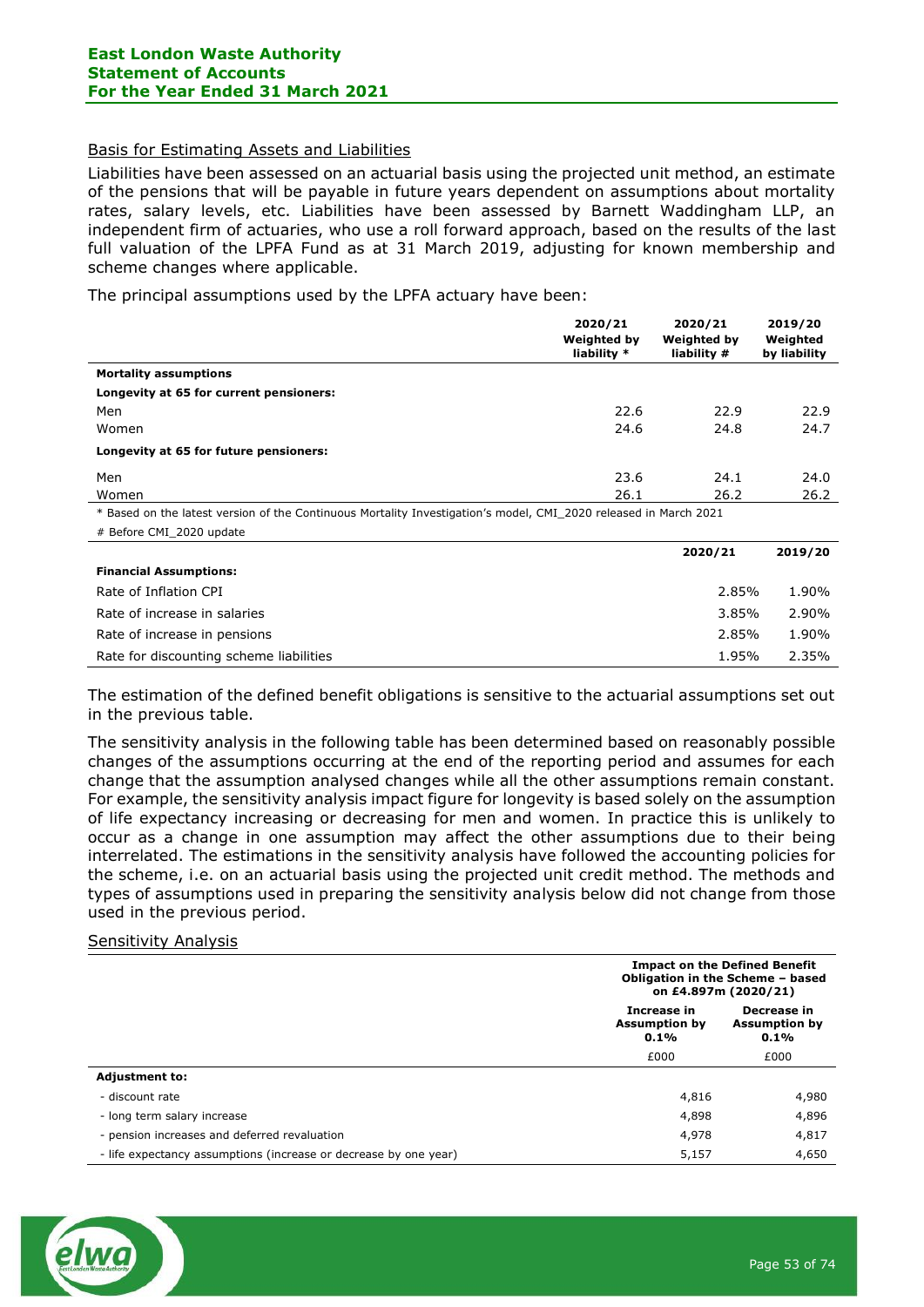# **27. Contingent Liabilities**

As at 31 March 2021 the Authority had two contingent liabilities:

#### Fly Tipping Clearance

There is an ongoing possibility that the Authority will have to remove and dispose of waste which was illegally fly tipped at one of the Authority's closed landfill sites.

It is difficult to determine the final cost of dealing with the waste. The Authority has no information on the land levels before the fly-tipping, therefore it is difficult to estimate how much waste there is.

Remedying the illegal waste activity would include surveys, equipment and manpower as well as landfill tax and clean-up/environment costs. Removal of the waste and disposal to landfill is seen as a last resort. If the waste has to be removed then other options will be explored to utilise this material elsewhere as the majority of the material is inert. Depending on the action taken the cost could be anything between  $E0.010m$  (to tidy the site) and in excess of £1.000m if 100% of the material is disposed of to landfill.

#### Fire Prevention Improvements

Insurance in the waste market in recent years has seen the insurance premiums increase. The fire at the Authority's Mechanical Biological Treatment (MBT) facility at Frog Island in 2014 and fires at other waste facilities elsewhere in the country have increased the perceived level of risk. The Authority is in the process of commissioning fire improvement works at the Jenkins Lane facility, as required by the projects' insurers, but notes that the insurers have also required in April 2021 that similar works should be commissioned at the Frog Island facility. Bearing in mind that some improvements were made to fire management equipment and systems after the 2014 fire at Frog Island, the Authority is working with relevant parties to agree the level of need for a range of changes to reduce fire risks here, and it remains open as to whether (and if so, to what extent) the Authority will have to contribute towards the costs of any such changes that may be required.

## **28. Financial Instruments**

The following categories of financial instruments are carried in the Balance Sheet.

| <b>Financial Assets</b>       | Current                  |                          |                             |                             |                          |
|-------------------------------|--------------------------|--------------------------|-----------------------------|-----------------------------|--------------------------|
|                               | <b>Investments</b>       |                          |                             | <b>Debtors</b>              |                          |
|                               | 31 March<br>2021<br>£000 | 31 March<br>2020<br>£000 | 31<br>March<br>2021<br>£000 | 31<br>March<br>2020<br>£000 | 31 March<br>2021<br>£000 |
| Amortised cost                | 30,456                   | 26,576                   | $\overline{\phantom{0}}$    | $\overline{\phantom{0}}$    | 30,456                   |
| Other financial assets        | $\blacksquare$           | $\blacksquare$           | 6,583                       | 5,580                       | 6,583                    |
| <b>Total financial assets</b> | 30,456                   | 26,576                   | 6,583                       | 5,580                       | 37,039                   |

| <b>Financial Liabilities</b>       | <b>Non-Current</b>       |                          | Current                  |                                       |                          |                          |                          |
|------------------------------------|--------------------------|--------------------------|--------------------------|---------------------------------------|--------------------------|--------------------------|--------------------------|
|                                    | <b>Borrowings</b>        |                          |                          | <b>Creditors</b><br><b>Borrowings</b> |                          |                          | Total                    |
|                                    | 31 March<br>2021<br>£000 | 31 March<br>2020<br>£000 | 31 March<br>2021<br>£000 | 31 March<br>2020<br>£000              | 31 March<br>2021<br>£000 | 31 March<br>2020<br>£000 | 31 March<br>2021<br>£000 |
| Amortised cost                     | (800)                    | (800)                    | (26)                     | (476)                                 | -                        | ٠                        | (826)                    |
| Other financial liabilities        | $\overline{\phantom{a}}$ | ۰                        | ۰                        | ٠.                                    | (11,594)                 | (7, 288)                 | (11, 594)                |
| <b>Total financial liabilities</b> | (800)                    | (800)                    | (26)                     | (476)                                 | (11,594)                 | (7, 288)                 | (12, 420)                |

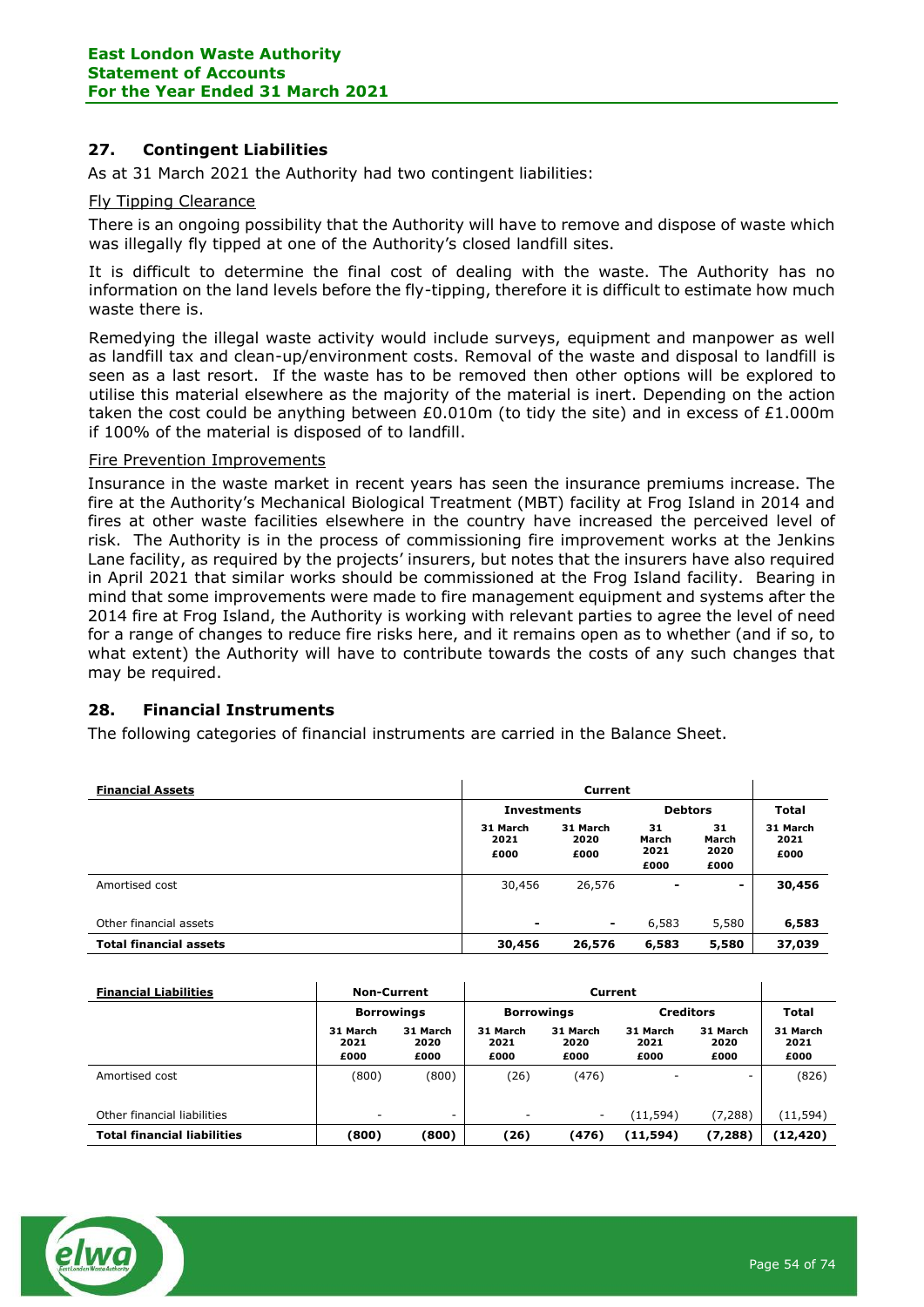IFRS 9 introduced fundamental changes to the classification of financial assets. For the Authority, those items previously identified as Loans and Receivables from 1 April 2018 now fall within the Amortised Cost Business Model.

The Code of Practice states that disclosures of fair value are not required when the carrying amount is a reasonable approximation of fair value, for example, for financial instruments such as short-term trade receivables and payables.

Due to the simplified long term and short-term nature of the Authority's financial assets and liabilities, the reclassification and re-measurements required by IFRS 9 has had no impact on the accounts.

The impact of Financial Instruments on the Comprehensive Income and Expenditure Statement is as follows:

Income, Expense, Gains and Losses

|                                                                    | 2020/21                                                                   |                                                                   | 2019/20                                                                   |                                                                          |
|--------------------------------------------------------------------|---------------------------------------------------------------------------|-------------------------------------------------------------------|---------------------------------------------------------------------------|--------------------------------------------------------------------------|
|                                                                    | Surplus or<br>Deficit on<br>the<br><b>Provision of</b><br><b>Services</b> | Other<br><b>Comprehensive</b><br>Income and<br><b>Expenditure</b> | Surplus or<br>Deficit on<br>the<br><b>Provision of</b><br><b>Services</b> | <b>Other</b><br><b>Comprehensive</b><br>Income and<br><b>Expenditure</b> |
|                                                                    | £000                                                                      | £000                                                              | £000                                                                      | £000                                                                     |
| <b>Financial Assets measured at amortised</b><br>cost              |                                                                           |                                                                   |                                                                           |                                                                          |
| Interest revenue (Note 8)                                          | (141)                                                                     |                                                                   | (229)                                                                     |                                                                          |
| <b>Total Income</b>                                                | (141)                                                                     |                                                                   | (229)                                                                     |                                                                          |
| <b>Financial Liabilities measured at</b><br>amortised cost         |                                                                           |                                                                   |                                                                           |                                                                          |
| Interest expense (Note 8)                                          | 4,352                                                                     |                                                                   | 5,748                                                                     |                                                                          |
| Contingent rent (Note 8)                                           | 5,668                                                                     |                                                                   | 6,462                                                                     |                                                                          |
| Pension interest and expected return on<br>pension assets (Note 8) | 39                                                                        |                                                                   | 37                                                                        |                                                                          |
| <b>Total Expense</b>                                               | 10,059                                                                    |                                                                   | 12,247                                                                    |                                                                          |
| <b>Total</b>                                                       | 9,918                                                                     |                                                                   | 12,018                                                                    |                                                                          |

The Fair Values of Financial Assets and Financial Liabilities that are not measured at Fair Value (but for which Fair Value Disclosures are required)

Except for those financial assets carried at fair value, all other financial liabilities and financial assets held by the Authority are carried in the Balance Sheet at amortised cost.

Their fair value can be assessed by calculating the present value of the cash flows that take place over the remaining life of the instruments, using the following assumptions:

- a) For loans from the PWLB payable, PWLB premature repayment rates have been applied to provide the fair value under PWLB debt redemption procedures. An additional note to the tables sets out the alternative fair value measurement applying the borrowing rates, highlighting the impact of the alternative valuation;
- b) For loans receivable prevailing benchmark market rates have been used to provide the fair value;
- c) No early repayment or impairment is recognised;
- d) Where an instrument has a maturity of less than 12 months or is a trade or other receivable the fair value is taken to be the carrying amount or the billed amount;
- e) The fair value of trade and other receivables is taken to be the invoiced or billed amount.

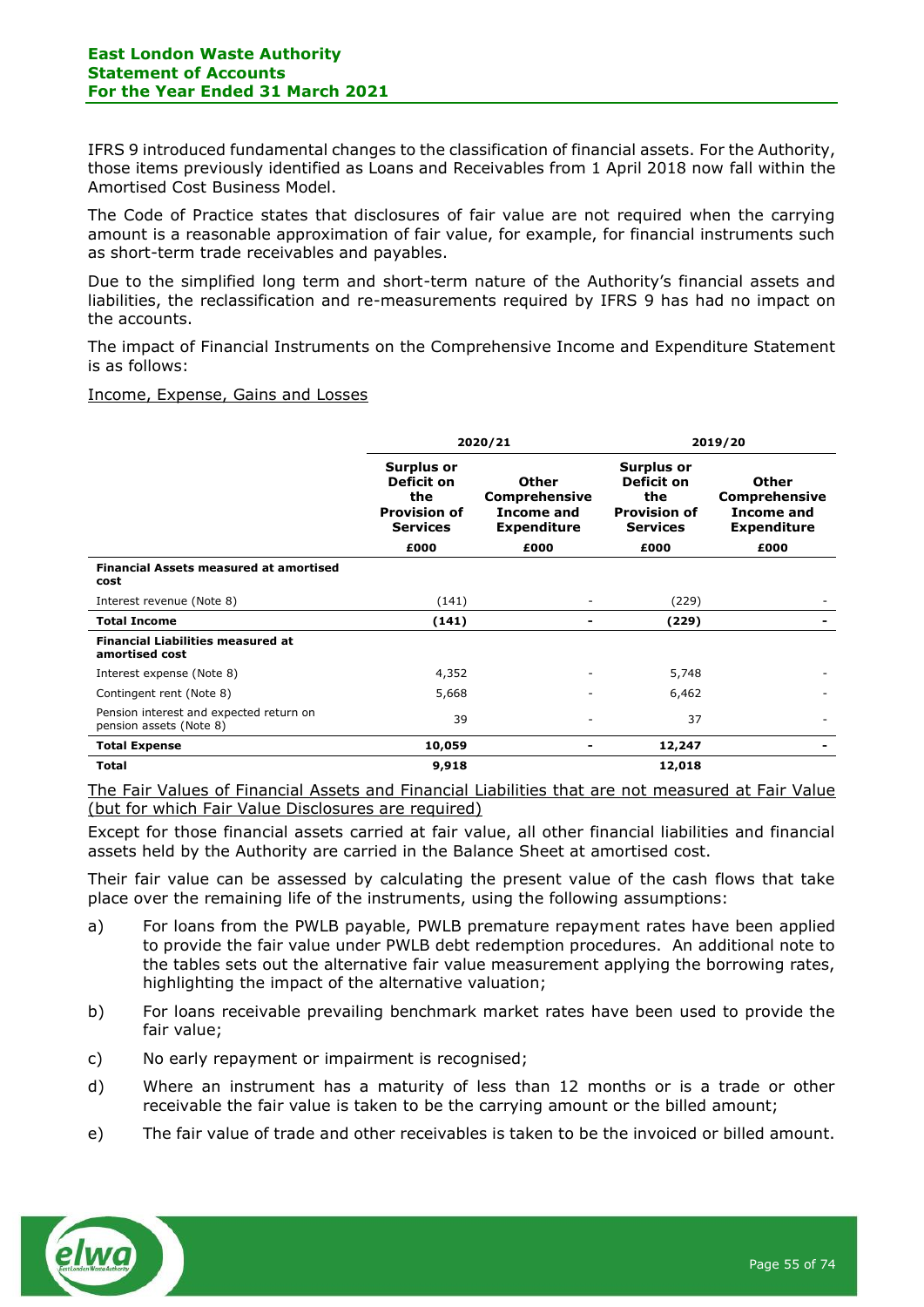The fair values calculated are as follows:

|                                    | <b>31 March 2021</b> |                   | 31 March 2020      |                   |
|------------------------------------|----------------------|-------------------|--------------------|-------------------|
|                                    | Carrying<br>amount   | <b>Fair Value</b> | Carrying<br>amount | <b>Fair Value</b> |
|                                    | £000                 | £000              | £000               | £000              |
| <b>Financial Liabilities</b>       |                      |                   |                    |                   |
| Long Term PFI Liabilities          | 44,499               | 44,499            | 48,531             | 48,531            |
| Long Term Public Works Loan Board  | 800                  | 1,473             | 800                | 1,627             |
| Short Term Public Works Loan Board | 26                   | 26                | 476                | 488               |
| Short Term Creditors (Note 13)     | 11,594               | 11,594            | 7,288              | 7,288             |
| <b>Financial Assets</b>            |                      |                   |                    |                   |
| Short Term Debtors (Note 11)       | 6,583                | 6,583             | 5,580              | 5,580             |
| Short Term Cash Investments        | 30,456               | 30,456            | 26,576             | 26,576            |

The fair value of Public Works loan Board (PWLB) loans as at 31 March 2021 is £1.499m. (31 March 2020: £2.115m). This is calculated using the premature repayment rate published by the PWLB on 31 March 2021, using level 2 inputs and making the following assumptions:

- a) Estimated ranges of interest rates at 31 March 2021 are 0.81% to 1.96% for loans from the PWLB.
- b) No early repayment or impairment is recognised.
- c) Where an instrument will mature in the next 12 months, the carrying amount is assumed to approximate to fair value.

The fair value of the Public Works Loan Board (PWLB) loans is greater than the carrying amount because the Authority's portfolio of loans includes a number of fixed rate loans where the interest rate payable is higher than the rates available for similar loans in the current market at the balance sheet date. This shows a notional future loss (based on economic conditions at 31 March 2021) arising from a commitment to pay interest to lenders above current market rates.

The Authority has pledged no collateral in respect of repayment of any loan to another entity.

The carrying value of financial instruments reported on the Balance Sheet includes interest on loans and investments.

Short-term debtors and creditors are carried at cost as this is a fair approximation of their value. The valuation of PFI and finance lease liabilities have been based on level 2 inputs using a discounted cashflow analysis, with the most significant inputs being the discount rate.

Transfers between Levels of the Fair Value Hierarchy

There have been no transfers between input levels during the year.

Changes in the Valuation Technique

There has been no change in the valuation technique used during the year for the financial instruments.

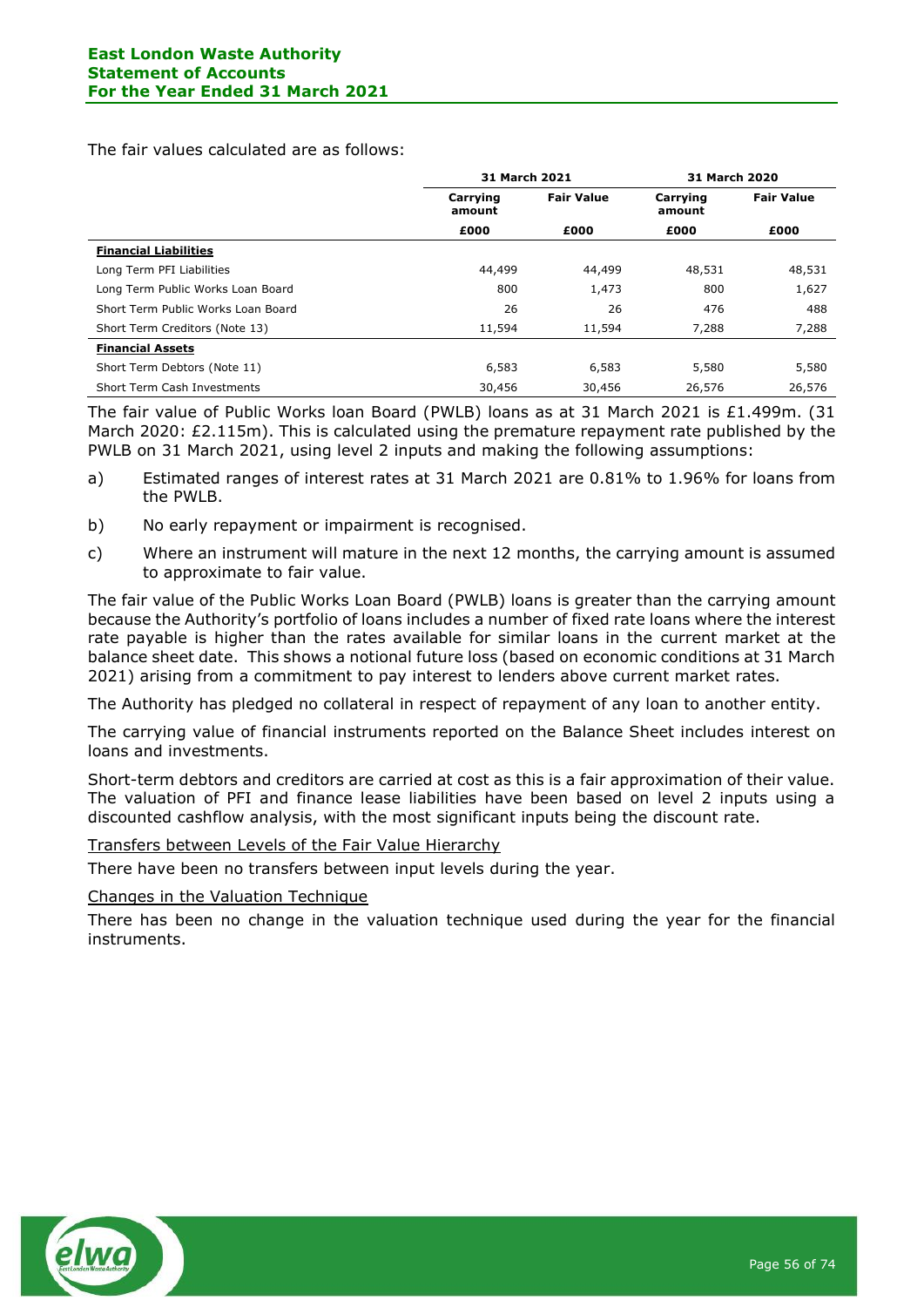Fair value hierarchy for financial assets and financial liabilities that are not measured at fair value:

| Recurring fair value measurements                                      | Other significant observable inputs<br>(Level 2)<br><b>31 March 2021</b> | Other significant observable inputs<br>(Level 2)<br>31 March 2020 |
|------------------------------------------------------------------------|--------------------------------------------------------------------------|-------------------------------------------------------------------|
|                                                                        | £000                                                                     | £000                                                              |
| Financial liabilities<br>Financial liabilities held at amortised cost: |                                                                          |                                                                   |
| Long Term PFI Liabilities                                              | 44,499                                                                   | 48,531                                                            |
| Long Term Public Works Loan Board                                      | 800                                                                      | 800                                                               |
| Short Term Public Works Loan Board                                     | 26                                                                       | 476                                                               |
| Short Term Creditors (Note 13)                                         | 11,594                                                                   | 7,288                                                             |
| Total                                                                  | 56,919                                                                   | 57,095                                                            |
| Financial assets<br>Financial assets held at amortised cost:           |                                                                          |                                                                   |
| Short Term Debtors (Note 11)                                           | 6,583                                                                    | 5,580                                                             |
| Short Term Cash Investments                                            | 30,456                                                                   | 26,576                                                            |
| Total                                                                  | 37,039                                                                   | 32,156                                                            |

As at 31 March 2021 the Authority had not entered into any financial guarantees.

## **29. Nature and Extent of Risks arising from Financial Instruments**

Overall Procedures for Managing Risk

The Authority's activities expose it to a variety of financial risks:

- a) Credit risk the possibility that other parties might fail to pay amounts due to the Authority.
- b) Liquidity Risk the possibility that the Authority might not have funds available to meet its commitments to make payments.
- c) Market risk the possibility that financial loss might arise for the Authority as a result of changes in such measures as interest rates and stock market movements.

The Authority's overall risk management programme focuses on the unpredictability of financial markets and seeks to minimise potential adverse effects on the resources available to fund its services. Risk management is carried out by the London Borough of Redbridge's central treasury team, under policies approved by the Authority in the annual Treasury Management Strategy. The Authority provides written principles for overall risk management as well as written policies covering specific areas such as interest rate risk, credit risk and the investment of surplus cash.

#### Credit Risk

Credit risk arises from deposits with banks and financial institutions, as well as credit exposures to the Authority's customers.

This risk is minimised through the Annual Investment Strategy, which is available on the Authority's website.

#### Credit Risk Management Practices

The Authority's credit risk management practices are set out in the Annual Investment Strategy. The Authority maintains written principles for overall risk management, as well as written policies covering specific areas such as interest rate risk, credit risk, and the investment of surplus cash through Treasury Management Practices (TMP's). The TMP's are a requirement of the Code of Practice and are reviewed periodically.

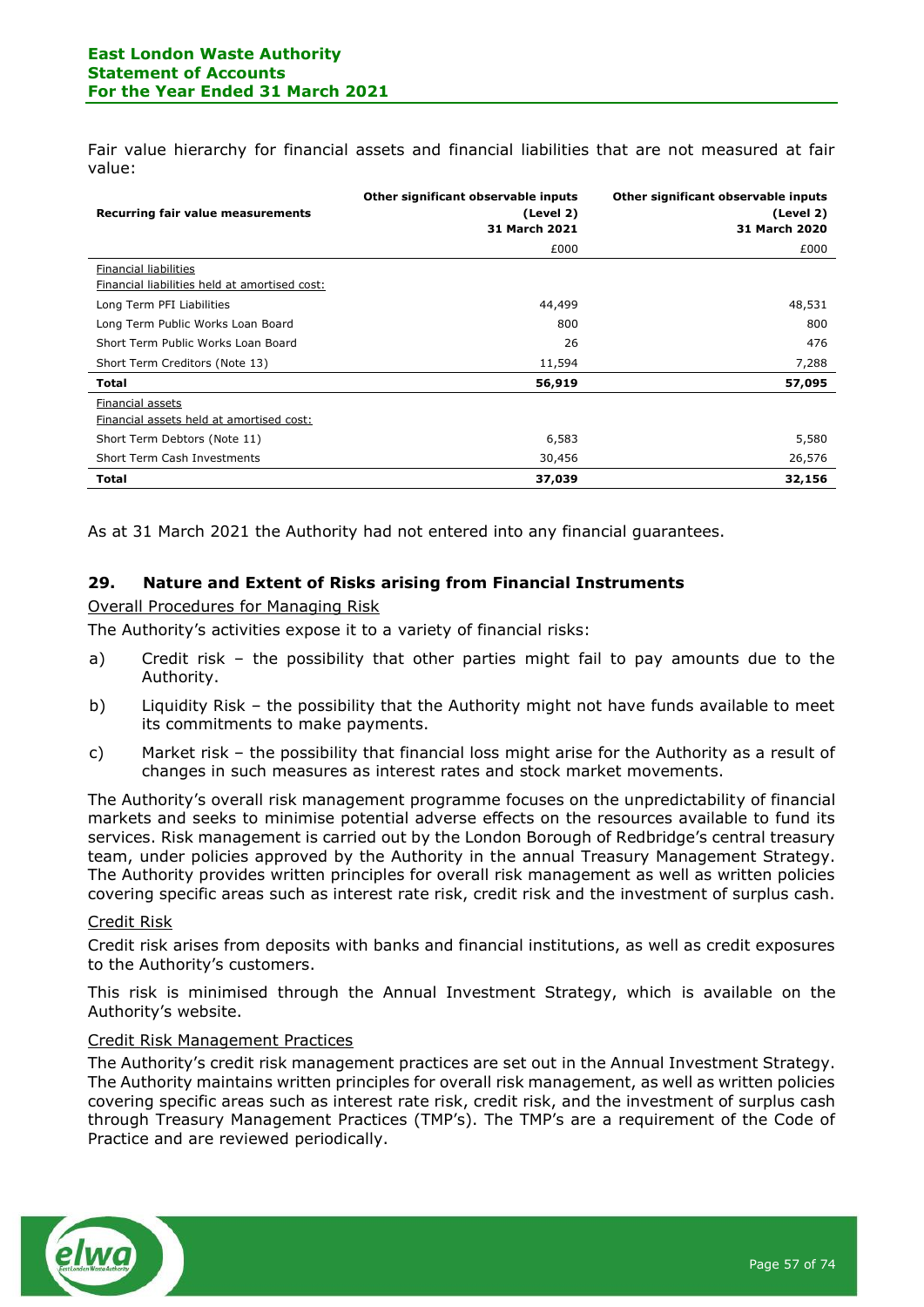The procedures for risk management are set out through a legal framework set out in the Local Government Act 2003 and the associated regulations. These require the Authority to comply with the CIPFA Prudential Code, the CIPFA Treasury Management in the Public Services Code of Practice and Investment Guidance issued through the Act. Overall these procedures require the Authority to manage risk in the following ways:

- a) by formally adopting and following the requirements of the Code of Practice;
- b) by approving annually in advance Prudential Indicators for the following three years limiting:
	- a) the Authority's overall borrowing;
	- b) maximum and minimum exposure to fixed and variable interest rates;
	- c) maximum and minimum debt repayment profile;
	- d) maximum annual exposure to investments maturing beyond one year.

The Investment Strategy for the forthcoming year sets out criteria for both investing and selecting investment counterparties in compliance with government guidance. The Strategy's objective is to prioritise the security and liquidity of the Authority's investments over the investment yield. Performance is reported bi-annually to the Authority. The Annual Investment Strategy for 2020/21 was approved by the Authority Members on 10 February 2020 and is available to view on the Authority's website – item 6 at: https://eastlondonwaste.gov.uk/wpcontent/uploads/10.02.20-Authority-Agenda-Pack-Public-Final.pdf

## Credit risk arising from deposits with Banks and Financial Institutions

Deposits are not made with banks and financial institutions unless they are rated independently and meet the Authority's credit criteria, which are restricted to the upper end of the independent credit rating criteria. In addition, investment values are set taking into account the institutions' credit rating and the duration of lending. The Authority has also set limits as to the maximum percentage of the investment portfolio that can be placed with any one class of institution and this is monitored on a daily basis. All transactions in relation to deposits were in line with the Authority's approved credit ratings.

The Annual Investment Strategy requires the Authority to maintain a counterparty list that follows the criteria set out in the Treasury Management Practices. Creditworthiness is assessed by the use of credit ratings provided by Fitch, Moody's and Standard & Poor's to assess an institution's long and short-term financial strength along with its individual and support ratings. Other information provided by brokers, advisers and financial and economic reports is also collated and assessed and then used to produce a matrix to monitor each individual institution against the Authority's criteria.

Any counterparty whose ratings fall to the extent that they no longer meet the credit criteria are immediately removed from the lending list. Only highly rated counterparties may be included on the lending list such as:

- a) UK Part Nationalised Banks.
- b) Building Societies with assets in excess of £3.000bn.
- c) AAA rated Money Market Funds.
- d) The UK Government (Debt Management Office and Gilts).
- e) Other Local Authorities.
- f) Enhanced Cash Funds.
- g) Non-UK Government and Supranational Institutions.

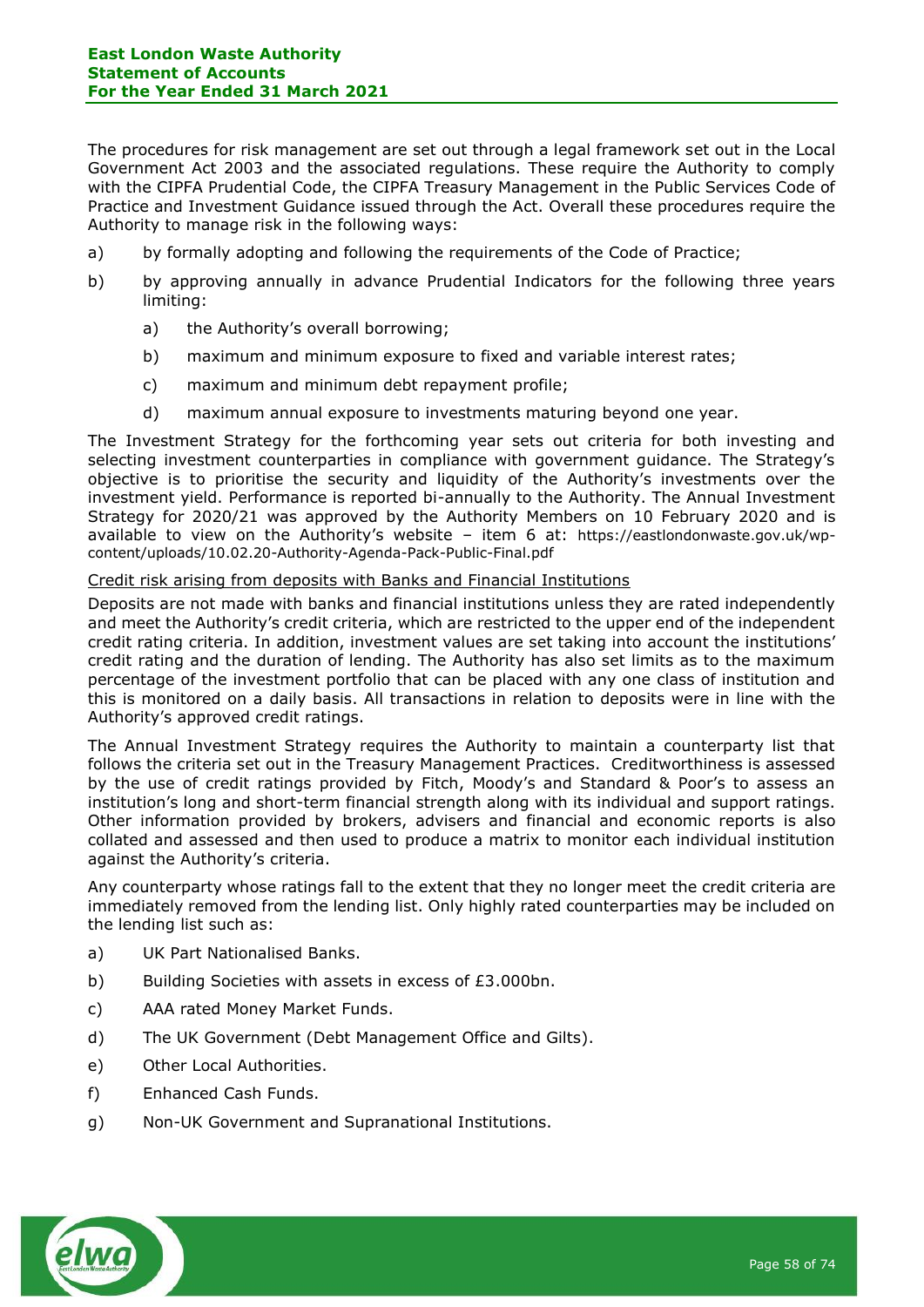Customers for goods and services are assessed, taking into account their financial position, past experience and other factors, with individual credit limits being set in accordance with internal ratings in accordance with parameters set by the Authority.

The Authority's maximum exposure to credit risk in relation to its investments in banks and building societies of £30.450m cannot be assessed generally as the risk of any institution failing to make interest payments or repay the principal sum will be specific to each individual institution. Recent experience has shown that it is rare for such entities to be unable to meet their commitments. A risk of irrecoverability applies to all of the Authority's deposits, but there was no evidence at 31 March 2021 that this was likely to crystallise.

In addition, the diversification of investments also provides additional security. The maximum percentages of the investment portfolio, which may be invested in each class of assets, are detailed:

| <b>Asset Class Percentages</b>                                        |                                                                                   |                                              |  |  |  |
|-----------------------------------------------------------------------|-----------------------------------------------------------------------------------|----------------------------------------------|--|--|--|
| <b>Type of Asset</b>                                                  | % of Total Investment as set<br>by 2020/21 Treasury<br><b>Management Strategy</b> | % of Total Investment as<br>at 31 March 2021 |  |  |  |
|                                                                       | %                                                                                 | %                                            |  |  |  |
| UK Government                                                         | 100                                                                               |                                              |  |  |  |
| <b>Local Authorities</b>                                              | 85                                                                                | 35                                           |  |  |  |
| UK Banks - Specified                                                  | 80                                                                                | 20                                           |  |  |  |
| Money Market Funds                                                    | 40                                                                                | 6                                            |  |  |  |
| Enhanced Cash Funds/Money Market Funds (VNAV)                         | 15                                                                                |                                              |  |  |  |
| Building Societies - Specified                                        | 45                                                                                | 11                                           |  |  |  |
| <b>Total Unspecified Investments</b>                                  | 50                                                                                | 12                                           |  |  |  |
| Non-UK Banks - Specified (subject to group limit)                     | 40                                                                                | 16                                           |  |  |  |
| Non-UK Government and Supranational Bonds (subject to<br>group limit) | 30                                                                                |                                              |  |  |  |
| Total Group Non-UK Investments                                        | 40                                                                                |                                              |  |  |  |
| Corporate Bonds                                                       | 15                                                                                |                                              |  |  |  |

The asset class percentages are well within the upper limits prescribed in the Authority's Treasury Management Strategy for 2020/21.

The boundary is set at  $E2.000m$  for long-term investments as specified in the Authority's Treasury Management Strategy. The Authority currently has no investments for longer than one year.

No breaches of the Authority's counter-party criteria occurred during the reporting period and the Authority does not expect any losses from non-performance by any of its counterparties in relation to deposits.

# Amounts Arising from Expected Credit Losses

Using the expected credit loss model the calculated loss allowance for investments at amortised cost is negligible therefore having no impact on the carrying value of investments.

## Credit risk arising from Authority's exposure from other debtors

There is no impairment allowance for doubtful debt as 31 March 2021 (£nil provision at 31 March 2020), as all outstanding debtors are expected to pay.

No credit limits were exceeded during the reporting period and the Authority does not expect any losses from non-performance by any of its counterparties in relation to deposits.

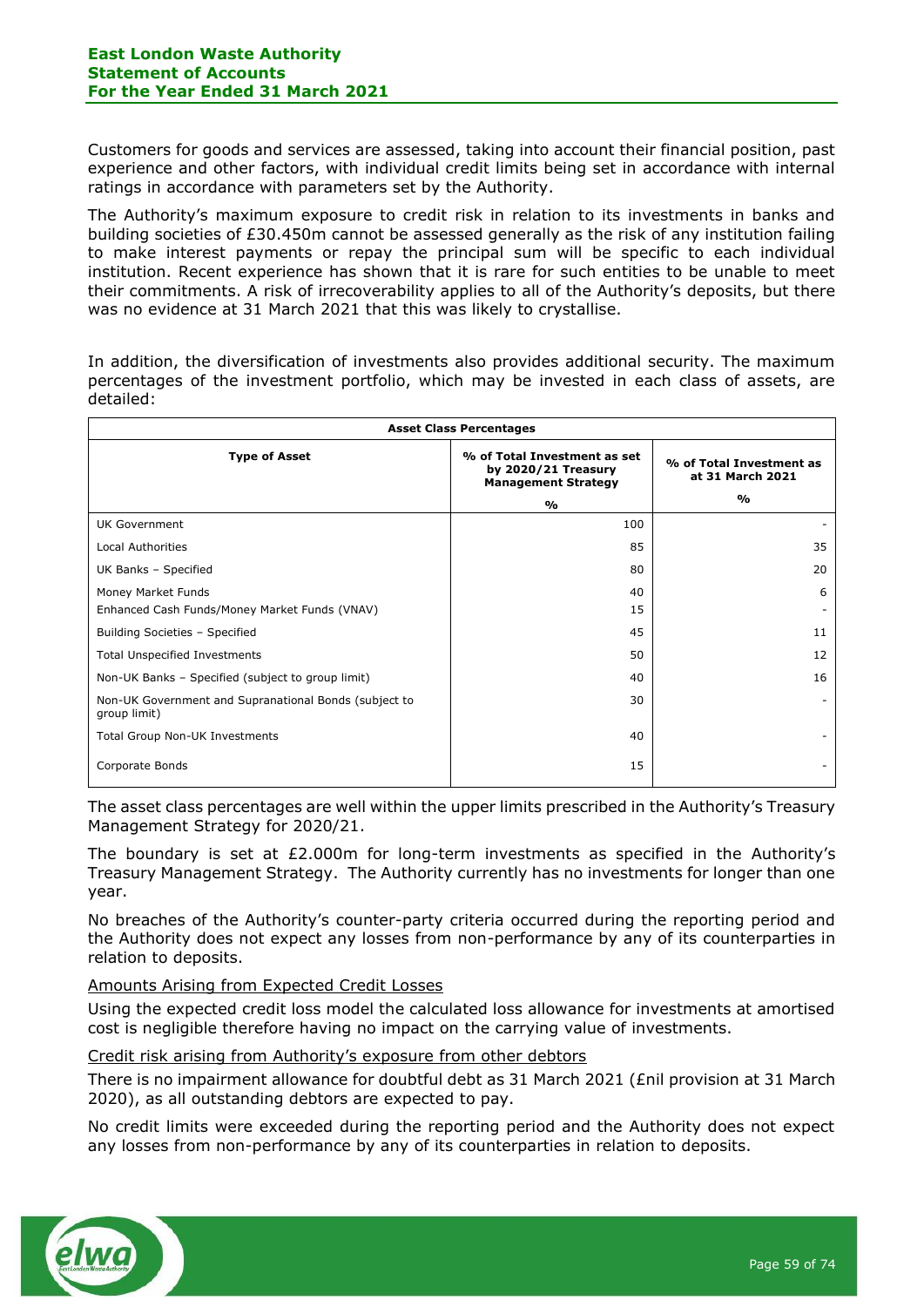#### **East London Waste Authority Statement of Accounts For the Year Ended 31 March 2021**

Invoiced payments for services are either required in advance or due at the time the service is provided. As at 31 March 2021, £0.614m (31 March 2020: £0.579m) is due to the Authority from its trade debtors, which are mainly other local authorities, the total being past its due date. The past due but not impaired amount can be analysed by age as follows:

| <b>Invoiced Payments for Services</b> | 2020/21<br>£000 | 2019/20<br>£000 |
|---------------------------------------|-----------------|-----------------|
| Three months or less                  | 753             | 579             |
| Total                                 | 753             | 579             |

# Liquidity Risk

The Authority manages its liquidity position through the risk management procedures above (the setting and approval of Prudential Indicators and the approval of the treasury and investment strategy reports). It has a comprehensive cash flow management system that seeks to ensure that cash is available as needed. If unexpected movements happen, the Authority has ready access to borrowings from the money markets and the Public Works Loans Board. There is no significant risk that it will be unable to raise finance to meet its commitments under financial instruments. Instead, the risk is that the Authority will be bound to replenish a significant proportion of its borrowings at a time of unfavourable interest rates. The Authority sets limits on the proportion of its fixed rate borrowing during specified periods. The strategy is to ensure that no more than 37% of loans are due to mature within any one year through a combination of careful planning of new loans taken out and (where it is economic to do so) making early repayments.

As at 31 March 2021, all of the Authority's outstanding loans were with the PWLB.

# Refinancing and Maturity Risk

The maturity analysis for borrowing is as follows:

| <b>Renewal Period</b>      | <b>Market</b><br>Loans<br>Outstanding<br>as at<br>31 March<br>2021<br>£000 | Limit of<br><b>Projected</b><br><b>Fixed Rate</b><br><b>Borrowing</b><br>for Each<br>Period<br>% | % of Total<br><b>Borrowing</b><br>as at 31<br><b>March 2021</b><br>% | % of Total<br><b>Borrowing</b><br>as at 31<br><b>March 2020</b><br>$\frac{0}{0}$ |
|----------------------------|----------------------------------------------------------------------------|--------------------------------------------------------------------------------------------------|----------------------------------------------------------------------|----------------------------------------------------------------------------------|
| Less than one year         | 26                                                                         | 3                                                                                                | 3                                                                    | 35                                                                               |
| Between one and two years  | ۰                                                                          |                                                                                                  |                                                                      |                                                                                  |
| Between two and five years | ۰                                                                          | ۰                                                                                                |                                                                      | ٠                                                                                |
| Between five and ten years | 550                                                                        | 67                                                                                               | 67                                                                   | 35                                                                               |
| More than 10 Years         | 250                                                                        | 30                                                                                               | 30                                                                   | 30                                                                               |
| Total                      | 826                                                                        | 100                                                                                              | 100                                                                  | 100                                                                              |

All trade and other payables are due to be paid in less than one year.

## Market Risk

The Authority is exposed to risk in terms of its exposure to interest rate movements on its borrowings and investments. Movements in interest rates have a complex impact on the Authority. For instance, a rise in interest rates would have the following effects:

- a) Borrowings at fixed rates the fair value of the liabilities will fall.
- b) Investments at fixed rates the fair value of the assets will fall.
- c) Borrowing at variable rates the interest expense charged to the Surplus and Deficit on the Provision of Services will rise.

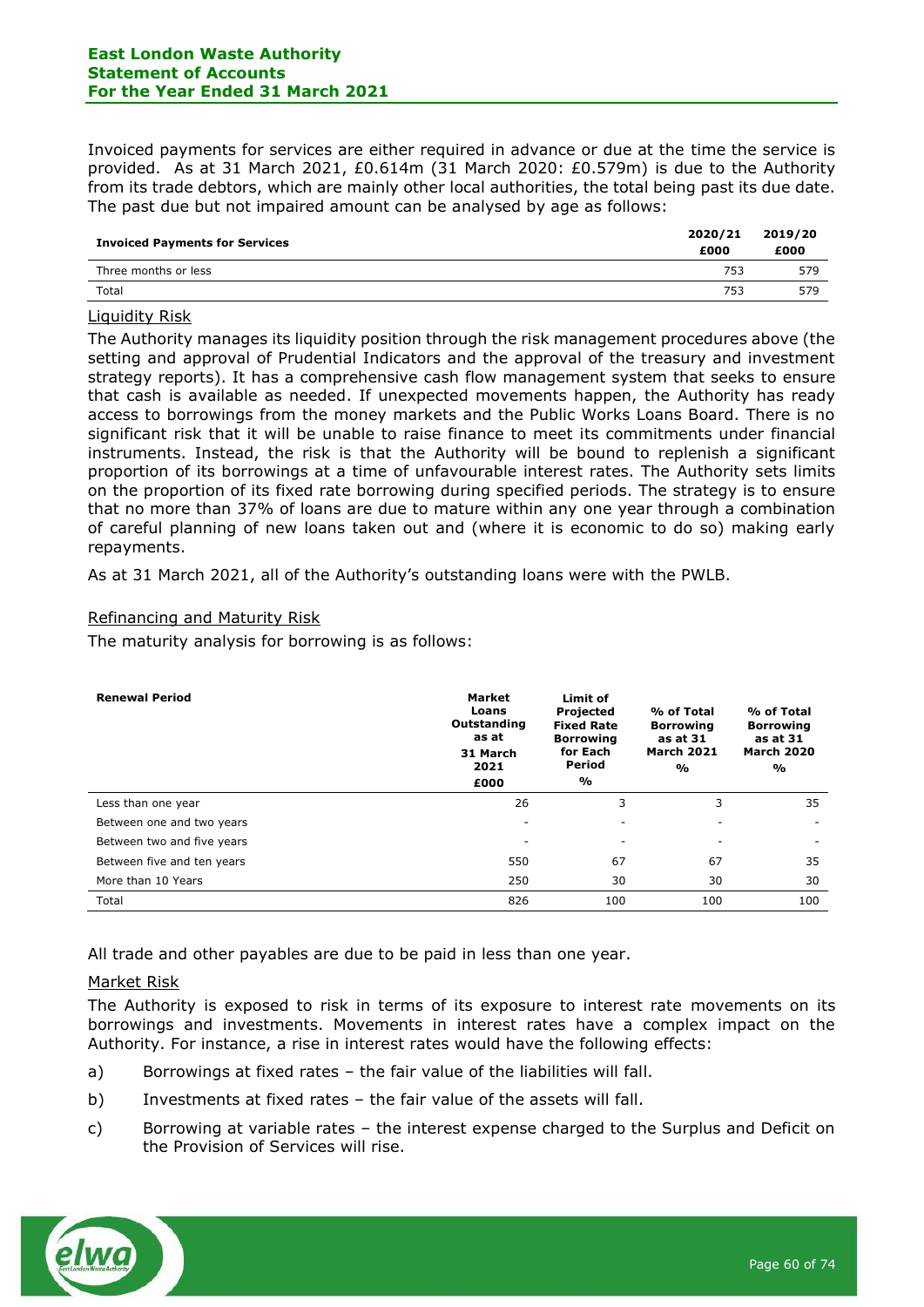d) Investments at variable rates – the interest income credited to the Surplus and Deficit on the Provision of Services will rise.

Borrowings are not carried at fair value, so nominal gains and losses on fixed rate borrowings would not impact on the Surplus and Deficit on the Provision of Services or Other Comprehensive Income and Expenditure. However, changes in interest payable and receivable on variable rate borrowings and investments will be posted to the Surplus or Deficit on the Provision of Services and affect the Revenue Reserve Balance.

The Authority has the following strategies to manage interest rate risk:

- a) Setting a maximum for the Authority's borrowings at variable rates. For 2020/21 all the Authority's borrowings were at fixed rates.
- b) Prudent borrowing and repayments arrangements, by limiting the net annual repayment of debt to the outstanding debt.

The Authority, through the London Borough of Redbridge Treasury Management team, has an active strategy for assessing interest rate exposure that feeds into the setting of the annual budget and which is used to monitor performance throughout the year. This allows any adverse changes to be responded to and accommodated quickly.

According to this assessment strategy, at 31 March 2021, if discount rates had been 1% higher with all other variables held constant, the financial effect would be:

|                                                                                                                                | £000   |
|--------------------------------------------------------------------------------------------------------------------------------|--------|
| Decrease in fair value of long term fixed rate investments assets - No impact on Other<br>Comprehensive Income and Expenditure | $\sim$ |
| Decrease in fair value of fixed rate borrowings liabilities - No impact on Other Comprehensive<br>Income and Expenditure       | 96     |

As at 31 March 2021 the Authority holds no variable interest rate investments or borrowings as they are all at fixed rates. Therefore, there is no predicted impact for this on the Comprehensive Income and Expenditure Statement.

The impact of a 1% fall in discount rates would be as above but with the movements being reversed. These assumptions are based on the same methodology as used in the Note 28 – Fair Values of Financial Assets and Liabilities.

## Price Risk

The Authority, excluding its Pension Fund, does not invest in equity shares and therefore is not exposed to losses arising from movement in the price of shares.

## Foreign Exchange Risk

The Authority, excluding its Pension Fund, has no financial assets or liabilities denominated in foreign currencies and therefore has no exposure to loss arising from movements in exchange rates.

## **30. Prior Period Adjustments**

## **Background**

The Code (paragraph [3.3.2.18\)](https://protect-eu.mimecast.com/s/QbmqC6BrZuGoJp6hplhSS?domain=3.3.2.18) requires that the Authority must restate material prior period errors. The Authority values specialised assets using Depreciated Replacement Cost (DRC) as an estimate of current value. The specialised assets have a current value of £83.009m and form part of the Authority's Property, Plant and Equipment (PPE). As a result of additional information which was located during the valuation of the assets as at 31 March 2021, these assets were found to have been valued incorrectly in the two previous years. The Authority has undertaken

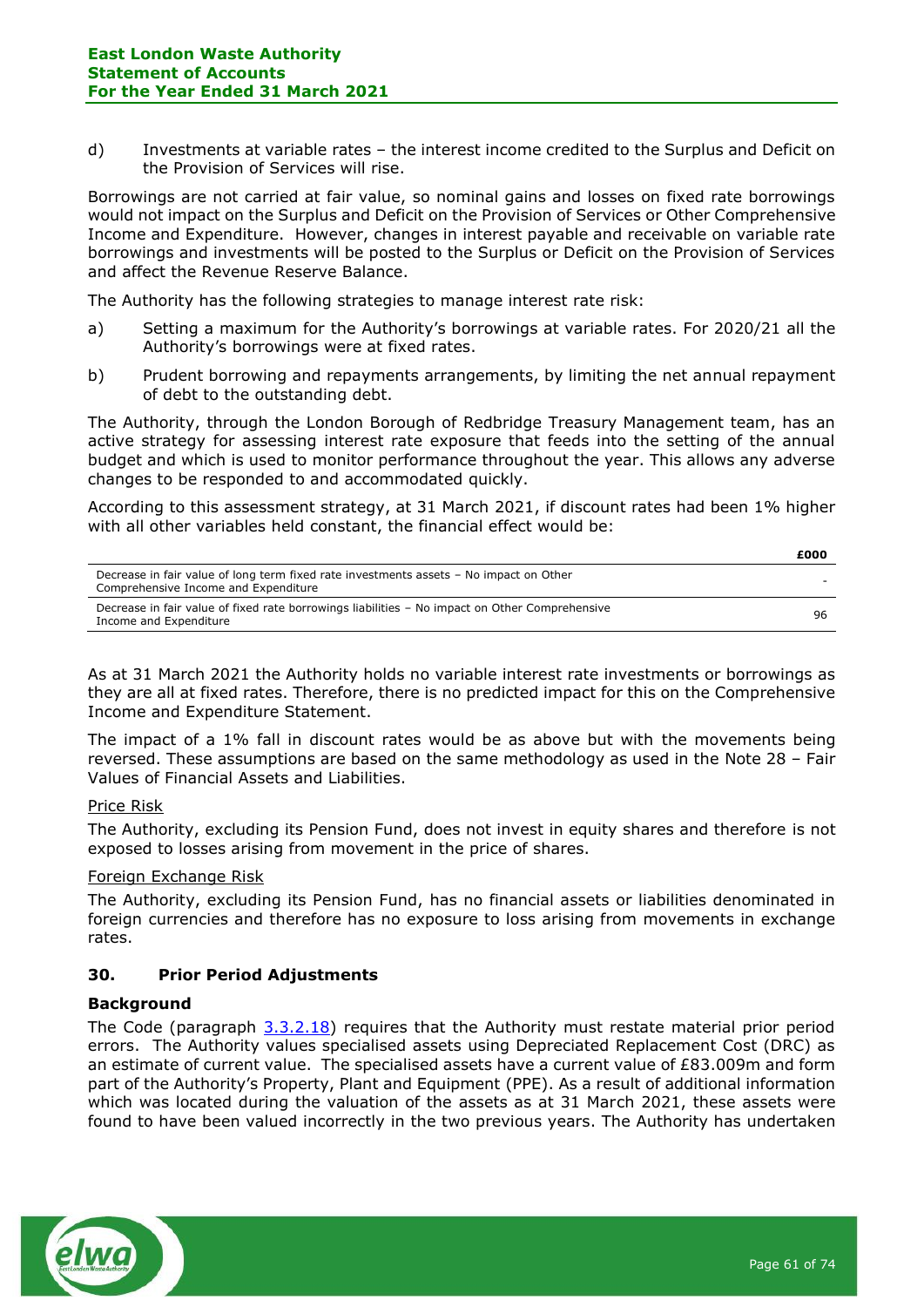work to correct these valuations and this work has had a material effect on the Authority's PPE valuation going back to 2018/19.

## **Nature of the error**

As part of the valuation of the assets as at 31 March 2021, additional plans and supporting information were located, which confirmed that the floor areas on which the previous valuations were based were incorrect, resulting in these valuations being materially understated.

#### **Accounting Requirements**

The Code (paragraph [3.4.2.17\)](https://protect-eu.mimecast.com/s/9vpYC7pv4hWmY8XTWp1E0?domain=3.4.2.17) requires that when an authority corrects for a prior period error, it should present an additional Balance Sheet at the beginning of the preceding period where those adjustments have a material effect on the information in the third balance sheet. The Authority has therefore prepared restated Balance Sheets as at 1 April 2019 and as at 31 March 2020.

The information for 2018/19 and 2019/20 in the Movement in Reserves Statement has also been restated and there have been changes to the Surplus on the Provision of Services in the Comprehensive Income and Expenditure Statement and the Cash Flow statement arising from these asset value changes. The comparative information in relevant disclosure notes has also been changed.

## **Scale of Adjustment**

The corrections in the value of Property, Plant and Equipment have led to an increase in their value of £4.300m as at 31 March 2019 and £3.800m as at 31 March 2020 when compared to those previously reported in the audited accounts. These changes in the value of the Authority's assets have been matched by increases in the Authority's unusable reserves.

#### **Details**

The details of the changes in the previous years' accounts are set out in the following tables:

## **31 March 2020**

|                                                | Original       | Revised        | Movement |
|------------------------------------------------|----------------|----------------|----------|
|                                                | <b>Balance</b> | <b>Balance</b> |          |
|                                                | £000           | £000           | £000     |
| Property, Plant and Equipment - net book value | 86,951         | 90,751         | 3,800    |
|                                                |                |                |          |
| <b>Revaluation Reserve</b>                     | (30, 388)      | (35,083)       | (4,695)  |
| Capital Adjustment Account                     | (4,865)        | (3,970)        | 895      |
| <b>Total Unusable Reserves</b>                 | (33, 671)      | (37, 471)      | (3,800)  |

## **1 April 2019**

|                                                | Original       | Revised        | Movement |
|------------------------------------------------|----------------|----------------|----------|
|                                                | <b>Balance</b> | <b>Balance</b> |          |
|                                                | £000           | £000           | £000     |
| Property, Plant and Equipment - net book value | 88,761         | 93,061         | 4,300    |
|                                                |                |                |          |
| <b>Revaluation Reserve</b>                     | (29, 777)      | (34, 377)      | (4,600)  |

| Revaluation Reserve        |        | - 14   | 4.000            |
|----------------------------|--------|--------|------------------|
| Capital Adjustment Account | 748`   | 448.   | 300              |
| Total Unusable Reserves    | 31,062 | 35,362 | 300،<br>$\Delta$ |

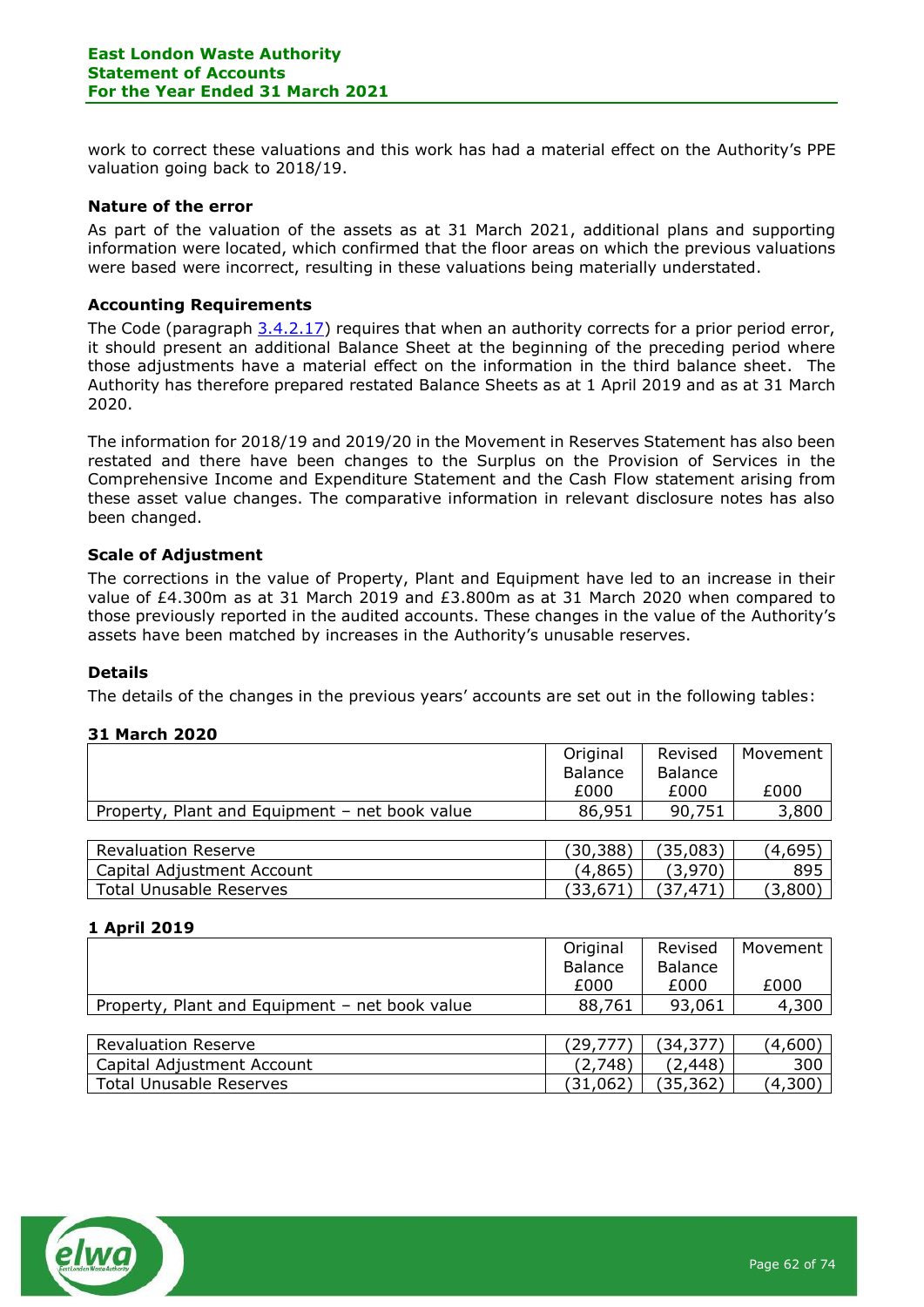#### **Glossary**

#### **Actuary**

An independent consultant who advises on the financial position of the Pension Fund.

# **Actuarial Valuation**

The Actuary reviews the assets and liabilities of the Pension Fund and reports to the Authority on the fund's financial position and recommended employers' contribution rates.

#### **Accruals**

The amounts by which receipts or payments are increased in order to record the full income and expenditure incurred in an accounting period.

#### **Amortisation**

The writing off of a charge or loan balance over a period of time. A measure of the costs of economic benefits derived from intangible assets that are consumed during the period.

#### **Balance Sheet**

A statement of all the assets, liabilities and other balances of the Authority at the end of an accounting period.

#### **Budget**

A forecast of future expenditure plans for the Authority. Detailed revenue budgets are prepared each year and it is on the basis of these figures that the Levy is set. Budgets are revised towards the year-end to take account of inflation, changes in patterns of services, and other factors.

#### **Capital Expenditure**

Expenditure on the acquisition of non-current or intangible assets, or expenditure that adds to the value of an existing asset.

#### **Capital Adjustment Account**

Represents amounts set aside from revenue resources or capital receipts to finance expenditure on assets or for the repayment of external loans and certain other capital financing transactions.

#### **Capital Receipt**

Income received from the sale of a capital asset such as land or buildings.

#### **Carrying Value (Book Value)**

For Financial Instruments, this value is the amount to be recognised on the Balance Sheet. Financial Assets and Liabilities need to be recognised in the Balance Sheet at fair value or at amortised cost.

#### **Cash**

Comprises cash in hand and available-on-demand deposits.

# **Cash Equivalents**

Are short-term, highly liquid investments that are readily convertible to known amounts of cash and which are subject to an insignificant risk of changes in value.

#### **Cashflow**

A statement that shows the changes in cash and cash equivalents during the financial year.

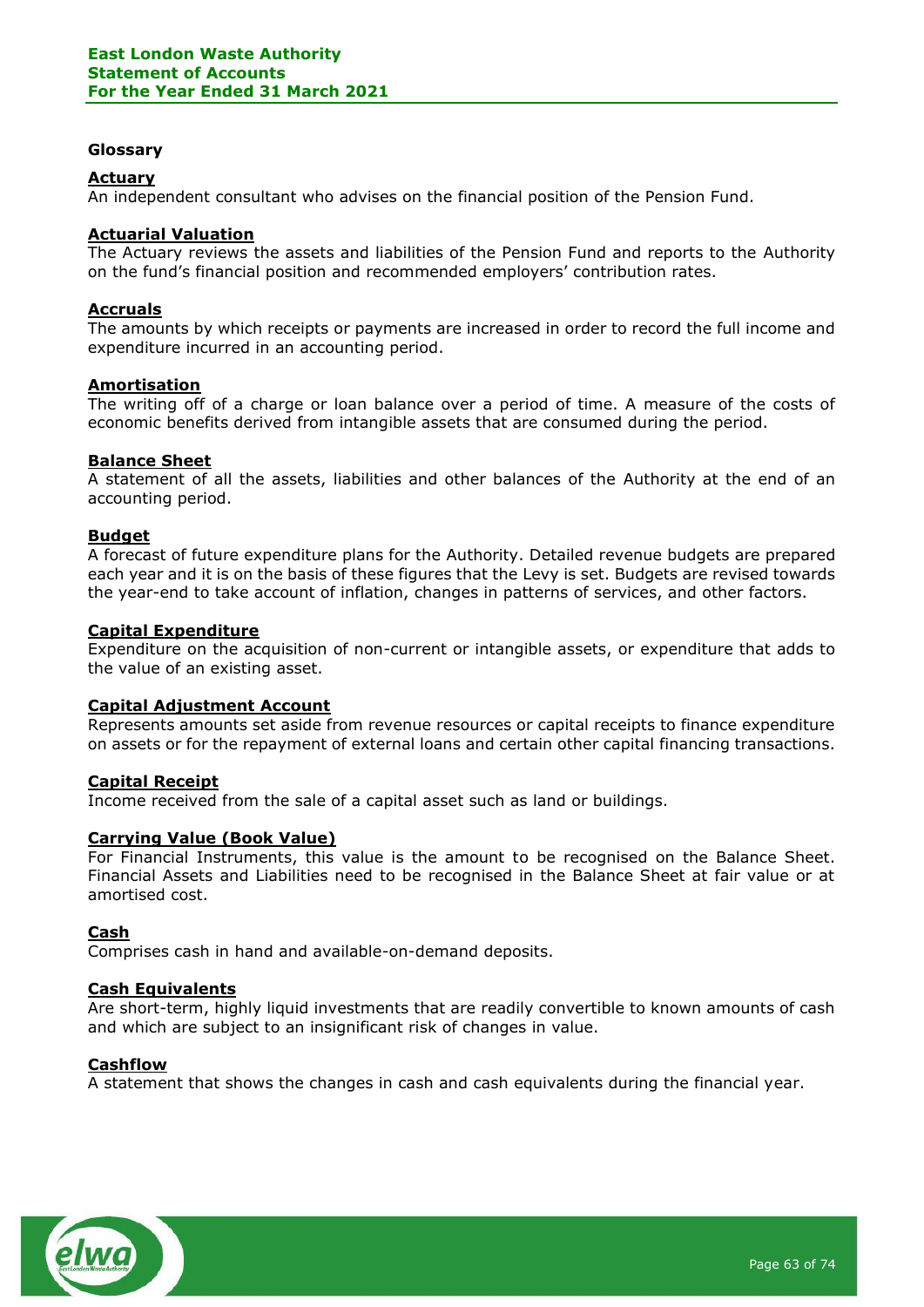# **Comprehensive Income and Expenditure Statement**

A Statement showing the net cost of the Authority's services during the year. It demonstrates how costs have been financed from general Government Grants and Income from Local Taxpayers.

## **Contingent Liability**

A possible obligation arising from a past event whose existence will be confirmed by the occurrence of one or more uncertain future events not wholly within the control of the Authority, or a present obligation arising from past events where it is not probable that there will be an associated cost or the amount of the obligation cannot be accurately measured.

## **Credit Ratings for Investments**

A scoring system used by credit rating agencies such as Fitch, Moodys and Standard and Poors to indicate the credit-worthiness and other factors of Governments, Banks, Building Societies, and other financial Institutions.

## **Creditors**

Amount of money owed by the Authority for goods and services received but not paid for as at 31 March.

# **Debtors**

Amount of money owed to the Authority by individuals and organisations for goods and services provided but where income was not received as at 31 March.

## **Defined Benefit Scheme**

A pension scheme where the benefits payable on retirement are determined by predetermined formula and not dependent on market returns.

## **Depreciation**

A measure of the cost of the economic benefits of the tangible fixed asset consumed during the year which is charged to the revenue account.

## **Depreciated Replacement Cost**

The current cost of replacing or recreating an asset with its modern equivalent asset less deduction for all physical deterioration and all relevant obsolesce and optimisation.

## **Earmarked Reserves**

Amounts set aside for a specific purpose to meet future commitments or potential liabilities, for which it is not appropriate to establish provisions.

## **Fair Value**

The amount that an asset can be exchanged or a liability settled between knowledgeable and willing parties in an arm's length transaction.

## **Finance Lease**

A finance lease is where a finance company owns an asset and leases it to the Lessor in exchange for rentals. The Lessor will remain a large part, or all of the cost of the assets in rentals. At the end of the lease, the Lessee has the option to acquire ownership of the asset by paying, the last rental, or a final purchase price. This is a lease that substantially transfers the risks and rewards of a fixed asset to the lessee. With a Finance Lease, the present value of the lease payments would equate to the fair value of the leased asset.

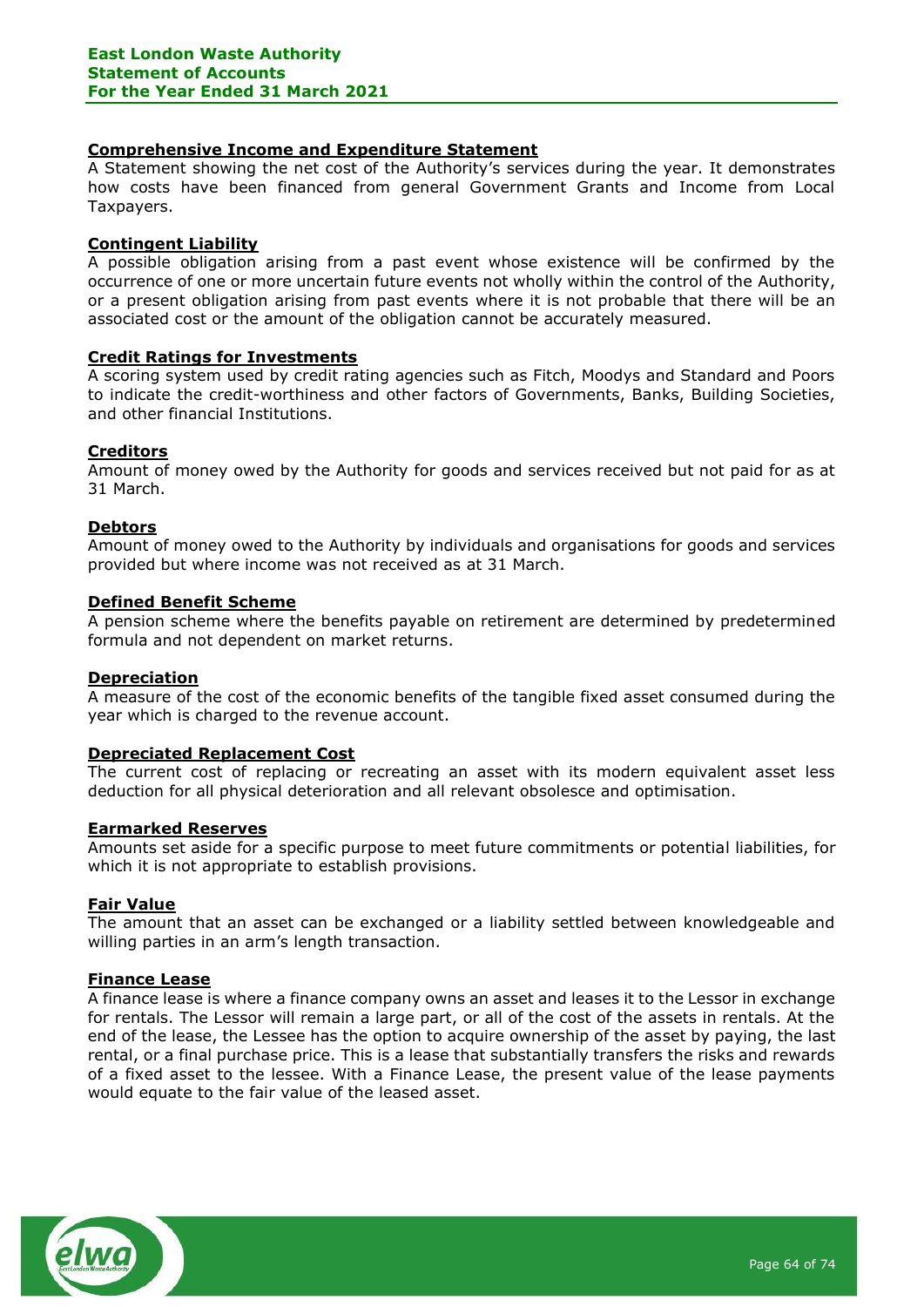# **Financial Instruments Adjustment Account (FIAA)**

Provides a balancing mechanism between the different rates at which gains and losses are recognised under the Code and are required by Statute to be met from the General Fund.

## **Financing activities**

Are activities that result in changes in the size and composition of the principal, received from or repaid to external providers of finance.

## **Historic Cost**

The actual cost of an asset in terms of past consideration as opposed to its current value.

# **IAS 19**

A complex accounting standard based on the principle that an organisation should account for retirement benefits when it is committed to do so even though the benefits will not be paid for years in the future.

## **Impairment**

A reduction in the valuation of an asset caused by consumption of economic benefits or by a general fall in prices.

#### **Infrastructure Assets**

Assets that have an indeterminate life and, although valuable, do not have a readily realisable value e.g. roads.

#### **Intangible Assets**

Non-financial assets that do not have physical substance but are identifiable and controlled by the Authority, for example purchased software licences.

Minimum Revenue Provision (MRP)

The amount that has to be charged to revenue to provide for the redemption of debt.

## **Net Book Value**

The amount at which assets are included in the Balance Sheet after depreciation has been provided for.

## **Net Realisable Value**

The open market value of the asset less the expenses to be incurred in realising the asset. Non-Current Assets

Assets that yield benefits to the Authority and the services it provides for a period of more than one year.

#### **Operating Lease**

This is a lease other than a finance lease. An operating lease contract allows the use of an asset, but does not convey rights similar to ownership of the asset. The lessee pays rentals to the lease company and, the asset is returned at the end of the lease period. Operational Assets

Assets held, occupied, used or consumed by the Authority in the direct delivery of its service.

## **Outturn**

The actual level of expenditure and income for the year.

## **Post Balance Sheet Events**

Those events that relate to the accounting year, both favourable and unfavourable, which occur between the Balance Sheet date and the date on which the Statement of Accounts is signed by the Chief Financial Services Officer.

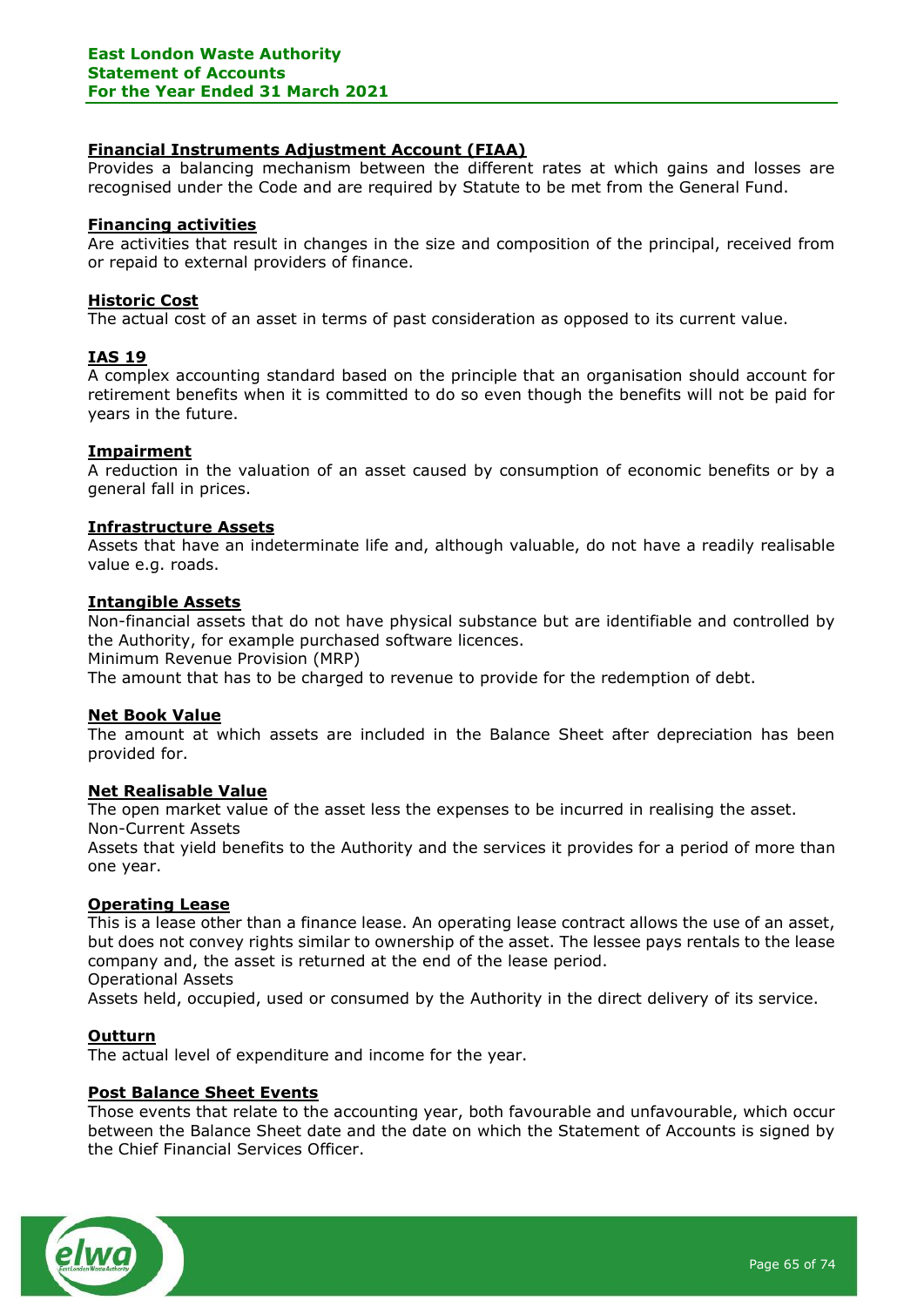#### **Private Finance Initiative**

A Central Government initiative whereby contracts are let to private sector suppliers for both services and capital investment in return for a unitary payment, which may be reduced if performance targets are not met.

#### **Projected Unit Method**

Actuarial valuation method whose key feature is to assess future service cost; the Actuary calculates the employer's contribution rate, which will meet the cost of benefits accruing in the year after the valuation date. This method is considered appropriate for a Pension Fund open to new members.

## **Provisions**

Amounts set aside for liabilities and losses, which are certain or very likely to occur but where the exact amount or timing of the payment are uncertain.

Public Works Loans Board (PWLB)

Central Government Agency, which funds much of Local Government borrowing.

#### **Public Works Loans Board (PWLB)**

Central Government Agency, which funds much of local government borrowing.

#### **Reserves**

Amounts set aside that do not fall within the definition of a provision, to fund items of anticipated expenditure. These include general reserves or balances, which every Authority must maintain as a matter of prudence.

#### **Revaluation Reserve**

Represents the increase in value of the Authority's land and building assets from 1 April 2007.

#### **Revenue Expenditure**

The day-to-day expenditure of the Authority, e.g. pay, goods and services and capital financing charges.

#### **Revenue Reserve**

ELWA's main Revenue Account from which is met the cost of providing most of the Authority's services.

# **Surplus or Deficit on the Provision of Services**

The total of income less expenses, excluding the components of Other Comprehensive Income and Expenditure.

#### **Support Services**

Activities of a professional, technical and administrative nature which are not local authority services in their own right, but support main frontline services.

#### **Total Comprehensive Income and Expenditure**

Comprises all components of Surplus or Deficit on the Provision of Services and of Other Comprehensive Income and Expenditure.

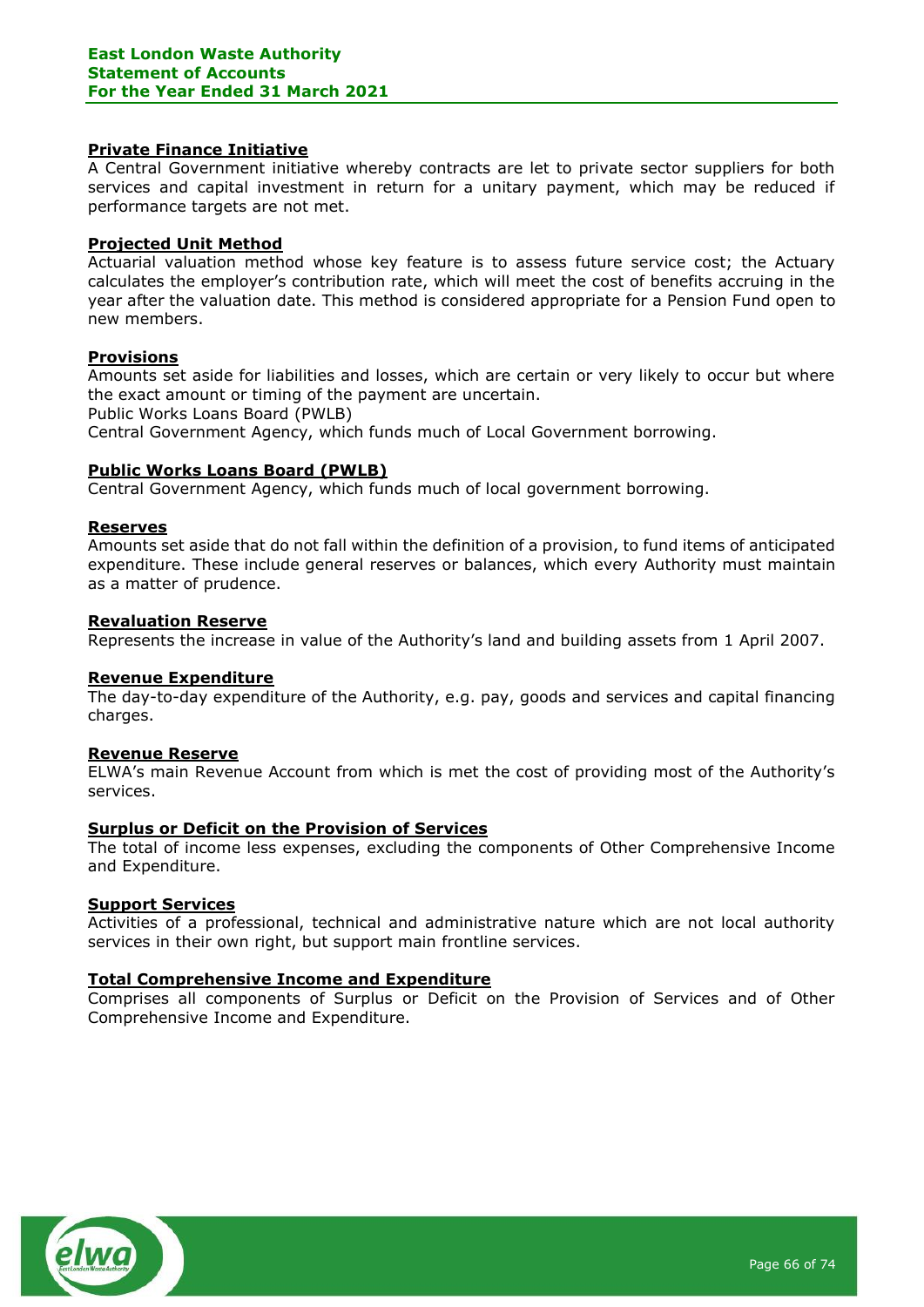# **ABBREVIATIONS USED IN ACCOUNTS**

| <b>AGS</b>   | Annual Governance Statement                                 |
|--------------|-------------------------------------------------------------|
| CFR.         | Capital Financing Requirement                               |
| <b>CIES</b>  | Comprehensive Income and Expenditure Statement              |
| <b>CIPFA</b> | Chartered Institute of Public Finance and Accountancy       |
| ELWA         | East London Waste Authority                                 |
| IAS.         | <b>International Accounting Standards</b>                   |
| <b>IFRIC</b> | International Financial Reporting Interpretations Committee |
| <b>IFRS</b>  | International Financial Reporting Standards                 |
| <b>IWMS</b>  | Integrated Waste Management Strategy                        |
| <b>LGPS</b>  | Local Government Pension Scheme                             |
| <b>LPFA</b>  | London Pensions Fund Authority                              |
| <b>MIRS</b>  | Movement in Reserves Statement                              |
| MRP          | Minimum Revenue Provision                                   |
| <b>PFI</b>   | Private Finance Initiative                                  |
| <b>PWLB</b>  | Public Works Loans Board                                    |

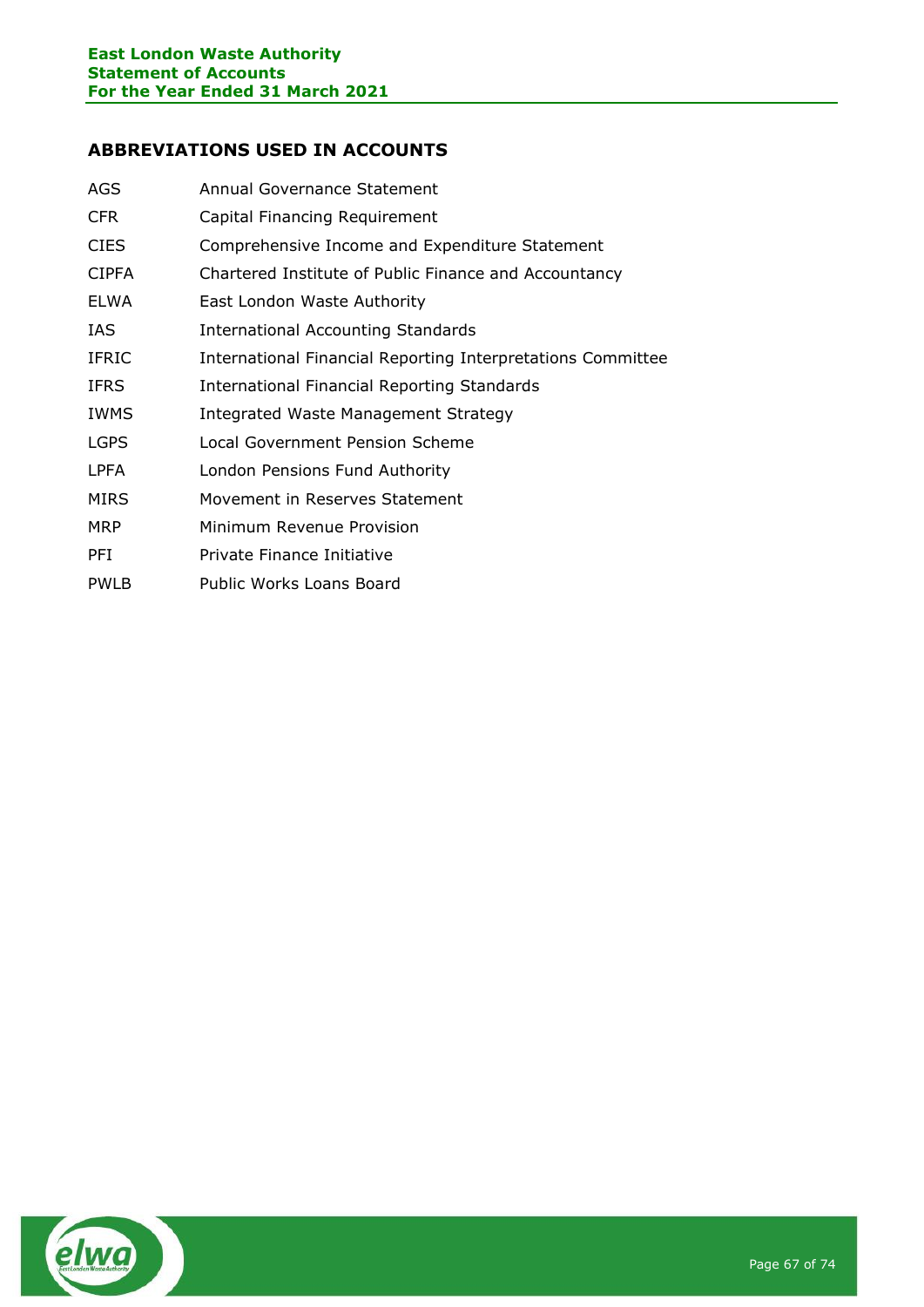# **ANNUAL GOVERNANCE STATEMENT**

#### **Introduction**

Each year the East London Waste Authority (Authority) is required by regulation to produce a statement that details the framework for making decisions and controlling the resources of the Authority. The statement covers the Authority's governance arrangements as well as internal control issues. This statement should enable stakeholders to have substantial assurance that decisions are properly made and public money is being properly spent on citizens' behalf. The statement below complies with the Accounts and Audit Regulations 2015.

## **Scope of Responsibility**

The Authority is responsible for ensuring that its business is conducted in accordance with the law and proper standards and that public money is safeguarded, properly accounted for and used economically, efficiently and effectively. The Authority also has a duty under the Local Government Act 1999 to make arrangements to secure continuous improvement in the way in which its functions are exercised, having regard to a combination of economy, efficiency and effectiveness.

In discharging these obligations, the Authority is required by Regulation 5 of the Accounts and Audit Regulations 2015 to put in place proper arrangements for the governance of its affairs, and facilitating the effective exercise of its functions, which includes arrangements for the management of risk and evaluating the effectiveness of the Authority's overall governance and risk management arrangements, by taking into account public sector auditing standards.

## **The Purpose of the Governance Framework**

The Governance Framework comprises the systems and processes, culture and values, by which the Authority and its activities are directed, governed and controlled, and through which it accounts to and engages with the community. An effective governance framework enables the Authority to monitor the achievement of its strategic objectives and to consider whether those objectives have led to the delivery of appropriate and cost-effective services.

The system of internal control is a significant and ongoing part of the governance framework and is designed to manage risk to a reasonable level. It cannot eliminate all risks connected with failure to achieve policies, aims and objectives, but effective internal systems of control can provide substantial, albeit not absolute, assurance of the effectiveness of the Authority's policies, aims and objectives. The system of internal control is based on an ongoing process designed to identify and prioritise the risks to the achievement of the Authority's policies, aims and objectives, to evaluate the likelihood of those risks being realised and the impact should they be realised, and to manage them efficiently, effectively and economically.

The Authority's governance framework is established through its systems, processes, cultures and values. Its systems and controls are regularly reviewed to reflect changing needs.

#### **Vision and Purpose**

The Authority is responsible for the disposal of waste collected by the London Boroughs of Barking and Dagenham, Havering, Newham and Redbridge. The boroughs have a combined population of over 1.1 million people living in over 400,000 households, and each is responsible for the collection of household waste in their areas for disposal by the Authority in total over 460,000 tonnes per annum.

The Authority's Strategy as reviewed in 20061 sets out its vision "To provide an effective and efficient waste management service that is environmentally acceptable and delivers services that local people value". It sets out how the Authority, together with the London Boroughs of Barking

<sup>&</sup>lt;sup>1</sup> See[: http://eastlondonwaste.gov.uk/minutes/east\\_london\\_waste\\_authority\\_strategy.pdf](http://eastlondonwaste.gov.uk/minutes/east_london_waste_authority_strategy.pdf)

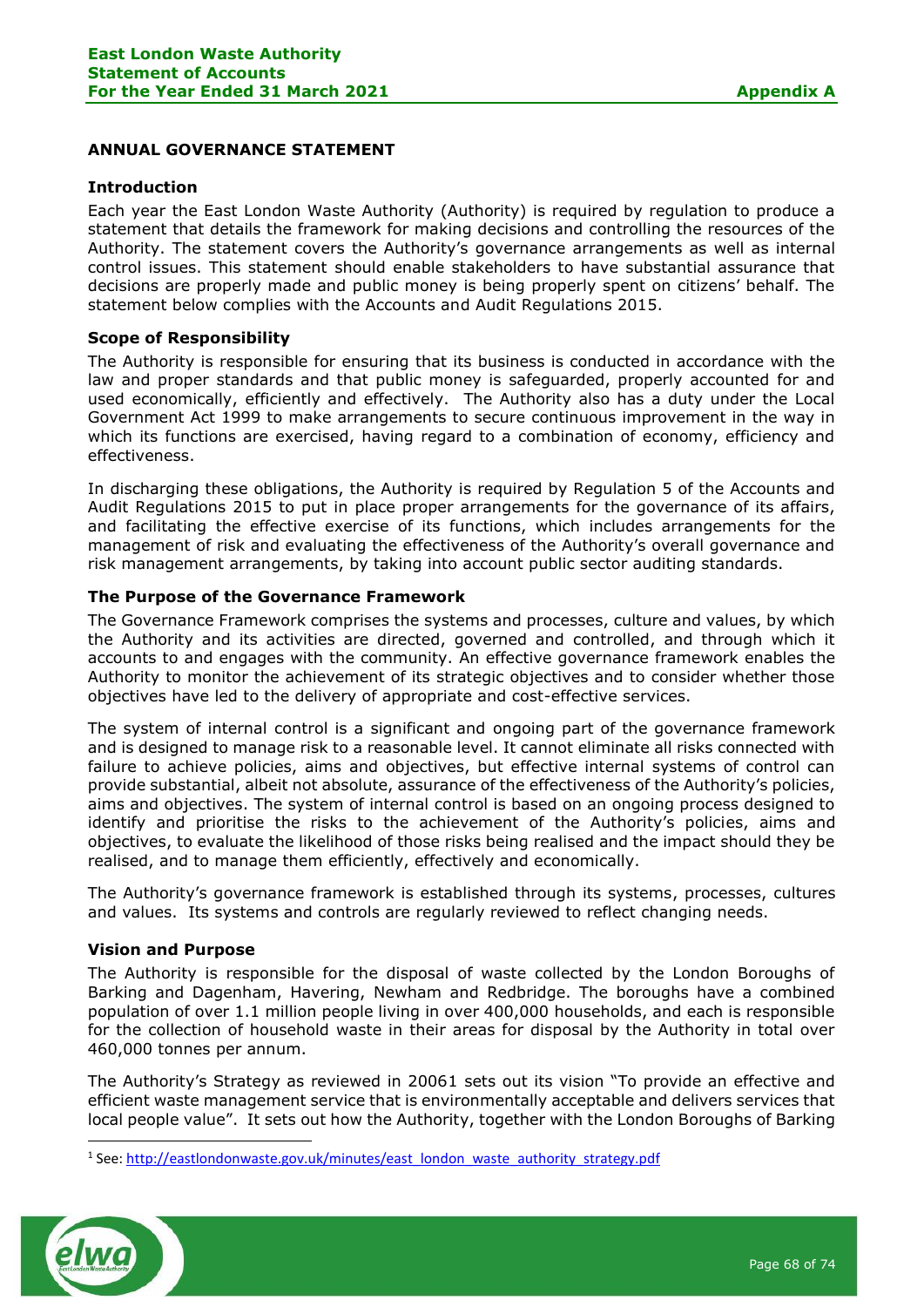and Dagenham, Havering, Newham and Redbridge, intend to manage municipal solid waste by means of a Vision, Objectives and Targets.

The Authority is working with Constituent Councils to develop a new 'Joint Strategy for East London's Resources and Waste' to plan for the delivery of services, infrastructure and communication and engagement at the end of the existing Integrated Waste Management Services (IWMS) contract. This Joint Strategy, which is due to be consulted upon in the summer/autumn of 2021 prior to formal adoption in early 2022, sets out the aims and aspirations of the five Partner Authorities, and will provide the basis on which to develop further plans and strategies for the delivery of future collection and treatment services, including a procurement plan for ELWA for new arrangements to replace the IWMS contract in late 2027.

The Authority is also continuing to engage in and monitor the development of proposals and initiatives under the national Resources and Waste Strategy and the London Environment Strategy. The Authority has launched a regional waste prevention programme for a two-year trial (2021-23), designed to draw together individual borough activities, add capacity to existing projects and enable new schemes and initiatives to be launched.

The IWMS Contract, which runs from 2002 to 2027, has a number of requirements designed to implement the original Strategy:

- a) The Overall Service Delivery Plan (OSDP) of ELWA Limited is a Plan that covers the 25 years of the Contract. This is a schedule to the Contract and is essentially the operational and technical proposal by the Operator (Renewi UK Services Limited) to meet the Authority's requirements.
- b) The Five-Year Service Delivery Plan (FYSDP) follows a similar format to the OSDP but provides a greater level of detail. The first FYSDP is also a schedule to the Contract. The FYSDP was reviewed in 2020, however with a number of strategic issues remaining uncertain, including a significant number of consultations from Defra that will impact on long-term waste management decisions within ELWA, the FYSDP was agreed to cover a twoyear period. This will now be formally reviewed in 2022 to provide a five-year framework to the end of the 25-year PFI Contract.
- c) The Annual Budget and Service Delivery Plan (ABSDP) follows a similar format to the other SDPs but provides an even greater level of detail, particularly in respect of financial matters. The ABSDP is considered prior to the commencement of the relevant financial year to which it relates. This ensures that the levy report in February takes the ABSDP into account and can fully reflect the likely expenditure commitments arising from the Contract. The ABSDP process also affords an opportunity for the Constituent Councils to provide input into the proposed plans to take account of any planned service changes or requirements in the coming financial year. Performance against the 2020/21 ABSDP was good but did not reach the 33% recycling of household waste as anticipated. This was in large part due to the significant impact of COVID-19 on service delivery.

In some cases, the Authority can apply various penalties under its IWMS contract if these Plans, once approved, are not adhered to and met. In exceptional circumstances, the Authority could terminate the Contract.

It is recognised that the Authority cannot achieve its vision alone. It needs to work in partnership with its four Constituent Councils, contractors and sub-contractors, other agencies and the community to make this happen.

#### **Performance Management and Reporting**

The performance management framework demonstrates how effective the actions being taken are and assists in monitoring progress in the way in which the Authority's strategies are

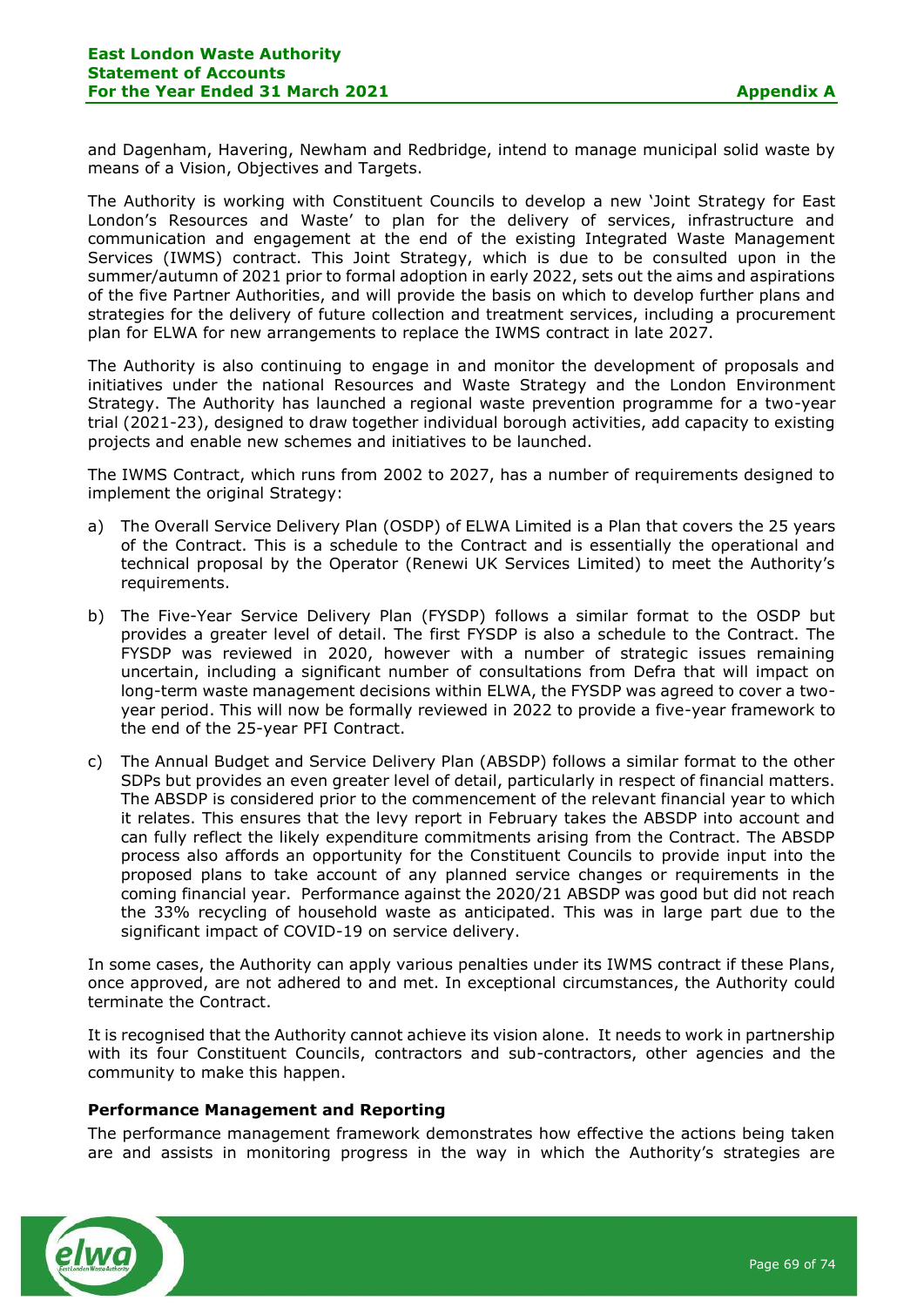translated into action plans. It also helps to identify if any risks are materialising when indicators do not show the level of progression anticipated.

The performance management framework is therefore instrumental in identifying and mapping continuous improvement of services across the Authority.

The fundamentals of contractual performance management are embedded in the way the Authority operates. There is:

- a) A corporately defined process that ensures that plans are linked to strategic aims and that performance statements and other published information are accurate and reliable;
- b) Mechanisms whereby performance is discussed and reported throughout all levels of the organisation and those of its partners, in particular to Members and Officers in Authority meetings, Management Board, Operational Management Team and Contract Monitoring Group. Such performance reporting includes not only regular financial monitoring and contract monitoring but also progress on the contract review and achievement of efficiencies.

#### **Authority Constitution**

The Constitution sets out the governance and decision-making arrangements of the Authority, including the roles and responsibilities of Members and Officers. It provides details of how decisions are made and who can make them. It also contains the rules for managing our finances and resources effectively.

A comprehensive update of the Constitution was undertaken in 2018/19 and presented to the Authority meeting in February 2019; no changes have been necessary during 2020/21. The Constitution includes a clear reference to the scheme of delegation, which outlines who is authorised to make particular decisions and the remit of those decisions. In addition, clear rules regarding contractual and tendering matters and dealings with land are outlined within the Constitution. Alongside these are financial rules relating to income and expenditure and financial authority limits.

## **Codes of Conduct**

The Constitution (Part E) deals with the Codes of Conduct for Members and Employees. The Authority is not required to adopt a statutory Code of Conduct for its Members as it is not a 'relevant authority' as defined by the by the Localism Act 2011. Therefore, the Authority's Members are bound by their respective Council Codes when acting in their official capacity for the Authority. Copies of each Constituent Council's Members' Code of Conduct are available on the respective Councils' websites.

#### **Risk Management**

The Authority has embedded risk management processes throughout its structure. The Corporate Risk Register which deals with both strategic and operational risks is agreed and reviewed by the Management Board and Authority Members on a regular basis.

Financial, operational and legal risks are embedded within individual reports that are presented at Authority meetings.

Risk identification and management processes are also in place for projects, partnerships and contracts.

## **Compliance with Policies, Laws and Regulations**

The Constitution sets out the legal framework for making decisions and publishing them. The Authority has the following statutory officers: Head of Paid Service – Managing Director; Finance Director – Section 73 officer (Local Government Act 1985); and Monitoring Officer – Legal Adviser, each of whom has the power to refer matters to the Authority where a breach of

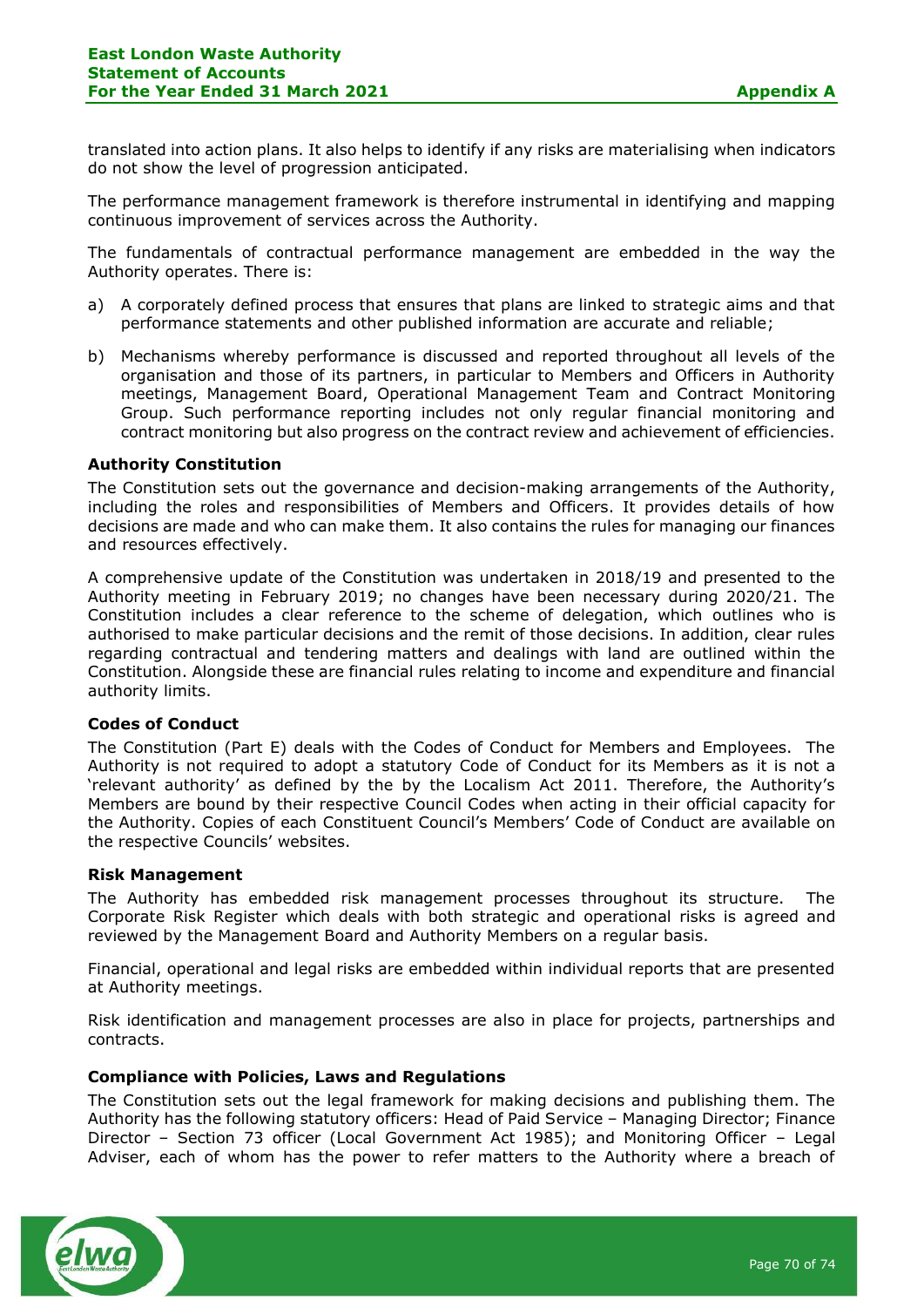regulation is possible or suspected. These officers form part of the Management Board. None of these officers have been required to use these powers during the year.

The statutory officers also provide professional advice on all key decision-making reports to ensure all relevant legal, financial, risk management, procedural and equality implications are addressed.

#### **Counter Fraud including Whistle-blowing**

The Authority has an agreed Anti-Fraud and Corruption Strategy and a Whistleblowing procedure embedded in the Constitution. Two key components that support the Strategy are:

- a) Whistleblowing arrangements that are available to the general public, employees and contractors. Our Constituent Councils have their own whistleblowing procedures.
- b) The provision of anti-fraud guidance, including a Fraud Response Plan, to instil a culture and awareness that fraud will not be tolerated.

The Anti-Fraud and Corruption Strategy and Whistleblowing Policy have been reviewed and updated in 2020/21 and presented to the Authority for approval in June 2021. Additional policies have been developed for 2021/22 to support the Anti-Fraud and Corruption Strategy. These cover arrangements to further enhance arrangements for anti-bribery and corruption, antimoney laundering, and pursuing sanction and prosecution in the event of proven fraud or corruption.

#### **Complaints Process**

The Authority has a recognised complaints process and aims to comply and conform to the complaints procedures operating in each of the four Constituent Councils.

Members also receive enquiries and complaints via their surgeries, walkabouts or by correspondence. The Authority's Officers support Members in addressing these queries to ensure that the public receive an appropriate answer.

Members of the public may also complain to the Local Government Ombudsman if a corporate complaint has not been satisfactorily resolved and maladministration could arise. The Authority has had no previous history of any such complaints.

Complaints are reviewed so that the organisation can identify if there are any trends and issues and, if necessary, put in place changes and improvements to prevent complaints reoccurring.

#### **Training and Development**

Members receive briefings to keep them up to date with changes and to supplement training received via their Constituent Councils. This is supplemented by formal and informal information about the Authority through briefings, workshops and conferences where necessary.

Training and development of staff continues via professional associations, committee reports, conferences, seminars, courses run by Constituent Councils, on-line tuition and bespoke courses and liaison with the appropriate central government department. These are related to the demands of new legislation and operational practices.

#### **Communication and Engagement**

The Authority has a responsibility to communicate how to access basic services and information. The Authority's primary communication methods are comprehensive reporting, its website and briefings for Constituent Councils. In addition, the Authority employs the IWMS contractor to provide a waste education programme for local schools.

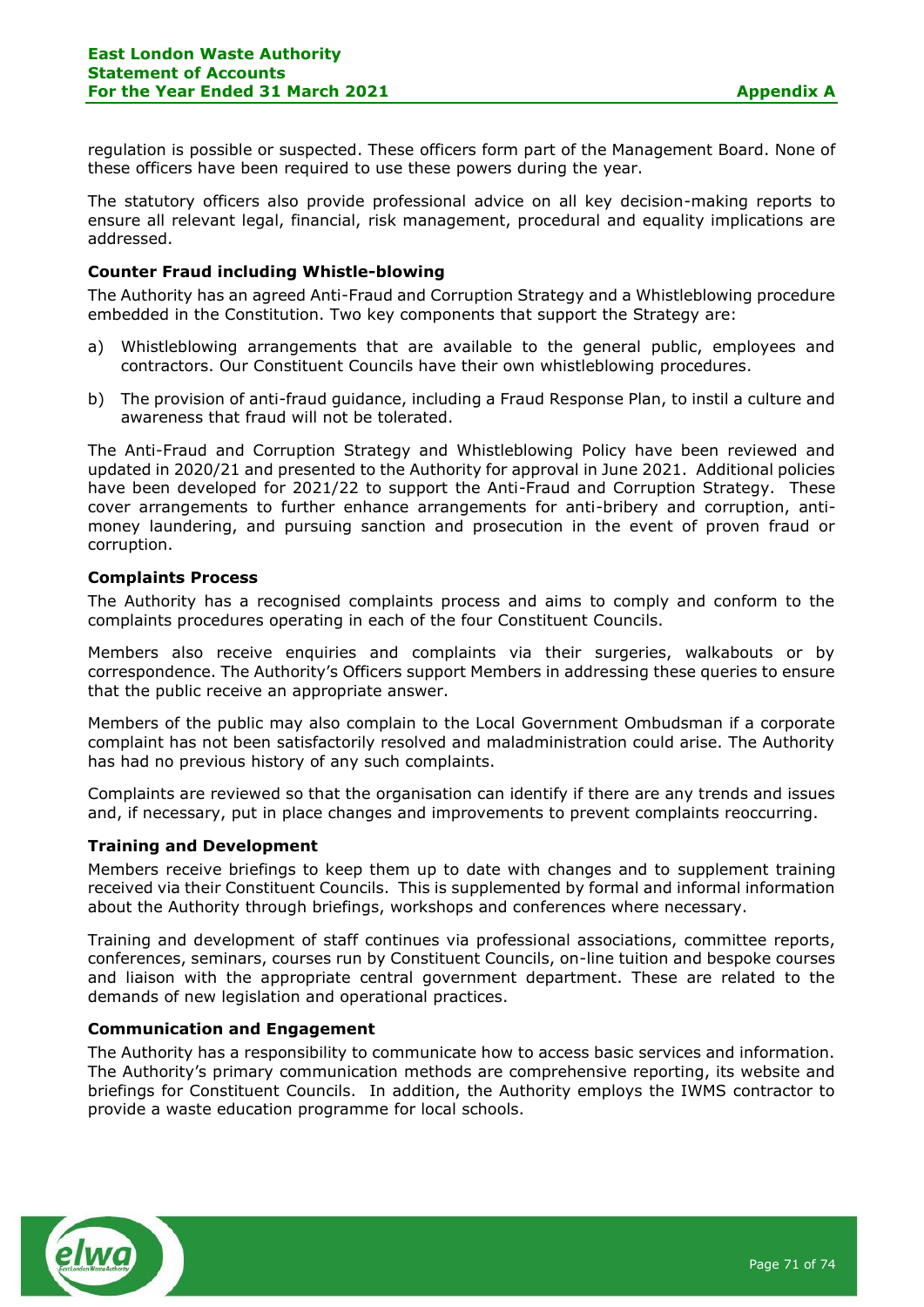# **Partnerships**

The most significant partnerships for the Authority are with its four Constituent Councils and through the IWMS Contract with Renewi UK Services Limited as both Operator and shareholder of ELWA Limited (the Contractor) alongside JLEN Environmental Assets Group Limited.

There are sound governance arrangements in place for partnerships. These are implemented via regular formal meetings with Renewi UK Services Limited and include those with ELWA Limited. There are also regular formal meetings with the Constituent Councils including those at the Management Board, Operational Management Team and Contract Monitoring Group.

# **Review of Effectiveness**

The Authority has responsibility for conducting, at least annually, a review of the effectiveness of its governance framework including the system of internal control, albeit that this is undertaken as an ongoing process. The Managing Director has the responsibility for the maintenance and development of the internal control environment. The framework for this is in the Constitution and support is provided by the regular review processes carried out by Internal Audit, External Audit and other review agencies.

The five yearly and annual processes, conducted within a formal framework provided by the IWMS Contract, enforce a disciplined review of objectives and effectiveness. Actions required are set out in the Annual Governance Statement Action Plan 2020/21. Overall, the governance arrangements are regarded as fit for purpose in accordance with the Authority's governance framework.

# **Role of the Finance Director**

The Chief Finance Officer (CFO) fulfils the statutory requirements of the Local Government Act 1985 and is the organisation's senior executive charged with leading and directing financial strategy and administration and assisting the Head of Paid Service to discharge their corporate responsibilities. This is a pivotal role, both for external stakeholders and within the Management Board. At the Authority, this role is held by the Finance Director. The Authority fully complies with the governance requirements and principles as set out in the CIPFA Statement on the Role of the Chief Financial Officer in Local Government (2016).

## **Internal Audit**

An effective Internal Audit function is a core part of the Authority's arrangements to ensure the proper conduct of its financial affairs. Internal Audit priorities are risk based and agreed with the Finance Director (Section 73 Officer), following consultation with the Management Board and External Audit as part of the annual planning process.

The Head of Audit and Investigations for the London Borough of Redbridge is authorised to complete a programme of audit reviews within the Authority. To assist in the accomplishment of this programme, the Financial Rules of the Authority give authority for internal auditors to have full, free and unrestricted access to all Authority assets, records, documents, correspondence and personnel for the purposes of that audit. Recommendations arising from the work of both internal and external auditors are discussed and agreed with management, including acceptable timescales for their implementation. The Head of Audit and Investigations for the London Borough of Redbridge reports on the outcomes of the annual programme of audit work to Members and management.

Based upon the audit work undertaken during 2020/21 and other appropriate sources of assurances, the Head of Internal Audit and Investigations has reached the opinion that the Authority's systems of governance, risk management and internal control remain generally sound and provide substantial assurance. This means that the governance, risk management

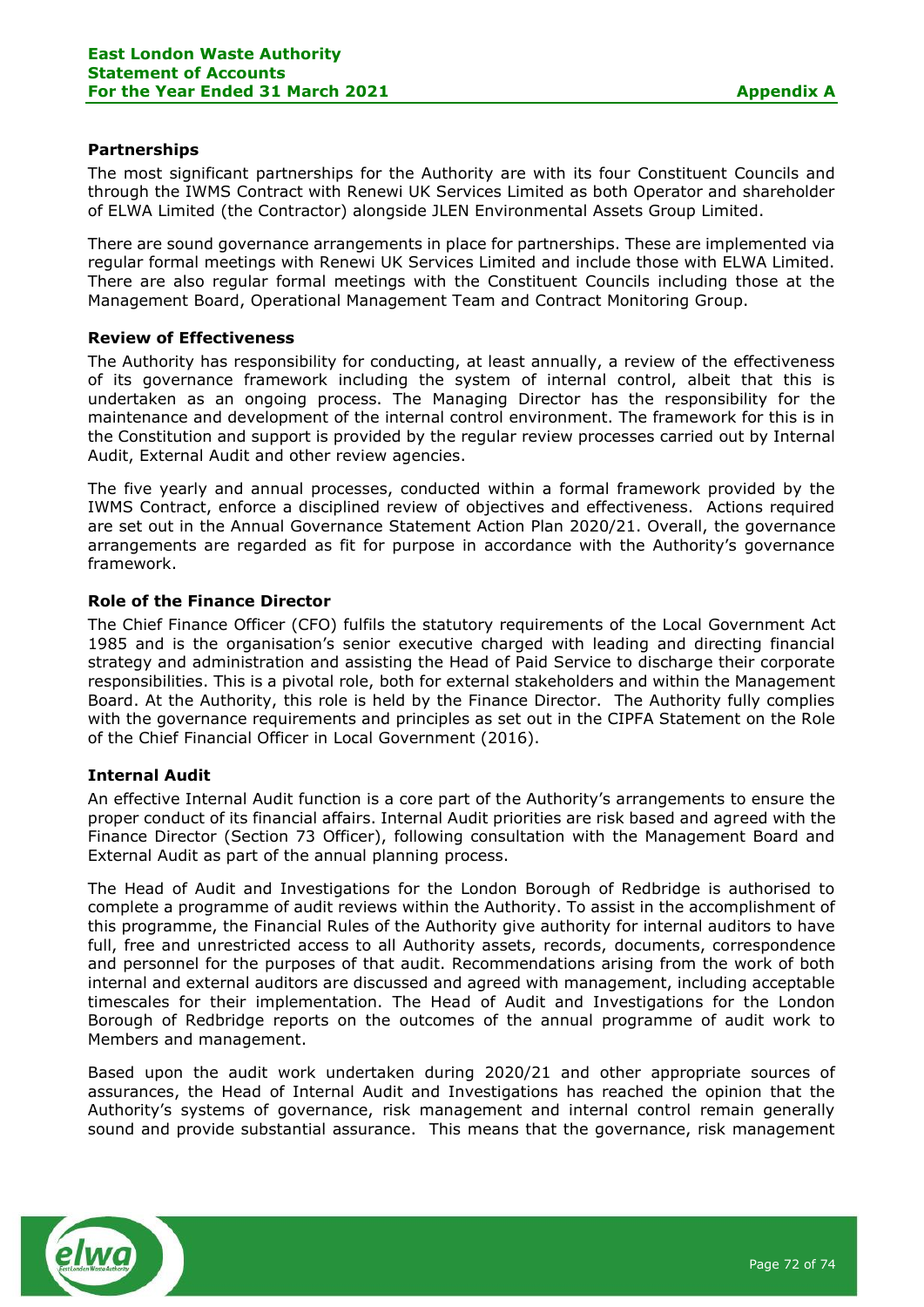and internal control arrangements are sufficiently well designed and operating consistently and effectively to:

- identify and manage the significant risks to required levels so as to satisfactorily achieve the Authority's objectives
- ensure reliable management information
- ensure effective and efficient operations
- ensure assets are safeguarded
- ensure compliance with law, regulation, polices, procedures and contacts.

There was no reported fraud or irregularity during the year.

Any Internal audit recommendations made in 2020/21 will need to be implemented during the following financial year.

# **External Audit**

The Authority's External Auditor is Ernst & Young (EY). EY has an annual audit plan in place that is risk based and focuses on undertaking areas of work that enables them to fulfil their duties in providing an opinion on the Authority's financial statements and whether or not ELWA has sound arrangements in place to deliver value for money. This value for money conclusion is based on the overall evaluation criterion, that "in all significant respects, the audited body had proper arrangements to ensure it took properly informed decisions and deployed resources to achieve planned and sustainable outcomes for taxpayers and local people". "Proper arrangements" comprise the Authority's arrangements to take informed decisions, deploy resources sustainably and work with partners and other third parties.

## **Impact of the COVID-19 Pandemic:**

The Authority has had regard to the financial and operational risks arising as a result of the COVID-19 pandemic. During March 2020 the Authority instigated procedures, in conjunction with the IWMS contractor and Constituent Councils, to ensure continuity of operations where possible. However, the Constituent Councils had to suspend the collections of some types of waste, changing the volume and profile of wastes received by ELWA. Also, in line with government guidance and legislation, the four reuse and recycling centres were closed to the public on 24 March and reopened on 11 May, following consultation with the four Constituent Councils and the Metropolitan Police, and in line with new government guidance. Appropriate social distancing and other control measures were put in place by ELWA, and the Constituent Councils put in place traffic management arrangements around the RRCs, and worked with ELWA on communications to residents.

The IWMS Operator was able to continue to receive all wastes collected by the Constituent Councils whilst managing its own temporary losses of personnel due to the pandemic and those of its subcontractors (hauliers and offtakers); its previous work to reduce exports because of Brexit risks assisted in this regard.

The Authority will work with the Contractor and the Operator in accordance with the Contract and relevant government guidance on the financial impacts of COVID-19 on services. The Authority has not incurred any direct costs as a result of COVID-19, although it did reimburse the Operator for some limited additional costs incurred. The Authority will remain alert to the risks and will keep the potential impacts under close review.

In 2020/21, the Authority used the flexibilities allowed by the Local Authorities and Police and Crime Panels (Coronavirus) (Flexibility of Local Authority and Police and Crime Panel Meetings) (England and Wales) Regulations 2020 to hold Authority meetings remotely.